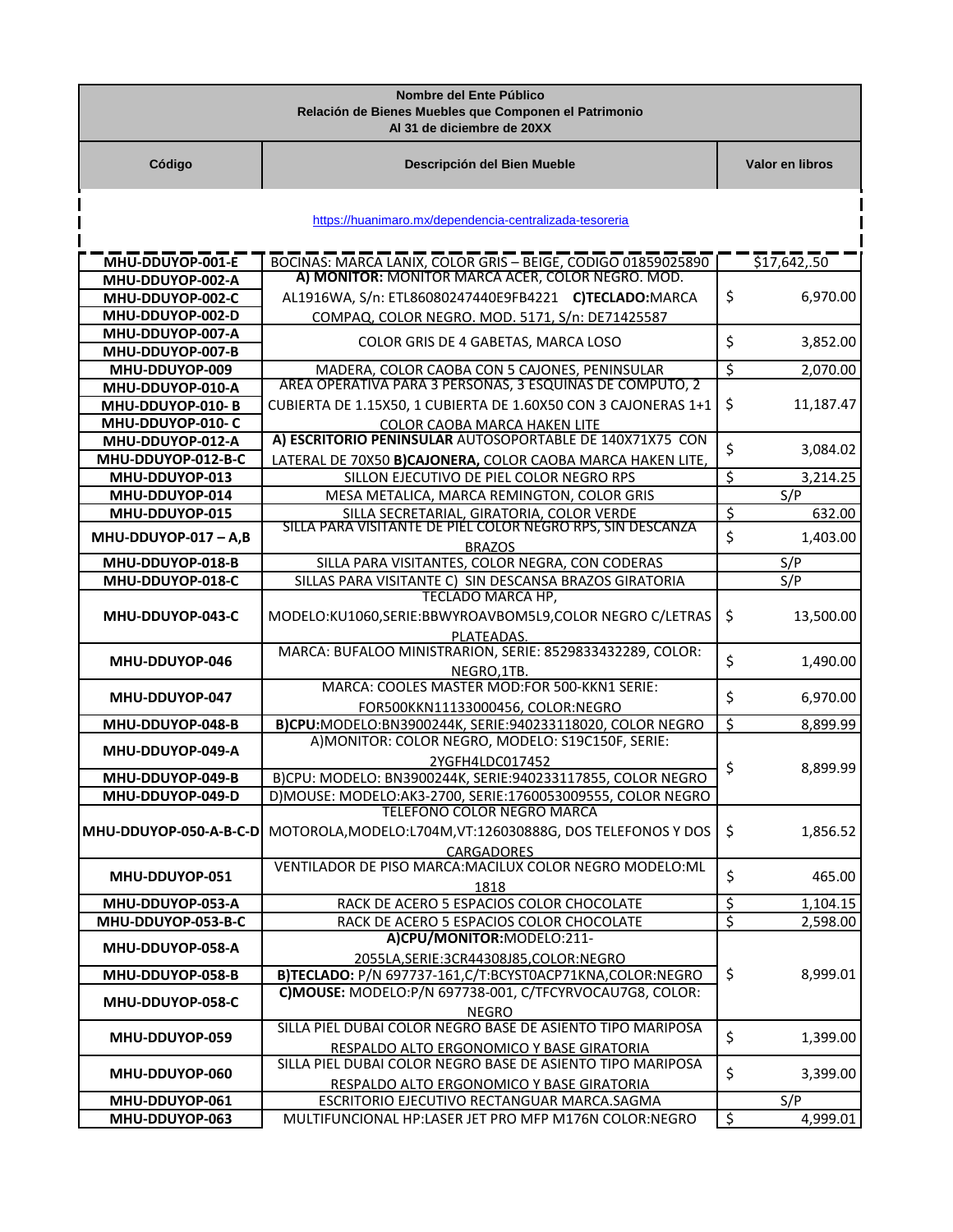| MHU-DDUYOP-065   | SILLA SECRETARIAL, GIRATORIA, COLOR NEGRO, CON BASE DE                                                 |                 |
|------------------|--------------------------------------------------------------------------------------------------------|-----------------|
|                  | <b>ESTRELLA DE 5 PUNTOS</b><br>PROYECTOR MARCA LG LED, ANTENA HD, BOCINA, COLOR                        |                 |
| MHU-DDUYOP-066   |                                                                                                        | \$<br>6,370.00  |
| MHU-DDUYOP-67-A  | NEGRO, MODELO: HX350T, SERIO: 107SRJW2Z900<br>SOFA DE SALA LYON ELEFANTE 32 VINIPIEL (2 PIEZAS), COLOR |                 |
| MHU-DDUYOP-67-B  | CHOCOLATE                                                                                              | \$<br>11,740.00 |
| MHU-DDUYOP-068   |                                                                                                        |                 |
| MHU-DDUYOP-069   | ESCRITORIO O.P, ESTUDIANTIL 8023, COLOR MADERA/NEGRO, CON 1                                            | \$<br>2,180.00  |
| MHU-DDUYOP-70    | <b>CAJON</b>                                                                                           |                 |
|                  | A)MONITOR:LED MARCA:AOC/20",                                                                           |                 |
| HU-DDUYOP-71-A   | MODELO:195LM00003,SERIE:HNFEB1A018424B,COLOR:NEGRO                                                     |                 |
|                  | B)CPU:MARCA EAGLE MARRIOR, SERIE: 046050000458,                                                        |                 |
| MHU-DDUYOP-071-B | CODIGO:CG01R3001EGW.MODELO:CG01R3,COLOR:NEGRO                                                          |                 |
|                  | C)TECLADO:MARCA EAGLE WARRIOR,MODELO:G79,COLOR                                                         | \$<br>9,500.00  |
| MHU-DDUYOP-071-C | NEGRO, CODIGO: K2GAMG79G163EGW                                                                         |                 |
| MHU-DDUYOP-071-D | D) MOUSE: MARCA EAGLE WARRIOR, MODELO G16, COLOR                                                       |                 |
|                  | NEGRO, SERIE: 016080000013, CODIGO: MOG436USOG16EGW                                                    |                 |
| MHU-DDUYOP-072-A | A)MONITOR:LED MARCA:AOC/20",                                                                           |                 |
|                  | MODELO:195LM00003,SERIE:HNFEB1A018424B,COLOR:NEGRO                                                     |                 |
|                  | B)CPU: MARCA EAGLE MARRIOR,                                                                            |                 |
| MHU-DDUYOP-072-B | SERIE:046050000673,CODIGO:CG01R3001EGW,MODELO:CG01R3,COL                                               |                 |
|                  | OR :NFGRO                                                                                              | \$<br>9,500.00  |
| MHU-DDUYOP-072-C | C)TECLADO:MARCA EAGLE WARRIOR,MODELO:G79,COLOR                                                         |                 |
|                  | NEGRO,CODIGO:K2GAMG79G163EGW,SERIE:016080000011                                                        |                 |
|                  | D) MOUSE: MARCA EAGLE                                                                                  |                 |
| MHU-DDUYOP-072-D | WARRIOR, MODELO:G16, COLOR: NEGRO, SERIE: 016080000013, CODIGO:                                        |                 |
|                  | MOG436USOG16EGW                                                                                        |                 |
|                  | A) MONITOR: LED                                                                                        |                 |
| MHU-DDUYOP-073-A | MARCA:AOC/20",MODELO:195LM00003,SERIE:T9EJV42KALE8NNFLF,C                                              |                 |
|                  | OLOR:NEGRO<br>B)CPU:MARCA EAGLE                                                                        |                 |
| MHU-DDUYOP-073-B | MARRIOR, SERIE: 046050000472, CODIGO: CG01R3001EGW, MODELO: CG                                         |                 |
|                  |                                                                                                        |                 |
|                  | 01R3,COLOR:NEGRO<br>C)TECLADO:MARCAEAGLE                                                               | \$<br>9,500.00  |
| MHU-DDUYOP-073-C | WARRIOR, MODELO:G16, COLOR.NEGRO, SERIE:016080000014, CODIGO:                                          |                 |
|                  | K2GAMG79G16EGW                                                                                         |                 |
|                  | D)MOUSE: MARCA EAGLE                                                                                   |                 |
| MHU-DDUYOP-073-D | WARRIOR, MODELO:G16, COLOR: NEGRO, SERIE: 016080000014, CODIGO:                                        |                 |
|                  | MOG436USOG16EGW                                                                                        |                 |
| MHU-DDUYOP-074   | PRESENTADOR R400, MARCA LOGITECH, COLOR NEGRO                                                          | \$<br>749.00    |
|                  | <b>HP NOTEBOOK PAVILION 14-</b>                                                                        |                 |
| MHU-DDUYOP-075   | AC116LA,S/N:5CG6051W1C,COLOR:NEGRO                                                                     |                 |
| MHU-DDUYOP-077   | HP NOTEBOOK PAVILION 14-AC116LA, S/N: 5CG6051VF7, COLOR: NEGRO                                         | \$<br>13,000.00 |
|                  |                                                                                                        |                 |
| MHU-DDUYOP-080   | HP NOTEBOOK PAVILION 14-AC116LA,S/N:5CG60517D,COLOR:NEGRO                                              |                 |
| MHU-DDUYOP-081   | SCANNER CANON P-208 II, S/N: GZ305001                                                                  | \$5,00.00       |
| MHU-DDUYOP-082   | SCANNER CANON P-208 II, S/N: GZ305010, COLOR: NEGRO                                                    | \$<br>5,000.00  |
| MHU-DDUYOP-085   | MINI SPLIT MARCA AUX, MODELO ASW-                                                                      | \$<br>8,500.00  |
|                  | 18B2HE/SUE, S/N: B11265118302N00036                                                                    |                 |
| MHU-DDUYOP-086   | MINI SPLIT MARCA AUX, MODELO ASW-                                                                      | \$<br>8,500.00  |
|                  | 18B2HE/SUE, S/N: B11265118302N00038                                                                    |                 |
| MHU-DDUYOP-087   | MINI SPLIT MARCA AUX, MODELO ASW-                                                                      | \$<br>8,500.00  |
|                  | 18B2HE/SUE, S/N: B11264310818N00009                                                                    |                 |
|                  | MULTIFUNCIONAL HP:LASER JET ENTERPRISE FLOW MFP M527Z,                                                 | \$<br>60,000.00 |
| MHU-DDUYOP-088   | SERIE: MXBCJCW003<br>MULTIFUNCIONAL HP:LASER JET ENTERPRISE FLOW MFP M527Z,                            |                 |
|                  |                                                                                                        |                 |
| MHU-DDUYOP-089   | SERIE: MXBCJCW002                                                                                      | \$<br>60,000.00 |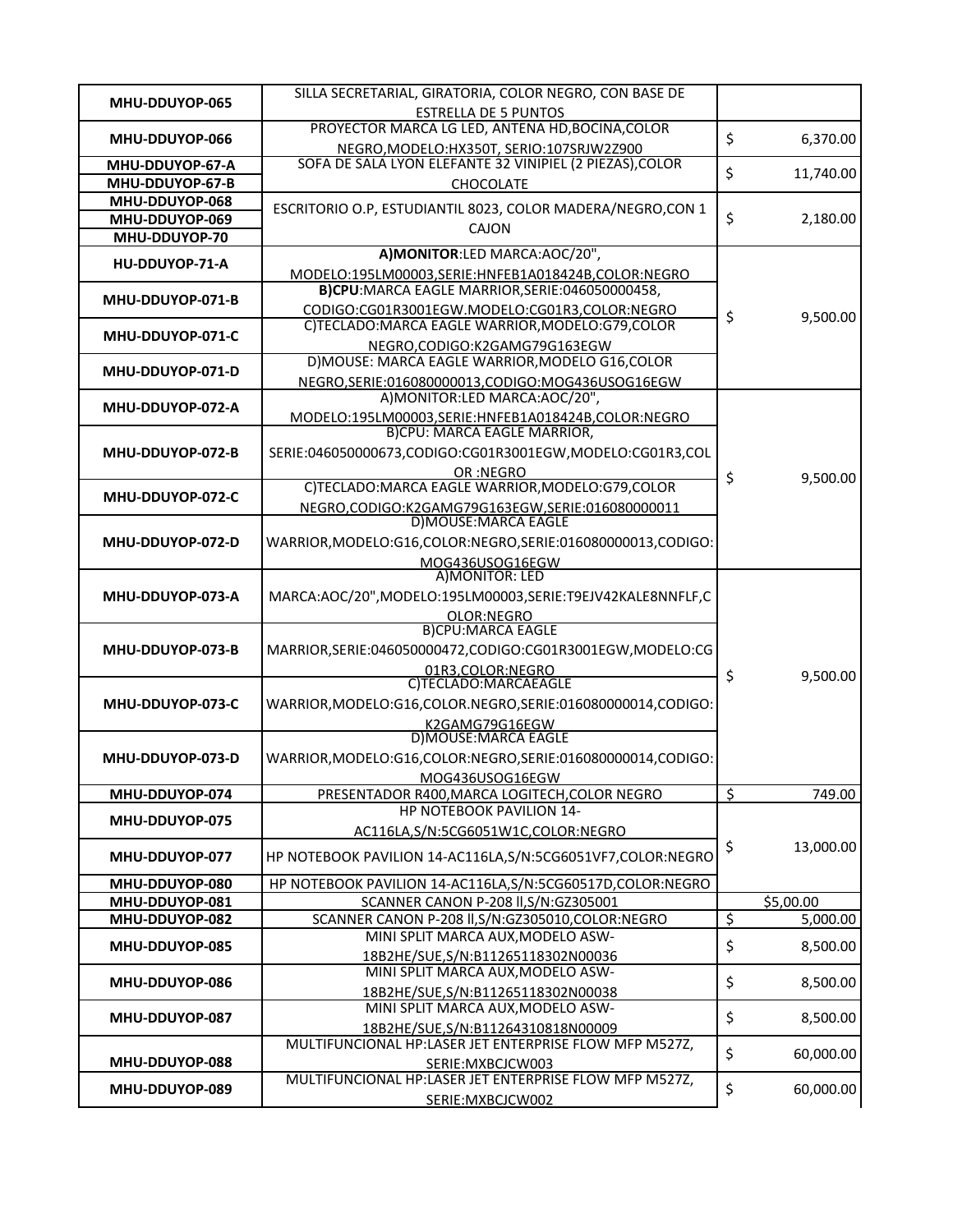|                                  | CAMARAS FOTOGRAFICAS CYBER SHOP, MARCA:SONYC,CLOR                                                          |                  |
|----------------------------------|------------------------------------------------------------------------------------------------------------|------------------|
| MHU-DDUYOP-109-A,B               | NEGRO, 20.1 MEGAPIXELES, ESTUCHE P/CAMARA, ESUCHE THAO                                                     | \$4,987.50       |
|                                  | 25.MEMORIA MICROSD 5<br>MARCA OFICOPY,MODELO L300, RESPALDO ALTO,BASE DE ESTRELLA                          |                  |
| MHU-DDUYOP-110<br>MHU-DDUYOP-111 | DE 5 PUNTAS EN NYLON REFORZADO DE 26", MERCANISMOS                                                         | 3,400.00         |
| MHU-*DDUYOP-112                  |                                                                                                            | \$               |
|                                  | RECLINABLES CON SISTEMA DE BLOQUEO ACOJINAMIENTO DE HULE<br>ROBUS SILLA VISITANTE TUB OVAL S/BRAZOS,MODELO |                  |
| MHU-DDUYOP-113-                  | 12101558, MARCA: OFICOPY, ESTRUCTURA FABRICADA EN TUBULAR                                                  |                  |
| A,B,C,D,E,F,G,H,I,J,K            | OVALADO DE CALIBRE 18, ACABADO EN PINTURA EPOXICA                                                          | \$<br>7,590.00   |
|                                  | MICROPULVERIZADO, ASIENTO Y RESPALDO ACOJINADO DE 20                                                       |                  |
|                                  | KGS/M3 DE DENSIDAD, COLOR:NEGRO<br>LINEA METALICA,ARCHIVERO 4 GAVETAS                                      |                  |
| MHU-DDUYOP-114-A,B               | 46X, MARCA: OFICOPY, TAMAÑO: OFICIO, COLOR: NEGRO                                                          | \$<br>8,580.00   |
|                                  | ESCRITORIO EN LINEAEJECUTIVA MODELO: CENTRO DE TRABAJO TIPO                                                |                  |
| MHU-DDUYOP-115                   | BACHELOR, MARCA ROBUS, CON 2 CAJONES TAMAÑO OFICIO DE                                                      | \$<br>3,399.00   |
|                                  | 1.20X60X75 MTS. COLOR NEGRO<br>ESCRITORIO EN LINEAEJECUTIVA MODELO: CENTRO DE TRABAJO TIPO                 |                  |
|                                  |                                                                                                            |                  |
| MHU-DDUYOP-116                   | BACHELOR, MARCA ROBUS, CON 2 CAJONES TAMAÑO OFICIO DE                                                      | \$<br>3,399.00   |
|                                  | 1.20X60X75 MTS, COLOR NEGRO<br>ESCRITORIO EN LINEAEJECUTIVA MODELO: CENTRO DE TRABAJO TIPO                 |                  |
| MHU-DDUYOP-117                   | BACHELOR, MARCA ROBUS, CON 2 CAJONES TAMAÑO OFICIO DE                                                      | \$<br>3,399.00   |
|                                  |                                                                                                            |                  |
|                                  | 1.20X60X75 MTS. COLOR NEGRO<br>ESCRITORIO EN LINEAEJECUTIVA MODELO: CENTRO DE TRABAJO TIPO                 |                  |
| MHU-DDUYOP-118                   | BACHELOR, MARCA ROBUS, CON 2 CAJONES TAMAÑO OFICIO DE                                                      | \$<br>3,399.00   |
|                                  | 1.20X60X75 MTS, COLOR NEGRO<br>ODOMETRO MARCA TRUPER, DE 30 CM, 12" DIAMETRO DELA                          |                  |
| MHU-DDUYOP-119                   | RUEDA, MANGO: PLEGABLE, COLOR: GRIS/NARANJA, CODIGO: R7D040600                                             | \$<br>1,435.00   |
|                                  |                                                                                                            |                  |
| MHU-DDUYOP-122                   | MOTOSIERRA, MARCA: MAKITA, MODELO: EA4301F, COLOR: AZUL                                                    | \$<br>7,175.99   |
|                                  | CON NEGRO.                                                                                                 |                  |
| MHU-DDUYOP-123                   | IMPRESORA EPSON L6171, COLOR.NEGRO                                                                         | \$<br>6,958.84   |
| MHU-DDUYOP-124                   | LAPTOP MARCA LENOVO IDEAPAD COLOR: GRIS<br>PAQUETE NIVEL AUTOMATICO MARCA: LEICA, MODELO: NA332-           | \$<br>11,598.84  |
| MHU-DDUYOP-125                   | 32X1.5 MM, TRIPIE DE ALUMINIO MODELO: M1NLVN, ESTATAL DE                                                   | \$<br>17,300.00  |
|                                  | ALUMINIO TELESCOPIO DE AMTS/CM, C/FUNDA.                                                                   |                  |
| MHU-DDUYOP-126                   | LAPTOP GAMER, GA401QC HZ031T RYZN7, COLO9R GRIS<br>IWARCA FREIGHTRILINER MOD. 2009, NOEVO NO. DE SERIE:    | \$<br>27,199.20  |
|                                  | 3ALACYCS49DAM2724 MOTOR MBE900-210 HP 2200RPM                                                              |                  |
|                                  | SERIE: 90291900790668 TRANSMISION MANUAL MERCEDES MB, EJES                                                 |                  |
| MHU-DDUYOP-001-V                 | DELANTERO SENCILLO RS23240 PLACAS GH-45734 XZE 11X22.5 DE 14                                               | \$<br>770,000.00 |
|                                  | CAPAS ACURRIDE DE DISCOS 22.5 X 8.25 PULG, COLOR BLANCO CON                                                |                  |
|                                  | CARROCERIA DE CABINA DE 106" BBC CONVENCIONAL CON CAJA DE                                                  |                  |
|                                  |                                                                                                            |                  |
| MHU-DDUYOP002-V                  | VOLTEO DE 7 NATS CLIBICOS MARCA VOLMEY<br>MARCA CASE MOD. SUPER M 4X4 CON/EXT. CABINA SERIE                | \$72,450.00 USD  |
|                                  | *N5C385817*<br>MOD. 1850K MARCA CASE, PEDIMENTO 51731345000025 ADUANA                                      |                  |
| MHU-DDUYOP003-V                  | MATAMOROS, No. DE IDENTIFICACION HHAC1850500411144                                                         | \$<br>158,000.00 |
| MHU-DDUYOP005-V                  | MARCA KOMATZU MOD. 1992 No. DE SERIE 10263 S/P                                                             | S/P              |
|                                  | CHEVROLET SILVERADO CHEVROLET SILVERADO 1500, MODELO 2007,                                                 |                  |
| MHU-DDUYOP009-V                  | PLACAS GN90515, COLOR AZUL, NUMERO DE SERIE                                                                | \$172,000.00     |
|                                  | 3GBEC14X37M100342<br>VEHICULO CHEVROLET SONIC 4 PUERTAS COLOR BLANCO,                                      |                  |
| MHU-DDUYOP-010-V                 | TRASMISION MANUAL MOTOR 1.6 LTS 4 CILINDROS, SERIE: SERIE:                                                 | \$<br>158,728.00 |
|                                  | 3G1J85AC9ES609843                                                                                          |                  |
| <b>MHU-SP-001</b>                | COLOR: NEGRO, MARCA: AVAYA, MODELO:1403143D01A-003                                                         | S/I              |
|                                  | IMPRESORA: MARCA SAMSUNG, COLOR: NEGRO, SERIE No.                                                          | \$               |
| <b>MHU-SP-002</b>                | Z4VOBKEB102312E. MOD. ML-1660/XAX                                                                          | 1,200.00         |
| <b>MHU-SP-003-A</b>              | MONITOR CON CPU INTEGRADO: MARCA HP, MODELO:120-124 la,                                                    |                  |
|                                  | SERIE MXX14405ZQ COLOR NEGRO                                                                               |                  |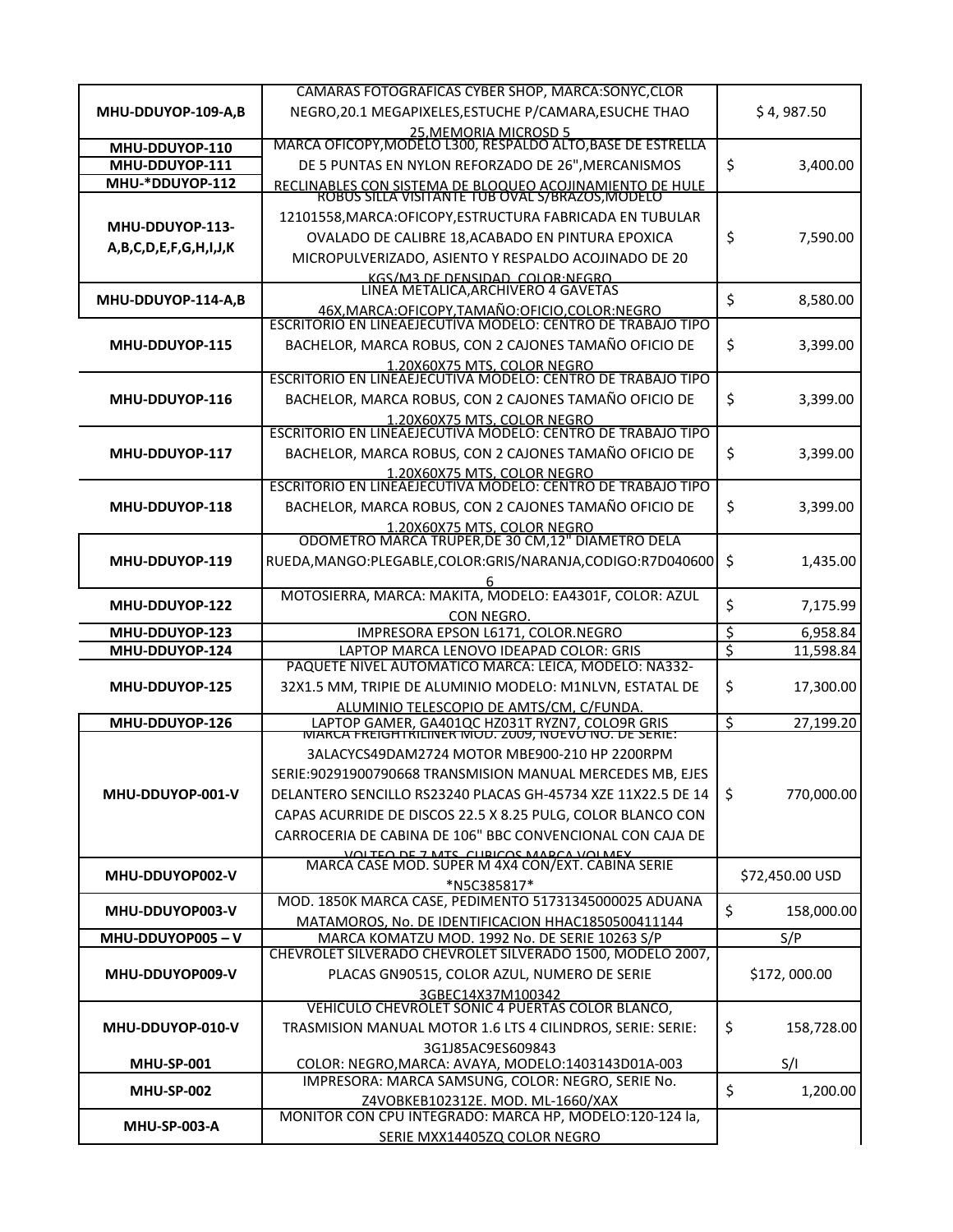|                                            | MOUSE: MARCA HP, COLOR NEGRO, MODELO: MODGUO, SERIE:                                     | \$                       | 13,000.00                          |
|--------------------------------------------|------------------------------------------------------------------------------------------|--------------------------|------------------------------------|
| <b>MHU-SP-003-B</b>                        | FBNWL0DHD1FF64                                                                           |                          |                                    |
| <b>MHU-SP-003-C</b>                        | TECLADO: MARCA HP, COLOR NEGRO, MODELO: PR1101U SERIE:                                   |                          |                                    |
|                                            | BAUVT0AHHOT2JL                                                                           |                          |                                    |
| <b>MHU-SP-004</b>                          | COLOR CEREZO MARCA HAKENLITE CON 2 CAJONES                                               |                          | 3,489,68                           |
| <b>MHU-SP-005</b>                          | LINEA COORPORATIVA COLOR NEGRO, MODELO LC-3500 REQUIEZ                                   | $\overline{\mathcal{S}}$ | 2,998.02                           |
| <b>MHU-SP-006</b>                          | LINEA COORPORATIVA COLOR NEGRO, MODELO LC-3500 REQUIEZ                                   | $\overline{\xi}$         | 2,998.02                           |
| <b>MHU-SP-008</b>                          | COLOR CAFÉ CLARO DE 4 CAJONES 1.20 m. DE LARGO Y 90 cm. DE                               |                          | S/I                                |
|                                            | <b>ANCHO</b>                                                                             |                          |                                    |
| <b>MHU-SP-012</b>                          | BOCINA BEIS CON AZUL MARCA: BTC                                                          |                          | S/I                                |
| <b>MHU-SP-012 A</b>                        |                                                                                          |                          |                                    |
| <b>MHU-SP-013</b>                          | VENTILADOR 16- PLATA EE90853G<br>MULTIFUNCIONAL, MARCA: EPSON L220 ECOTANK CO, NUMERO DE | \$                       | 998.00                             |
| <b>MHU-SP-014</b>                          |                                                                                          |                          | \$3,699.99                         |
| <b>MHU-SP-015</b>                          | SERIE: VGNK261374, COLOR NEGRO.                                                          |                          |                                    |
| <b>MHU-SP-016</b>                          | SILLA PEGABLE DE PROLIPROPILENO COLOR GRIS CON BLANCO                                    | \$                       | 258.62                             |
| <b>MHU-SP-017</b>                          |                                                                                          |                          |                                    |
|                                            | HP NOTEBOOK PAVILION 14-AC116LA, S/N: 5CG6051MZT, COLOR                                  |                          |                                    |
| <b>MHU-SP-018</b>                          | <b>NEGRO</b>                                                                             |                          | \$13,000.00                        |
| <b>MHU-AM-001-A</b>                        | COLOR:NEGRO, SERIE:028040097878                                                          |                          |                                    |
| <b>MHU-AM-001-B</b>                        | COLOR:NEGRO, MARCA: ARION S/N                                                            | \$                       | 7,000.00                           |
| <b>MHU-AM-001-C</b>                        | COLOR:NEGRO, MODELO:SP-9800                                                              |                          |                                    |
| <b>MHU-AM-002</b>                          | MULTIFUNCIONAL HP F 4180(IM-33734-1), COLOR: NEGRO CON GRIS                              | \$                       | 1,300.00                           |
| <b>MHU-AM-006-A</b>                        | S/M COLOR GRIS                                                                           |                          | S/I                                |
| <b>MHU-AM-006-B</b>                        | S/M COLOR GRIS                                                                           |                          | S/I                                |
| <b>MHU-AM-006-C</b>                        | S/M COLOR GRIS                                                                           |                          | S/I                                |
| <b>MHU-AM-007-A</b>                        | COLOR: BLANCO, DE TRES PELDAÑOS CON TRES DIVICIONES                                      |                          | $\overline{s}/\overline{l}$        |
| <b>MHU-AM-007-B</b>                        | COLOR: BLANCO, DE TRES PELDAÑOS CON TRES DIVICIONES                                      |                          | S/I                                |
| <b>MHU-AM-007-C</b>                        | COLOR: BLANCO, DE TRES PELDAÑOS CON TRES DIVICIONES                                      |                          | S/I                                |
| <b>MHU-AM-007-D</b>                        | COLOR: BLANCO, DE TRES PELDAÑOS CON TRES DIVICIONES                                      |                          | $\overline{\mathsf{S}/\mathsf{I}}$ |
| <b>MHU-AM-008-A</b>                        | COLOR:CAFÉ, CON TRES PELDAÑOS CON DOS DIVICIONES                                         |                          | S/I                                |
| <b>MHU-AM-008-B</b>                        | COLOR:CAFÉ, CON TRES PELDAÑOS CON DOS DIVICIONES                                         |                          | S/I                                |
| <b>MHU-AM-008-C</b>                        | COLOR:CAFÉ, CON TRES PELDAÑOS CON DOS DIVICIONES                                         |                          | S/I                                |
| <b>MHU-AM-008-D</b>                        | COLOR:CAFÉ,CON TRES PELDAÑOS CON DOS DIVICIONES                                          |                          | S/I                                |
| <b>MHU-AM-008-E</b>                        | COLOR: BLANCO, DE TRES PELDAÑOS CON TRES DIVICIONES                                      |                          | S/I                                |
| <b>MHU-AM-008-F</b>                        | COLOR: BLANCO, DE TRES PELDAÑOS CON TRES DIVICIONES                                      |                          | S/I                                |
| <b>MHU-AM-009</b>                          | MARCA:COMPLE,COLOR:NEGRO,MODELO:ERV-5-008                                                |                          | S/I                                |
| <b>MHU-AM-011</b>                          | MARCA:REQUIEZ,COLOR:AZUL                                                                 |                          | S/I                                |
| <b>MHU-AM-012</b>                          | COLOR:NEGRO                                                                              |                          | S/I                                |
| MHU-AM-13-A                                | COLOR AZUL CON NEGRO                                                                     |                          | S/I                                |
| <b>MHU-AM-013-B</b>                        | COLOR: AZUL CON NEGRO                                                                    |                          | S/I                                |
| <b>MHU-AM-014-A</b>                        | S/M COLOR: GRIS CON CINCO PELDAÑOS<br>S/M COLOR: GRIS CON CINCO PELDAÑOS                 |                          | S/I<br>S/I                         |
| <b>MHU-AM-014-B</b><br><b>MHU-AM-014-C</b> | S/M COLOR: GRIS CON CINCO PELDAÑOS                                                       |                          | S/I                                |
| <b>MHU-AM-014-D</b>                        | S/M COLOR: GRIS CON CINCO PELDAÑOS                                                       |                          | S/I                                |
| <b>MHU-AM-014-E</b>                        | S/M COLOR: GRIS CON CINCO PELDAÑOS                                                       |                          | S/I                                |
| MHU-AM-014-F                               | S/M COLOR: GRIS CON CINCO PELDAÑOS                                                       |                          | S/I                                |
| MHU-AM-014-G                               | S/M COLOR: GRIS CON CINCO PELDAÑOS                                                       |                          | S/I                                |
| <b>MHU-AM-014-H</b>                        | S/M COLOR: GRIS CON CINCO PELDAÑOS                                                       |                          | S/I                                |
| <b>MHU-AM-015</b>                          | SELLO OFICIAL COLOR: ROJO CON NEGRO, MARCA: TRODAT                                       |                          | S/I                                |
| MHU-SHA-001                                | <b>COLOR CAFÉ 4 GAVETAS</b>                                                              | <u>\$</u>                | 1,472.00                           |
| MHU-SHA-013                                | HP LASER JET M1120 MFP, CNC881G0JX, COLOR GRIS CON NEGRO                                 | \$                       | 3,395.00                           |
| MHU-SHA-023                                | COLOR AZUL REY                                                                           | $\overline{\mathcal{S}}$ | 4,157.25                           |
| MHU-SHA-023-A                              | <b>COLOR AZUL REY</b>                                                                    |                          | S/P                                |
| MHU-SHA-023-B                              | COLOR AZUL REY                                                                           |                          | S/P                                |
| MHU-SHA-029                                | <b>COLOR CAFÉ</b>                                                                        |                          | S/P                                |
|                                            | MÓDULO SECRETARIAL MOD. L-910 COLOR CEREZO MARCA HAKEN                                   |                          |                                    |
| MHU-SHA-030                                | LITE CON 2 CAJONES                                                                       | \$                       | 3,489.68                           |
| MHU-SHA-031                                | SELLO DE GOLPE, COLOR GRIS                                                               | $\overline{\mathcal{S}}$ | 460.00                             |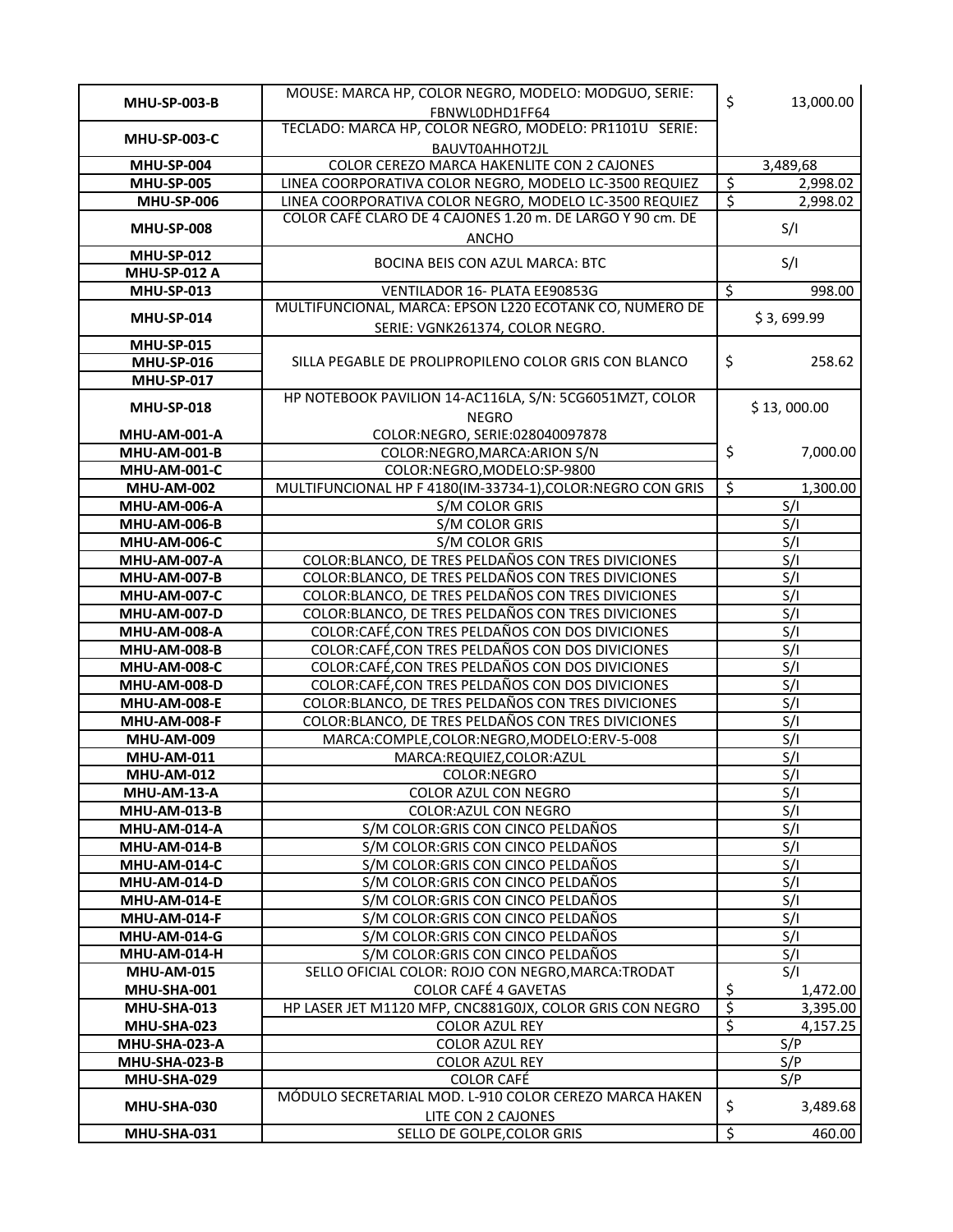| MHU-SHA-034                  | COLOR NEGRO, NO. 4CEO18227X, MOD. 55001A                                                                     | $\overline{\mathcal{S}}$ | 9,300.00        |
|------------------------------|--------------------------------------------------------------------------------------------------------------|--------------------------|-----------------|
| MHU-SHA-034-A                | MOD. HP2009M, CON SERIE.- 3CQ9530PH0                                                                         |                          | S/P             |
| MHU-SHA-034-B                | MARCA HP MOD. KU-0841, S/N: CW01406862, COLOR NEGRO                                                          |                          | S/P             |
| MHU-SHA-034-C                | MARCA HP MOD.M-U0009-HP1 SIN SERIE                                                                           |                          | S/P             |
| MHU-SHA-035                  | <b>COLOR CAFÉ CON 6 CAJONES</b>                                                                              |                          | S/P             |
| <b>MHU-SHA-037-A Y B</b>     | COLOR CAFÉ CON 2 CAJONES Y 2 PUERTAS                                                                         |                          | S/P             |
| MHU-SHA-038                  | <b>COLOR NEGRO</b>                                                                                           |                          | S/P             |
| MHU-SHA-039                  | COLOR VINIL NEGRO-CAFÉ                                                                                       |                          | S/P             |
|                              | MARCA TOSHIBA, COLOR NEGRA, MOD. C655D-S5209 SERIE:                                                          | \$                       |                 |
| MHU-SHA-043                  | 7B056232Q                                                                                                    |                          | 5,999.99        |
|                              | A) CPU Y MOTINOR INTEGRADO MARCA COMPAQ, MOD. CQ1-1505LA,                                                    |                          |                 |
| MHU-SHA-044-A, B, C          | SERIE: 3CR2130J7N COLOR NEGRA, B) TECLADO: COMPAQ, COLOR                                                     | \$                       | 9,500.00        |
|                              | NEGRO, MODELO: SK-2085, SERIE: BAPABOCCP2H5X2, MOUSE:                                                        |                          |                 |
|                              | COMPAO, COLOR NEGRO, MOD, MSU0923, SERIE: FBYNV0AVB1P1HU,                                                    |                          |                 |
| MHU-SHA-045-C                | LINEA COORPORATIVA COLOR NEGRO, MODELO LC-3500 REQUIEZ                                                       | \$                       | 2,998.02        |
| MHU-SHA-047-A                | ALESSANDRA CHICA MOD. 104-Z MCA. NAPOLES COLOR NEGRO                                                         | \$                       | 2,280.00        |
| MHU-SHA-047-B                |                                                                                                              |                          |                 |
| MHU-SHA-049                  | MARCA ROYAL, SERIE 0412000620, COLOR NEGRO                                                                   | $\overline{\xi}$         | 1,999.00        |
| MHU-SHA-051                  | MARCA WHIRLPOOL, MOD. WK5511Q, SERIE HQ33009389, COLOR                                                       | \$                       | 1,999.00        |
|                              | <b>BLANCO</b>                                                                                                |                          |                 |
| <b>MHU-SHA-052,</b>          |                                                                                                              |                          |                 |
| MHU-SHA-052A,                | MARCA OFFICE MAX, MOD. A35C05, COLOR NEGRO                                                                   | \$                       | 1,095.00        |
| MHU-SHA-052C                 |                                                                                                              |                          |                 |
| MHU-SHA-054                  | MARCA EXPRESS, COLOR CAFÉ                                                                                    | \$                       | 1,599.00        |
| MHU-SHA-052D                 | MARCA OFFICE MAX, MOD. A35C05, COLOR NEGRO                                                                   |                          | S/P             |
| MHU-SHA-053                  | MARCA ALCATEL, MOD. F200, SERIE 3001312 COLOR BLANCO                                                         | \$                       | 599.00          |
| <b>MHU-SHA-055</b>           | MARCA EPSON, MOD. S17, SERIE U3CF390264L, COLOR BLANCO                                                       | \$                       | 6,799.00        |
| MHU-SHA-056                  | MATERIAL CORCHO, MEDIDAS 40X60                                                                               | \$                       | 188.79          |
| MHU-SHA-059                  | PANTALLA DE PARED DE 1.78 X 1.78, COLOR BLANCO, MARCA 3M                                                     | $\dot{\hat{\varsigma}}$  | 1,600.00        |
| MHU-SHA-060                  | COMPUTADORA PORTATIL, MARCA HP, COLOR BLANCO, 4 DE RAM,                                                      | \$                       | 6,800.00        |
|                              | 500 D. DURO, PANTALLA DE 14".                                                                                |                          |                 |
| MHU-SHA-061                  | COMPUTADORA PORTATIL, MARCA HP, COLOR BLANCO, 4 DE RAM,                                                      | \$                       | 11,799.81       |
|                              | 500 D. DURO, PANTALLA DE 14", SERIE: CND4480NGIK                                                             |                          |                 |
| MHU-SHA-061A                 | IMPRESORA PORTATIL, MARCA HP, COLOR GRIS                                                                     |                          |                 |
| MHU-SHA-062                  | ARCHIVERO DE 4 GAVETAS, TAMAÑO OFICIO, COLOR CHOCOLATE,                                                      | \$                       | 3,600.00        |
|                              | MARCA POCSA.                                                                                                 |                          |                 |
| MHU-SHA-063                  | ARCHIVERO DE 4 GAVETAS, TAMAÑO OFICIO, COLOR CHOCOLATE,                                                      | \$                       | 3,600.00        |
|                              | MARCA POCSA.                                                                                                 |                          |                 |
| MHU-SHA-064                  | ARCHIVERO DE 4 GAVETAS, TAMAÑO OFICIO, COLOR CHOCOLATE,                                                      | Ş                        | 3,600.00        |
|                              | MARCA POCSA.                                                                                                 |                          |                 |
| MHU-SHA-065                  | ESCRITORIO EJECUTIVO DE 1.50 X .70 X.75, CON CAJONES, COLOR                                                  | \$                       | 2,900.00        |
|                              | GRAFITO, MARCA POCSA.<br>ESCRITORIO EJECUTIVO DE 1.50 X .70 X.75, CON CAJONES, COLOR                         |                          |                 |
| MHU-SHA-066                  |                                                                                                              | \$                       | 2,900.00        |
|                              | GRAFITO, MARCA POCSA.                                                                                        |                          |                 |
| MHU-SHA-067                  | MULTIFUNCIONAL L210 2799M, MARCA EPSON, COLOR NEGRO<br>PINTARRON BLANCO DE .90X120, MARCO DE ALUMINIO, MARCA | \$                       | 4,400.00        |
| MHU-SHA-068                  |                                                                                                              | \$                       | 1,000.00        |
|                              | ESCO.<br>SILLON DE PIEL EJECUTIVO, PISTON NEUMATICO, DESCANZA BRAZOS,                                        |                          |                 |
| MHU-SHA-069                  |                                                                                                              | \$                       | 1,270.00        |
|                              | <b>MARCA OFFIHO</b><br>ABANICO DE TECHO PORTLAND 52"                                                         | \$                       |                 |
| MHU-SHA-070                  |                                                                                                              |                          | 1,600.00<br>S/P |
| MHU-SHA-071B<br>MHU-SHA-071C | SILLA PLEGABLE DE POLIPROPILENO, COLOR BLANCO, MARCA<br>SILLA PLEGABLE DE POLIPROPILENO, COLOR BLANCO, MARCA |                          | S/P             |
| MHU-SHA-071D                 | SILLA PLEGABLE DE POLIPROPILENO, COLOR BLANCO, MARCA                                                         |                          | S/P             |
| MHU-SHA-071F                 | SILLA PLEGABLE DE POLIPROPILENO, COLOR BLANCO, MARCA                                                         |                          | S/P             |
| MHU-SHA-071G                 | SILLA PLEGABLE DE POLIPROPILENO, COLOR BLANCO, MARCA                                                         |                          | S/P             |
|                              | CAMARA DIGITAL SONY 20.1 MPX, LCD 2.7", USB, BAT, REC, V/HD,                                                 |                          |                 |
| MHU-SHA-072                  | COLOR NEGRO.                                                                                                 | \$                       | 3,200.00        |
|                              | ESTANTE METALICO, 4 ENTREPAÑOS DE .40X.84, CAL. 22,4 POSTES,                                                 |                          |                 |
| MHU-SHA-073                  | MARCA POCSA.                                                                                                 | \$                       | 4,080.00        |
|                              |                                                                                                              |                          |                 |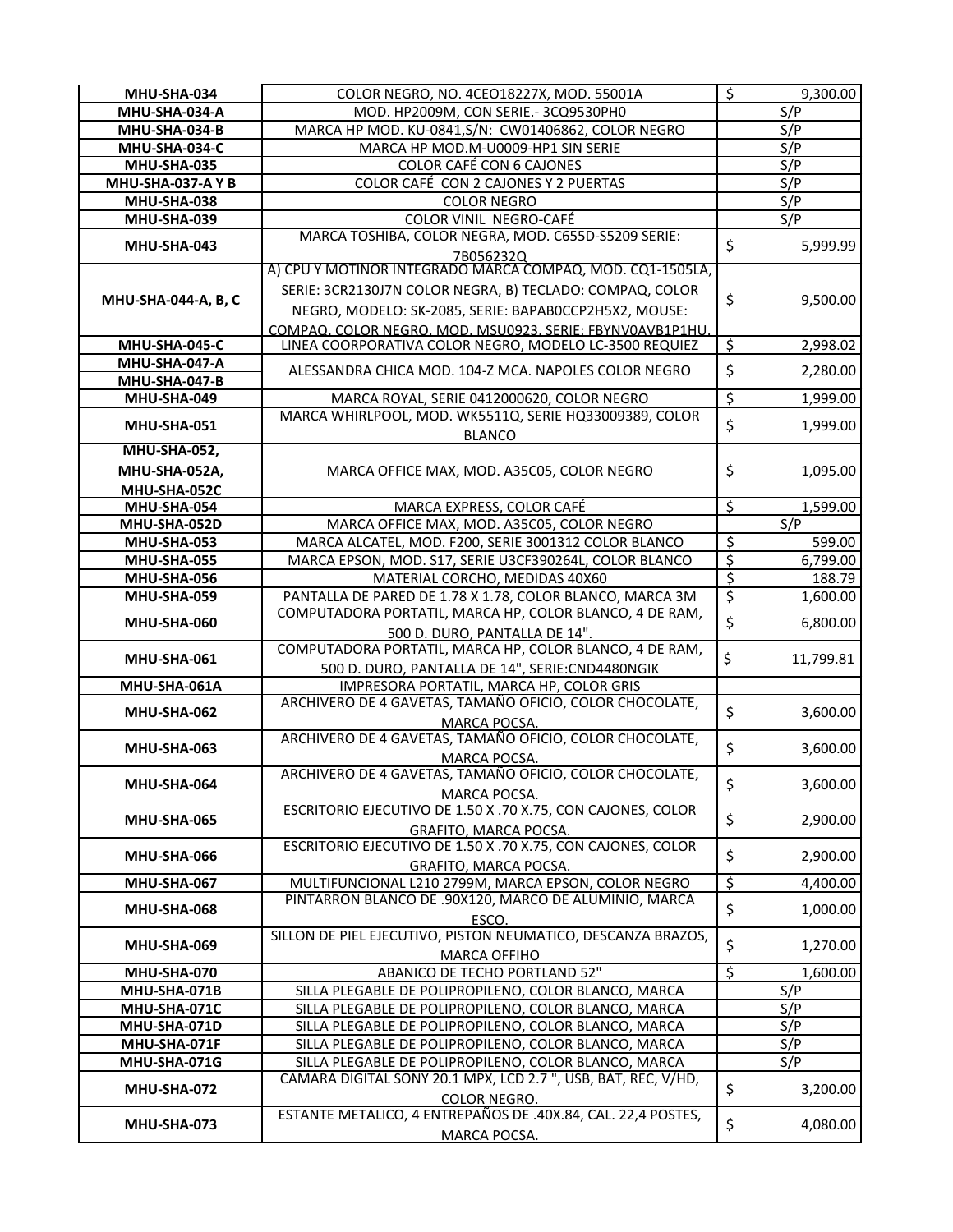| MHU-SHA-073A | ESTANTE METALICO, 4 ENTREPAÑOS DE .40X.84, CAL. 22,4 POSTES,<br>MARCA POCSA.                                                                                                                                                                                            |                          | S/P          |
|--------------|-------------------------------------------------------------------------------------------------------------------------------------------------------------------------------------------------------------------------------------------------------------------------|--------------------------|--------------|
| MHU-SHA-073B | ESTANTE METALICO, 4 ENTREPAÑOS DE .40X.84, CAL. 22,4 POSTES,<br><b>MARCA POCSA.</b>                                                                                                                                                                                     |                          | S/P          |
| MHU-SHA-073C | ESTANTE METALICO, 4 ENTREPAÑOS DE .40X.84, CAL. 22,4 POSTES,<br>MARCA POCSA.                                                                                                                                                                                            |                          | S/P          |
| MHU-SHA-073D | ESTANTE METALICO, 4 ENTREPAÑOS DE .40X.84, CAL. 22,4 POSTES,<br>MARCA POCSA.                                                                                                                                                                                            |                          | S/P          |
| MHU-SHA-073E | ESTANTE METALICO, 4 ENTREPAÑOS DE .40X.84, CAL. 22,4 POSTES,<br>MARCA POCSA.                                                                                                                                                                                            |                          | S/P          |
| MHU-SHA-074  | SILLA VISITANTE, MOD. OHV-12, ESTRUCTURA METALICA, TAPIZADA,<br>MARCA OFFIHO.                                                                                                                                                                                           | \$                       | 380.00       |
| MHU-SHA-075  | TELEFONO INALAMBRICO, COLOR NEGRO, MARCA STEREN<br>EQUIPO COMPLETO DE COMPUTO, COMPUTADORA: PROTEUS CON                                                                                                                                                                 | $\overline{\mathcal{S}}$ | 500.00       |
| MHU-SHA-076  | DUAL CORE INTEGRADO, MEMORIA DDR3 DE 4 GB, DD DE 1TB,<br>QUEMADOR MULTICOLECTOR DE TARJETAS, TECLADO, MAUSE,<br>BOCINAS, MONITOR, ANTIVIRUS.                                                                                                                            |                          | \$6, 180.00  |
| MHU-SHA-078  | HP G4 NO. SERIE 5CG5202YCC, MODELO HP 240 G4 COLOR NEGRO                                                                                                                                                                                                                | \$                       | 5,899.01     |
| MHU-SHA-079  | IMPRESORA HP LASERJET PRO P1109W MODELO B0ISB-0901-06 SERIE:<br>VND3617455 COLOR NEGRO                                                                                                                                                                                  | \$                       | 1,400.00     |
| MHU-SHA-080  | DW MICROONDAS 16P3 COLOR GRIS METALICO<br>SERIE: TM162E51630195 MODELO: KOR-164H                                                                                                                                                                                        | \$                       | 1,879.04     |
| MHU-SHA-081  | HS FRIGO 4.4P ESPEJO COLOR NEGRO SERIE: 1643715-B<br>MODELO:RR42D6GBX                                                                                                                                                                                                   | \$                       | 3,200.96     |
| MHU-SHA-082  | BAFLE AMPLIFICADO PLASTIFICADO 15" 150 WATTS RMS<br>BLU, PEDESTAL (TRIPIE) PARA BAFLES 12"-15", CABLE<br><b>HDMI 1.4 MACHO A MACHO</b>                                                                                                                                  |                          | S/P          |
| MHU-SHA-083  | MICROFONO INALAMBRICO D/MANO C/RECEPTOR CASCA,<br>CARGADOR DE BATERIAS DE 9V NIMH Y NICD, CARGADOR<br>DE BATERIAS AA/AAANIMH C/2 PIL, CABLE HOME THEATER<br>PLUG 3.5MM                                                                                                  |                          | S/P          |
| MHU-SHA-084  | MARCA: KYOCERA MODELO ECOSYS M2035DN/L SERIE:LZK6154028<br><b>COLOR: BLANCO</b>                                                                                                                                                                                         | \$                       | 11,600.00    |
| MHU-SHA-085  | MULTIFINCIONAL HP ULTRA INKADV NO. SERIE: F5S6580037                                                                                                                                                                                                                    | \$                       | 3,999.00     |
| MHU-SHA-086  | SILLA EJECUTIVA SI+E184LUETTE MARCA RED TOP<br>MODELO:4894426046072 COLOR CAFÉ CLARO                                                                                                                                                                                    | \$                       | 2,848.99     |
| MHU-SHA-087  | ESCRITORIO EN "L" DE LUXE MARCA RED TOP<br>MODELO:6923788400976 COLOR GRIS                                                                                                                                                                                              | \$                       | 2,899.00     |
| MHU-SHA-088  | PIZARRON BLANCO OD 40X60 MARCA OFFICE DEPOT MODELO 1650<br><b>COLOR BLANCO</b>                                                                                                                                                                                          | \$                       | 289.00       |
| MHU-SHA-089  | TABLERO DE CORCHO OD 40 X 60 MARCA ODDICE DEPOT MODELO<br>0552 COLOR CAFÉ                                                                                                                                                                                               | \$                       | 279.00       |
| MHU-SHA-090  | LAPTOP ACER ES1-531-C5UX, MODELO: ES1-531-C5UX,<br>COLOR ROJO, CARGADOR ACER, MODELO: PA-1450-26,<br>COLOR NEGRO, MOUSE ACER, Modelo: MORFHPUO, ROJO<br>CON NEGRO, FUNDA PARA LAPTOP ACER, COLOR NEGRA.                                                                 | \$                       | 5,799.00     |
| MHU-SHA-091  | DISCO DURO CON CABLE USB, MARCA DATA, MODELO:<br>HV620, COLOR BLANCO, CON CAPACIDAD DE<br>ALMACENAMIENTO DE 2TB.                                                                                                                                                        | \$                       | 2,699.00     |
| MHU-SHA-092  | CAMARA DE VIDEO CAMCORDER MARCA SONY CX 405, SERIE<br>3467083, COLOR NEGRO                                                                                                                                                                                              | \$                       | 4,674.00     |
| MHU-SHA-093  | TRIBLE 58 MARCA_LIGHTWEIGHT, SERIE NS-TRP58, COLOR NEGRO<br>SILLON SECRETARIAL MARCA OFICOPY, MODELO SKUUT, RESPALDO                                                                                                                                                    | \$                       | 399.00       |
| MHU-SHA-094  | BAJO TAPIZADO TIPO PIEL, ASIENTO CON COSTURAS TAPIZADO EN<br>VINILCON ESPUMA, MECANISMO EJECUTIVO RECICLABLE CON<br>PALANCA PARA AJUSTE DE ALTURA, PINTON NEUMATICO, PARRILLA<br>PARA AJUSTE DE TENSION, BASE DE NYON PENTAGONAL DE 24" CON<br>RODAIAS EN NYLON DE 50MM |                          | \$1,863.9576 |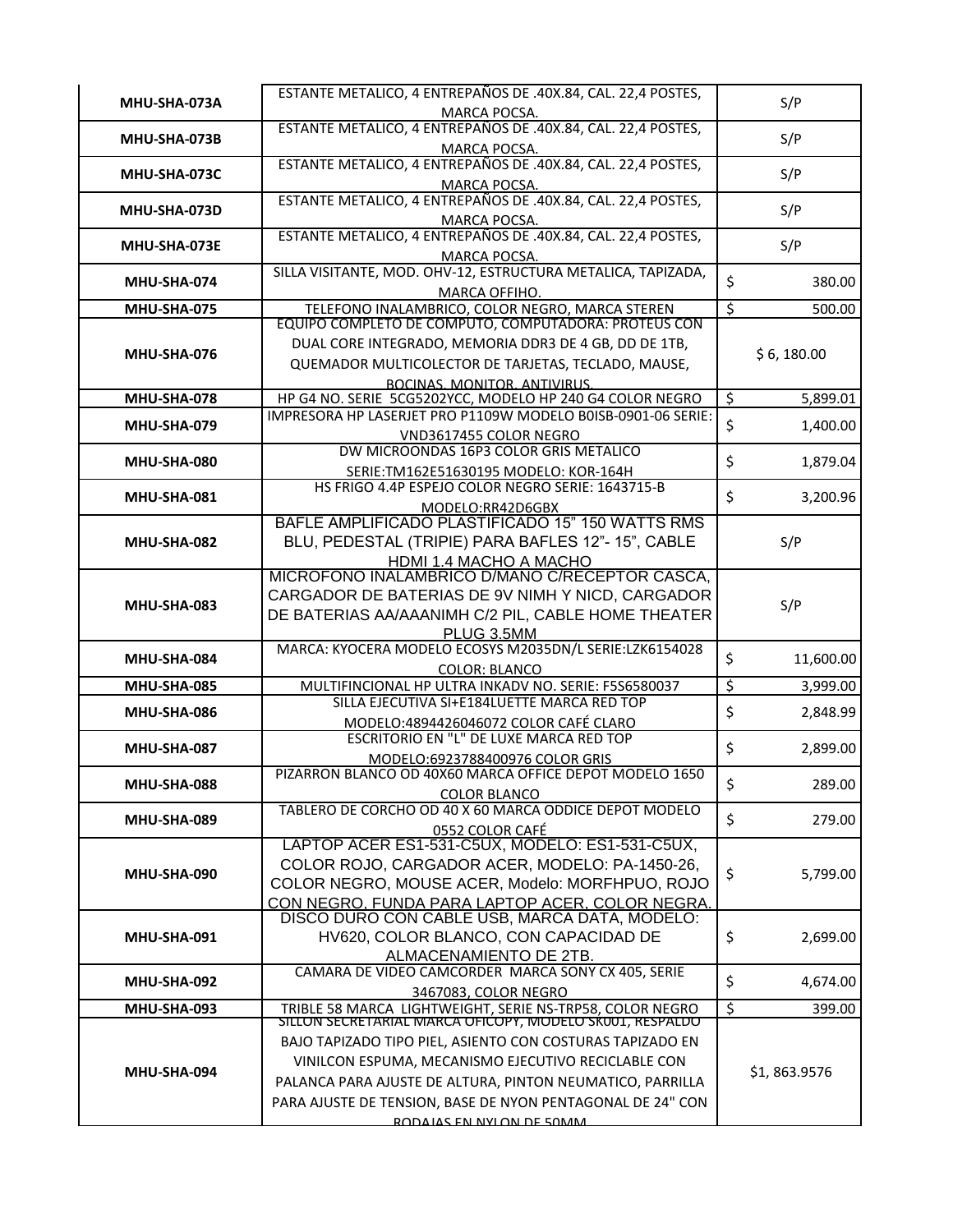|                    | SILLON SECRETARIAL MARCA OFICOPY, MODELO SKUUT, RESPALDO                                                        |               |
|--------------------|-----------------------------------------------------------------------------------------------------------------|---------------|
|                    | BAJO TAPIZADO TIPO PIEL, ASIENTO CON COSTURAS TAPIZADO EN                                                       |               |
|                    | VINILCON ESPUMA, MECANISMO EJECUTIVO RECICLABLE CON                                                             |               |
| MHU-SHA-095        | PALANCA PARA AJUSTE DE ALTURA, PINTON NEUMATICO, PARRILLA                                                       | \$1,863.9576  |
|                    | PARA AJUSTE DE TENSION, BASE DE NYON PENTAGONAL DE 24" CON                                                      |               |
|                    | SILLON SECRETRAIAL MARCA UPICOPY, MODELO SKOUT RESPALDO                                                         |               |
|                    |                                                                                                                 |               |
|                    | BAJO TAPIZADO TIPO PIEL, ASIENTO CON COSTURAS TAPIZADO EN                                                       |               |
| MHU-SHA-096        | VINILCON ESPUMA, MECANISMO EJECUTIVO RECICLABLE CON                                                             | \$1,863.9576  |
|                    | PALANCA PARA AJUSTE DE ALTURA, PISTON NEUMATICO, PARRILLA                                                       |               |
|                    | PARA AJUSTE DE TENSION, BASE DE NYLON PENTAGONAL DE 24" CON                                                     |               |
|                    | SILLON SECRETRAIAL MARCA UPICOPY, MODELO SKOOT RESPALDO                                                         |               |
|                    | BAJO TAPIZADO TIPO PIEL, ASIENTO CON COSTURAS TAPIZADO EN                                                       |               |
|                    | VINILCON ESPUMA, MECANISMO EJECUTIVO RECICLABLE CON                                                             |               |
| MHU-SHA-097        | PALANCA PARA AJUSTE DE ALTURA, PISTON NEUMATICO, PARRILLA                                                       | \$1,863.9576  |
|                    | PARA AJUSTE DE TENSION, BASE DE NYLON PENTAGONAL DE 24" CON                                                     |               |
|                    | RODAIAS EN NYLON DE SOMM                                                                                        |               |
|                    | ALLIN ONE HP ELITE ONE G2 23" TOUCH, ADM A8, 8GB, WINDOWS 10                                                    |               |
| MHU-SHA-098        | PRO NS. MXL7232B7B                                                                                              | \$15,394.998  |
| MHU-SHA-099        | ALLIN ONE HP ELITE ONE G2 23" TOUCH, ADM A8, 8GB, WINDOWS 10                                                    | \$15, 395.99  |
|                    | PRO NS. MXL72329Y6                                                                                              |               |
| MHU-SHA-100        | ALLIN ONE HP ELITE ONE G2 23" TOUCH, ADM A8, 8GB, WINDOWS 10                                                    | \$15,394.998  |
|                    | PRO NS. MXL72329WW                                                                                              |               |
| <b>MHU-SHA-101</b> | HACER MODELO ES-475-3032, LAPTOP INTEL CORE 13, WINDOWS 10                                                      | \$12,687.0012 |
|                    | HOME NS NXGCUAL0227698L86B7600<br>HACER MODELO ES-475-39KZ, LAPTOP INTEL CORE 13, WINDOWS 10                    | \$12,687.0012 |
| <b>MHU-SHA-103</b> | MULTIFUNCIONAL MARCA, HP MODELO LASERJET, 10000 PAGINAS                                                         |               |
| MHU-SHA-104        | POR MES, NS; VND3D23480                                                                                         | \$3,998.9956  |
|                    | MULTIFUNCIONAL MARCA, HP MODELO LASERJET, 10000 PAGINAS                                                         |               |
| <b>MHU-SHA-105</b> | POR MES, NS; VND4G07201                                                                                         | \$3,998.9956  |
| <b>MHU-SHA-106</b> | MULTIFUNCIONAL MARCA, HP MODELO LASERJET, 10000 PAGINAS                                                         | \$3,998.9956  |
|                    | POR MES, NS; VND4G09242                                                                                         |               |
|                    | ENFRIADOR EVAPORATIVO PORTATIL DE 12 LITROS, MODELO DIET 121,                                                   |               |
| MHU-SHA-107        | COMPARTIMIENTO PARA AIRE PARA MAS ENFRIAMIENTO CONTROL                                                          | \$3,098.998   |
|                    | LED DIGITAL 3 VELOCIDADES OSCILACION, 3 EN 1, FILTRO DE ALTA                                                    |               |
|                    | FFICIENCIA, CONTROL REMOTO, CONSUME 70 WATTS.<br>ENFRIADOR EVAPORATIVO PORTATIL DE 12 LITROS , MODELO DIET 121, |               |
|                    | COMPARTIMIENTO PARA AIRE PARA MAS ENFRIAMIENTO CONTROL                                                          |               |
| <b>MHU-SHA-108</b> |                                                                                                                 | \$3,098.998   |
|                    | LED DIGITAL 3 VELOCIDADES OSCILACION, 3 EN 1, FILTRO DE ALTA                                                    |               |
| <b>MHU-SHA-109</b> | FFICIENCIA, CONTROL REMOTO, CONSUME 70 WATTS.<br>AIRE ACONDICIONADO MINISPLIT HISENSE                           | \$5, 199.0852 |
|                    | LIBRERO SIN PUERTAS LINEA EJECUTIVA, MARCA OFICOPY,                                                             |               |
| MHU-SHA-110        | MODELO12845, CUENTA CON 4 ENTREPAÑOS CON FONDO,                                                                 | \$3,589.9912  |
|                    | 1.80X.80X.40 MTS                                                                                                |               |
| <b>MHU-SHA-111</b> | LIBRERO SIN PUERTAS, LINEA EJECUTIVA, MARCA OFICOPY, MODELO                                                     | \$3,589.9912  |
|                    | 12845, CUENTA CON 4 ENTREPAÑOS CON FONDO, 1.80X.80X.40 MTS                                                      |               |
| MHU-SHA-112        | LIBRERO SIN PUERTAS, LINEA EJECUTIVA, MARCA OFICOPY, MODELO                                                     | \$3,589.9912  |
|                    | 12845, CUENTA CON 4 ENTREPAÑOS CON FONDO, 1.80X.80X.40 MTS                                                      |               |
| MHU-SHA-113        | LIBRERO SIN PUERTAS, LINEA EJECUTIVA, MARCA; OFICOPY, MODELO;                                                   | \$3,589.9912  |
|                    | 12815, CUENTA CON 4 ENTREPAÑOS CON FONDO, 1.80X.80X.40 MTS                                                      |               |
| MHU-SHA-114        | ESCRITORIO MULTIFUNCIONAL, LINEA MEDITERRANEA, ESTRUCTURA                                                       | \$5,099.998   |
|                    | METALICA CON FALDON, CON ARCHIVERO DE 3 GAVETAS<br>ESCRITORIO MULTIFUNCIONAL, LINEA MEDITERRANEA, ESTRUCTURA    |               |
| <b>MHU-SHA-115</b> |                                                                                                                 | \$5,099.998   |
|                    | METALICA CON FALDON, CON ARCHIVERO DE 3 GAVETAS                                                                 |               |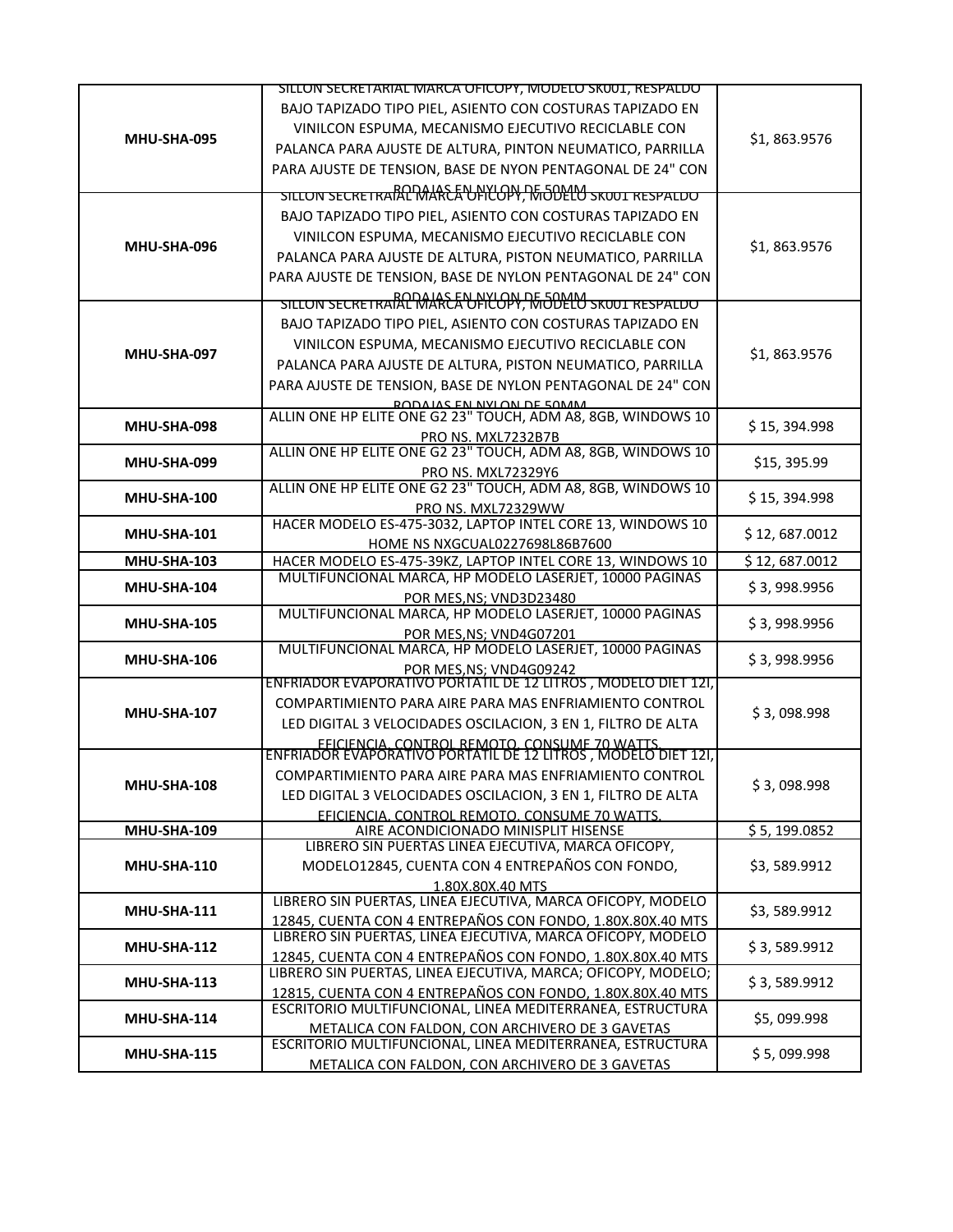|                                      | SILLON SECRETARIAL MARCA OFICOPY, MODELO SKUUT, RESPALDO                                         |                         |                      |
|--------------------------------------|--------------------------------------------------------------------------------------------------|-------------------------|----------------------|
|                                      | BAJO TAPIZADO TIPO PIEL, ASIENTO CON COSTURAS TAPIZADO EN                                        |                         |                      |
|                                      | VINILCON ESPUMA, MECANISMO EJECUTIVO RECICLABLE CON                                              |                         |                      |
| MHU-SHA-116                          | PALANCA PARA AJUSTE DE ALTURA, PINTON NEUMATICO, PARRILLA                                        |                         | \$1,863.9576         |
|                                      | PARA AJUSTE DE TENSION, BASE PENTAGONAL DE 24" CON RODAJAS                                       |                         |                      |
|                                      |                                                                                                  |                         |                      |
|                                      | SILLON SECRETARIAL MARCA OFICOPY, MODELO SKUUT, RESPALDO                                         |                         |                      |
|                                      | BAJO TAPIZADO TIPO PIEL, ASIENTO CON COSTURAS TAPIZADO EN                                        |                         |                      |
|                                      | VINILCON ESPUMA, MECANISMO EJECUTIVO RECICLABLE CON                                              |                         |                      |
| MHU-SHA-117                          | PALANCA PARA AJUSTE DE ALTURA, PINTON NEUMATICO, PARRILLA                                        |                         | \$1,863.9576         |
|                                      | PARA AJUSTE DE TENSION, BASE PENTAGONAL DE 24" CON RODAJAS                                       |                         |                      |
|                                      | <b>EN NYLON DE 50MM</b><br>CAMIONETA DODGE DURANGO, COLOR BLANCO, MODELO 2005, NO.               |                         |                      |
| MHU-SHA-SC-006                       |                                                                                                  |                         | \$267,300.00         |
| <b>MHU-SHA-119</b>                   | DE SERIE:1D4HD48D25F602816, PLACAS: GMV4249<br>SILLON EJECUTIVO BM-140 O.C.H                     |                         | \$1,550.00           |
| <b>MHU-SHA-118</b>                   | ESCRITORIO MOD. 8002 1.60X70X75 O.P                                                              | \$                      | 3,150.00             |
| MHU-SHA-120                          | LAPTOP MARCA DELL COLOR NEGRO                                                                    | $\overline{\mathsf{S}}$ | 16,779.56            |
|                                      | PC ALL IN LENOVO, CON 1TB DE DISCO DURO, 8GB DE RAM,                                             |                         |                      |
| MHU-SHA-121                          | PROCESADOR AMD RYZEN 3, WINDOWS 10 HOME SL, MUSE Y                                               | \$                      | 12,999.01            |
|                                      | TECLADO INALAMBRICO, NUMERO DE SERIE: MP1FXHG4                                                   |                         |                      |
|                                      | MULTIFUNCIONAL EPSON L6171, COLOR: NEGRO, NUMERO DE SERIE:                                       |                         |                      |
| MHU-SHA-122                          | X4ER074473                                                                                       | \$                      | 6,199.00             |
| MHU-SHA-SC-001-A                     | SILLONES DE PIEL COLOR NEGRO, BOSSII                                                             | \$                      | 9,587.99             |
| MHU-SHA-SC-001-B                     | SILLONES DE PIEL COLOR NEGRO, BOSSII                                                             | \$                      | 9,587.99             |
| MHU-SHA-SC-001-C                     | SILLONES DE PIEL COLOR NEGRO, BOSSII                                                             | \$                      | 9,587.99             |
| MHU-SHA-SC-001-D                     | SILLONES DE PIEL COLOR NEGRO, BOSSII                                                             | \$                      | 9,587.99             |
| MHU-SHA-SC-001-E                     | SILLONES DE PIEL COLOR NEGRO, BOSSII                                                             | \$                      | 9,587.99             |
| MHU-SHA-SC-001-F                     | SILLONES DE PIEL COLOR NEGRO, BOSSII                                                             | \$                      | 9,587.99             |
| MHU-SHA-SC-001-G                     | SILLONES DE PIEL COLOR NEGRO, BOSSII                                                             | \$                      | 9,587.99             |
| MHU-SHA-SC-001-H                     | SILLONES DE PIEL COLOR NEGRO, BOSSII<br>SILLONES DE PIEL COLOR NEGRO, BOSSII                     | \$<br>\$                | 9,587.99             |
| MHU-SHA-SC-001-I<br>MHU-SHA-SC-001-J | SILLONES DE PIEL COLOR NEGRO, BOSSII                                                             | \$                      | 9,587.99<br>9,587.99 |
| MHU-SHA-SC-001-K                     | VITRINA DE MADERA COLOR CAFÉ                                                                     |                         | S/P                  |
|                                      | AIRE ACONDICIONADO COLOR BLANCO, MARCA MIRAGE, MOD.                                              |                         |                      |
| MHU-SHA-SC-003                       | SMEC2621Y SERIE: SMAEC2621Y8021002068                                                            |                         | S/P                  |
| MHU-SHA-SC-002                       | VITRINA, 3 ENTREPAÑOS, COLOR CAFÉ.                                                               |                         | S/P                  |
| MHU-SHA-SC-004                       | VITRINA PARA BANDERA COLOR CAFÉ, DE MADERA.                                                      |                         | S/P                  |
|                                      | COMPUTADORA DELL INSPIRON 3470, INTEL CORE I-5-8400                                              |                         |                      |
| MHU-SHA-SC-007                       | 2.8GB, 1TB, WINDOWS 10 HOME 64-BIT, MONITOR ASUS VP228H LCD                                      | \$                      | 14,351.01            |
|                                      | 21".5, FULL HD, WIDESCREEN, HDMI, BOCINAS INTEGRADAS(2 X                                         |                         |                      |
|                                      | 1.5W).NEGRO.CON TECLADO Y MOUSE<br>VEHICULO NISSAN SENTRA MODELO: 2019, COLOR PLATA, PLACAS:GPT- |                         |                      |
| MHU-SHA-V-001                        | 911-B, SERIE: 3N1AB7AD7KY430211                                                                  | \$                      | 261,000.00           |
|                                      | IMPRESORA EPSON L210(XP-211)COLOR NEGRO MODELO C462M                                             |                         |                      |
| MHU-PLAN-001                         | <b>SERIE S69K244642</b>                                                                          | \$                      | 3,016.00             |
| MHU-PLAN-001-A                       | <b>PILA HS04 HP 813</b>                                                                          |                         | S/P                  |
| MHU-PLAN-002                         | SELLO OFICIAL DE RECIBIDO CON FECHADOR MARCA TRODAT PRINTY                                       | \$                      | 550.01               |
|                                      | 4724 COLOR NEGRO                                                                                 |                         |                      |
| MHU-PLAN-003                         | SELLO OFICIAL MARCA TRODAT PRINTY 46040 COLOR ROJO                                               | \$                      | 550.01               |
| MHU-PLAN-004                         | LAPTOP HP 15-AC10215.6" COLOR AZUL SERIE CND5454TJC MODELO                                       | \$                      | 5,998.00             |
|                                      | RTL8188EE CRAGADOR NEGRO<br>MONITOR: MARCA: HP SERIE: 6CM231072B, MODELO: HP LV1911,             |                         |                      |
|                                      | COLOR NEGRO,<br>CPU: MARCA: COMPAQ, SERIE:                                                       |                         |                      |
|                                      | 3CR2221H0L, MODELO: CQ2730LA, COLOR NEGRO,                                                       |                         |                      |
| MHU-PLAN-005                         |                                                                                                  | \$                      | 6,899.00             |
|                                      | TECLADO: MARCA: COMPAQ, SERIE: BAPABOCCPZQ11U, MODELO: SK-                                       |                         |                      |
|                                      | 2085 COLOR NEGRO<br>MAUSE: MARCA: COMPAQ,                                                        |                         |                      |
|                                      | SERIE: ERVNIVOAALI1M/027 COLOR: NEGRO<br>COMPUTADORA DE ESCRITORIO HP COLOR BLANCO MODELO        |                         |                      |
| MHU-PLAN-006                         | DESKTOP 20-E-112LA, SERIE 0889894647764                                                          | \$                      | 6,998.00             |
|                                      |                                                                                                  |                         |                      |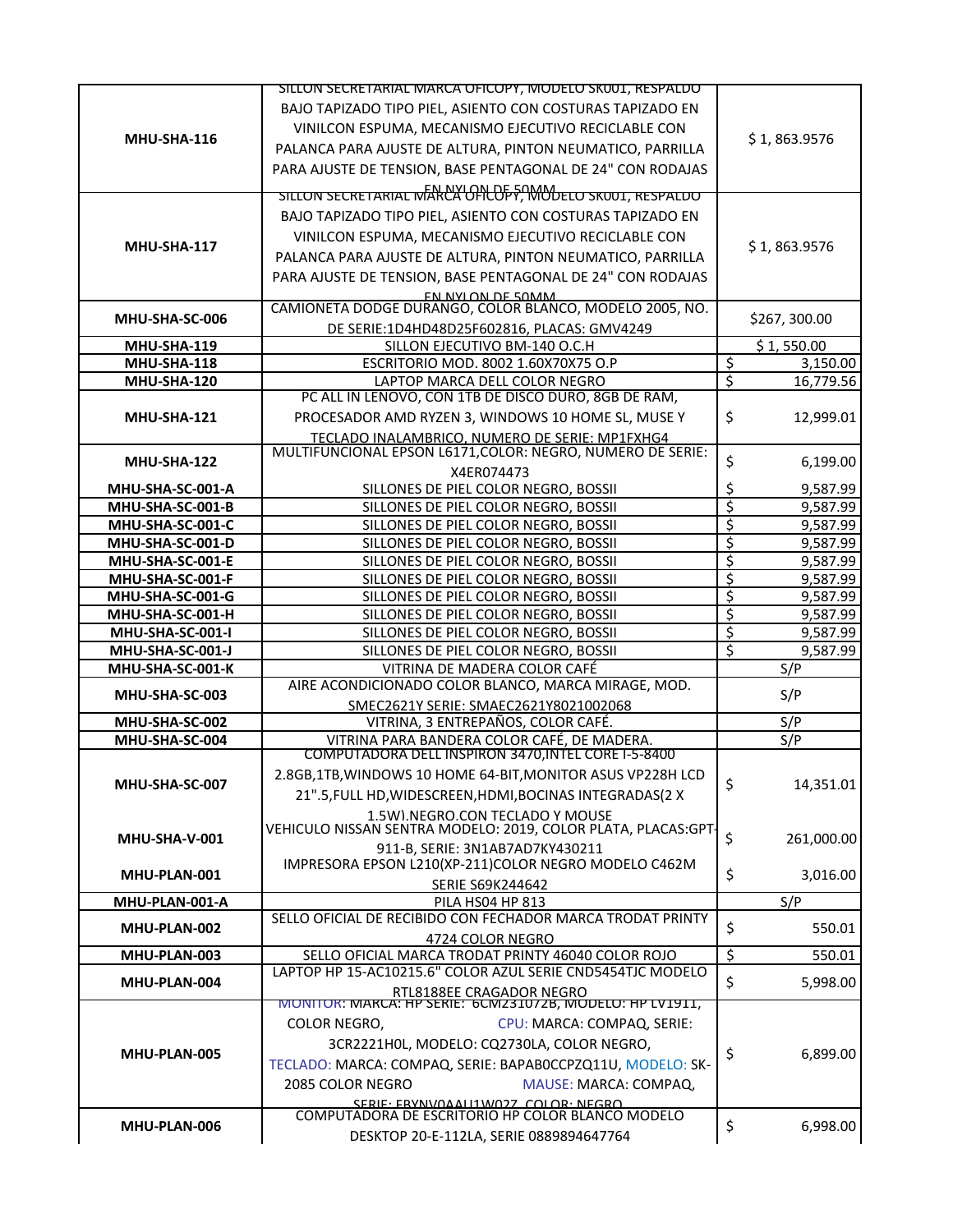| MHU-PLAN-007       | MULTIFUNCIONAL EPSON, COLOR NEGRO MODELO L575, SKU 73915                     |                          | \$5,999.00       |
|--------------------|------------------------------------------------------------------------------|--------------------------|------------------|
| MHU-PLAN-008-A,B   | ESCRITORIO MELAMINA NEGRO                                                    |                          | S/P              |
| MHU-PLAN-010-A,B   | SILLAS DE VISITA SIN BRAZOS COLOR NEGRO                                      |                          | $S/\overline{P}$ |
| MHU-PLAN-009       | LIBRERO 4 ENTREPAÑOS PISO ABIERTO                                            |                          | S/P              |
| <b>MHU-PM-010</b>  | COLOR NEGRO CON DORADO                                                       |                          | S/P              |
| <b>MHU-PM-011</b>  | VERDE CON MARCO CAFÉ                                                         |                          | S/P              |
| <b>MHU-PM-015</b>  | MARCA MICROSR COLOR NEGRO (CATXRN21401)                                      | \$                       | 6,210.00         |
|                    | MARCA TELMEX COLOR GRIS CON AZUL MODELO KT4126TS CÓDIGO                      |                          |                  |
| <b>MHU-PM-017</b>  | T626129911                                                                   |                          | S/P              |
| <b>MHU-PM-022</b>  | COLOR NEGRO DE MADERA CON CRISTAL                                            |                          | S/P              |
| <b>MHU-PM-023</b>  | <b>COLOR NEGRO</b>                                                           | $\overline{\mathcal{S}}$ | 839.50           |
| <b>MHU-PM-024</b>  | DE EMILIANO ZAPATA DE COLOR GRIS NEGRO                                       |                          | S/P              |
| <b>MHU-PM-026</b>  | MARCA GE, COLOR GRIS CLARO SERIE LCXCF05D-M                                  | $\overline{\mathcal{S}}$ | 2,636.00         |
| <b>MHU-PM-029</b>  | COLOR VERDE LIMÓN CON CAFÉ DE MADERA                                         |                          | S/P              |
| <b>MHU-PM-030</b>  | DE 4 CAJONES COLOR CAOBA                                                     | \$                       | 2,329.00         |
| <b>MHU-PM-035</b>  | TAMAÑO GRANDE DE COLOR CAFÉ CON VERDE                                        |                          | S/P              |
| <b>MHU-PM-036</b>  | DE BENITO JUAREZ DE COLOR NEGRO CON CAFÉ                                     |                          | S/P              |
| <b>MHU-PM-037</b>  | DE DOÑA JOSEFA ORTIZ DE DOMINGUEZ COLOR CAFÉ                                 |                          | S/P              |
| <b>MHU-PM-038</b>  | DE MADERA ESCUADRA DE DOS CAJONES COLOR CAOBA                                | \$                       | 2,185.00         |
| <b>MHU-PM-044</b>  | DE ALCATRACES DE COLOR AMARILLO LIMON CON CAFÉ                               |                          | S/P              |
| <b>MHU-PM-047</b>  | OVAL COLOR CHOCOLATE MCA. SYGMA (8620-C)                                     |                          | S/P              |
| <b>MHU-PM-048</b>  | PANTALLA CON NUMERO SERIAL (006FXMT2P200) MARCA LG                           |                          | S/P              |
| <b>MHU-PM-049</b>  | COLOR CHOCOLATE CON 7 CAJONES                                                |                          | S/P              |
|                    | MONITOR NUMERO DE SERIAL (3CQ9530PGX) COLOR NEGRO CON                        |                          |                  |
| MHU-PM-50-a        | GRIS MARCA HP MODELO HP2009M                                                 |                          | S/P              |
|                    | CPU NO. SERIAL (MXX021117P3) COLOR GRIS CON NEGRO MARCA HP                   |                          |                  |
| MHU-PM-50-b        | <b>MOD. S5500LA</b>                                                          |                          | S/P              |
|                    | TECLADO NO. SERIAL (PUCAZ0951000211) NEGRO CON GRIS MARCA                    |                          | S/P              |
| <b>MHU-PM-50-c</b> | HP MOD.KB2101U                                                               |                          |                  |
| MHU-PM-50-d        | MOUSE (EQUIPO DE COMPUTO)MARCA HP P/N 505062-001 REV A                       |                          | S/P              |
|                    | KYEP/N 31010563201                                                           |                          |                  |
| MHU-PM-51          | EQUIPO DE COMPUTO LAPTOP E-MACHINES COLOR NEGRO SERIE                        |                          | S/P              |
|                    | NAV51                                                                        |                          |                  |
| MHU-PM-53          | COLOR CHOCOLATE CON CODILLERAS                                               |                          | S/P              |
| MHU-PM-54          | SILLON DE RECEPCION                                                          |                          | S/P              |
| MHU-PM-55-a        |                                                                              |                          |                  |
| MHU-PM-55-b        | CONJUNTO DE 3 MESAS COLOR CHOCOLATE                                          |                          | S/P              |
| MHU-PM-55-C        |                                                                              |                          |                  |
| MHU-PM-56          | SONY NO. SERIAL 111729310W MOD. DVP-NS710HP                                  |                          | S/P              |
| MHU-PM-57          | COLOR CHOCOLATE CON 7 CAJONES Y DOS PUERTAS                                  | $\boldsymbol{\zeta}$     | 3,523.00         |
| MHU-PM-58          | COLOR NEGRA PARA ATENCIÓN CIUDADANA CONJUNTO CON LA MESA                     | \$                       | 3,573.00         |
|                    | <b>DE JUNTAS</b><br>COLOR NEGRA PARA ATENCIÓN CIUDADANA CONJUNTO CON LA MESA |                          |                  |
| MHU-PM-59          |                                                                              | \$                       | 3,573.00         |
|                    | <b>DE JUNTAS</b>                                                             |                          |                  |
| MHU-PM-60          | COLOR NEGRA PARA ATENCIÓN CIUDADANA CONJUNTO CON LA MESA                     | \$                       | 3,573.00         |
|                    | DE JUNTAS<br>COLOR NEGRA PARA ATENCIÓN CIUDADANA CONJUNTO CON LA MESA        |                          |                  |
| MHU-PM-61          |                                                                              | \$                       | 3,573.00         |
|                    | <b>DE JUNTAS</b><br>COLOR NEGRA PARA ATENCIÓN CIUDADANA CONJUNTO CON LA MESA |                          |                  |
| MHU-PM-62          |                                                                              | \$                       | 3,573.00         |
|                    | DE JUNTAS<br>COLOR NEGRA PARA ATENCIÓN CIUDADANA CONJUNTO CON LA MESA        |                          |                  |
| MHU-PM-63          |                                                                              | \$                       | 3,573.00         |
|                    | DE JUNTAS<br>LAPTOP MARCA SONY VAIO S/N 27545042 3004385 COLORNEGRO          | $\overline{\xi}$         | 7,999.00         |
| MHU-PM-66          | FAX TELEFONO FAX, MARCA PANASONIC MODELO FX-F981ME, SERIE:                   |                          |                  |
| MHU-PM-67          | 2BCWBO07505                                                                  | \$                       | 1,500.00         |
| MHU-PM-68          | LINEA COORPORATIVA COLOR NEGRO MODELO LC-3500 REQUIEZ                        | $\overline{\mathcal{S}}$ | 1,998.68         |
| MHU-PM-71          | SOFA Y LOVE SEAT JGO. COLOR CHOCOLATE ECOPIEL                                | $\overline{\mathcal{S}}$ | 7,167.00         |
| MHU-PM-72          | ESCRITORIO ESCUADRA COLOR CAFÉ DE DOS CAJONES                                |                          | S/P              |
|                    |                                                                              |                          |                  |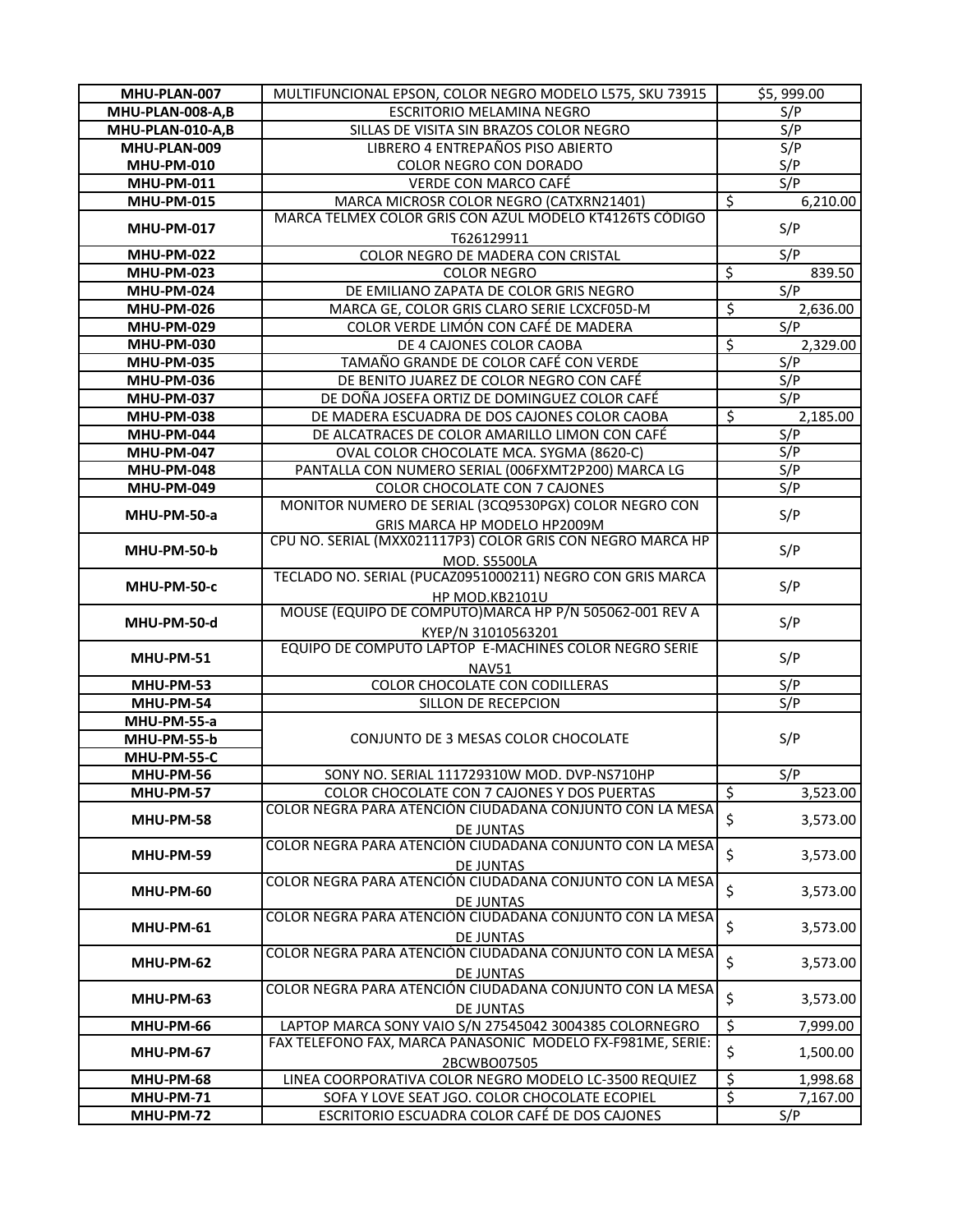|                                | MARCA AVAYA IP OFICCE COLOR NEGRO MODELO 1416D02A-003                                                 |                                |                                   |
|--------------------------------|-------------------------------------------------------------------------------------------------------|--------------------------------|-----------------------------------|
| MHU-PM-74                      | SERIE 13WZ0527070C                                                                                    | \$                             | 56,074.84                         |
| MHU-DP-78                      | MULTIFUNCIONAL LASERJET A COLOR HP PRO M476NW                                                         | \$                             | 8,450.00                          |
| MHU-DP-83                      | MULTIFUNCIONAL, MARCA EPSON 1220, COLOR NEGRO.                                                        | ţ.                             | 3,798.00                          |
|                                | RELOJ MONUMENTAL MODELO LYON CON 1 CARATULA DE 1.20 M DE                                              |                                |                                   |
| <b>MHU-PM-123</b>              | <b>DIAMETRO</b>                                                                                       |                                | S/P                               |
|                                | AMBULANCIA TIPO II MARCA FORD MODELO 2015 NO:DE SERIE                                                 |                                |                                   |
| <b>MHU-DP-124</b>              | 11FTNR1CM5FJA35632 PLCAS:S/N                                                                          | \$                             | 953,520.00                        |
| <b>MHU-PM-125</b>              | ARBOL NAVIDEÑO DE 8 METROS                                                                            |                                | S/P                               |
| <b>MHU-PM-126</b>              | FIGURAS DE NACIMIENTO                                                                                 |                                | S/P                               |
| <b>MHU-DP-127</b>              | COMPUTADORA DE ESCRITORIO HP:N24,CEPU,ACCESORIOS                                                      | \$                             | 25,520.00                         |
| <b>MHU-DP-128</b>              | LAPTOP MSI, COLOR: GRIS, SERIE: K1803N100642                                                          | ड़                             | 23,780.00                         |
| <b>MHU-DP-128-A</b>            | LAPTOP MSI, COLOR: GRIS, SERIE: K1803N100616                                                          | $\overline{\xi}$               | 23,780.00                         |
| <b>MHU-DP-129</b>              | LAPTOP MSI, COLOR: NEGRO                                                                              | $\overline{\xi}$               | 24,940.00                         |
| <b>MHU-DP-130</b>              | FRIGOBAR, COLOR: BLANCO, MARCA: LG 4P3                                                                | $rac{1}{5}$                    | 2,086.09                          |
| <b>MHU-DP-131</b>              | CAMPANA DE BRONCE DE 46KILOS                                                                          |                                | 12,862.08                         |
| <b>MHU-DP-132-A</b>            | AIRE ACONDICIONADO MAC.MIRAGE                                                                         | $\overline{\xi}$               | 16,240.00                         |
| <b>MHU-DP-132</b>              | CAMIONETA EQUINOX SUV PAQ"D" PREMIER PLUS COLOR PLATA                                                 | $\overline{\xi}$               | 563,600.00                        |
|                                | SALA MLA BRIDGET II VELCET COLOR CHOCOLATE, CONFORMADA DE                                             | $\hat{\mathsf{S}}$             |                                   |
| <b>MHU-DP-133</b>              | TRES SILLONES.                                                                                        |                                | 15,935.00                         |
| MHU-DAJ-002 A                  |                                                                                                       |                                |                                   |
| <b>MHU-DAJ-002 B</b>           | RequiezS/S S/M NEGRO                                                                                  | \$                             | 506.00                            |
| MHU-DAJ-003                    | CAJONERA COLOR: CAFÉ CLARO, CON 4 CAJONES                                                             |                                | S/P                               |
| MHU-DAJ-004                    | Requiez S/S S/M NEGRO                                                                                 | $\overline{\mathcal{S}}$       | 1,529.50                          |
| MHU-DAJ-006                    | MUEBLE CON 2 CAJONES COLOR CAFÉ CHOCOLATE                                                             |                                | S/P                               |
| MHU-DAJ-005                    | Requiez S/ S/M NEGRO                                                                                  | $\overline{\mathcal{S}}$       | 1,109.75                          |
| MHU-DAJ-009                    | S/M S/S S/M CAFÉ OSCURO                                                                               |                                | S/P                               |
| MHU-DAJ-012                    | ISB Microvol 1300 S/S DN21-132                                                                        |                                | S/P                               |
| MHU-DAJ-013                    | ND MY PASSPORT WXL1E32HRSNE AZUL                                                                      |                                | \$1,919.20                        |
|                                |                                                                                                       |                                |                                   |
|                                | Marco de madera, pintura de alcatraces blancos S/S S/M VERDE OLIVO                                    |                                |                                   |
| MHU-DAJ-018                    |                                                                                                       |                                | S/P                               |
| MHU-DAJ-19                     | Y CAFÉ                                                                                                | $\overline{\mathcal{S}}$       | 3,799.00                          |
| MHU-DAJ-20                     | Epson I-355 S3yk234946 C4621 NEGRO<br>Capadocia S/S NEGRO CAFÉ                                        |                                | \$2,299,00                        |
| MHU-DAJ-22 A y B               | Logitech S/S NEGRO                                                                                    | $\overline{\mathcal{S}}$       | 499.00                            |
|                                | c) Mausse, Marca Lenovo S/S<br>A) Monitor B) Teclado                                                  |                                |                                   |
| MHU-DAJ-23                     |                                                                                                       | \$                             | 6,499.00                          |
| MHU-DAJ-25                     | A)IDEACENTRE C260<br>B) LXH-EKB-10YA<br>C)S/M<br>TELEFONO MARCA AVAYA                                 |                                | S/P                               |
|                                | LAPTOP HP PAVILION 15-CW1012LA RYZEN3 12GB 1TB+128SSD 15                                              |                                |                                   |
| MHU-DAJ-026                    |                                                                                                       | $\boldsymbol{\dot{\varsigma}}$ |                                   |
|                                | W10H(6QV46LA)<br><b>ESCANER DUPLEX PORTATIL "EPSON"</b>                                               |                                |                                   |
| MHU-DAJ-027<br>MHU-DSJ-001-V   | SERIE 3GISF61X5AS131742 MODELO 2010 COLOR GRIS                                                        | \$                             | S/P                               |
| MHU-DSJ-002-V                  | NISSAN SEDAN TIDA 2014, SERIE: 3N1CC1AS0EK207209                                                      | $\overline{\mathcal{S}}$       |                                   |
| MHU-DCP-003-D                  | <b>Bocinas Acteck</b>                                                                                 |                                | S/P                               |
| MHU-DCP-006                    | ECRITORIO, COLOR: MADERA, CON DOS CAJONES                                                             |                                | S/P                               |
|                                |                                                                                                       |                                |                                   |
| MHU-DCP-005                    | IMPRESORA .COLOR :GRIS                                                                                |                                | S/P                               |
| MHU-DCP-008<br>MHU-DCP-010     | ESCRITORIO METALICO / SUP. MADERA, CON 2 CAJONES<br>MESA METALICA SUP. MADERA                         |                                | S/P<br>S/P                        |
| MHU-DCP-015-A                  |                                                                                                       |                                |                                   |
| MHU-DCP-015-B                  |                                                                                                       |                                | 9,481.90<br>6,999.00<br>75,450.00 |
|                                | SILLAS DE VISITA, COLOR: NEGRO                                                                        |                                | S/P                               |
| MHU-DCP-015-C<br>MHU-DCP-018   |                                                                                                       |                                |                                   |
|                                | ARCHIVERO METALICO DE 4 GAVETAS                                                                       | $\frac{1}{2}$                  | 1,414.50                          |
| MHU-DCP-019                    | SMITHCORONA SERIE X5600 MODELO 6425 COLOR NEGRO                                                       | $\overline{\xi}$               | 2,881.00                          |
| MHU-DCP-024                    | MAQUINA DE ESCRIBIR METALICA                                                                          | \$                             | 3,450.00                          |
| MHU-DCP-028                    | CUADRO DEL MUNICIPIO, COLOR: DORADO ALUMINIO<br>MONITOR PAVILION HP SERIE: 3CQ9530PGV MODELO: HP2009M |                                | s/p                               |
| MHU-DCP-030-A                  |                                                                                                       |                                |                                   |
|                                | <b>COLOR: NEGRO</b><br>CPU PAVILION HP SERIE: MXX02117DN MODELO: S5500Ia COLOR:                       |                                |                                   |
| MHU-DCP-030-B<br>MHU-DCP-030-C | NEGRO.<br>MOUSE HP, SERIE: K9P01107113 MODELO: 505062-001                                             | \$                             | 10,172.41                         |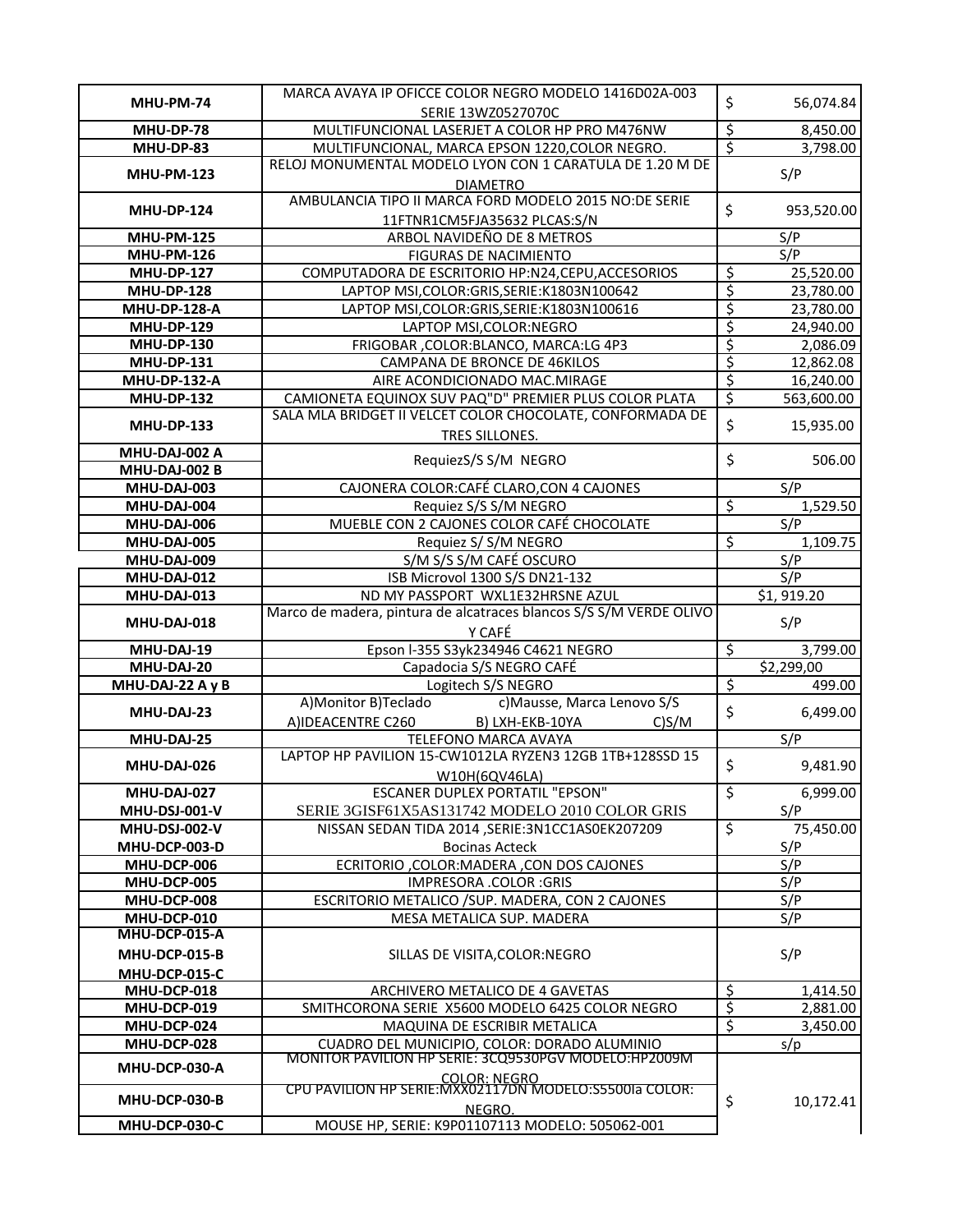| MHU-DCP-030-D                            | TECLADO HP, SERIE: CW00609926 MODELO: KU0841                                          |                          |           |
|------------------------------------------|---------------------------------------------------------------------------------------|--------------------------|-----------|
| MHU-DCP-031                              | IMPRESORA SAMSUNG SERIE: Z2-L6BABZ300103B MODELO: ML1910                              | \$                       | 2,069.97  |
|                                          | UN MONITOR, MARCA: ACER, SERIE No. ETLBP0C17205006A3F40G0,                            |                          |           |
| MHU-DCP-048                              | MODELO: LCD V193W, COLOR: NEGRO.                                                      |                          |           |
|                                          | UN CPU, MARCA: ACER, No. SERIE: PSVAM090041010126342703,                              |                          |           |
| MHU-DCP-048-A                            | MODELO: VARITONX275, COLOR: NEGRO.                                                    |                          |           |
|                                          | UN MOUSE, MARCA: ACER, No. SERIE: MS1120008205102659K701,                             | \$                       | 7,500.00  |
| MHU-DCP-048-B                            | MODELO: MOFGKO, COLOR: NEGRO.                                                         |                          |           |
|                                          | TECLADO, MARCA: ACER, No. SERIE: KBPS20P1561010077EK701,                              |                          |           |
| MHU-DCP-048-C                            | MODELO: PR1101, COLOR: NEGRO.                                                         |                          |           |
| MHU-DCP-049                              | SISTEMA DE COBRO PARA PREDIAL Y CATASTRO.                                             | \$                       | 92,800.00 |
|                                          | MONITOR HP MODELO TFT185W80PS COLOR NEGRO                                             |                          |           |
| MHU-DCP-050                              | SERIE:CNC119RKB8                                                                      |                          |           |
| MHU-DCP-051                              | CPU COMPAQ MODELO CQ1506LA COLOR NEGRO SERIE:3CR1200P2S                               |                          |           |
|                                          | TECLADO MARCA COMPAQ PC MODELO P/N:505130-161,                                        | \$                       | 7,963.40  |
| MHU-DCP-052                              |                                                                                       |                          |           |
|                                          | SERIE:LE11803428 COLOR NEGRO<br>MOUSE COMPAQ MODELO MSU0923, SERIE CT:FBYNV0ALU0N5ZT, |                          |           |
| MHU-DCP-053                              |                                                                                       |                          |           |
|                                          | <b>COLOR NEGRO</b>                                                                    |                          |           |
| <b>MHU-DCP-054</b>                       | ESCRITORIO MARCA: SYGMA, MODELO: 8023, S/S, COLOR:                                    |                          |           |
|                                          | CAFÉ/NEGRO.                                                                           | \$                       | 3,759.99  |
| <b>MHU-DCP-055</b>                       | ESCRITORIO MARCA: SYGMA, MODELO: 8023, S/S, COLOR:                                    |                          |           |
|                                          | CAFÉ/NEGRO. CON 1 CAJON.                                                              |                          |           |
| MHU-DCP-056                              | MARCA LASER JET PRO HP, MODELO M1212NF MFP, COLOR NEGRO,                              | \$                       | 5,086.00  |
|                                          | SERIE:CNG9C551X6.                                                                     |                          |           |
| <b>MHU-DCP-058</b>                       |                                                                                       |                          |           |
| <b>MHU-DCP-059</b>                       |                                                                                       |                          |           |
| <b>MHU-DCP-060</b>                       | 6 SILLAS APILABLES, COLOR: NEGRO, MODELO: 104 Z, S/M, S/S.                            | \$                       | 2,068.92  |
| MHU-DCP-061                              |                                                                                       |                          |           |
| <b>MHU-DCP-062</b>                       |                                                                                       |                          |           |
|                                          |                                                                                       |                          |           |
| MHU-DCP-064                              | MEZA METALICA, COLOR GRIS, SIN MARCA NI SERIE.                                        |                          | S/P       |
| MHU-DCP-065                              | DVD MARCA SONY                                                                        | \$                       | 1,450.00  |
| MHU-DCP-066                              |                                                                                       | $\overline{\varsigma}$   | 6,850.56  |
| MHU-DCP-067-A                            | TV PANTALLA DE 32 PULGADAS LCD, MARCA: PANASONIC                                      |                          |           |
| MHU-DCP-067-B                            |                                                                                       |                          |           |
|                                          | SILLAS SECRETARIALES DE TELA, MARCA: OFFIHO                                           | \$                       | 1,797.00  |
| MHU-DCP-067-D                            |                                                                                       |                          |           |
| MHU-DPC-072                              | AccuBANKER SERIE: AC110V MODELO: D-64 COLOR: NEGRO                                    | \$                       | 889.00    |
|                                          | IMPRESORA DE MATRIZ DE PUNTO DE 80 COLUMNAS Y 9 AGUJAS.                               |                          |           |
|                                          |                                                                                       |                          |           |
|                                          | COLOR NEGRO. VELOCIDAD DE IMPRESIÓN: HASTA 680 CPS A 12 CPP.                          |                          |           |
| MHU-DPC-075                              | GRAN DURACION DE CABEZAL:400 MILLONES DE CARACTERES ALTA                              | \$                       | 10,585.00 |
|                                          | FIABILIDAD (MTBF): 20.000 HORAS ENCENDIDAS, INTERFACE:                                |                          |           |
|                                          | PARALELO, USB Y RANURA TIPO B. CONSUMIBLE: S015329 NUMERO DE                          |                          |           |
|                                          | SEDIE-NIZRV126626 MODELO- D261A COLOR NECRO                                           |                          |           |
| MHU-DCP-076-A                            | MARCA TRODAT, MODELO 4931 7X3 CMS, COLOR AZUL                                         | $\overline{\mathcal{S}}$ | 560.00    |
| MHU-DCP-076-B                            | MARCA TRODAT, MODELO 4931 7X3 CMS, COLOR AZUL                                         | $\overline{\xi}$         | 560.00    |
| MHU-DCP-076-C                            | MARCA TRODAT, MODELO 4931 7X3 CMS, COLOR AZUL                                         | \$                       | 560.00    |
| MHU-DCP-076-D                            | MARCA TRODAT, MODELO 4727 6X4 CMS, COLOR ROJO                                         | ड़                       | 740.00    |
| MHU-DCP-077                              | COMPUTADORA ENSAMBLADA MR.FIX MARCA:LG                                                | $\overline{\xi}$         | 14,176.00 |
| <b>MHU-OM-002</b>                        | COMPUTADORA PORTÁTIL MARCA ACER ASPIRE 5710-4481, NO. SERIE                           | \$                       | 12,150.00 |
|                                          | 72808456516 COLOR GRIS/NEGRO MODELO: JDW50                                            |                          |           |
| <b>MHU-OM-003</b>                        | REGULADOR, MARCA APLUS S/N DE SERIE S/N DE MODELO COLOR                               |                          | S/P       |
|                                          | <b>GRIS</b>                                                                           |                          |           |
| <b>MHU-OM-004</b>                        | MARCA PRINTAFORM COLOR CAFÉ                                                           |                          | S/P       |
| <b>MHU-OM-005</b>                        | SILLA SECRETARIAL, MARCA PRINTAFORM, COLOR NEGRO BASE DE                              | \$                       | 594.55    |
|                                          | <b>ESTRELLA CINCO PUNTAS</b>                                                          |                          |           |
| <b>MHU-OM-006</b>                        | MUEBLE DE MADERA DE ENCINO, COLOR CAFÉ, CON DE CUATRO                                 |                          | S/P       |
|                                          | <b>RUEDITAS</b>                                                                       |                          |           |
| <b>MHU-OM-009</b><br><b>MHU-OM-015-A</b> | ARCHIVERO DE MADERA, COLOR CAFÉ, CUATRO GAVETAS                                       |                          | S/P       |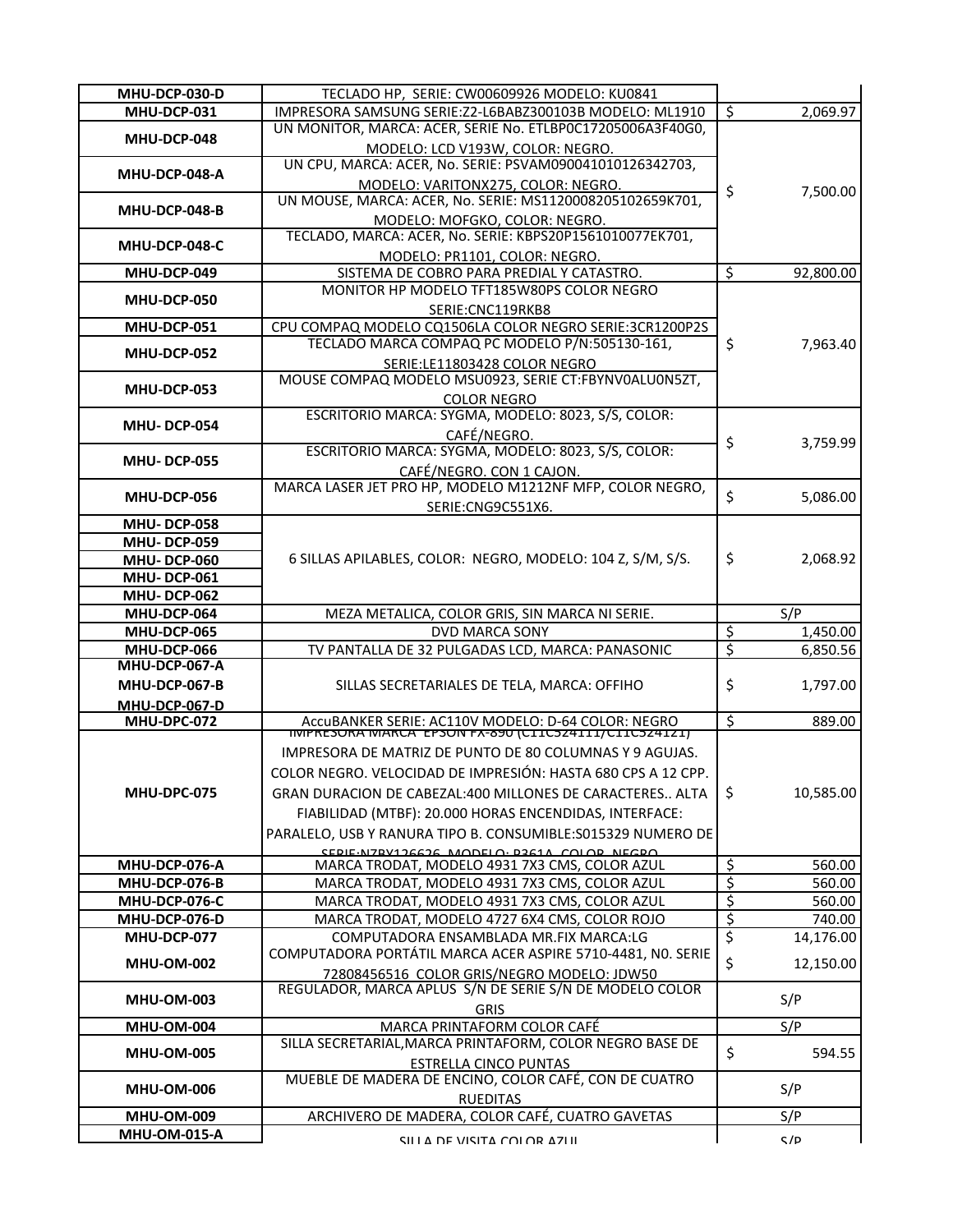| MUH-0M-015-B                           | JILLA DE VIJHA COLON ALOL                                                                                            |                               | <b>J/F</b>           |
|----------------------------------------|----------------------------------------------------------------------------------------------------------------------|-------------------------------|----------------------|
| <b>MHU-OM-022</b>                      | 1 ESCALERA, DOS PELDAÑOS, COLOR BLANCA                                                                               | \$                            | 400.00               |
|                                        | LINEA H ESCRITORIO EJECUTIVO COLOR ARCE EN TODAS SUS PARTES                                                          |                               |                      |
| <b>MHU-OM-029</b>                      | CON 2 CAJONES.                                                                                                       | $\zeta$                       | 2,800.00             |
|                                        | SILLA EJECUTIVA, DE PIEL COLOR NEGRA, GIRATORIA CON BASE DE                                                          |                               |                      |
| <b>MHU-OM-031</b>                      | ESTRELLA CINCO PUNTAS, MECANISMO CON PALANCA DE ELEVACION                                                            | \$                            | 1,999.00             |
|                                        | Y CODERAS CON ACABADO CROMADO.                                                                                       |                               |                      |
| <b>MHU-OM-032</b>                      | 1 EQUIPO DE COMPUTO LAPTOP MARCA HP PAVILLON MOD.                                                                    | \$                            | 13,000.00            |
|                                        | G41174LA CODIGO DE BARRA 00192-040-893-968 COLOR ROJA                                                                |                               |                      |
| <b>MHU-OM-033</b>                      | HP LASERJET MODELO P1102W, SERIE: VNB4G43755, COLOR NEGRO<br>MONITOR, MARCA ACER, NO. SERIE: ETLC108085948069334224, | Ś                             | 2,900.00             |
|                                        | MODELO: V193W B, COLOR: NEGRO, CPU: MARCA COMPAQ,                                                                    |                               |                      |
| MHU-OM-034-A,B,C                       |                                                                                                                      |                               | S/P                  |
|                                        | MODELO:CQ5110LA, NO. SERIE: MXX93406TF, COLOR:<br>NEGRO.TECLADO. CPU Y MAUSE NEGRO                                   |                               |                      |
| <b>MHU-OM-035</b>                      | SILLA DE TRABAJO GALES COLOR NEGRO                                                                                   | \$                            | 799.00               |
| <b>MHU-OM-036</b>                      | VENTILADOR MARCA LAKEWWOD, MODELO: HV-21 DE METAL.                                                                   |                               | S/P                  |
|                                        | MARCA TIME ATTENDENCE TERMINAL, MODELO: ZKSOFTWARE, SERIE:                                                           |                               |                      |
| <b>MHU-OM-038-A</b>                    | 0744060500020 COLOR NEGRO.                                                                                           | \$                            | 6,728.00             |
| <b>MHU-OM-038-B</b>                    | MARCA TIME ATTENDENCE TERMINAL, MODELO: ZKSOFTWARE, SERIE:                                                           |                               |                      |
|                                        | 0743360450115 COLOR NEGRO.                                                                                           |                               |                      |
| <b>MHU-OM-039</b>                      | IMPRESORA COPIADORA MODELO:SCX6545 MARCA: SAMSUNG CON                                                                |                               | 28,420,00            |
|                                        | NUMERO DE SERIE: Z25CBJZC90000R COLOR: GRIS                                                                          |                               |                      |
| <b>MHU-OM-042</b>                      | COMPUTADORA PORTÁTIL MARCA ACER ASPIRE E 15 STAR NO. SERIE                                                           | \$                            | 5,999.00             |
|                                        | 44103501466 COLOR NEGRO MODELO: ES1-512-C1F8<br>SILLA EJECUTIVA TE GIRATORIA COLOR NEGRO BASE DE ESTRELLA            |                               |                      |
| <b>MHU-OM-043</b>                      | CINCO PUNTAS MECANISMO CON PALANCA DE ELEVACIÓN                                                                      | \$                            | 972.42               |
| <b>MHU-OM-044</b>                      | MESA TIPO MALETA, COLOR BLANCA DE 1.80MTS                                                                            | \$                            | 1,049.00             |
| <b>MHU-OM-045</b>                      | TELEFONO DIGITAL MODELO 1408D02A-003 MARCA AVAYA COLOR                                                               | \$                            | 1,071.52             |
|                                        |                                                                                                                      |                               |                      |
| <b>MHU-OM-046</b>                      |                                                                                                                      |                               |                      |
| <b>MHU-OM-047</b>                      | NEGRO NUMERO DE SERIE 12WZ514700CQ<br>ESCRITORIO MARCA MALANO COLOR MAPLE                                            | \$<br>$\overline{\mathsf{s}}$ | 1,071.52<br>1,049.00 |
| <b>MHU-OM-048</b>                      | <b>DISCO DURO ADATA</b>                                                                                              |                               | S/P                  |
| <b>MHU-OM-049</b>                      | ESCALERA 6 PELDAÑOS                                                                                                  |                               | S/P                  |
|                                        | SILLON EJECUTIVO COLOR NEGRO CON BASE DE ESTRELLA, CINCO                                                             |                               |                      |
| <b>MHU-OM-050</b>                      |                                                                                                                      |                               | S/P                  |
|                                        | PUNTAS CON RUEDITAS<br>IMPRESORA MULTIFUNCIONAL MARCA EPSON, MODELO L575                                             |                               |                      |
| <b>MHU-OM-051</b>                      | ECOTANK WI FI ETHERNET, MICROPIEZO PUNTO VARIABLE IMPRESIÓN                                                          | \$                            | 6,380.00             |
|                                        | 4 COLORES, COPIAS, ESCANER, CAPACIDAD PARA VARIOS TAMAÑOS Y                                                          |                               |                      |
|                                        | <b>TIOS DE PAPEL</b><br>EQUIPO DE COMPUTO, MARCA; GAMER 8GB DE RAM 1 TUB DE DISCO                                    |                               |                      |
| <b>MHU-OM-054</b>                      | DURO, PROCESADOR ADM, CON TECLADO Y MOUSE INCLUIDO, COLOR                                                            |                               | \$8,950.00           |
|                                        | NEGRO, CON NUMERO DE SERIE: MMT6MAA00271602F103E00                                                                   |                               |                      |
|                                        | ESCRITORIO METALICO COLOR BEIGE Y MADERA COLOR CAOBA, CON                                                            |                               |                      |
| <b>MHU-OM-056</b>                      | MEDIDAS DE 120X61X78 Y DOS CAJONES                                                                                   |                               | S/P                  |
| <b>MHU-OM-055</b>                      | <b>IMPRESORA EPSON L220</b>                                                                                          | \$                            | 5,499.00             |
| <b>MHU-OM-057-A,B,C,D</b>              | SILLAS DE VISITA COLOR NEGRO, CON BASE DE METAL                                                                      |                               | S/P                  |
| <b>MHU-OM-060</b>                      | TELEFONO CELULAR MARCA SANSUNG MODELO SM-J120H                                                                       | \$                            | 2,154.31             |
|                                        | NUMEROINEI 356253/07/266697/2COLOR DORADO                                                                            |                               |                      |
| <b>MHU-OM-061</b>                      | ESTANTERIA DE MADERA CON 6 REPISAS                                                                                   | \$                            | 21,500.00            |
| <b>MHU-OM-062</b>                      | MULTIFUNCIONAL HP SMART TANK, COLOR GRIS                                                                             | \$                            | 5,699.00             |
| <b>MHU-OM-063</b><br><b>MHU-OM-064</b> | LAPTOP LENOVO, THIN LIGHTS 145 CI5, COLOR: GRIS<br>LAPTOP HP PAVILLOIN, 15-CW1004IZ, COLOR: AZUL                     | $\overline{\theta}$           | 16,199.10            |
|                                        | EPSON ESCANER ES-200 DUPLEX PORTATIL/ COLOR: NEGRO, N/S:                                                             | $\overline{\mathbf{G}}$       | 16,946.10            |
| <b>MHU-OM-065</b>                      | X35C080907                                                                                                           | \$                            | 7,599.00             |
|                                        | VEHICULO, CHEVROLET CORSA, MODELO; 2006, COLOR: PLATA, NO. DE                                                        |                               |                      |
| <b>MHU-OM-002-V</b>                    | SERIE:93CXM19286C216236                                                                                              | \$                            | 109,800.00           |
| <b>MHU-SP-002</b>                      | S/M, S/S SECRETARIAL NEGRO                                                                                           |                               | S/P                  |
| <b>MHU-SP-004</b><br><b>MHU-SP-005</b> | S/M, S/S EJECUTIVO NEGRO<br>S/M, S/S SECRETARIAL, NEGRO                                                              |                               | S/P<br>S/P           |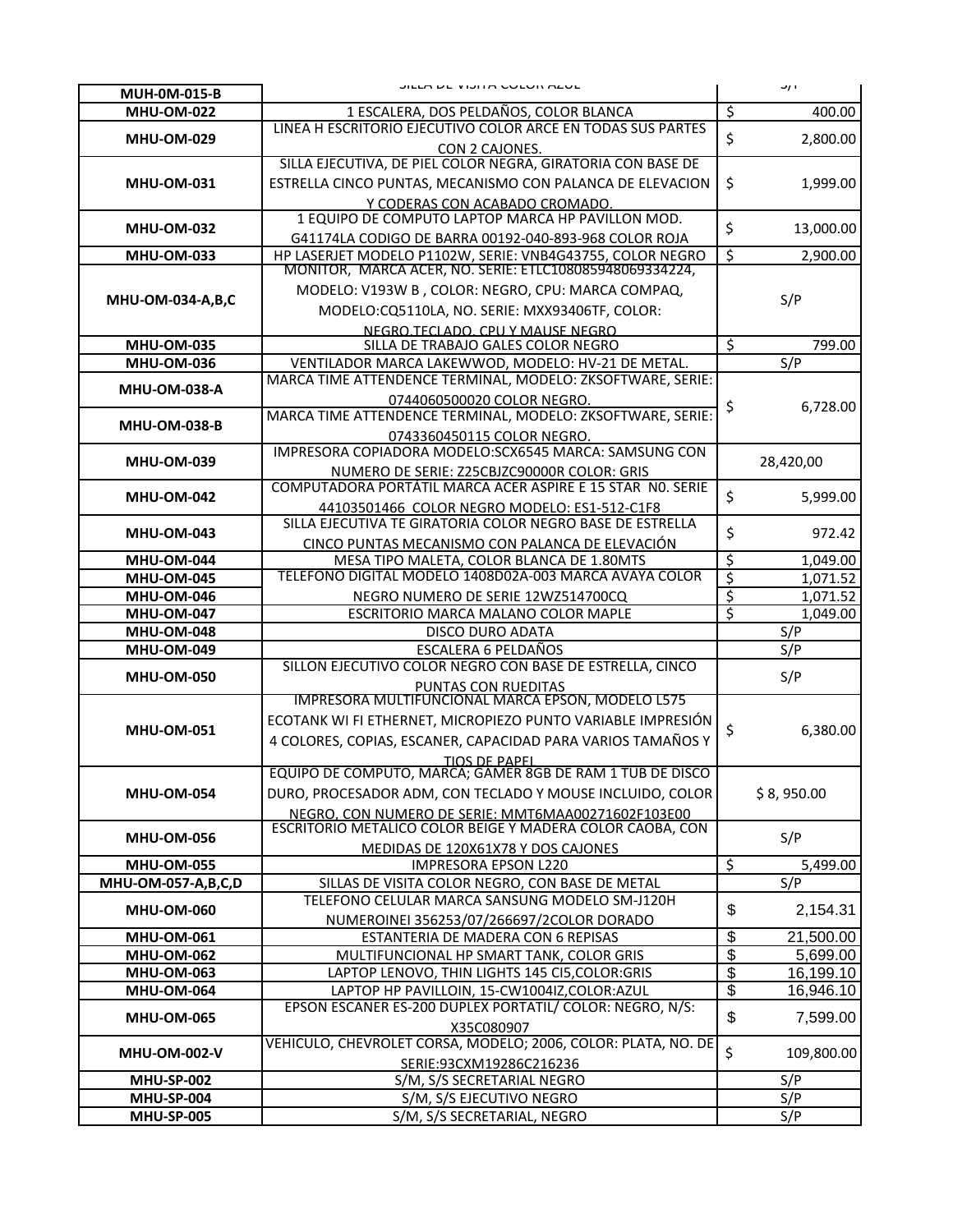| <b>MHU-SP-006-A</b>   | S/M, S/S SECRETARIAL, NEGRO                                 | S/P                                  |
|-----------------------|-------------------------------------------------------------|--------------------------------------|
| <b>MHU-SP-006-B</b>   |                                                             |                                      |
| <b>MHU-SP-007</b>     | S/M, S/S, GALIA, MADERA                                     | S/P                                  |
| <b>MHU-SP-012-A</b>   |                                                             |                                      |
| <b>MHU-SP-012-B</b>   | S/M, S/S, S/M ROJA Y AZUL                                   | S/P                                  |
| <b>MHU-SP-012-C</b>   |                                                             |                                      |
| <b>MHU-SP-014</b>     | S/M, S/S CAFÉ                                               | S/P                                  |
| <b>MHU-SP-015-A</b>   |                                                             |                                      |
| <b>MHU-SP-015-B</b>   |                                                             |                                      |
| <b>MHU-SP-015-C</b>   | S/M, S/S GRIS                                               | S/P                                  |
| <b>MHU-SP-015-D</b>   |                                                             |                                      |
| <b>MHIL-SP-015-F</b>  |                                                             |                                      |
| <b>MHU-SP-016-A</b>   |                                                             |                                      |
|                       | S/M, S/S GRIS                                               | S/P                                  |
|                       |                                                             |                                      |
| <b>MHU-SP-017-A</b>   | S/M, S/S VERDE                                              | S/P                                  |
| <b>MHU-SP-017-B</b>   |                                                             |                                      |
| <b>MHU-SP-025-A</b>   | S/M, S/S BLANCO                                             | S/P                                  |
| <b>MHU-SP-018</b>     | S/M, S/S, S/M GRIS, DOSN PUERTAS                            | S/P                                  |
| MHU-SP-042            | COMPLET 8240596 NEGRO                                       | S/P                                  |
|                       |                                                             |                                      |
| <b>MHU-SP-043</b>     | COMPLET 8210660 NEGRO                                       | S/P                                  |
| <b>MHU-SP-037</b>     | TCP0832LT5UW TELMEX 2WIRE NEGRO                             | S/P                                  |
| <b>MHU-SP-044-A-B</b> | ECONAIRE S/S TIPO MINI-SPLIT BLANCO                         | \$4,002,00                           |
| <b>MHU-SP-049</b>     | HP OMNI 4cs14009DY 120-1024la NEGRO                         | \$4,002,00<br>\$<br>13,000.00        |
| <b>MHU-SP-053</b>     | VERDE BLANO Y ROJO                                          | S/P                                  |
| <b>MHU-SP-055</b>     |                                                             | S/P                                  |
|                       | S/M S/S S/M GRIS / CAFÉ, GRIS                               | S/P                                  |
| MHU-SHA-061           | <b>COLOR NEGRO</b>                                          |                                      |
| MHU-SHA-062           | <b>COLOR NEGRO</b>                                          | S/P                                  |
| MHU-SHA-063           |                                                             |                                      |
| MHU-SHA-064           |                                                             |                                      |
| MHU-SHA-065           |                                                             |                                      |
| MHU-SHA-066           | <b>COLOR NEGRO</b>                                          | S/P                                  |
| <b>MHU-SP-069</b>     |                                                             |                                      |
| <b>MHU-SP-070</b>     |                                                             |                                      |
| <b>MHU-SP-071</b>     |                                                             |                                      |
| <b>MHU-SP-072</b>     |                                                             |                                      |
| <b>MHU-SP-067</b>     | FUJIFILM 3TB85301 NEGRO                                     | S/P                                  |
| <b>MHU-SP-068</b>     | MOD7022 OP GRIS                                             | S/P                                  |
| <b>MHU-SP-073</b>     | SILVATRIN                                                   | S/P                                  |
| <b>MHU-SP-074</b>     | 6/S JESSY CAFÉ<br><b>BROTHER NEGRO/BLANCO</b>               | S/P                                  |
| <b>MHU-SP-075</b>     | hacer NEGRO                                                 | S/P                                  |
| <b>MHU-SP-076</b>     | hacer NEGRO                                                 | S/P                                  |
| <b>MHU-SP-077</b>     | hacer NEGRO                                                 | S/P                                  |
| <b>MHU-SP-078</b>     | hacer NEGRO                                                 | S/P                                  |
| <b>MHU-SP-083</b>     | WHIRPOOL S/S WM-1211D GRIS                                  | $\overline{\mathcal{S}}$<br>1,275.00 |
| <b>MHU-SP-084</b>     | <b>GRIS</b>                                                 | 1,405,17                             |
| <b>MHU-SP-085</b>     | <b>NEGRO</b>                                                | $\overline{\mathcal{S}}$<br>193.96   |
| <b>MHU-SP-089</b>     | WHIRPOOL WT-1020QBLANCO                                     | 6,515,00                             |
| <b>MHU-SP-090</b>     | ACROS KAE-3330J NEGRO GRIS                                  | \$<br>5,025.00                       |
| <b>MHU-SP-091</b>     | WHIRPOOL WA-1041Q 110V S/FRIO                               | $\overline{\mathsf{S}}$<br>6,647.00  |
|                       | SILLA EJECUTIVA FU, COLOR NEGRO BASE ESTRELLA CON RUEDAS DE |                                      |
| <b>MHU-SP-092</b>     | TELA, RESPALDO ALTO CON CODERAS                             | \$<br>1,298.00                       |
|                       | SILLA EJECUTIVA OI, VINIL, COLOR NEGROCON APLICACIONES EN   |                                      |
| <b>MHU-SP-093</b>     | PLATA, RESPALDO ALTO CON CODERAS, BASE ESTRELLA CON RUEDAS  | \$<br>2,325.96                       |
|                       | ESCRITORIO DE TRABAJO DE MADERA COLOR BLANCO CUBIERTA DE    |                                      |
| MHU-SP-094            | VIDRIO, 2 CAJONES                                           | \$<br>2,239.66                       |
|                       |                                                             |                                      |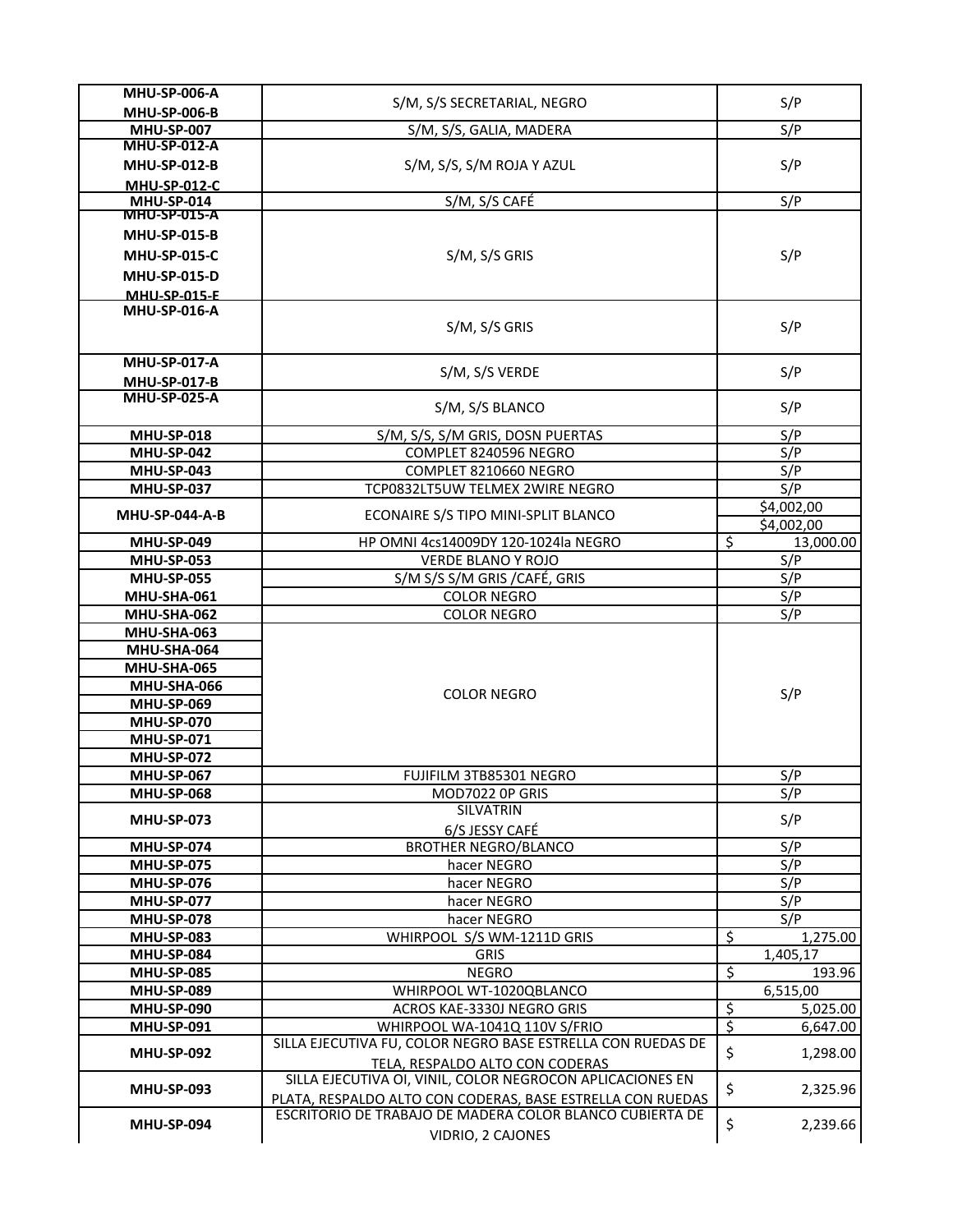| <b>MHU-SP-097</b>                          | MULTIFUNCIONAL MARCA EPSON/ L575 ECOT ANKCO                                               | \$<br>5,999.00  |
|--------------------------------------------|-------------------------------------------------------------------------------------------|-----------------|
| <b>MHU-SP-092</b>                          | LAPTO HP 15-aw03, NUMERO SERIE: 5CD71606KM, COLOR GRIS                                    | \$2,758.63      |
| <b>MHU-SP-093</b>                          | LAPTO HP 15-aw03, NUMERO SERIE: 5CD71605F3 COLOR GRIS                                     | \$2,758.63      |
| <b>MHU-SP-097</b>                          | SILLA, MARCA OFICOPY/KARIOCA                                                              | \$<br>508.62    |
| MHU-SP-094-A, B, C                         | ROBUS SILLA VICITANTE TUB OVAL S/BRAZOS                                                   | \$1,380.00      |
| MHU-SP-130-A, B, C                         | RADIO KENWOOD, MODELO TK2402, SERIES: B7611909, B7512883 Y<br>B7512884                    | \$19,900.00     |
| <b>MHU-SP-132-A,B,C,D</b>                  | RADIO PORTATIL VHF KENWOOD 16 CANALES, SERIE: B7A10359,                                   | \$32, 282.80    |
| <b>MHU-SP-099</b>                          | B8110465, B7A10481 Y B7A10380<br>HORNO DE MICROONDAS PANASONIC 2.2. PIES, FRENTE DE ACERO | \$4,899.00      |
|                                            | INOXIDABLE, 120 WATTS, SISTEMA INVERTER                                                   |                 |
| <b>MHU-SP-100</b>                          | MULTIFUNCIONAL EPSON L575 WIFI, COLOR NEGRO                                               | \$5,998.00      |
| <b>MHU-SP-131-</b>                         | RADIOS KENWOOD, MODELO TK2402K, SERIES: B7311721, B7311722,                               | \$<br>52,896.00 |
| A,B,C,D,E,F,G,H                            | B7311723, B7311728, B7311729                                                              |                 |
| <b>MHU-SP-102</b>                          | VENTILADOR DE TORRE, COLOR GRIS                                                           | \$2,598.01      |
| <b>MHU-SP-103</b>                          | <b>VENTILADOR DE TORRE, COLOR GRIS</b>                                                    | \$2,598.01      |
| <b>MHU-SP-104</b>                          | ESCRITORIO PICOLO, MODELO 123S COLOR.CAFE                                                 | \$3,441.85      |
| <b>MHU-SP-105</b>                          | ESCRITORIO PICOLO, MODELO 123S, COLOR. VINO CAFÉ                                          | \$3,441.85      |
| <b>MHU-SP-106</b>                          | ARCHIVERO CON CERRADURAS, 3 CAJONES                                                       | \$3,866.28      |
| <b>MHU-SP-107</b>                          | JM SILLON EJECUTIVO, COLOR NEGRO                                                          | \$2,089.99      |
| <b>MHU-SP-109</b>                          | SCANNER CANON P-20811 SERIE GZ305052<br>PROYECTOR EPSON XO COLOR BLANCO MODELO            | \$<br>5,000.00  |
| <b>MHU-SP-108</b>                          | X4GL8400600/YH839A                                                                        | \$<br>8,548.20  |
| <b>MHU-SP-110</b>                          | SELLO DE RECIVIDO                                                                         | S/P             |
| <b>MHU-SP-111</b>                          | SELLO OFICIAL DE MADERA                                                                   | S/P             |
| <b>MHU-SP-112</b>                          | SELLOS OFICIALES CORE ROJO CON NEGRO                                                      | S/P             |
|                                            | MONITOR: MARCA: HP PAVILION TOUCH 20-F391LA S/4C13460GPM,                                 |                 |
| MHU-SP-113 A, B, C, D                      | MDELO: KU1228 S/704222-161 COLOR NEGRO, TECLADO: COLOR                                    | \$10,999.00     |
|                                            | NEGRO, MOUSE: COLOR NEGRO.<br>EQUIPO DE COMPUTO COMPLETO, MONITOR: MARCA HP, SERIE No.    |                 |
|                                            | CNC04406R4, COLOR NEGRO CON GRIS, CPU: MARCA HP PAVILION                                  |                 |
|                                            |                                                                                           |                 |
| MHU-SP-114, A,B C, D                       | SLIMLINE S500, SERIE No. MXX1040CC1, COLOR NEGRO CON GRIS,                                | S/P             |
|                                            | MOUSE: MARCA JOINET, COLOR NEGRO, TECLADO: MARCA JOINET,                                  |                 |
| <b>MHU-SP-115</b>                          | COLOR NEGRO CON AZUL<br>HP LAPTOP MODELO:14CK0007LA                                       | \$<br>13,918.84 |
|                                            |                                                                                           |                 |
| <b>MHU-SP-V-001</b>                        | FORD RANGER, PICK-UP, PLACA:P09071, SERIE: 8AFRR5AA3F6348682                              | S/P<br>S/P      |
| <b>MHU-SP-V-002</b><br><b>MHU-SP-V-003</b> | FORD RANGER, PICK-UP, PLACA:P09072, SERIE: 8AFRR5AA5F6346187                              |                 |
|                                            | FORD RANGER, PICK-UP, PLACA:P09291, SERIE: 8AFRR5AA1F6346185                              | S/P<br>S/P      |
| <b>MHU-SP-V-004</b>                        | FORD RANGER, PICK-UP, PLACA: P09071, SERIE: 8AFRR5AA3F6350379                             |                 |
| <b>MHU-SP-V-005</b>                        | DODGE RAM 2500, PICK-UP, PLACA: P05293, SERIE: 3C6SRBDT4EG196498                          | S/P             |
| <b>MHU-SP-V-006</b>                        | DODGE RAM 2500, PICK-UP, PLACA: P05292, SERIE: 3C6SRBDT0EG196501                          | S/P             |
| <b>MHU-SP-V-007</b>                        | DODGE RAM 2500, PICK-UP, PLACA: P09292, SERIE: 3C6JRAAG7EG311706                          | S/P             |
| <b>MHU-SP-V-008</b>                        | FORD F-150, PLACA: P05286, SERIE: 3FTGF17208MA30344                                       | S/P             |
| <b>MHU-SP-V-009</b>                        | CHEVROLET SILVERADO, PLACA: 08369, SERIE: 3GCNC9EX1DG349306                               | S/P             |
| <b>MHU-SP-V-010</b>                        | FORD F-150, PLACA: P05277, SERIE: 3FTGF17288MA26218                                       | S/P             |
| <b>MHU-SP-V-011</b>                        | DODGE RAM 1500, PLACA: P05291, SERIE: 3D7H516K28G234348                                   | S/P             |
| <b>MHU-SP-V-012</b>                        | NISSAN TESURU, PLACA: P05288, SERIE: 3N1EB31S75K348463                                    | S/P             |
| <b>MHU-SP-V-013</b>                        | FORD, PLACA: 5279, SERIE: 3FGTF17279MA00646                                               | S/P             |
| <b>MHU-SP-V-014</b>                        | FORD, PLACA: 5284, SERIE: 3FTG17278MA30387                                                | S/P             |
| <b>MHU-SP-V-015</b>                        | DODGE RAM, PLACA: 5289, SERIE: 3D7H516K48G234349                                          | S/P             |
| <b>MHU-SP-V-016</b>                        | DODGE 1500,S/PLACA,SERIE:1D7HA16K0N4J168600                                               | S/P             |
| <b>MHU-SP-V-017</b>                        | SILVERADO, PLACA: S/P, SERIE: 1GCEC14X33Z231694                                           | S/P             |
|                                            | FORD, PLACA: 5287, SERIE: TERMINACION 6196                                                | S/P             |
| <b>MHU-SP-V-018</b>                        |                                                                                           |                 |
| <b>MHU-SP-V-019</b>                        | SILVERADO, PLACA: 5283, SERIE: TERMINACION 4649                                           | S/P             |
| <b>MHU-SP-V-020</b>                        | DODGE RAM, PLACA: 5282, SERIE: TERMINACION 2216                                           | S/P             |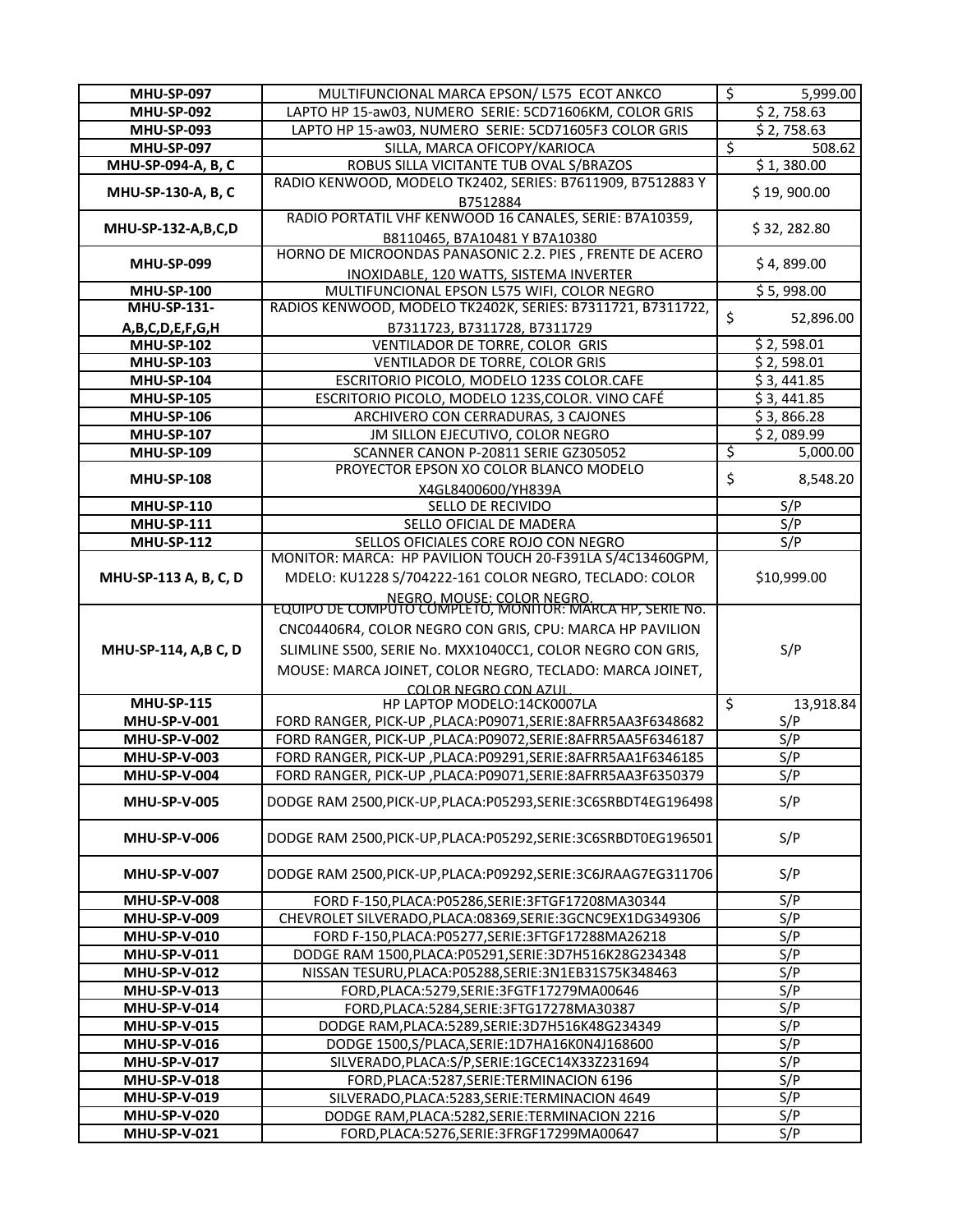| <b>MHU-SP-V-022</b>               | CHEVROLET, PLACA: 6602, SERIE: 3GCEC14X58M119083                 | S/P              |
|-----------------------------------|------------------------------------------------------------------|------------------|
| <b>MHU-SP-V-023</b>               | MOTOCICLETA, MARCA: HONDA                                        |                  |
|                                   | SCTER, PLACA: 1650, SERIE: LALICJ81A3092527                      |                  |
| <b>MHU-SP-V-024</b>               | MOTOCICLETA, MARCA: HONDA                                        | \$<br>23,831.00  |
|                                   | SCOTER, PLACA: 1649, SERIE: LALICJF84A3092263                    |                  |
|                                   | MOTOCICLETA, MARCA: HONDA                                        |                  |
| <b>MHU-SP-V-025</b>               | SCOTER, PLACA: 1691, SERIE: LALJCJF87A3092547                    |                  |
|                                   | MOTOCICLETA, MARCA: YAMAHA TENERE XT                             |                  |
| <b>MHU-SP-V-026</b>               |                                                                  | S/P              |
|                                   | 250, P'LACA: GT29A, SERIE: 9C6DG2717J0000773                     |                  |
| <b>MHU-SP-V-027</b>               | MOTOCICLETA, MARCA YAMAHA TENERE XT                              | S/P              |
|                                   | 250, PLACA: GT45A.SERIE: 9C6DG2717J0000885                       |                  |
| <b>MHU-SP-V-028</b>               | MOTOCICLETA, MARCA: YAMAHA TENERE XT                             | S/P              |
|                                   | 250, PLACA: GT16A, SERIE: 9C6DG2716J0000697                      |                  |
|                                   | MOTOCICLETA, MARCA: YAMAHA TENERE XT                             |                  |
| <b>MHU-SP-V-029</b>               | 250, PLACA: GT87B, SERIE: 9C6DG2719J0002279                      | S/P              |
| <b>MHU-SP-V-030</b>               | MOTOCICLETA, MARCA: HONDA, S/PLACA, SERIE: 9C2MD34026R600261     | S/P              |
| MHU-SP-V-031                      | MOTOCICLETA, MARCA: ZUZUKI.S/PLACA, SERIE: 9FSNJ48A45C001538     | S/P              |
|                                   |                                                                  |                  |
| <b>MHU-SP-V-032</b>               | MOTOCICLETA, MARCA: ZUZUKI, S/PLACA, SERIE: 9FSNJ48A15C001514    | S/P              |
| <b>MHU-SP-V-033</b>               | SEDAN, MARCA: NISSAN, MODELO: 2019, TIPO: SENTRA SENSE.N. ACTIVO | S/P              |
|                                   | 201007715, SERIE: 3N1AB7AS4KY377788, PLACA: GT734A1              |                  |
| <b>MHU-SP-V-034</b>               | CUATRIMOTO, MARCA: CAN-AM, TIPO: OUTLANDER                       | S/P              |
|                                   | 570CC, MODELO:2020, SERIE: 3JBLMAT21LJ00311, PLACAS: GT85D       |                  |
|                                   | MOTOCICLETA, MARCA: YAMAHA, MODELO: 2019, TIPO: XTZ              |                  |
| <b>MHU-SP-V-035</b>               | 250Z, SERIE: 9C6DG2719K003188, PLACA: GT97B                      | S/P              |
|                                   | MOTOCICLETA, MARCA: YAMAHA, MODELO: 2019, TIPO: XTZ              |                  |
| <b>MHU-SP-V-036</b>               |                                                                  | S/P              |
|                                   | 250Z, SERIE: 9C6DG2713K0003154, PLACA: GT98B                     |                  |
| <b>MHU-SP-V-037</b>               | MOTOCICLETA, MARCA: YAMAHA, MODELO: 2019, TIPO: XTZ              | S/P              |
|                                   | 250Z, SERIE: 9C6DG2716K0003181, PLACA: GT35D                     |                  |
| <b>MHU-SP-V-038</b>               | MOTOCICLETA, MARCA: YAMAHA, MODELO: 2019, TIPO: XTZ              | S/P              |
|                                   | 250Z, SERIE: 9C6DG2717K0003657, PLACA: GT37D                     |                  |
|                                   | CAMIONETA NISSAN, MODELO: 2020, TIPO: PICK-UP, No:               |                  |
| <b>MHU-SP-V-039</b>               | 3N6AD33A2LK874987, TARJETA DE CIRCULACION: G01066997, LINEA:     | \$<br>665,000.00 |
|                                   | NP300 FRONTIER. PLACAS: GT046A4                                  |                  |
|                                   | CAMIONETA NISSAN, MODELO: 2020, TIPO: PICK-UP, No:               |                  |
| <b>MHU-SP-V-040</b>               | 3N6AD33A1LK877640, TARJETA DE CIRCULACION: G01113008, LINEA:     | \$<br>665,000.00 |
|                                   |                                                                  |                  |
|                                   | NP300 FRONTIER, PLACAS: GT057A4                                  |                  |
| <b>MHU-SP-V-041</b>               | CAMIONETA NISSAN, MODELO: 2020, TIPO: PICK-UP, No:               | \$<br>665,000.00 |
|                                   | 3N6AD33A2LK847157, LINEA: NP300 FRONTIER, PLACAS: GT011A2        |                  |
| MHU-SP-V-042                      | CAMIONETA NISSAN, MODELO: 2020, TIPO: PICK-UP, No:               | S/P              |
|                                   | 1FTEW1CB9KKE02131, LINEA: F-150, PLACAS: GT861A1.                |                  |
| <b>MHU-SP-113</b>                 | MPAL. BASE                                                       | S/P              |
| MHU-SP-114-H MHU                  | CARGADORES                                                       | S/P              |
| <b>MHU-SP-115</b>                 | TORRE DE 31 MTS DE ALURA                                         | S/P              |
| <b>MHU-SP-116</b>                 | ANTENA DE RADIO-COMUNICACIÓN                                     | \$33,263,00      |
| <b>MHU-SP-119</b>                 | CIRCUITO CERRADO (MONITOR, DISCO DURO, 2 CAMARAS,                | \$9998,01        |
|                                   |                                                                  |                  |
| MHU-SP-120MHU-SP-120-A            | <b>RADIOS</b>                                                    | S/P              |
| $-122$<br>MHU-S                   | CARABINA SEMIAUTOMATICA CALIBRE 0.223"                           | \$48,559,63      |
| U-SP-124-C MHU-SP-124-D N         | MASCARA ANTIGAS                                                  | S/P              |
| <b>MHU-SP-125</b>                 | <b>BINOCULARES</b>                                               | S/P              |
| 26-A MHU-SP-126-B MHU-S           | MARCADORAS TIPO GOTCHA CON MASCARA Y DEPOSITO                    | S/P              |
| 27-A MHU-SP-127-B MHU-S           | TANQUES DE GAS GOTCHA                                            | S/P              |
| L28-A MHU-SP-128-B MHU-SI         | <b>CARGADORES HOPER</b>                                          | S/P              |
| L29-A MHU-SP-129-B MHU-SI         | CHALECOS P/ GOTCHA                                               | S/P              |
| HU-SP-130-B MHU-SP-130-C          | <b>PR-24</b>                                                     | S/P              |
|                                   |                                                                  | S/P              |
| <b>MHU-SP-131</b>                 | ARIETE                                                           |                  |
| 32-A MHU-SP-132-B MHU-SI          | <b>MOCHILAS</b>                                                  | S/P              |
| <b>MHU-SP-133-B</b>               | <b>HARNES</b>                                                    | S/P              |
| <b>U-SP-134-C</b><br><b>MHU-S</b> | <b>OCHOS</b>                                                     | S/P              |
| <b>MHU-SP-135-B</b>               | POLEAS DOBLES                                                    | S/P              |
|                                   |                                                                  |                  |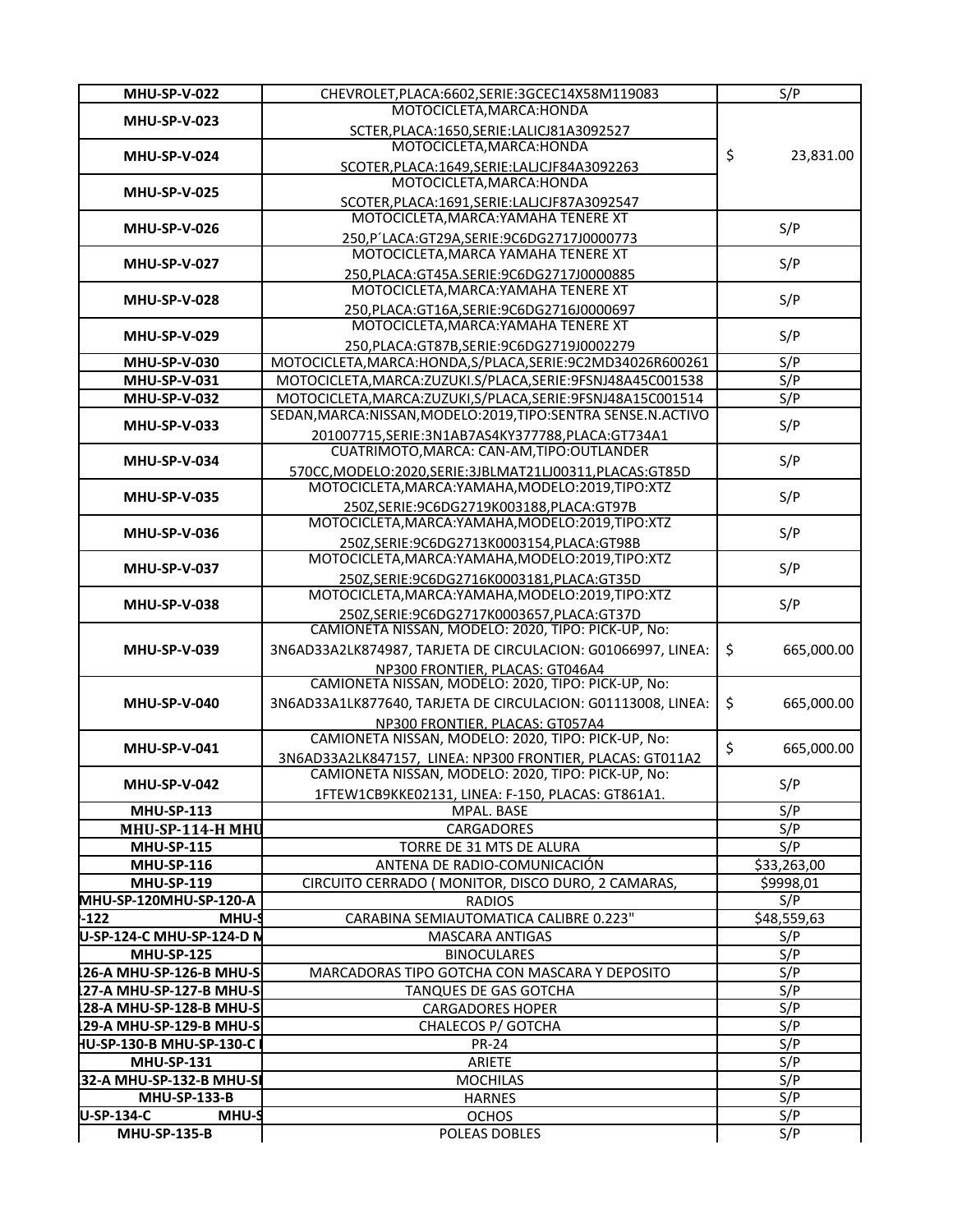| <b>MHU-SP-136-B</b> | POLEAS SENCILLAS                                                                             | S/P                         |
|---------------------|----------------------------------------------------------------------------------------------|-----------------------------|
| <b>MHU-SP-137-B</b> | <b>FRESNOS</b>                                                                               | S/P                         |
| <b>MHU-SP-138-B</b> | <b>MARIMBAS</b>                                                                              | S/P                         |
| <b>MHU-SP-139-C</b> | <b>CANDADOS SENCILLOS</b>                                                                    | S/P                         |
| <b>MHU-SP-140-B</b> | <b>CANDADOS DE SEGURIDAD</b>                                                                 | S/P                         |
| MHU-SP-141 A,B,C    | <b>CUERDAS</b>                                                                               | S/P                         |
| S/C                 | <b>CASETA DE VIGILANCIA</b>                                                                  | S/P                         |
| S/C                 | ACCESORIO DE BAÑO                                                                            | S/P                         |
| S/C                 | <b>PUERTAS</b>                                                                               | S/P                         |
| S/C                 | <b>TINACO</b>                                                                                | S/P                         |
| S/C                 | CASETA DE VIGILANCIA                                                                         | S/P                         |
| S/C                 | ACCESORIO DE BAÑO                                                                            | S/P                         |
| S/C                 | <b>PUERTAS</b>                                                                               | S/P                         |
| S/C                 | <b>TINACO</b>                                                                                | S/P                         |
| S/C                 | <b>CASETA DE VIGILANCIA</b>                                                                  | S/P                         |
| S/C                 | ACCESORIO DE BAÑO                                                                            | S/P                         |
| S/C                 | <b>PUERTAS</b>                                                                               | S/P                         |
| S/C                 | <b>TINACO</b>                                                                                | S/P                         |
| <b>MHU-PC-001</b>   | no -beaK marca APC, color negro                                                              | S/P                         |
| <b>MHU-PC-002</b>   | silla marca requierezs/s modelo secret, color negro con ruedas,                              | S/P                         |
| <b>MHU-PC-005</b>   | mesa para computadora, color blanco con negro y cuatro                                       | S/P                         |
|                     | departamentos.                                                                               |                             |
| <b>MHU-PC-007</b>   | radio trunking, color negro                                                                  | S/P                         |
| <b>MHU-PC-008</b>   | arnes, color naranja                                                                         | S/P                         |
| MHU-PC-014          | <b>EXTINTOR COLOR:ROJO</b>                                                                   | S/P                         |
| <b>MHU-PC-016</b>   | rastrillos truper, color negro café                                                          | s/n                         |
| <b>MHU-PC-020</b>   | palas forestales varias marcas, color negro café de madera                                   | s/n                         |
| <b>MHU-PC-021</b>   | torreta, color rojo                                                                          | s/n                         |
| <b>MHU-PC-023</b>   | motobombas marca truper, color anaranjado con negro y cris                                   | s/n                         |
| <b>MHU-PC-024</b>   | equipo de computo incluye monitor, teclado, mouse, cpu, color<br>aris                        | s/n                         |
| <b>MHU-PC-025</b>   | equipo de compu color negro                                                                  | s/n                         |
| <b>MHU-PC-026</b>   | telefono panasonic, azul movil                                                               | s/n                         |
| <b>MHU-PC-027</b>   | equipo de computo incluye monitor, teclado, mouse, cpu. color<br>negro                       | s/n                         |
| <b>MHU-PC-028</b>   | impresora epson I120 ecotank c. color negro, marca: epson I120,<br>serie:tnuk202962          | S/N                         |
| <b>MHU-PC-029</b>   | trajes de apicultor, color veiss                                                             | $\mathfrak{L}$<br>43,045.00 |
| MHU-PC-031          | escalera, anaranjada con gris de 24 peldaños marca: truper<br>numero de serie: 7506240635895 | s/n                         |
| <b>MHU-PC-032</b>   | motosierra, negra con cris y anaranjado                                                      | A2309                       |
| <b>MHU-PC-033</b>   | laptop marca: ASUS, color: negra beige, con número de serie:<br>J3N0CX04T58110C              | \$<br>93.00                 |
| <b>MHU-PC-034</b>   | desbrozadora truper, color naranja con gris y negro.                                         | A3043                       |
| <b>MHU-PC-035</b>   | desbrozadora truper, color naranja con gris y negro.                                         | A3043                       |
| <b>MHU-PC-036</b>   | fumigador truper 15I                                                                         | A3043                       |
| <b>MHU-PC-037</b>   | fumigador truper 15I                                                                         | A3043                       |
| <b>MHU-PC-038</b>   | Proyector, color blanco marca EPSON MODEL: H856A.                                            | \$<br>94.00                 |
| <b>MHU-PC-040</b>   | parrilla eléctrica de dos calentadores, color blanco con negro.                              | A3043                       |
| <b>MHU-PC-041</b>   | cortadora de ramas                                                                           | A3043                       |
| <b>MHU-PC-042</b>   | barra para escarbar.                                                                         | A3043                       |
| <b>MHU-PC-043</b>   | hacha                                                                                        | A3043                       |
| MHU-PC-044          | Hacha                                                                                        | A3043                       |
| <b>MHU-PC-045</b>   | corta pernos #24                                                                             | A3043                       |
| <b>MHU-PC-046</b>   | HIDROLAVADORA ELECTRICA PSI LAVA-2000T                                                       | A3044                       |
| MHU-PC-047          | CAJA DE HERRAMIENTAS DE USO                                                                  | A3043                       |
| <b>MHU-PC-048</b>   | PINZAS DE PRESION #10                                                                        | A3043                       |
| <b>MHU-PC-049</b>   | JUEGO DE LLAVES ESPAÑOLAS                                                                    | A3043                       |
| <b>MHU-PC-050</b>   | DESARMADOR                                                                                   | A3043                       |
|                     |                                                                                              |                             |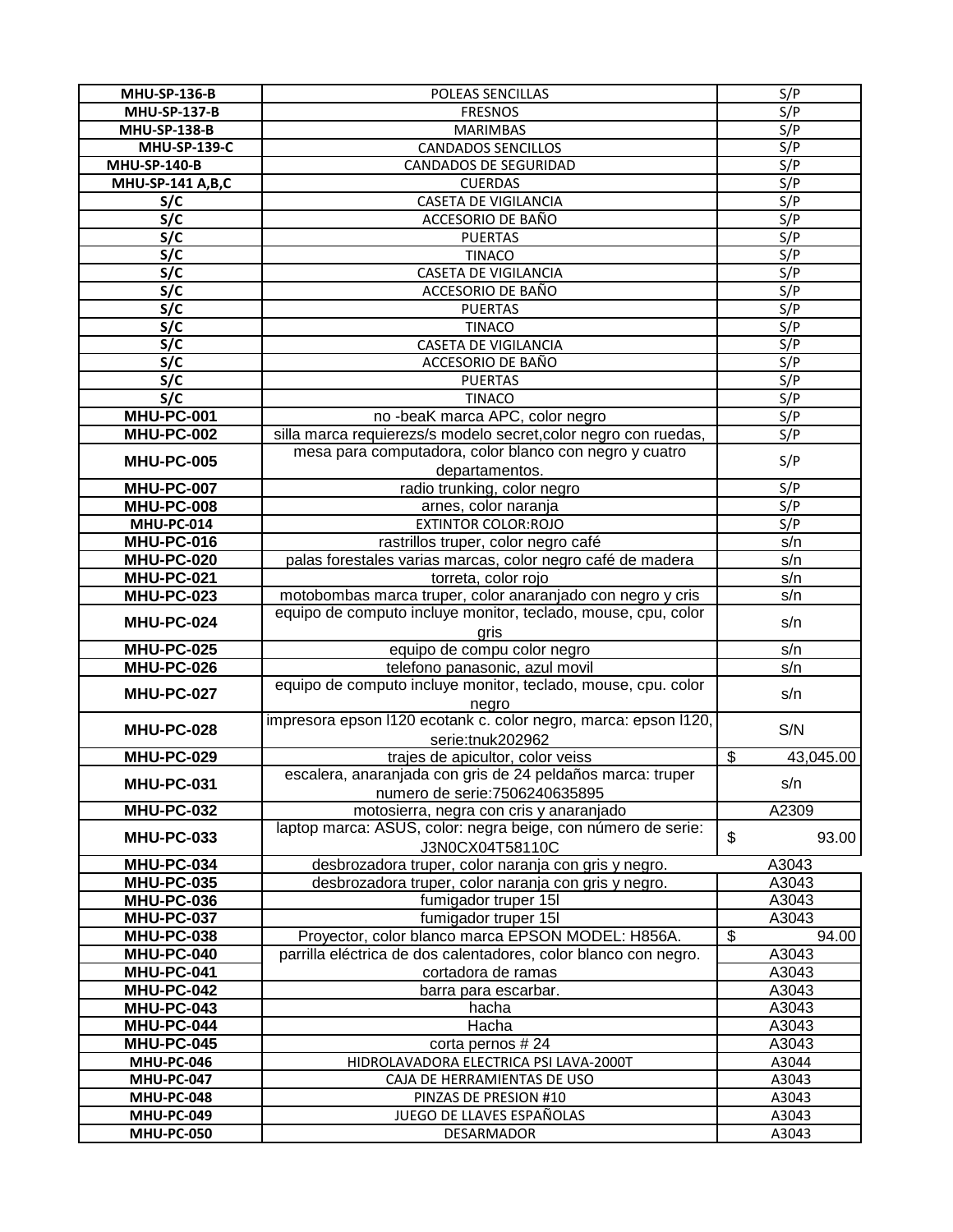| <b>MHU-PC-051</b>   | CABLES PARA PASAR CORRIENTE                                                                   | A3043                                |
|---------------------|-----------------------------------------------------------------------------------------------|--------------------------------------|
| <b>MHU-PC-052</b>   | 1 CRUCETA #18                                                                                 | A3043                                |
| <b>MHU-PC-053</b>   | CASCOS ALA ANCHA CON MATRACA NARANJA                                                          | S/N                                  |
| <b>MHU-PC-054</b>   | CONOS NARANJAS BASE NEGRA 91CM                                                                | S/N                                  |
| <b>MHU-PC-055</b>   | <b>LENTES NEMESIS</b>                                                                         | S/N                                  |
| <b>MHU-PC-056</b>   | CHALECOS RESCATISTAS REFL/PLAS CRIS                                                           | S/N                                  |
| <b>MHU-PC-057</b>   | PICOS MARCA TRUPER MADERA CON NARANJA 36"                                                     | S/N                                  |
| <b>MHU-PC-058</b>   | ARCHIVERO CON 4 APARTADOS                                                                     | S/N                                  |
| <b>MHU-PC-059</b>   | SILLAS APILABLES COLOR NEGRO                                                                  | S/N                                  |
| <b>MHU-PC-060</b>   | KIT DE FERULAS PARA MIEMBROS TORACICOS Y PELVICO                                              | S/N                                  |
| <b>MHU-PC-061</b>   | <b>CHALECO DE EXTRACCION</b>                                                                  | S/N                                  |
|                     | EQUIPO DE ASPIRACION AUTONOMA PORTATIL CON BATERIA                                            |                                      |
| <b>MHU-PC-062</b>   | RECARGABLE                                                                                    | S/N                                  |
| <b>MHU-PC-063</b>   | TANQUE DE OXIGENO FIJO TAMAÑO "D" PORTATIL                                                    | S/N                                  |
| <b>MHU-PC-064</b>   | TANQUE DE OXIGENO PORTATIL CON ESTUCHE Y MANOMETRO                                            | S/N                                  |
| <b>MHU-PC-065</b>   | PANTALLA A COLOR, IMPRESORA, MARCAPASOS,                                                      | S/N                                  |
|                     | MONITOR DE SIGNOS VITALES MARCA COMEN PANTALLA A                                              |                                      |
| <b>MHU-PC-066</b>   | COLOR, PARAMETROS FSICOLOGICOS SG,                                                            | S/N                                  |
| <b>MHU-PC-067</b>   | QUIPO DE VENTILACION DE EMERGENCIAS PORTATIL                                                  | S/N                                  |
| <b>MHU-PC-068</b>   | COLOR NARANJAS CON MADERA                                                                     | S/N                                  |
|                     | UNIDAD DE PRIMER CONTACTO PARA APAGAR CONTACTO DE                                             |                                      |
| <b>MHU-PC-019</b>   |                                                                                               | \$<br>1,410,560.00                   |
|                     | INCENDIO TIPO TODO TERRENO 4X4 TOYOTA HYULUX MODELO 2018                                      |                                      |
| <b>MHU-PC-069</b>   | TABLA PARA CONPRESION                                                                         | S/N                                  |
| <b>MHU-PC-070</b>   | <b>TABLA PEDIATRICA</b>                                                                       | S/N                                  |
| <b>MHU-PC-071</b>   | RADIOS KENWOOD, MODELO TK2402K, COLOR NEGRO                                                   | S/N                                  |
| <b>MHU-PC-V-001</b> | VEHICULO, MARCA: CHEVROLET, MODELO: 2008, TIPO: CARGAVAN, SERIE:                              | S/P                                  |
|                     | 1GCHG35K881152973, PLACA: E01220                                                              |                                      |
| <b>MHU-PC-018</b>   | SUMINISTRO DE UNA UNIDAD PATRULLAJE TODO TERRENO TIPO                                         | \$<br>297,888.00                     |
|                     | CUATRIMOTO MARCA POLARIS PROSTAR DE 567CC, MODELO:2018                                        |                                      |
|                     |                                                                                               |                                      |
| MHU-CIM-002         | VENTILADOR DE PARED COLOR GRIS PLATA.                                                         | S/P                                  |
| MHU-CIM-PV-002      | VOLKSWAGEN / GOL, MODELO 2009 NO. DE SERIE:                                                   |                                      |
|                     | 9BWAB05U89P043974, PLACAS GNA 1038                                                            | \$108, 100.00                        |
| MHU-CIM-003         | SILLA DE VISITA NEGRA SIN CODERAS                                                             | S/P                                  |
|                     | PANASONIC MOD. DMC-FS7PU-K COLOR NEGRO PLATA DE 10                                            |                                      |
| MHU-CIM-005         | MEGAPIXELES, CARGADOR MODELO DE-A59B SERIE A9032537DC R,                                      | \$<br>3,399.00                       |
|                     | <b>COLOR NEGRO</b>                                                                            |                                      |
| MHU-CIM-007         | DE PISO GRAFITO MOD. 125 3 ENTREPAÑOS                                                         | $\overline{\mathcal{S}}$<br>2,357.50 |
| MHU-CIM-008         | <b>COLOR CAFÉ</b>                                                                             | S/P                                  |
| MHU-CIM-009 A,B     | PANASONIC KX-TG 1712                                                                          | $\overline{\mathcal{S}}$<br>940.00   |
|                     | HP PAVILION MODELO G4-1260LA NOTEBOOK PC. CODIGO: 00192-043-                                  |                                      |
| MHU-CIM-010         | 08-506                                                                                        |                                      |
| MHU-CIM-011-A       | ESTANTE CON CUATRO POSTES Y SEIS CHAROLAS, COLOR GRIS.                                        | S/P                                  |
| MHU-CIM-011-B       | ESTANTE CON CUATRO POSTES Y SEIS CHAROLAS, COLOR GRIS.                                        | S/P                                  |
|                     | ESCRITORIO DE 7 CAJONES, DE MADERA, COLOR CAFÉ, DE APROX. 1.5                                 |                                      |
| MHU-CIM-012         | MTS.                                                                                          | S/P                                  |
| MHU-CIM-013         | LINEA ITALIANA MOD. 117 GRAFICO                                                               | \$<br>3,047.50                       |
| MHU-CIM-014         | SILLA SECRETARIAL NEGRA DE RESPALDO ALTO                                                      | S/P                                  |
|                     | A) MONITOR/ CPU INTEGRADO MARCA COMPAQ, COLOR NEGRO,                                          |                                      |
|                     | MOD. CQ1-1203CA, S/N: 3CR04705M4. B )TECLADO MARCA COMPAQ,                                    |                                      |
| MHU-CIM-015-A,B,C   | COLOR NEGRO, S/M, S/N:LE044040454. C)MOUSE: MARCA COMPAQ,                                     |                                      |
|                     | COLOR NEGRO, S/M, S/N: 505131001                                                              |                                      |
| MHU-CIM-017 A       | COLOR NEGRO CON CODERA                                                                        |                                      |
| MHU-CIM-017 B       | COLOR NEGRO CON CODERA                                                                        | S/P                                  |
| MHU-CIM-018         | MOD. G-127M                                                                                   | $\overline{\mathcal{S}}$<br>1,000.00 |
|                     | UN MONITOR MARCA ACER, MODELO: V193W, COLOR: NEGRO, No.                                       |                                      |
|                     |                                                                                               |                                      |
|                     | SERIE: ETLBP0C17205006A1940G0.<br>UN CPU, MARCA: ACER, MODELO: VERITON X275 COLOR: NEGRO, No. |                                      |
| MHILCIM-010 ARCD    | SERIE: PSVAM09004101026022703.                                                                | C/D                                  |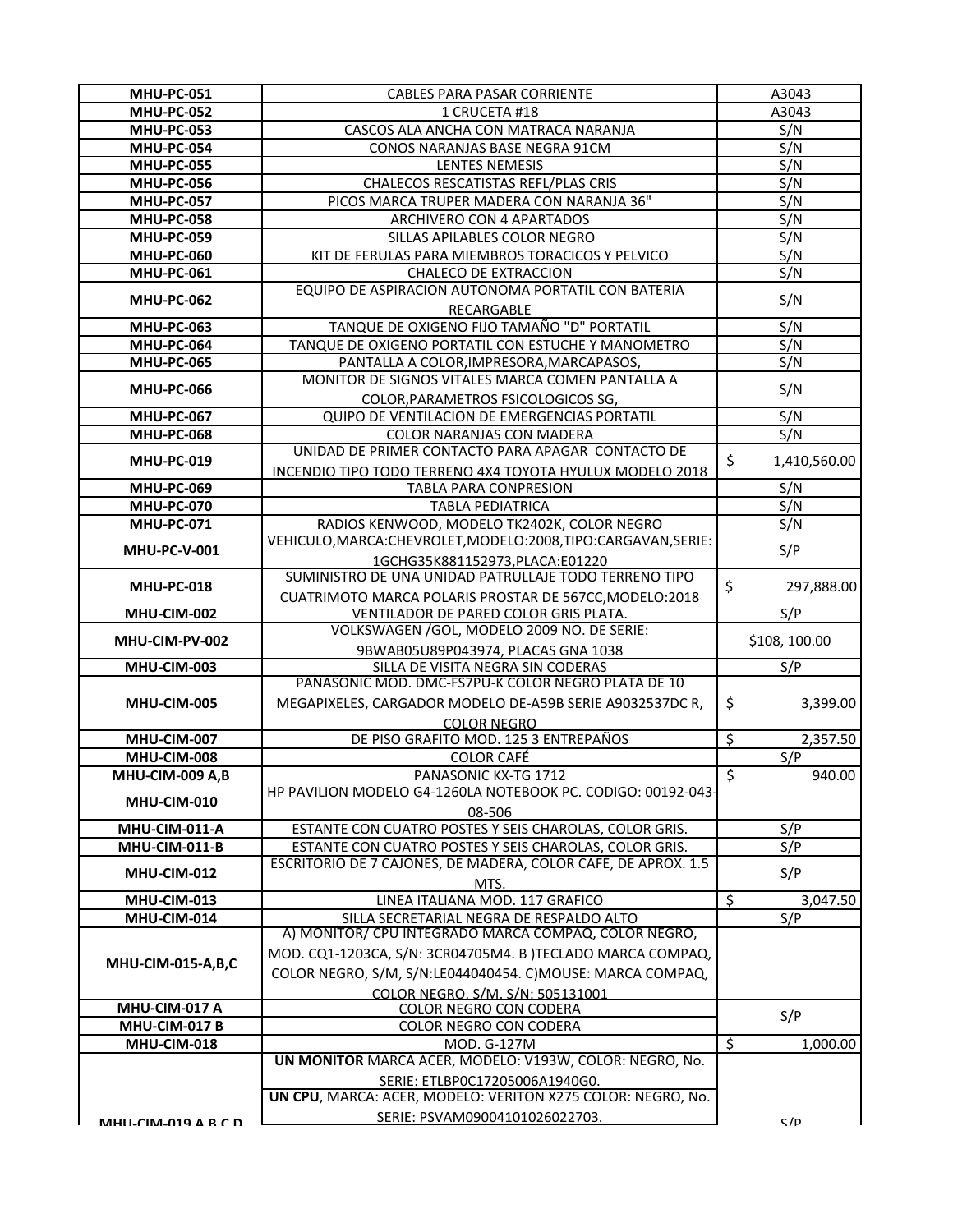| שנטנאת כבט־וויוט־טווויוו     | UN TECLADO, MARCA: ACER, MODELO: PR1101, COLOR: NEGRO, SERIE                                                                                  |                          | <b>J/F</b>   |
|------------------------------|-----------------------------------------------------------------------------------------------------------------------------------------------|--------------------------|--------------|
|                              | No. KBPS20P156101002C7K701.                                                                                                                   |                          |              |
|                              | UN MAUSE, MARCA: ACER, MODELO: MOFGKO, COLOR: NEGRO, SERIE                                                                                    |                          |              |
|                              | No. MS1120008205102643K701.<br>MARCA: SAMSUNG, MODELO: ML-1660, SERIE No. Z4VOBKBZB00344V,                                                    |                          |              |
| MHU-CIM-020                  | COLOR: NEGRO/GRIS CLARO.                                                                                                                      | \$                       | 1,034.48     |
| MHU-CIM-021                  | ESCRITORIO L MOD. 120 COLOR GRAFICO MEDIDA 29.5X3X53.5                                                                                        | $\overline{\mathcal{S}}$ | 2,875.00     |
| MHU-CIM-025                  | EJECUTIVO DE MADERA 2 CAJONES COLOR MADERA                                                                                                    |                          | S/P          |
|                              | A) MONITOR DE 20" MODELO HP 209M SERIE 3CQ9530PH8, COLOR                                                                                      |                          |              |
| MHU-CIM-026                  | NEGRO PLATA; B) C'PU MODELO S5500LA S/N:4CE0182222, COLOR                                                                                     |                          |              |
|                              | NEGRO PLATA; C)MOUSE MODELO M-U0009-HP1, PIP LZ0153300PB,                                                                                     |                          |              |
|                              | COLOR NEGRO. S/N: CW01406804 MOD. KU-0841                                                                                                     |                          |              |
| MHU-CIM-028 A                | SILLAS MOD 102 NG OP                                                                                                                          | \$                       | 1,103.45     |
| MHU-CIM-028 B<br>MHU-CIM-029 | SILLAS MOD 102 NG OP<br>SILLA SECRETARIAL FLORENCIA M5 OP                                                                                     | \$                       | 823.28       |
| MHU-CIM-030                  | MULTIFUNCIONAL HP IMPRIME, ESCANEA MOD. M125                                                                                                  | $\overline{\varsigma}$   | 2,844.83     |
|                              | ARCHIVERO DE 3 GAVETAS CON RODAJAS FABRICADO EN MELANINA                                                                                      |                          |              |
| MHU-CIM-031                  | TERMINADO EN MOLDURA PLASTICA, MARCA POCSA                                                                                                    | \$                       | 1,594.83     |
|                              | SILLA EJECUTIVA MOD. ECONOMALIA RESPALDO EN MALLA ASIENTO                                                                                     |                          |              |
| MHU-CIM-032                  | EN RELA, PISTON NEUMATICO, BASE ESTRELLA CROMADA, DESCANZA-                                                                                   | \$                       | 1,271.55     |
|                              | BREZOS, MARCA OFFIHO<br>LIBRERO DE .75X 1.50 X .37 CON DOS PUERTAS Y DIS ENTREPAÑOS                                                           |                          |              |
|                              |                                                                                                                                               |                          |              |
| MHU-CIM-033                  | CAJONES AMBOS LADOS FABRICADO EN MELANINA TERMINADO EN                                                                                        | \$                       | 1,724.14     |
|                              | MOLDADURA PLASTICA MARCA POCSA<br>ESCRITORIO EJECUTIVO 1.65 X .75 X .75 CON CAJONES AMBOS LADOS                                               |                          |              |
| MHU-CIM-034                  | (1 LAPICERO Y 1 ARCHIVO) FABRICADO EN MELANINA, COLOR GRAFITO                                                                                 | \$                       | 3,318.97     |
|                              | TERMINDO EN MOLDADURA PLASTICA MARCA POCSA                                                                                                    |                          |              |
|                              | SILLA SECRETAIAL MOD. OHS-10 CABASSO EN PLIANA, COLOR NEGRO,                                                                                  |                          |              |
| MHU-CIM-035 A                | PISTON NEUMATICO, BASE ESTRELLA CROMADA, DESCANSA BRAZOS                                                                                      |                          | \$754.31 C/U |
|                              | <b>MARCA AFFIHO</b>                                                                                                                           |                          |              |
|                              | SILLA DE VISITA MOD. OHV-2600 NOVAISO CON BRAZO, ESTRUCTURA                                                                                   |                          |              |
| <b>MHU-CIM-036 (A Y B)</b>   | METALICA DESCANZA BRAZOS, ASIENTO Y RESPALDO EN                                                                                               |                          | S/I          |
| MHU-CIM-037                  | POLIPROPILENO MARCA OFFIHO<br>AIRE ACONDICIONADO LGLW1214ER COLOR BLANCO                                                                      |                          | S/I          |
|                              | EQUIPO DE COMPUTO COLOR NEGRO, MARCA ACTERCK, NUMERO DE                                                                                       |                          |              |
| MHU-CIM-038                  | SERIE: 1760053022664                                                                                                                          |                          | \$9,000.00   |
| MHU-CIM-039                  | IMPRESORA MULTIFUNCIONAL EPSON L380                                                                                                           |                          | \$4,060.00   |
| MHU-CIM-040                  | HP NOTEBOOK PAVILION 14AC116LA, S/N: 5CG6051M8Q, COLOR                                                                                        |                          | S/I          |
|                              | <b>NEGRO CON GRIS</b>                                                                                                                         |                          |              |
|                              | <u>CPUY MONITOR MARCA:COMPAQ,MODELO:CQTPC-</u><br>1505LA, SERIE: 3CR2130J7K, COLOR NEGRA,                                                     |                          |              |
|                              |                                                                                                                                               |                          |              |
| MHU-CIM-041                  |                                                                                                                                               |                          | 9,500.00     |
|                              | TECLADO:COMPAQ,COLOR:NEGRO,MODELO:SK-2085,                                                                                                    | \$                       |              |
|                              | SERIE: BAPABOCCP2H81Y,                                                                                                                        |                          |              |
|                              | MOUSE:COMPAQ,COLOR:NEGRO,MODELO:MSU0923,                                                                                                      |                          |              |
|                              | MUNITUR HACER, MUDELO! V193W, SERIE:                                                                                                          |                          |              |
|                              | ETLBOC17205006A5040GD,COLOR:NEGRO,CPU: COLOR NEGRO,                                                                                           |                          |              |
|                              | MARCA: COOLER MASTER FX-8350, MB GA-78LMT-USB3, MEMORIA                                                                                       |                          |              |
| MHU-CIM-042                  | 16GB, HDO 1TB, DVD RW, GABINETE, TECLADO                                                                                                      | \$                       | 12,833.35    |
|                              | MARCA:HP, MODELO: KU0841, NUMERO DE SERIE:                                                                                                    |                          |              |
|                              | CW04973949, COLOR: NEGRO CON BORDES PLATEADOS, MOUSE:                                                                                         |                          |              |
|                              | $\verb MADCA+HD-MADREI A+N01011 CEDIE+KODO1177991 C01 AB+NECDDA$                                                                              |                          |              |
| <b>MHU-RS-001-A</b>          | Marca Epson TM- U590, modelo M128 B, serie No. J9SFD03297, SEIKO                                                                              | \$                       | 10,560.00    |
| <b>MHU-RS-001-B</b>          | EPSON CORR, NOM. 650, MADE IN CHINA<br>Regulador marca SOLA modelo PC500                                                                      |                          | S/P          |
|                              |                                                                                                                                               |                          |              |
|                              | Marca, Mettler toledo, modelo 7531 md, serie 1132544- rfc mto-                                                                                |                          |              |
| <b>MHU-RS-002-A</b>          | 930218qsa, clase de exactitud 111, alcance maximo 60 000 kg, medida<br>de bascula, 18,30 x 3,40, color gris, 8 sensores, marca mettler toledu |                          | S/P          |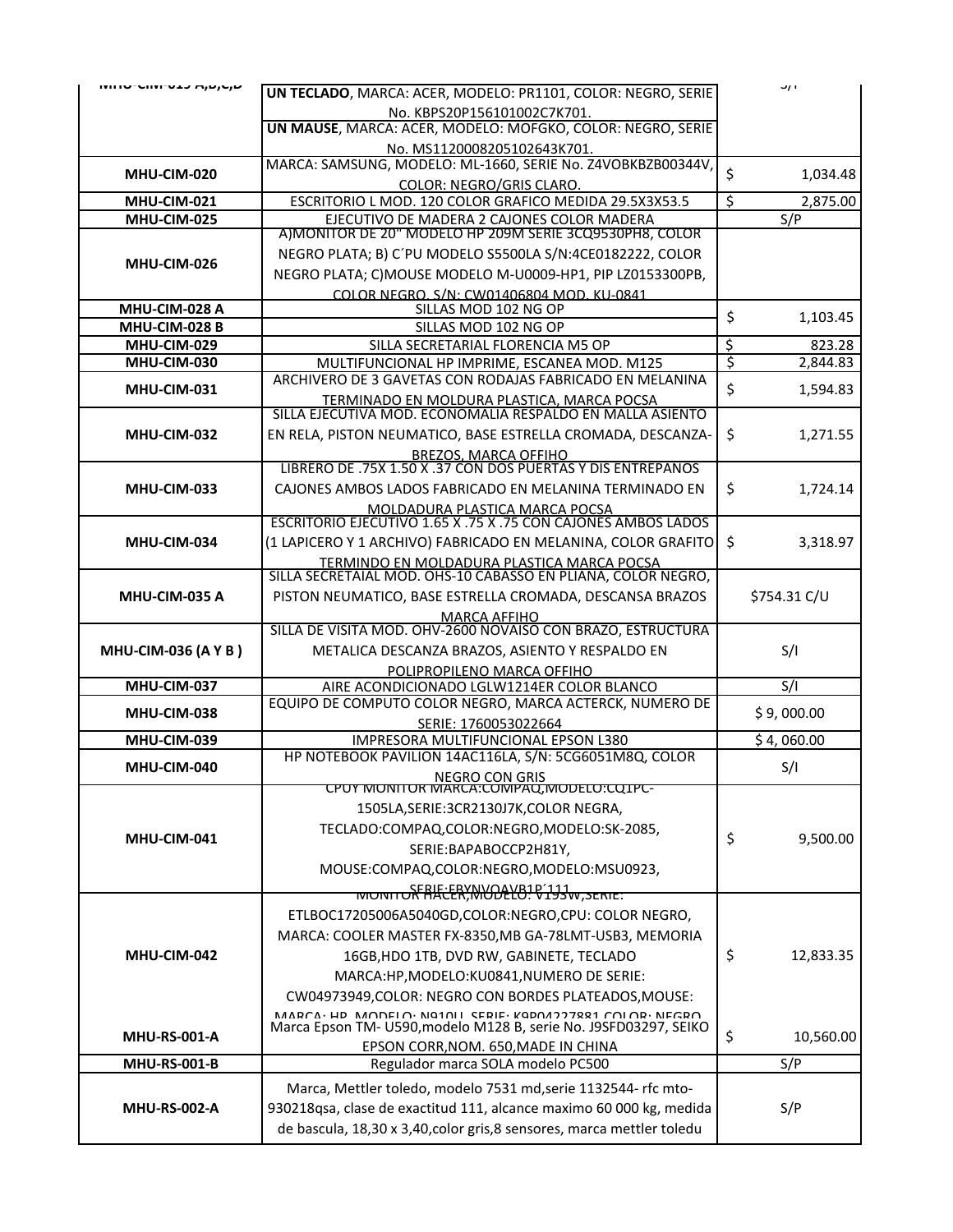|                                                 | Marca, Mettler toledo, modelo JAGXTREME md, serie 1132544- rfc mto-                                                                |                                    |
|-------------------------------------------------|------------------------------------------------------------------------------------------------------------------------------------|------------------------------------|
| <b>MHU-RS-002-B</b>                             | 930218qsa, clase de exactitud 111, alcance maximo 60 000 kg, medida                                                                | S/P                                |
|                                                 | de bascula, 18,30 x 3,40, color gris, 8 sensores, marca mettler toledu                                                             |                                    |
| <b>MHU-RS-003</b>                               | largo:28 mts, ancho:5 mts, altura:3.15 mts,                                                                                        | S/P                                |
|                                                 | Largo:1.22 mts, ancho: .76 cm, altura: .40 cm, 2 motores inconpletos                                                               |                                    |
| <b>MHU-RS-004</b>                               | de la misma marca Weg, codigo 02018EP3E256TN, cajas de arranque                                                                    | S/P                                |
|                                                 | marca Himel, 2.                                                                                                                    |                                    |
| <b>MHU-RS-005</b>                               | Marca Leeson - IEC METRIC, Mod. C71t34z4c ip, codigo, IP55 Date 105,                                                               | S/P                                |
|                                                 | Numeracion del ventilador IB - 014042, marca Asa hidraulik<br>Marca, wey nom.ance, armazon 254 tc moza 01875, modelo: A.E.         |                                    |
|                                                 | codigo: 01518EP3E254TCN, medidas del tanque Largo: 1,12 mts,                                                                       |                                    |
| <b>MHU-RS-006</b>                               | Ancho: ,60 cm, Altura: ,26 cm, capacidad en litros 133, color verde,                                                               | S/P                                |
|                                                 | longitud de la prensa, Largo: 7,18 mts, Ancho ,92 cm, Altura: 1,10                                                                 |                                    |
|                                                 |                                                                                                                                    |                                    |
| <b>MHU-RS-007-A</b>                             | mts longitud del cono 122 mts de altura ancho 80 cm de base<br>capacidad no tiene, sin marca, caja de velocidades 1 de 2 palancas, | S/P                                |
| <b>MHU-RS-007-B</b>                             | caja de arranque 1                                                                                                                 |                                    |
|                                                 | Marca: TATSA, Seerie N1130, Año de fabricacion - mayo 05/04, color                                                                 |                                    |
| <b>MHU-RS-008</b>                               | azul obscuro, Compresor MTX -100 C-0402003, Color negro, capacidad                                                                 | S/P                                |
|                                                 | del motor 10 ap -60 hz, work sxstems1 - Lw 78db, cajas dearranque 2,                                                               |                                    |
| <b>MHU-RS-009</b>                               | color crema.<br>Mod. 103 negra O.P.                                                                                                | \$<br>353.45                       |
| <b>MHU-RS-010</b>                               | Escritorio de computo ingles TAOSA                                                                                                 | $\overline{\varsigma}$<br>1,975.00 |
| <b>MHU-RS-011</b>                               | Tinaco marca Eureka de 2500 lts                                                                                                    | S/P                                |
|                                                 | horno de microondas marca: whirpool WM-1211D color gris plateado                                                                   |                                    |
| <b>MHU-RS-012</b>                               | serie: XG34404243                                                                                                                  | \$<br>1,365.00                     |
| <b>MHU-RS-013</b>                               | MOTOSIERRA STIHL 381                                                                                                               | \$<br>12,296.00                    |
| <b>MHU-RS-014</b>                               | DESBROZADORA DE GASOLINA 63CC                                                                                                      | \$<br>9,226.00                     |
| <b>MHU-RS-015</b>                               | LAPTOP X360 CONV 14CD0004LAH, MARCA HP, COLOR AZUL MARINO.                                                                         | $\overline{\xi}$<br>11,999.00      |
| <b>MHU-RS-016</b>                               | MOTOBOMBA 2" DE SALIDA, 6.5 HP<br>PICK-UP 3500 MOD. 2006 No.DE SERIE 3GBJC34R16M103167 S/P,                                        | \$<br>7,540.00                     |
| <b>MHU-RS-V-001</b>                             | COLOR BLANCO, CAPACIDAD 3,5 TONELADAS, CILINDRAJE 8                                                                                | S/P                                |
|                                                 | COLOR BLANCOS SIN MARCA DE 2.26 m DE ANCHO X 2.37m DE LARGO                                                                        |                                    |
| <b>MHU-RS-V-002-A</b>                           | Y 1.45m DE ALTURA CON CAPACIDAD 1300kg DE BASURA.                                                                                  | S/P                                |
|                                                 | COLOR BLANCOS SIN MARCA DE 2.26 m DE ANCHO X 2.37m DE LARGO                                                                        | S/P                                |
| <b>MHU-RS-V-002-B</b>                           | Y 1.45m DE ALTURA CON CAPACIDAD 1300kg DE BASURA.                                                                                  |                                    |
| MHU-RS-V-002-C                                  |                                                                                                                                    |                                    |
|                                                 | COLOR BLANCOS SIN MARCA DE 2.26 m DE ANCHO X 2.37m DE LARGO                                                                        |                                    |
|                                                 | Y 1.45m DE ALTURA CON CAPACIDAD 1300kg DE BASURA.                                                                                  | S/P                                |
| <b>MHU-RS-V-002-D</b>                           | COLOR BLANCOS SIN MARCA DE 2.26 m DE ANCHO X 2.37m DE LARGO                                                                        | S/P                                |
|                                                 | Y 1.45m DE ALTURA CON CAPACIDAD 1300kg DE BASURA.                                                                                  |                                    |
| <b>MHU-RS-V-003</b>                             | VEHICULO MARCA: NISSAN TSURU CON NUMERO DE SERIE                                                                                   | S/P                                |
|                                                 | 3N1EB31S7YK219210 MODELO:2000                                                                                                      |                                    |
| <b>MHU-AE-006 A,B,C, D</b><br><b>MHU-AE-007</b> | AZUL/AMARILLO<br>ROJO/BLANCO                                                                                                       | S/P<br>S/P                         |
| <b>MHU-AE-009</b>                               | AMARILLO/BLANCO                                                                                                                    | S/P                                |
| <b>MHU-AE-010</b>                               | ROJO/BLANCO                                                                                                                        | S/P                                |
| <b>MHU-AE-012</b>                               | ROJO/NARANJA                                                                                                                       | S/P                                |
| MHU-AE-013-14-15-16-17-                         |                                                                                                                                    |                                    |
| 18-19-20-21-22-23-24-25-                        | <b>VERDE</b>                                                                                                                       | S/P                                |
| 26                                              |                                                                                                                                    |                                    |
| <b>MHU-AE-028</b>                               | BLANCA 30 M LARGO X 7M DE ANCHO Y ALTURA 5M                                                                                        | S/P                                |
| MHU-AE-047<br>MHU-AE-045E                       | JOHN DEERE MOD. LA 145 No. SERIE 3411                                                                                              | \$<br>42,500.00                    |
| MHU-AE-043-A                                    | SILLA SECRETARIAL, GIRATORIA, COLOR VINO.<br>NEGRO MCA HP MCA COMPAQ MONITOR MARCA HP SERIE                                        | $\overline{S/P}$                   |
| <b>MHU-AE-043-B</b><br><b>MHU-AE-043-C</b>      | 6CM231072B MOD HP LV1911 CPU MARCA COMPAQ SERIE No.                                                                                | S/P                                |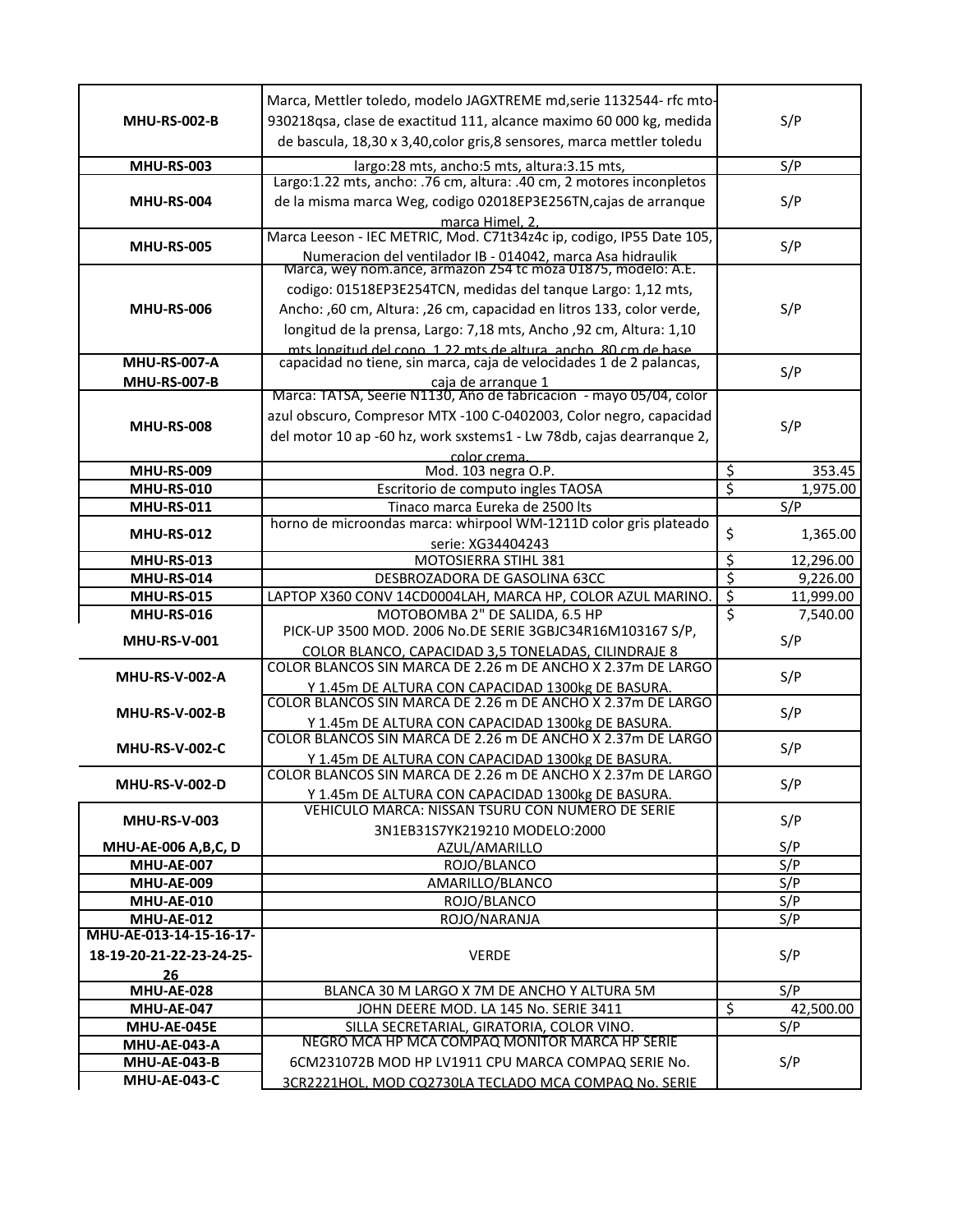| <b>MHU-AE-048</b>       |                                                           |                          |             |
|-------------------------|-----------------------------------------------------------|--------------------------|-------------|
| <b>MHU-AE-049</b>       |                                                           |                          |             |
| <b>MHU-AE-050</b>       | DESBROSADORA STIHL FS-260, SERIES:184731660-184731662-    |                          | \$45,724.00 |
| <b>MHU-AE-051</b>       | 182452723-184732423                                       |                          |             |
|                         |                                                           |                          |             |
|                         | DESBROZADORA MARCA STIHL FS 55 COLOR GRIS CON NARANJA NO. |                          |             |
| MHU-AE-046E             | DE SERIE: 814367269                                       |                          | \$4, 100.00 |
| <b>MHU-DF-301</b>       | COLOR GRIS, S/MA, S/S, S/MO, CON 3 REPIZAS                |                          | S/P         |
| <b>MHU-DF-500</b>       | COLOR: NARANJA (50m), MARCA: TRUPER, S/S, S/M             |                          | S/P         |
| <b>MHU-DF-014</b>       | <b>COLOR:CAFÉ CLARO</b>                                   |                          | S/P         |
| <b>MHUDF-008-B,</b>     |                                                           |                          |             |
| MHU-DF-008-A,           | COLOR: AZUL, MARCA S/M, SERIE S/S, MODELO S/M             |                          | S/P         |
| MHUDF-008-C             | COLOR NEGRO MARCA GENOVA- ITALIA SERIE S/S MODELO S/M     |                          | S/P         |
| <b>MHU-DF-013.</b>      | COLOR: NEGRO VINIL, MARCA:REQUIEZ, SERIE:09514, MODELO869 |                          | S/P         |
|                         | COLOR:CAFÉ OSCURO, MARCA:SIGMA, MODELO:7023, CON TRES     |                          |             |
| <b>MHU-DF-016.</b>      | <b>GAVETAS</b>                                            |                          | S/P         |
|                         | MARCA XROX, MODELO: PHASER 3100MF/X, SERIE: MXH371566,    |                          |             |
| <b>MHU-DF-018</b>       | COLOR: GRIS CLARO, CON AZUL                               |                          | S/P         |
| MHU-DF-019.             | <b>COLOR: VINO</b>                                        |                          | S/P         |
| <b>MHU-DF-021</b>       | MULTIFUNCIONAL HP DESKJET 2135                            | $\overline{\mathcal{S}}$ | 1,000.00    |
|                         | MULTIFUNCIONAL HP DESKJET GT 5820, MARCA HP, SERIE CN     |                          |             |
| <b>MHU-DF-022</b>       | 73B5G4KK, COLOR NEGRO                                     |                          | \$3,798.00  |
|                         | TELEFONOS INALAMBRICOS, MARCA; MOTOROLA, MODELO:          |                          |             |
| <b>MHU-DF-023-A Y B</b> | GATE4500CE-2, COLOR NEGRO                                 |                          | \$1,288.00  |
| MHU-DF-024              | MULTIFUNCIONAL, EPSON L5190 ECOTANK TANQUE DE TINTA A     | \$                       | 6,949.00    |
|                         | COLOR: BLANCO, MODELO: 1999, MARCA NISSAN TSURU, SERIE:   |                          |             |
| <b>MHU-DF-020</b>       | 3N1EB31S4XL116335.                                        |                          | S/P         |
|                         | VEHÌCULO NISSAN TSURU SEDAN SERIE NO. 3N1ED31S64K535613   |                          |             |
| <b>MHU-DF-V-002</b>     | MOTOR: GA168597165 COLOR ROJO BURDEOS, PLACAS GMV-39-90   |                          | S/P         |
|                         | VEHICULO NISSAN TSURU MOD. 2003 No. DE MOTOR GA16-        |                          |             |
| <b>MHU-DF-V-003</b>     | 8224356No. DE SERIE 3N1EB31S-13K503070, PLACAS GNA1037    | \$                       | 111,335.15  |
| MHU-COMUDE-001-A,B      | MARCA UNIVERSAL COLOR CAFÉ DE 2 CAJONES                   |                          | S/P         |
| MHU-COMUDE-002          | MARCA MABE MOD. ENA004BM SERIE 9912EE21703 COLOR BLANCO   |                          | S/P         |
| MHU-COMUDE-003          | <b>bLANCA 30 M LARGO X 7M DE ANCHO Y ALTURA 5M</b>        |                          | S/P         |
| MHU-COMUDE-004          | UNIVERSAL COLOR GRIS DE 6 PELDAÑOS                        |                          | S/P         |
| MHU-COMUDE-007-A,       |                                                           |                          |             |
| MHU-COMUDE-007-B        | UNIVERSAL COLOR CAFE                                      |                          | S/P         |
| MHU-COMUDE-009          | MARCA OLYMPUS, MOD. D-435, COLOR GRIS.                    |                          | S/P         |
|                         | MARCA OLYMPUS XD, Nº SERIE MXD512M3, MOD. XDPINTURE COLOR |                          |             |
| <b>MHU-COMUDE-012</b>   | NEGRO.                                                    |                          | S/P         |
| MHU-COMUDE-065          | COLOR NEGRO MOD.104 Z                                     | $\overline{\mathcal{S}}$ | 1,999.95    |
| MHU-COMUDE-067          | TIPO GRAPA MARCA SYGMA MEDIDA 160*70*75 COLOR CAOBA       | $\overline{\xi}$         | 2,900.00    |
|                         | MONITOR MARCA BENQ, SERIE ETL47012670227, MODELO ET-0004- |                          |             |
| MHU-COMUDE-068-A        | L, COLOR NEGRO-PLATA                                      |                          | S/P         |
|                         | MONITOR MARCA BENQ, SERIE ETL47012670227, MODELO ET-0004- |                          |             |
| MHU-COMUDE-068-B        | L, COLOR NEGRO-PLATA                                      |                          | S/P         |
|                         |                                                           |                          |             |
| MHU-COMUDE-068-C        | TECLADO, MARCA COMPAQ. NO. SERIE PUAV0929001993, MODELO   |                          |             |
|                         | PR1101U                                                   |                          | S/P         |
|                         | MOUSE, MARCA GENIUS, MODELO GM-04-003AXSCROLL, NO. SERIE  |                          |             |
| MHU-COMUDE-068-D        | X67088107019 COLOR NEGRO                                  |                          | S/P         |
| MHU-COMUDE-069 DE LA    |                                                           |                          |             |
| A-R                     | YT415 COLOR NEGRO / GRIS                                  |                          | S/P         |
| MHU-COMUDE-070 DE LA    |                                                           |                          |             |
| A-C                     | <b>COLOR GRIS</b>                                         |                          | S/P         |
| MHU-COMUDE-071-A        | MARCA HP LASERJET COOR MFP M175NW COLOR NEGRO             | $\overline{\mathcal{S}}$ | 3,999.01    |
| MHU-COMUDE-072-A        | MARCA HEATSEAL45 COLOR GRIS NO. SERIE ZA05599H            | \$                       | 1,000.00    |
|                         | MARCA ATLINKS COLOR NEGRO MODELO MX29581FACITEL PLUS      |                          |             |
| MHU-COMUDE-073-A        | CLASS-X CON NUMERO DE SERIE 2130121573-48                 | \$                       | 419.00      |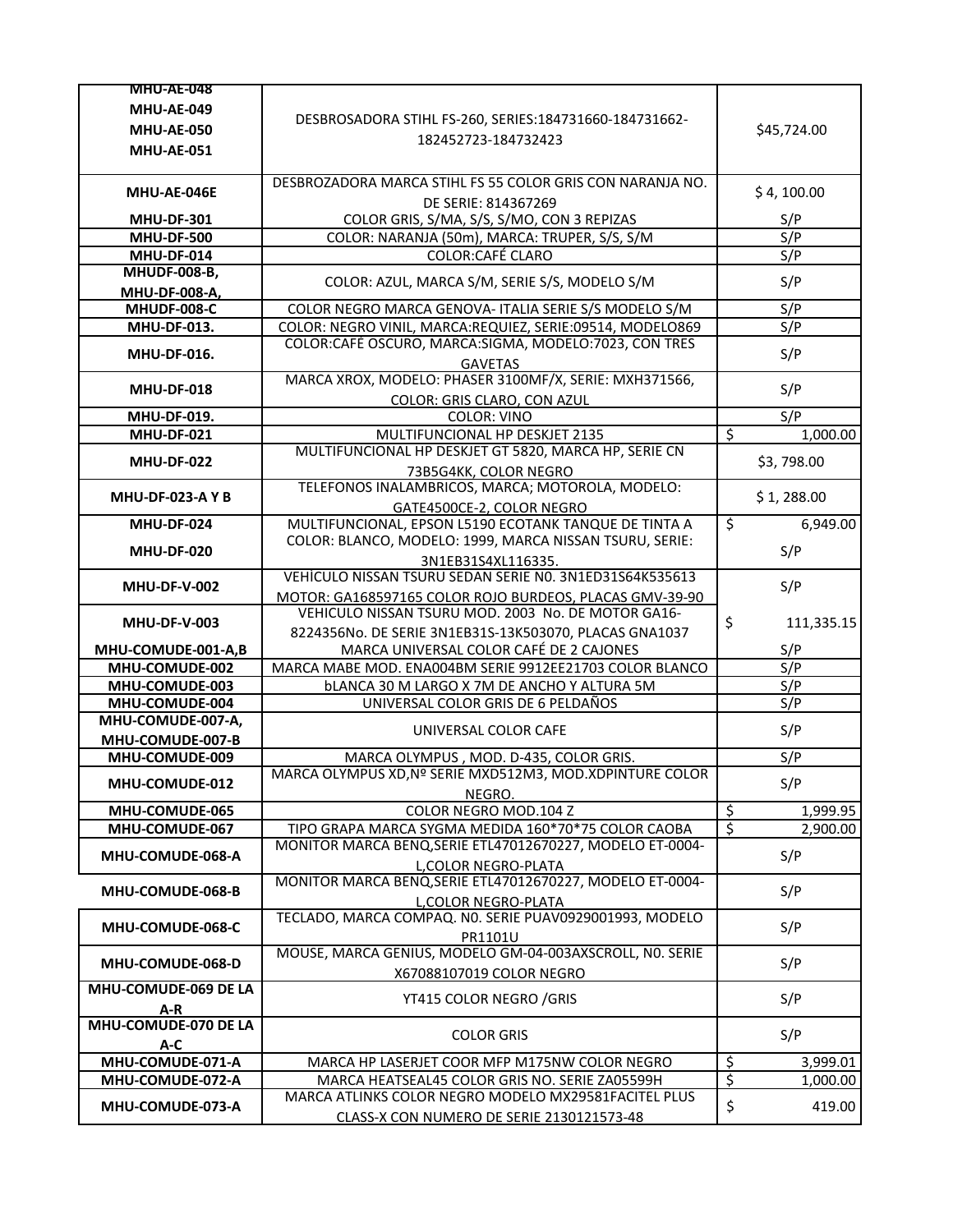| MHU-COMUDE-074-A                     | MARCA ATLINKS COLOR NEGRO MODELO MX29581FACITEL PLUS                                                               | \$                       | 419.00      |
|--------------------------------------|--------------------------------------------------------------------------------------------------------------------|--------------------------|-------------|
|                                      | CLASS-X CON NUMERO DE SERIE 213008568248                                                                           |                          |             |
| MHU-COMUDE-075-A                     | MARCA MENDOZA COLOR NEGRO-CAFÉ MODELO SERIE RM-1000                                                                | \$                       | 3,000.00    |
|                                      | CAL.5.5                                                                                                            |                          |             |
| MHU-COMUDE-076-A<br>MHU.COMUDE-076-B |                                                                                                                    |                          |             |
| MHU-COMUDE-076-C                     |                                                                                                                    |                          |             |
| MHU-COMUDE-076-D                     | S/N                                                                                                                | \$                       | 517.25      |
| <b>MHU-COMUDE-</b>                   |                                                                                                                    |                          |             |
| 076-E                                |                                                                                                                    |                          |             |
| MHU-COMUDE-077-A                     | CODIGO NO. 000063554, UPC NO. 7502249556100                                                                        | \$                       | 4,999.00    |
| MHU-COMUDE-078-B                     | MARCA EPSON POWERLITE X12, MODELO H429A, NO. SERIE:                                                                | \$                       | 8,199.00    |
|                                      | PSCK3600606                                                                                                        |                          |             |
| MHU-COMUDE-079-C                     | MARCA EPSON L210, MODELO C462H 100-240V 50-60HZ, N. SERIE                                                          | \$                       | 3,299.00    |
|                                      | 525K215130                                                                                                         |                          |             |
| MHU-COMUDE-080-D                     | COOLPIX S2700 M, MODELO 33022268, COLOR MORADO CON NEGRO<br>MARCA PANASONIC TG17, MODELO NO. KX-TG1711ME B, NO. DE | \$                       | 1,619.10    |
| MHU-COMUDE-081-A                     |                                                                                                                    |                          | 649.00 C/U  |
|                                      | SERIE:3ECQE282090<br>Con marco de aluminio, Marca ESCO, S/S, S/M, Medidas 1.20 X 2.40                              |                          |             |
| MHU-COMUDE-086                       | m, Color Blanco                                                                                                    |                          | S/P         |
| MHU-COMUDE-087                       | VENTILADOR DE PEDESTAL, COLOR BLANCO                                                                               |                          | S/P         |
| MHU-COMUDE-088                       | SILLAS FIJAS APILABLES PLANA, COLOR NEGRO                                                                          |                          | S/P         |
| MHU-COMUDE-089                       | PODADORA DE PASTO MOD-P-418, COLOR : NEGRO/NARANJA                                                                 |                          | \$11,600.00 |
| MHU-COMUDE-090                       | 2 PZAS, LONA REFORZADA GRIS TRUPER COLOR GRIS/NEGRO                                                                |                          | \$          |
| MHU-COMUDE-019                       | MARCA TRUPER COLOR ROJO                                                                                            |                          | S/P         |
| MHU-COMUDE-028                       | MARCA UNIVERSAL, COLOR VERDE                                                                                       |                          | S/P         |
| MHU-COMUDE-029                       | MARCA UNIVERSAL, COLOR GRIS                                                                                        |                          | S/P         |
| MHU-COMUDE-031                       | MARCA UNIVERSAL, COLOR BLANCO CON AZUL                                                                             |                          | S/P         |
|                                      | 39 DADOS C/ESTIMACION, 10 LLAVES, 7 DESARMADORES, 1                                                                |                          |             |
| MHU-COMUDE-033                       | DESARMADOR 6/J PUNTA, 1 LLAVE PERICA, 1 CINTA METRICA 100MTS                                                       |                          | S/P         |
| MHU-COMUDE-038                       | Y 2 JUEGOS DE LLAVES ALEN<br>1 GRANDE Y 1 MEDIANA MARCA UNIVERSAL                                                  |                          | S/P         |
| MHU-COMUDE-041                       | MARCA UNIVERSAL, COLORES METAL DE BASURA                                                                           |                          | S/P         |
| MHU-COMUDE-043                       | MARCA UNIVERSAL, COLOR PLATA                                                                                       |                          | S/P         |
| MHU-COMUDE-044                       | MARCA UNIVERSAL, COLOR PALTA-GRIS                                                                                  |                          | S/P         |
| MHU-COMUDE-047                       | MARCA JONH DEERE, Nº SERIE BG20398, MOD. LA110, COLOR VERDE                                                        |                          | S/P         |
| MHU-COMUDE-051                       |                                                                                                                    |                          | S/P         |
| MHU-COMUDE-051-A                     | 2 PULGADAS COLOR GRIS-METAL                                                                                        |                          |             |
| MHU-COMUDE-060                       | MARCA UNIVERSAL, COLOR BLANCO CON AZUL                                                                             |                          | S/P         |
| MHU-COMUDE-061                       | MARCA PLASTINAK ALTA TEGNOLOGIA COLOR NEGRO                                                                        |                          | S/P         |
| MHU-COMUDE-064                       | SOPLADORA MARCA TRUPER COLOR NARANJA                                                                               |                          | S/P         |
| MHU-COMUDE-065                       | MARCA UNIVERSAL COLOR NEGRO                                                                                        |                          | S/P         |
| MHU-COMUDE-066                       | MARCA UNIVERSAL COLOR NEGRO                                                                                        |                          | S/P         |
| MHU-COMUDE-067<br>MHU-COMUDE-069     | MARCA UNIVERSAL COLOR AZUL-ROJO<br>ESCALERA DE ACERODE 4 METROS.                                                   |                          | S/P<br>S/P  |
| MHU-COMUDE-070                       | DE 50 METROS COLOR BLANCA                                                                                          |                          | S/P         |
| MHU-COMUDE-071                       | DE 50 METROS DE 2" COLOR VERDE                                                                                     |                          | S/P         |
| MHU-COMUDE-091                       | DESBROZADORA STILL FS-260 SERIE:185868153,COLOR:GRIS/NARANJA                                                       | $\zeta$                  | 12,789.99   |
| MHU-COMUDE-092                       | BAFLE P1398-50405 AMPLIFICADO 2 VIAS 10"500WATT                                                                    | $\overline{\mathcal{S}}$ | 9,135.00    |
|                                      | A) CPU Y MONITOR INTEGRADO, MARCA: COMPAQ, MOD: CQ11505LA,                                                         |                          |             |
|                                      | SERIE: 3CR2130JC7                                                                                                  |                          |             |
| MHU-COMUDE-093                       | B) TECLADO: COMPAQ, COLOR NEGRO, MOD: SK-2085, SERIE:                                                              | \$                       | 9,500.00    |
|                                      | ВАРАВОССР2Н5ХВ.                                                                                                    |                          |             |
|                                      | C) MOUSE: COMPAQ, COLOR: NEGRO, MOD: MSU0923, SERIE:                                                               |                          |             |
|                                      | FBYNV0AVB1P1IJ<br>MONITOR MARCA:LG 22", 22 MN430H-B COLOR : NEGRO 094-A.                                           |                          |             |
|                                      | TECLADO Y MOUSE ALAMBRICOS LOGITECH MK200/920-002716 094-B                                                         |                          |             |
| MHU-COMUDE-094                       | Y C. COLOR: NEGRO PAD, MARCA: VORAGO, MPG200. 094-D                                                                | \$                       | 10,557.52   |
|                                      | GABINETA. MARCA: VORAGO. MODELO: GAB -101. COLOR NEGRO 94-E                                                        |                          |             |
|                                      |                                                                                                                    |                          |             |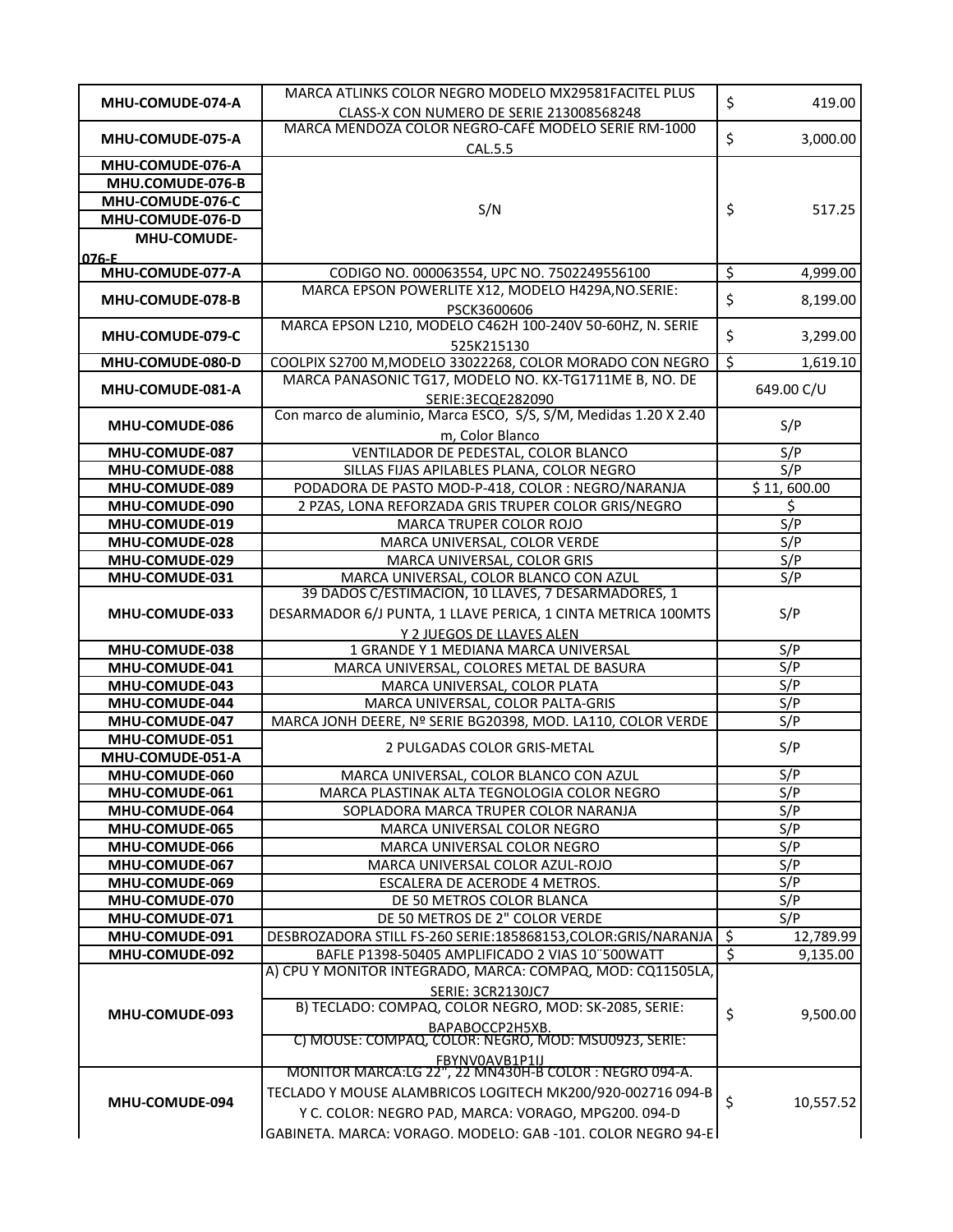| MHU-COMUDE-003-V             | NISSAN TSURU MOD. 2001 N° DE SERIE: 3N1EB31SX1K313815                                                                |                          | S/P           |
|------------------------------|----------------------------------------------------------------------------------------------------------------------|--------------------------|---------------|
| MHU-COMUDE-004-V             | GMC ZAFARI MOD. 2004 N° DE SERIE:1GKDM19X54BB501170                                                                  |                          | S/P           |
| MHU-SMAPAH-001-D             | MARCA ACTECK, COLOR NEGRO                                                                                            |                          | S/P           |
| MHU-SMAPAH-002-A             | CPU MARCA COMPAQ DE 160GB NEGRO                                                                                      | $\overline{\mathcal{S}}$ | 8,580.00      |
| MHU-SMAPAH-002-B             | MONITOR MARCA ACER DE 19" COLOR NEGRO                                                                                |                          | S/P           |
| MHU-SMAPAH-002-C             | TECLADO MARCA COMPAQ COLOR NEGRO CON GRIS                                                                            |                          | S/P           |
| MHU-SMAPAH-002-D             | MARCA GENIUS, COLOR NEGRO                                                                                            |                          | S/P           |
| MHU-SMAPAH-007               | UNIVERSAL, COLOR GRIS                                                                                                |                          | S/P           |
| MHU-SMAPAH-008               | COLOR NEGRA CON RECARGADERA Y CODERAS                                                                                |                          | S/P           |
| MHU-SMAPAH-009-A, B, C       | UNIVERSAL, COLOR NEGRO                                                                                               |                          | S/P           |
| MHU-SMAPAH-011               | UNIVERSAL, COLOR BEIGE                                                                                               |                          | S/P           |
| MHU-SMAPAH-012               | MARCA MYTEK, COLOR GRIS/BLANCO                                                                                       |                          | S/P           |
| MHU-SMAPAH-013               | UNIVERSAL, COLOR MADERA                                                                                              |                          | S/P           |
| MHU-SMAPAH-016               | MARCA SOLA SB, COLOR BEIGE/GRIS                                                                                      |                          | S/P           |
| MHU-SMAPAH-018               | UNIVERSAL, COLOR MADERA                                                                                              |                          | S/P           |
| MHU-SMAPAH-023-A,B           | DE LA DIRECCION DE AGUA POTABLE                                                                                      | \$                       | 1,380.00      |
| MHU-SMAPAH-024-A             | MARCA HP, COLOR NEGRO CON GRIS                                                                                       | \$                       | 11,800.00     |
| MHU-SMAPAH-024-B             | MARCA HP PAVILION, COLOR NEGRO                                                                                       |                          | S/P           |
| MHU-SMAPAH-024-C             | MARCA HP, COLOR NEGRO CON GRIS                                                                                       |                          | S/P           |
| MHU-SMAPAH-024-D             | MARCA HP, COLOR NEGRO                                                                                                |                          | S/P           |
| MHU-SMAPAH-025               | MARCA TRICK, COLOR MADERA                                                                                            |                          | S/P           |
| MHU-SMAPAH-026               | UNIVERSAL, COLOR MADERA                                                                                              |                          | S/P           |
| MHU-SMAPAH-027               | SISTEMA DE ADMINISTRACION Y COBRO DEL AGUA POTABLE,                                                                  | \$                       | 92,800.00     |
|                              | ALCANTARILLADO Y SANEAMIENTO                                                                                         |                          |               |
| MHU-SMAPAH-028               | MARCA HP ATHLON II D CORE 2.3 COLOR GRIS CON NEGRO                                                                   | $\varsigma$              | 9,989.92      |
| MHU-SMAPAH-029               | MARCA HP DESKJET, COLOR NEGRO                                                                                        | $\overline{\xi}$         | 1,598.48      |
| MHU-SMAPAH-030               | MARCA SYGMA, COLOR MARRON CON NEGRO                                                                                  | \$                       | 1,879.00      |
| MHU-SMAPAH-031               | MARCA SYGMA, COLOR MARRON CON NEGRO                                                                                  | \$                       | 1,879.00      |
| MHU-SMAPAH-032-A, B, C,      | SIN MARCA, COLOR NEGRO                                                                                               |                          | \$399.99 c/u  |
| D, E, F, G, H                |                                                                                                                      |                          |               |
| MHU-SMAPAH-033-A, B          | MARCA LA PIEDAD, COLOR GRIS                                                                                          |                          | \$1450.00 c/u |
| MHU-SMAPAH-037               | MARCA OPTOMA, COLOR NEGRO                                                                                            | $\overline{\mathcal{S}}$ | 9,500.00      |
| MHU-SMAPAH-039               | MARCA PANASONIC, COLOR GRIS CLARO                                                                                    | \$                       | 2,940.00      |
| MHU-SMAPAH-040               | SILLON GERENCIAL COLOR NEGRO                                                                                         |                          | S/P           |
| MHU.SMAPAH-042 A,B           | SELLOS DE LA DIRECCION DE AGUA POTABLE                                                                               |                          | S/P           |
| MHU-SMAPAH-043 A,B.          | SILLAS SECRETARIALES COLOR NEGRO MARCA OFFIHO                                                                        |                          | 1594.93 C/U   |
| MHU-SMAPAH-044 A, B.         | CONJUNTO PENINSULAR COLOR CAFÉ NEGRO                                                                                 |                          | 2931.03 C/U   |
| MHU-SMAPAH-045               | SILLAS DE VISITA COLOR NEGRO MARCA OFFIHO                                                                            |                          | 327.59 C/U    |
| A, B, C, D, E, F, G, H, I, J |                                                                                                                      |                          |               |
|                              |                                                                                                                      |                          |               |
| MHU-SMAPAH-047               | PANTALLA SAMSUNG COLOR NEGRO                                                                                         |                          | S/P           |
| MHU-SMAPAH-048               | NOTEBOOK MARCA TOSHIBA COLOR GRIS                                                                                    |                          | S/P           |
| MHU-SMAPAH-049               | MULTIFUNCIONAL HP COLOR NEGRO                                                                                        | \$                       | 1,998.00      |
| MHU-SMAPAH-050               | MULTIFUNCIONAL EPSON L-380 ECONOTANK                                                                                 |                          | \$3,999.00    |
| MHU-SMAPAH-051               | MULTIFUNCIONAL HP, LASER JET PRO MFP M227FDW                                                                         |                          | \$5,312.80    |
| MHU-SMAPAH-052               | CAMARA CANON POWERSHOT ELPH 180 20MP OPTICO DE 8X ZOOM                                                               |                          | \$2,560.00    |
|                              | DIGITAL, LCD 2.7                                                                                                     |                          |               |
| MHU-SMAPAH-053               | LENOVO IDEAPAD 110-141SK, COLOR NEGRO                                                                                |                          | \$12,992.00   |
| MHU-SMAPAH-054               | LINEA METALICA, ESCRITORIO 1.20X.60X, COLOR NEGRO CAOBA                                                              |                          | \$2,700.00    |
| MHU-SMAPAH-055               | ARCHIVERO 4 GAVETAS, LINEA EJECUTIVA, COLOR NEGRO DE METAL                                                           |                          | \$4,100.00    |
| MHU-SMAPAH-056               | PROYECTOR PORTATIL NEC, MODELO: NP40LP, HDMI, COLOR BLANCO                                                           |                          | \$8,100.00    |
| MHU-SMAPAH-057               | SILLA SECRETARIAL, SIN DESCANSABRAZOS, COLOR NEGRA<br>TIVIPRESORA EPSON FX-890 (CITC524III/CITC524I2I) INIPRESORA DE |                          | \$1,550.00    |
|                              | MATRIZ DE PUNTO DE 80 COLUMNAS Y 9 AGUJAS, VELOCIDAD DE                                                              |                          |               |
|                              | IMPRESIÓN: HASTA 680 CPS A 12 CPP, GRAN DURACION DEL CABEZAL:                                                        |                          |               |
| MHU-SMAPAH-73                |                                                                                                                      |                          |               |
|                              | 400 MILLONES DE CARACTERES. ALTA FIAQBILODAD (MTBF): 20,000                                                          | \$                       | 10,585.00     |
|                              | HORAS ENCENDIDAS, INTERFACE: PARALELO, USB Y RANURA TIPO B.                                                          |                          |               |
|                              | CONSUMIBLE: S015329 SEIE NZBY126296 NO. SERIE NZBY126296,<br>MODELO EDCON EV. 200 COLOR NECRO                        |                          |               |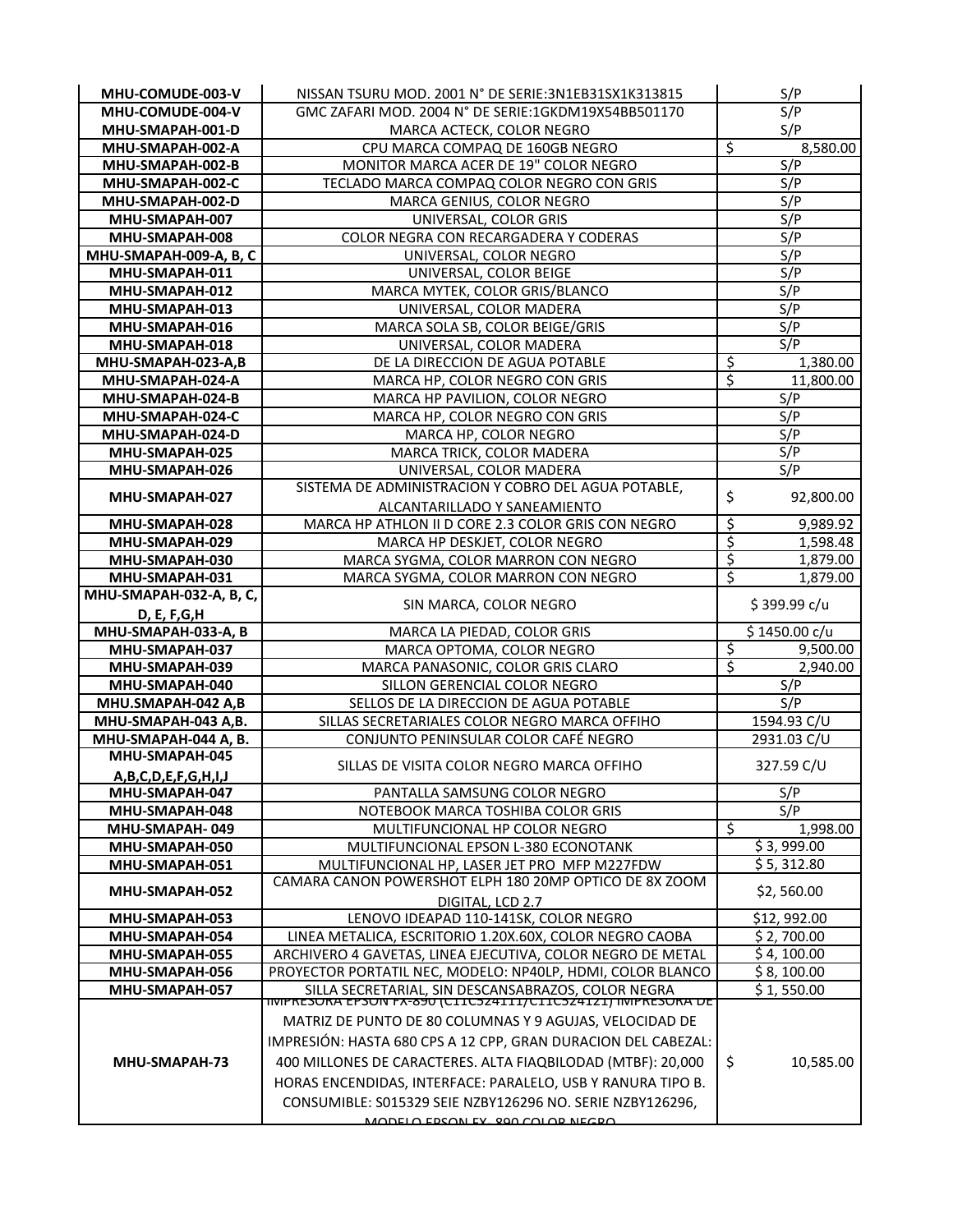|                                  | MAQUINA ROTOZONDA 5.5 HP CON MOTOR MARSHALL CON                                  |    |            |
|----------------------------------|----------------------------------------------------------------------------------|----|------------|
|                                  | PALANCA REVERSIBLE, CAMBIO RAPIDO CON CLUTCH REGULADOR DE                        |    |            |
| MHU-SMAPAH-74                    | REVOLUCION BASE CON 3 LLANTAS PARA SU FACIL OPERACIÓN Y                          | \$ | 29,980.00  |
|                                  | TRANSPORTE.                                                                      |    |            |
|                                  | TELEFONO CELULAR, MARCA SAMSUNG MODELO: SM-J1 20H, 1                             |    |            |
| MHU-SMAPAH-75,A,B                | BATERIA RECARGABLE, COLOR : DORADO.CON                                           |    | S/P        |
|                                  | IMEI:356253/07/266621/2 Y IMEI:356253/07/266666/6                                |    |            |
| MHU-SMAPAH-76-A-B                | CPU COLOR NEGRO, MODELO EV-1007, MARCA EVOTEC, CON 3                             | \$ | 11,948.00  |
|                                  | VENTILADORES FONTALES CRYSTAL CASE                                               |    |            |
| MHU-SMAPAH-001                   | MARCA KSB, COLOR CROMADO, TIPO UMA.                                              | Ś  | 100,314.50 |
| MHU-SMAPAH-003                   | MARCA KSB, COLOR AZUL, MODELO 1999                                               |    | S/P        |
| MHU-SMAPAH-005                   | MARCA KSB, COLOR NEGRO/AZUL                                                      |    | S/P        |
| MHU-SMAPAH-008                   | MARCA SIEMENS, COLOR GRIS.                                                       |    | S/P        |
| MHU-SMAPAH-009<br>MHU-SMAPAH-010 | MARCA SIEMENS, COLOR GRIS, MODELO K981<br>MARCA SIEMENS, COLOR GRIS, MODELO K981 |    | S/P<br>S/P |
| MHU-SMAPAH-016                   | <b>COLOR AZUL</b>                                                                | \$ | 104,560.30 |
| MHU-SMAPAH-018                   | MARCA GONI, COLOR ROJO, 40 LITROS                                                |    | S/P        |
| MHU-SMAPAH-019                   | MARCA DEWALT, COLOR AMARILLO/NEGRO                                               |    | S/P        |
|                                  | MARCA ARTECHE, GABINETE NEMA1, COLOR GRIS, NO DE SERIE                           |    |            |
| MHU-SMAPAH-021                   | CFB61776                                                                         | \$ | 13,952.75  |
| MHU-SMAPAH-022                   | <b>BANCO FIJO DE CAPACITORES</b>                                                 | \$ | 11,248.56  |
|                                  | BANCO FIJO DE CAPACITORES MODELO: ITM840003-CFB EN 480V, NO.                     |    |            |
| MHU-SMAPAH-023                   | DE SERIE CFB61800                                                                | \$ | 16,950.26  |
| MHU-SMAPAH-024                   | MARCA TRABYESA, COLOR BEIGE, MODELO: CONPRO 2000DPSC, NO.                        | \$ |            |
|                                  | DE SERIE CPDSC440 435                                                            |    | 31,894.20  |
| MHU-SMAPAH-025                   | MARCA TRABYESA, COLOR BEIGE, MODELO: CONPRO 2000DPSC, NO.                        | \$ | 31,894.20  |
|                                  | DE SERIE CPDSC440 435                                                            |    |            |
| MHU-SMAPAH-026                   | PARA MOTOR DE 100 HP, 440V. MODELO: B-145+1G350                                  |    | \$10,86.2  |
| MHU-SMAPAH-027                   | MARCA TRABYESA, COLOR BEIGE, MODELO: CONPRO 2000DPSC.                            | \$ | 37,564.28  |
|                                  |                                                                                  |    |            |
| MHU-SMAPAH-015                   | MARCA TARAZZINI COLOR AMARILLO                                                   |    | S/P        |
| MHU-SMAPAH-028                   | MOTOBOMBA 3, MARCA TRUPER, COLOR NARANJA                                         |    | \$5,498.40 |
| MHU-SMAPAH-029                   | MOTOBOMBA DE 3", MARCA: HONDA, MODELO GP160, COLOR: ROJO                         | \$ | 7,430.00   |
|                                  | CON NEGRO                                                                        |    |            |
| MHU-SMAPAH-030                   | MOMBA MODELO 6JMHC/13+MSU DE 75 HP MARCA GABRIEL                                 | \$ | 181,151.68 |
| MHU-SMAPAH-031                   | GENERADOR BRIGGS DE 3500-4000 WATTS, COLOR NEGRO CON GRIS,                       | \$ | 14,300.00  |
|                                  | MODELO GS4000.                                                                   |    |            |
| MHU-SMAPAH-008                   | <b>MARCA UNIVERSAL</b>                                                           |    | S/P        |
| MHU-SMAPAH-011                   | UNIVERSAL, COLOR GRIS                                                            |    | S/P        |
| MHU-SMAPAH-012<br>MHU-SMAPAH-014 | MARCA CUPRUM, COLOR GRIS PLATA<br>MARCA SIEMENS, COLOR GRIS                      |    | S/P<br>S/P |
| MHU-SMAPAH-020                   | MARCA UNIVERSAL, COLOR METAL                                                     |    | S/P        |
| MHU-SMAPAH-027,A,B               | MARCA TRUPER, COLOR AZUL/METAL                                                   |    | S/P        |
| MHU-SMAPAH-028                   | COLOR BLANCO, MARCA FLAMINETA                                                    |    | S/P        |
|                                  | MOTOBOMBA, MARCA: HONDA, COLOR: ROJA CON NEGRO, MODELO:                          |    |            |
| MHU-SMAPAH-031                   | WL30XM                                                                           | \$ | 7,430.00   |
|                                  | MARCA NISSAN, MODELO 2008, COLOR BLANCO, TIPO ESTACAS LARGO                      |    |            |
| MHU-SMAPAH-V-001                 | D/H CON MOTOR NO. KA24368127A K, SERIE NO.                                       | \$ | 133,280.00 |
|                                  | 3N6DD14S38K012426                                                                |    |            |
| MHU-SMAPAH-V-002                 | MARCA CHEVROLET, COLOR BLANCO, TIPO PICK-UP, MODELO 1998                         |    | S/P        |
| MHU-SMAPAH-V-004                 | PIPA MARCA CHEVROLET KODIA, MODELO 2000, PLACAS DE                               |    | S/P        |
|                                  | <b>CIRCULACION GK-27-077</b>                                                     |    |            |
| MHU-SMAPAH-029                   | REDILAS DE MADERA PARA EL VEHICULO MARCA NISSAN, MODELO                          | \$ | 4,466.00   |
|                                  | 2008, CON PLACAS DE CIRCULACION GH44866                                          |    |            |
|                                  | VOLKSWAGEN                                                                       |    |            |
| MHU-SMAPAH-V-006                 | JETTA, MODELO:2007, SERIE: 3VWRV09M37M606802, COLOR: PLATINO,                    | \$ | 69,850.00  |
|                                  | MOTOR BHP160869, PLACA: GMJ2938                                                  |    |            |
| MHU-SMAPAH-V-007                 | NISSAN SENTRA, MODELO 2010, CON NUMERO DE SERIE:                                 | \$ | 74,300.00  |
| MHU-PTAR-001-A                   | 2NLAB6AD3A1434108, PLACAS: GVG1762<br><b>TECLADO DELL</b>                        |    | S/P        |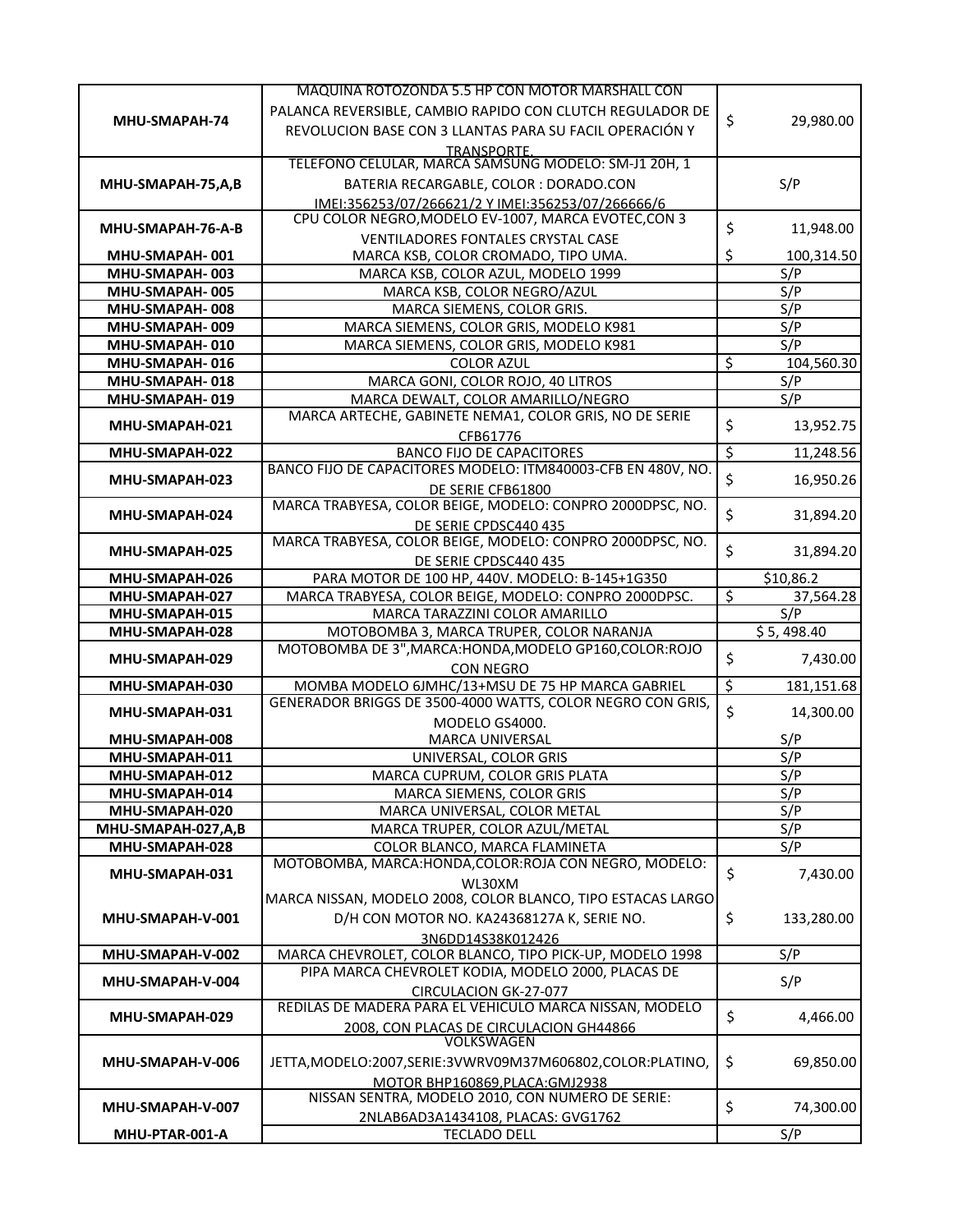| MHU-PTAR-002-B         | COMPUTADORA DELL                                                                                                                                         | S/P              |
|------------------------|----------------------------------------------------------------------------------------------------------------------------------------------------------|------------------|
| MHU-PTAR-003-C         | <b>CPU DELL</b>                                                                                                                                          | S/P              |
| MHU-PTAR-004-D         | PAR BOCINAS DELL                                                                                                                                         | S/P              |
| MHU-PTAR-005-E         | <b>TELEVISION VORAGO</b>                                                                                                                                 | S/P              |
| MHU-PTAR-006-F         | <b>RATON DELL</b>                                                                                                                                        | S/P              |
| MHU-PTAR-007-G         | <b>RATON VORAGO</b>                                                                                                                                      | S/P              |
| MHU-PTAR-008-H         | <b>REGULADOR</b>                                                                                                                                         | S/P              |
| MHU-PTAR-009-I         | MESA DE ACERO                                                                                                                                            | S/P              |
| MHU-PTAR-010-J         | MESA DE ACERO                                                                                                                                            | S/P              |
| MHU-PTAR-011-K         | <b>HORNO</b>                                                                                                                                             | S/P              |
| MHU-PTAR-012-L         | REFRIGERADOR                                                                                                                                             | S/P              |
| MHU-PTAR-013-M         | <b>BOMBA DE VACIO</b>                                                                                                                                    | S/P              |
| MHU-PTAR-014-N         |                                                                                                                                                          |                  |
|                        | <b>REGISTRADOR PH</b>                                                                                                                                    | S/P              |
| MHU-PTAR-015-Ñ         | <b>REGISTRADOR COND</b>                                                                                                                                  | S/P              |
| MHU-PTAR-016-O         | <b>REGISTRADOR OXIGE</b>                                                                                                                                 | S/P              |
| MHU-PTAR-017-P         | TERMOREACTOR                                                                                                                                             | S/P              |
| MHU-PTAR-018-Q         | <b>VARIADOR MUESTRA</b>                                                                                                                                  | S/P              |
| MHU-PTAR-019-R         | VALANZA                                                                                                                                                  | S/P              |
| <b>MHU-PTAR-0120-S</b> | <b>ESTRACTOR GRASAS</b>                                                                                                                                  | S/P              |
| MHU-PTAR-021-T         | MEDIDOR DE CLORO                                                                                                                                         | $S/\overline{P}$ |
| MHU-PTAR-022-U         | MEDIDOR DE CLORO                                                                                                                                         | S/P              |
| MHU-PTAR-023-V         | CAMARAS                                                                                                                                                  | S/P              |
| MHU-PTAR-024-W         | <b>CCM</b>                                                                                                                                               | S/P              |
| MHU-PTAR-025-X         | PLANTA EMERGENCIA                                                                                                                                        | S/P              |
| MHU-PTAR-026-Y         | <b>BOILER</b>                                                                                                                                            | S/P              |
| MHU-DIDESO-001-A       | CPU COLOR: NEGRO S/N: 200609079834 SIN MARCA                                                                                                             | S/P              |
| MHU-DIDESO-001-B       | COLOR NEGRO MARCA HACER MODELO NO. AL1516 A S/N<br>ETL710804864901C3E4201                                                                                | S/P              |
| MHU-DIDESO-001-E       | MHU-DIDESO-001-ECOLOR NEGRO MODELO: AK-2000 S/N                                                                                                          | S/P              |
| MHU-DIDESO-001C        | 061100016900 MARCA ACTEK<br><b>COLOR NEGRO LENOVO</b>                                                                                                    | S/P              |
|                        |                                                                                                                                                          |                  |
| MHU-DIDESO-003-C       | COLOR: GRIS CLARO, MARCA: LENOVO PROCESADOR CELERON M<br>DISCO DE 1.6 GHZ 504 MG. NO. SERIE: L3-RD869-07/10 MODELO:<br>8922. CÓDIGO DE BARRA: ELIMINARLO | S/P              |
| MHU-DIDESO-004         | COLOR GRIS CLARO MARCA: LENOVO PROCESADOR CELERON M DISCO<br>DE 1.6 GHZ 504 MG NO. SERIE L3-RD869-07/10 MODELO 8922,                                     | \$<br>8,850.00   |
| MHU-DIDESO-006         | <b>CODIGO DE BARRA: ELIMINARLO</b><br><b>COLOR BEIGE</b>                                                                                                 | S/P              |
| MHU-DIDESO-007         | COLOR: CAFÉ CLARO MARCA: PRINTAFORM                                                                                                                      | S/P              |
| MHU-DIDESO-008-A       | A: COLOR: CAFÉ OBSCURO 4 CAJONES Y 1 DE BASE DE METAL                                                                                                    |                  |
| MHU-DIDESO-008-B       | <b>B: CAFÉ OBSCURO 4 CAJONES</b>                                                                                                                         | S/P              |
| MHU-DIDESO-010         | <b>COLOR: CAFÉ CLARO</b>                                                                                                                                 | S/P              |
| MHU-DIDESO-011         | <b>COLOR: CAFÉ OBSCURO 3 CAJONES</b>                                                                                                                     | S/P              |
| MHU-DIDESO-012-A MHU-  |                                                                                                                                                          |                  |
| <b>DIDESO-012-B</b>    | METÁLICOS, COLOR: GRIS CON 4 DEPARTAMENTOS CADA UNO                                                                                                      | \$<br>1,688.00   |
| MHU-DIDESO-014         | MELAMINA OFICIO METÁLICO COLOR: GRIS                                                                                                                     | S/P              |
| MHU-DIDESO-015         | COLOR NEGRO: MARCA: KENWOOD                                                                                                                              | S/P              |
| MHU-DIDESO-018         | HP DESJET 1000 SERIES 10PPM 1MB PRNT L8A 600DPI PCL5 RIM<br>COLOR BEIGE SERIE: CNBJ211193                                                                | \$<br>4,025.00   |
| MHU-DIDESO-019-A,B,,D  | MARCA GHIA, COLOR NEGRO, CODIGO DE BARRA: 06A040198148                                                                                                   |                  |
| MHU-DIDESO-020         | METÁLICO COLOR: GRIS CON 5 GAVETAS                                                                                                                       |                  |
| MHU-DIDESO-021-A MHU-  |                                                                                                                                                          | S/P              |
| <b>DIDESO-021-B</b>    | 1 PORTAPAPELES DE MADERA, COLOR: CAFÉ                                                                                                                    |                  |
| MHU-DIDESO-023-A       | SELLO COLOR: AZUL CON NEGRO MARCA: trodat printy 4927                                                                                                    | S/P              |
| MHU-DIDESO-023-B       | SELLO COLOR: ROJO CON NEGRO MARCA: TRODAT PRINTY 4915                                                                                                    | S/P              |
|                        |                                                                                                                                                          |                  |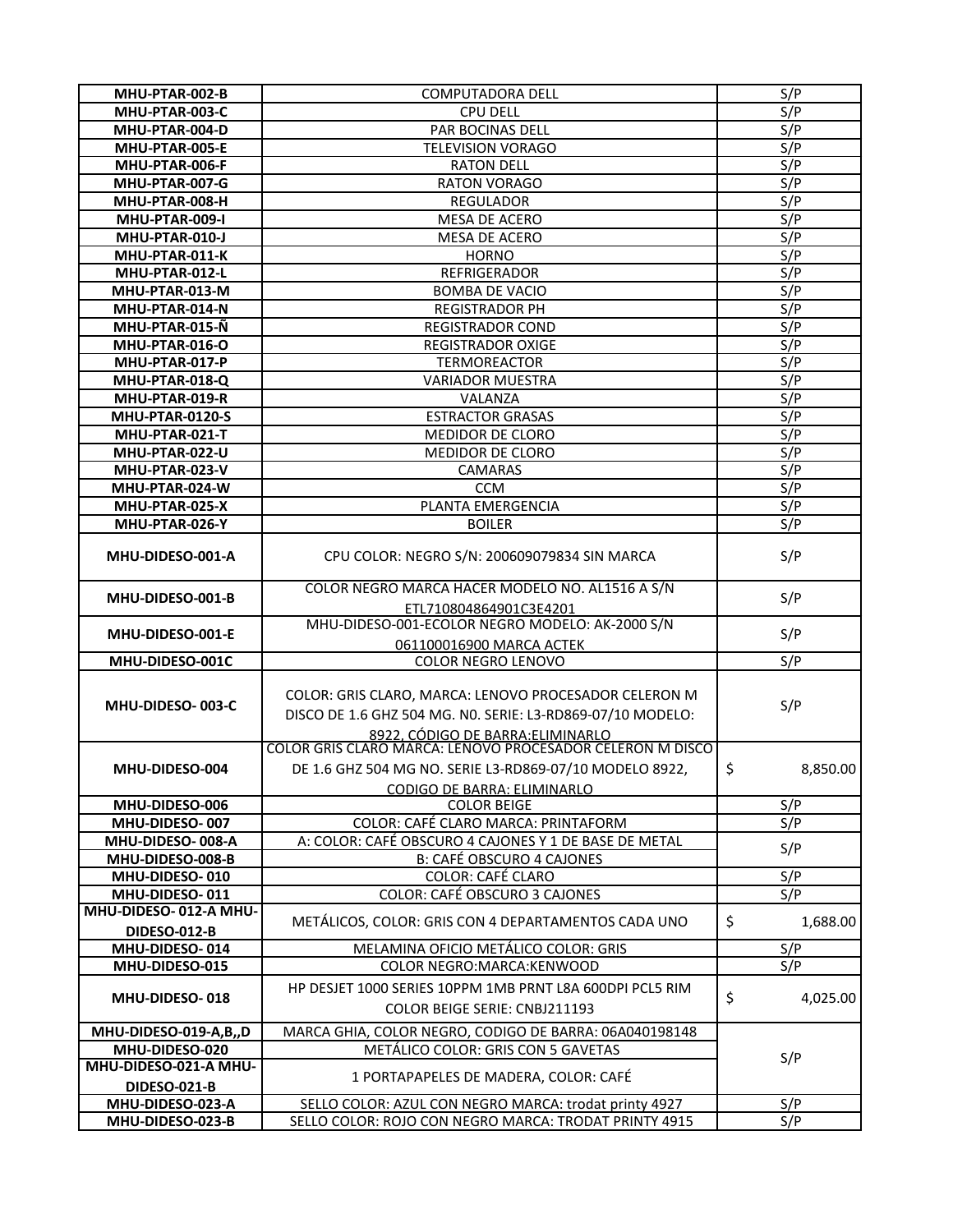| MHU-DIDESO-024        | COLOR: CAFÉ Y BASE DE METAL                                                                                            |                          | S/P                  |
|-----------------------|------------------------------------------------------------------------------------------------------------------------|--------------------------|----------------------|
| MHU-DIDESO-027-A,B,C  | COLOR NEGRO.                                                                                                           | \$                       | 4,184.00             |
| MHU-DIDESO-028        | MARCA HP, COLOR NEGRO, MODELO LASER JETM1212NFMFP, SERIE:<br>CNG9C551XF                                                | \$                       | 5,899.76             |
| MHU-DIDESO-029-A,B    | LINEA COORPORATIVA COLOR NEGRO, MODELO LC-3500 REQUIEZ<br>COMPUESTOS POR: 4 POSTES 2.0 MTS 3*4 CMS CAL. 14 MOD. P-2035 | \$                       | 1,998.68             |
|                       |                                                                                                                        |                          |                      |
| MHU-DIDESO-030-A MHU- | 5 PIEZAS DE ENTREPAÑOS 91*45 CAL. 22 MOD. E-1334                                                                       |                          |                      |
| DIDESO-030-B MHU-     | 8 PIEZAS ESCUADRA MOD. E-1671<br>56 PIEZAS                                                                             | \$                       | 3,981.12             |
| <b>DIDESO-030-C</b>   | TORNILLOS Y TUERCA GALVANIZADO MOD. TE-2701 COLOR ARENA                                                                |                          |                      |
|                       | MARCA LA PIEDAD                                                                                                        |                          |                      |
| MHU-DIDESO-031        | TIPO GRAPA MARCA SYGMA MEDIDA 1220*60*75 COLOR CAOBA                                                                   | \$                       | 2,300.00             |
|                       | <b>MODELO 8003</b>                                                                                                     |                          |                      |
| MHU-DIDESO-032        | MARCA: PANASONIC, SERIE: 1FAXA002571, COLOR: NEGRO.                                                                    | $\overline{\mathcal{S}}$ | 1,349.00             |
| MHU-DIDESO-033        | MARCA: WHIRLPOOL, SERIE: HQ33009777, MODELO: WK5511Q,                                                                  | \$                       | 1,999.00             |
|                       | COLOR: BLANCO.                                                                                                         |                          |                      |
| MHU-DIDESO-034        | MARCA: BROTHER, SERIE: U6347F3J189537, MODELO: HL-3170CW,                                                              | \$                       | 2,999.00             |
|                       | <b>COLOR: GRIS CON BLANCO.</b>                                                                                         |                          |                      |
| MHU-DIDESO-035        | MARCA: S/M, SERIE: S/S, MODELO: S/M, COLOR: NEGRO.                                                                     | \$                       | 899.90               |
| MHU-DIDESO-036        |                                                                                                                        |                          |                      |
| MHU-DIDESO-037        | MARCA: S/M, SERIE: S/S, MODELO: S/M, COLOR: NEGRO.                                                                     | $\overline{\xi}$         | 2,299.00             |
| MHU-DIDESO-039        | MARCA: S/M, SERIE: S/S, MODELO: S/M, COLOR: MAPLE.                                                                     | $\overline{\xi}$         | 2,399.00             |
| MHU-DIDESO-040        | MARCA: S/M, SERIE: S/S, MODELO: S/M, COLOR: MAPLE.                                                                     | $\overline{\xi}$         | 575.00               |
| MHU-DIDESO-041        | PIZARRON COLOR CAFÉ CLARO                                                                                              | \$                       | 439.00               |
|                       | MARCA TOSHIBA SERIE 3E092327U, MODELO SATELITE C55D COLOR                                                              |                          |                      |
| MHU-DIDESO -042-A     | <b>NEGRO</b>                                                                                                           |                          |                      |
|                       | MARCA ATECK SERIE 140533036648 MODELO MS-843 COLOR NEGRO                                                               |                          |                      |
| MHU-DIDESO -042-B     | <b>COM PLATA</b>                                                                                                       | \$                       | 4,734.01             |
| MHU-DIDESO-042-C      | MARCA: S/M, SERIE: S/S, MODELO: S/M, COLOR: NEGRO.                                                                     |                          |                      |
|                       | MARCA: ACTECK, SERIE: 2000087092939, MODELO: S/M, COLOR:                                                               |                          |                      |
| MHU-DIDESO-042-D      | NEGRO.                                                                                                                 |                          |                      |
|                       | MARCA: TOSHIBA, SERIE: 3E089547U, MODELO: SATELLITE C55D,                                                              |                          |                      |
| MHU-DIDESO-043-A      | COLOR: NEGRO.                                                                                                          | \$                       | 4,734.01             |
| MHU-DIDESO-043-B      | MARCA: ACTECK, SERIE: 1450533036639, MODELO: MS-843, COLOR:                                                            |                          |                      |
|                       | NEGRO CON PLATA.                                                                                                       |                          |                      |
| MHU-DIDESO-046        | VENTILADOR DE TORRE MARCA BIRMAN, MODELO BT-421 COLOR GRIS                                                             | $\frac{1}{2}$            | 1,418.64             |
| MHU-DIDESO-047        |                                                                                                                        |                          | 1,418.64             |
| MHU-DIDESO-048        | MARCA HP ALL IN ONE SERIE Ñ4LE5230WB5 MODELO NO. 18 5525LA                                                             |                          | S/P                  |
|                       | PANTALLA PLANA                                                                                                         |                          |                      |
|                       | COMPUTADORA DESKTOP HP AIO 22-B204LA, PANTALLA ANCHA FHD                                                               |                          |                      |
| MHU-DIDESO-050        | DE 21.5" DE DIAGONAL IPS CON 10 PUNTOS TACTILES Y LUZ DE FONDO                                                         |                          | \$12,999.00          |
|                       | FWLED (1920 X 1080)                                                                                                    |                          |                      |
| MHU-DIDESO-051        | MULTIFUN BROTHER DCP-T700W INK, NUMERO DE                                                                              |                          | \$4,499.01           |
|                       | SERIE: U64051A7H117439, COLOR NEGRO<br>LAPTOP HP 15-BS011LA, NUMERO DE SERIE: CND7434PWN, COLOR                        |                          |                      |
| MHU-DIDESO-052A,B     |                                                                                                                        |                          | \$10,899.00          |
| MHU-DIDESO-053        | <b>GRIS</b><br>IMPRESORA MULTIFUNCIONAL EPSON L575                                                                     | \$                       | S/P                  |
| MHU-DIDESO-054        | IMPRESORA MULTIFUNCIONAL EPSON L575                                                                                    | $\overline{\xi}$         | 6,000.00<br>6,000.00 |
| MHU-DIDESO-055        | TELEFONO FIJO MARCA PANASONIC                                                                                          | \$                       | 1,000.00             |
|                       | LAPTOP, MARCA: ASUS, NO. DE SERIE: J3N0GR04077012F, MODELO:                                                            |                          |                      |
| MHU-DIDESO-056        | A540N                                                                                                                  | \$                       | 6,496.00             |
|                       | LAPTOP, MARCA: ASUS, NO. DE SERIE: J4N0GR05M67217E, MODELO:                                                            |                          |                      |
| MHU-DIDESO-057        | A540N                                                                                                                  | \$                       | 6,496.00             |
| MHU-DIDESO-001-V      | VOLKSWAGEN COLOR BLANCO                                                                                                |                          | S/P                  |
|                       | CAMIONETA BLANCA, MODELO NISSAN 2006, PLACAS:FZ5344A,                                                                  |                          |                      |
| MHU-DIDESO-002-V      | NUMERO DE SERIE: 3N6DD13S86K039216                                                                                     | \$                       | 137,000.00           |
| MHU-DIDESO-003-V      | CHEVROLET AVEO, COLOR GRIS, SERIE:                                                                                     |                          | S/P                  |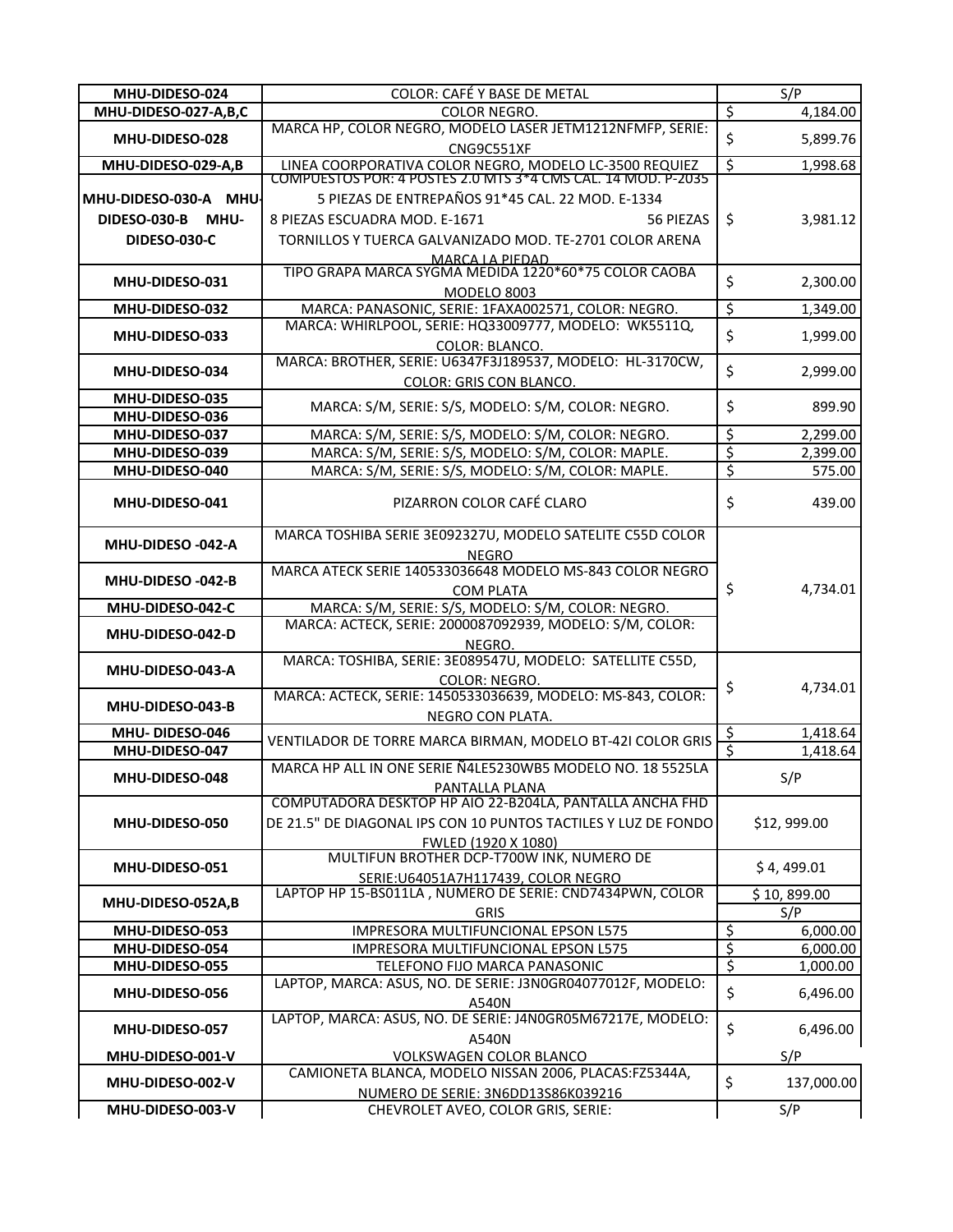|                                | CONJUNTO PRESIDENTE DERECHO CON PENINSULAR DE 1.93 PUENTE                                                 |                          |            |
|--------------------------------|-----------------------------------------------------------------------------------------------------------|--------------------------|------------|
| MHU-DDE-001                    | LATERAL DE 1.20 Y CREDENZA CON GAVETAS COLOR GRAFICO MOD.                                                 | \$                       | 7,857.00   |
|                                | $G2-420$                                                                                                  |                          |            |
|                                | SOBRE CREDENZA CON GAVETAS AVATIBLES EN COLOR GRAFICO MOS.                                                |                          |            |
| MHU-DDE-003                    | $G2 - 420$                                                                                                | \$                       | 4,896.00   |
|                                | DE CUATRO GAVETAS CON CHAPA, PARA DOCUMENTOS COLGANTES                                                    |                          |            |
| MHU-DDE-005                    | CARTA/OFICIO, EN COLOR GRAFICO MOD. G2-0880                                                               | \$                       | 4,548.25   |
|                                | GRAPA DE 1.26 CON PEDESTAL DE UN CAJON ARCHIVERO CON CHAPA                                                |                          |            |
| MHU-DDE-006                    | COLOR GRAFICO MOD G2230                                                                                   | \$                       | 3,979.00   |
| MHU-DDE-007                    | REGULADOR COLOR BLANCO                                                                                    | \$                       | 100.00     |
| MHU-DDE-008                    | DE RESPALDO BAJO VISION NEUMATICA BASE ESTRELLA TELA TAPIZ                                                | \$                       | 3,382.00   |
|                                | MOD. E-O-081 C-EA79 COLOR NEGRO.                                                                          |                          |            |
| MHU-DDE-012                    | MARCA HP NO. SERIE CN82J6W26M F4180 MOD. IM 56695-1                                                       | $\overline{\mathcal{S}}$ | 1,200.00   |
| MHU-DDE-013                    | SELLO DE LA DIRECCION                                                                                     | \$                       | 460.00     |
| MHU-DDE-014-A                  | <b>COLOR GRIS</b>                                                                                         | \$                       | 1,811.00   |
| MHU-DDE-014-B                  |                                                                                                           |                          |            |
| MHU-DDE-020                    | HP 550 CORE2 DUO 1 GB NO. SERIE CNU8474W2D COLOR GRIS                                                     | \$                       | 9,000.00   |
| MHU-DDE-022                    | MONITOR COLOR NEGRO SERIE CNC110R8RJ. CPU:COMPAQ                                                          |                          |            |
| MHU-DDE-022 -A                 | CQ1506LA PC SERIE:3CR1200NTK COLOR NEGRO MODELO: CQ1506LA                                                 |                          |            |
| MHU-DDE-022 -B                 | TECLADO: COMPAQ, COLOR NEGRO SERIE:LE11803433 MOUSE:COLOR                                                 | \$                       | 7,963.40   |
|                                | NEGRO COMPAQ SERIE CTFBYNWDALUON635 MODELO MSUD923                                                        |                          |            |
| MHU-DDE-022 -C                 | MONITOR: DDE023A COLOR NEGRO, SERIE:3CU9530PJR MODELO:                                                    |                          |            |
| MHU-DDE-023-A<br>MHU-DDE-023-B | HP2009M TECLADO: HP, MODELO:KB2101U, COLOR NEGRO, SERIE:                                                  |                          |            |
| MHU-DDE-023-C                  | PUKAZ10100011571, MOUSE:HP, COLOR NEGRO SIN MODELO SERIE:                                                 | \$                       | 9,300.00   |
| MHU-DDE-023-D                  |                                                                                                           |                          |            |
| MHU-DDE-028-A                  | K9T01107097 CPU:HP PAVILUM MODELO S55001A<br>LINEA COORPORATIVA COLOR NEGRO, MODELO LC 3500 REQUIEZ       | \$                       | 1,998.68   |
| MHU-DDE-041                    | IMPRESORA MULTIFINCIONAL MARCA: HP PRO 8600 COLOR NEGRO                                                   | \$                       | 4,998.00   |
| MHU-DDE-045-A                  |                                                                                                           |                          |            |
| MHU-DDE-045-B                  | PUERTAS DE ALUMINIO COLOR BLANCO                                                                          | \$                       | 12,528.00  |
|                                |                                                                                                           |                          |            |
| MHU-DDE-029                    | MARCA PANASONIC MODELO KX-TG171ME COLOR NEGRO                                                             |                          | S/P        |
| MHU-DDE-030                    | SIN MARCA COLOR NEGRO                                                                                     |                          | S/P        |
| MHU-DDE-031                    | SIN MARCA COLOR NEGRO                                                                                     |                          | S/P        |
| MHU-DDE-032-A                  |                                                                                                           |                          |            |
| MHU-DDE-032 -B                 | UNA BANCA CON TRES SILLAS PARA VISITA COLOR GRIS                                                          |                          | S/P        |
| MHU-DDE-032-C                  |                                                                                                           |                          |            |
| MHU-DDE-033-A                  |                                                                                                           |                          |            |
| MHU-DDE-033-B                  | SILLAS DE VISITA DE PLASTICO                                                                              |                          |            |
| MHU-DDE-033-C                  |                                                                                                           |                          | S/P        |
| MHU-DDE-033-DYE                |                                                                                                           |                          |            |
| MHU-DDE-034                    | EQUIPO DE COMPUTO LAPTOP HP PC 14-AC112LA                                                                 | \$                       | 9,499.01   |
| MHU-DDE-035                    | IMPRESORA MULTIFUNCIONAL MARCA XEROX, MODELO: PHASER                                                      |                          | S/P        |
|                                | 3100MFP/X SERIE: MXH371260 COLOR GRIS CLARO CON AZUL.                                                     |                          |            |
| MHU-DDE-037,                   |                                                                                                           |                          |            |
| 038,039,040,042,043,044,0      | MESAS PARA PC COLOR NEGRO                                                                                 |                          | S/P        |
| <u>46  </u>                    |                                                                                                           |                          |            |
| MHU-DDE-036                    | SILLAS DE VISITA SIN BRAZOS, COLOR NEGRO<br>PC DE ESCRITORIO 8GB RAM, 1 TB HDD,2 NUCLEOS 2.41GHZ, MONITOR |                          | S/P        |
| MHU-DDE-048-A,B,C,D            | R.                                                                                                        | \$                       | 9,280.60   |
|                                | EQUIPO DE COMPUTO COMPLETO ,CPU, MOUSE, TECLADFO Y                                                        |                          |            |
| MHU-DDE-049-A-B-C-D            | <b>MONITOR</b>                                                                                            | \$                       | 10,440.00  |
| MHU-DDE-50                     | IMPRESORA MULTIFUNCIONAL MARCA EPSON L5190 COLOR NEGRO                                                    | \$                       | 7,540.00   |
| MHU-DDE-v-01                   | VEHICULO HONDA ELEMENTO EX 2003, COLOR GRIS                                                               |                          | S/P        |
|                                | MARCA CHEVROLET SONIC COLOR BLANCO MODELO 2014 SERIE                                                      |                          |            |
| MHU-DDE-V-02                   | 3G1J85AC2ES565457                                                                                         |                          | S/P        |
|                                | VEHICULO MARCA NISSAN V-DRIVE, COLOR BLANCO, MODELO                                                       |                          |            |
| MHU-DDE-V-03                   | 2014, SERIE 3N1CN7AD2LK401669                                                                             | \$                       | 196,400.00 |
| MHU-CCH-005<br>MHU-CCH-006     | S/M S/S S/M Color gris<br>S/M S/S S/M Color negro                                                         |                          | S/P<br>S/P |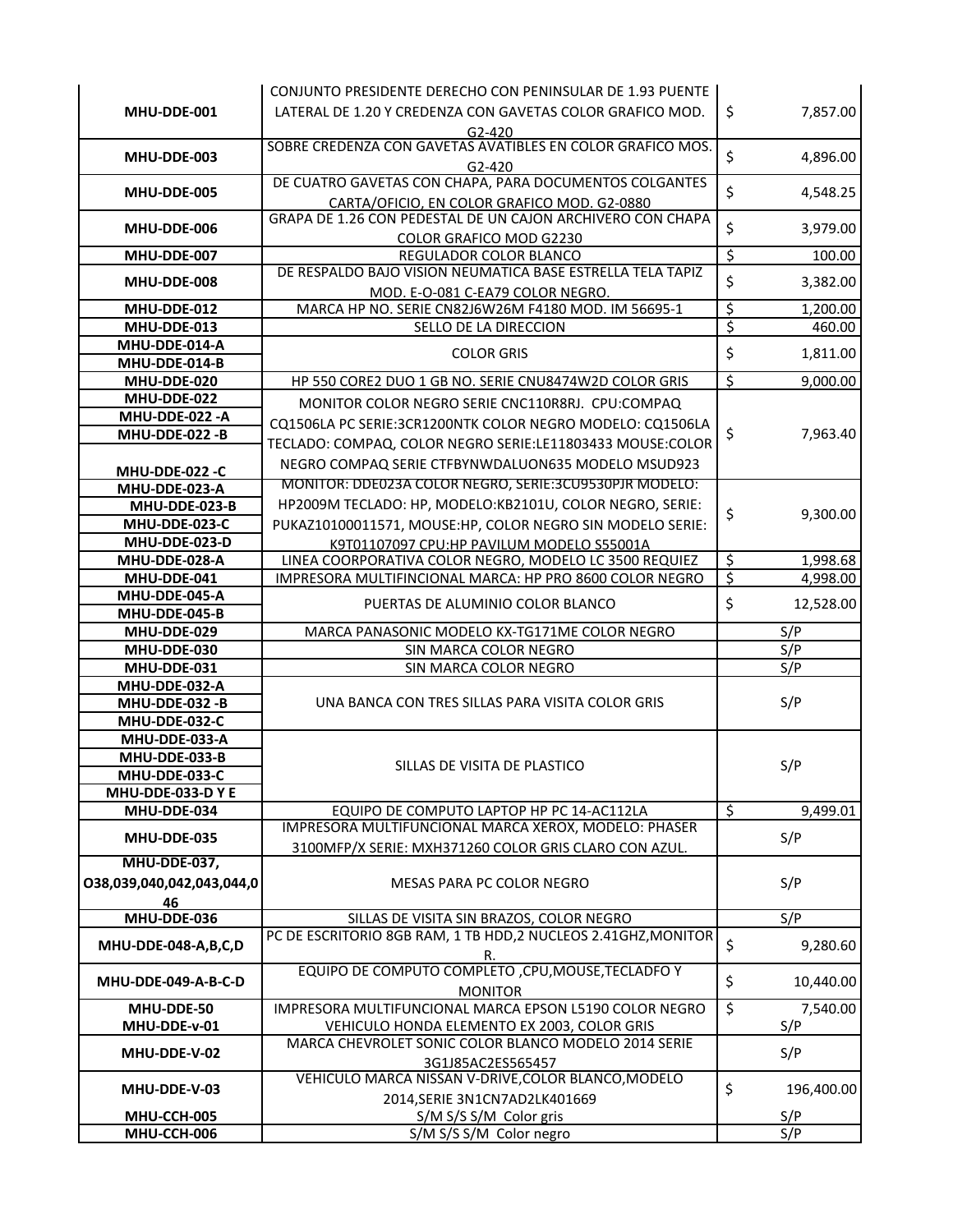| <b>MHU-CCH-007-A</b>               |                                                                                                                    |                        |                  |
|------------------------------------|--------------------------------------------------------------------------------------------------------------------|------------------------|------------------|
| MHU-CCH-007-B<br><b>MHU-</b>       |                                                                                                                    |                        |                  |
| <b>CCH-007-C</b><br>MHU-           |                                                                                                                    |                        |                  |
| MHU-<br><b>CCH-007-D</b>           | Marca PRINTAFORM, Modelo S-281P1.06X50X77, S/S, Color Madera                                                       | \$                     | 3,299.00         |
|                                    |                                                                                                                    |                        |                  |
| <b>CCH-007-E</b><br>MHU-CCH-       |                                                                                                                    |                        |                  |
| $007 - F$<br>MHU-CCH-008-001, MHU- |                                                                                                                    |                        |                  |
| CCH-008-002, MHU-CCH-              | 1 CONSOLA MEZCL. YAMHA GF16/12, 2 AMPLIF. BUNKER 2400W MX                                                          |                        |                  |
| 008-003, MHU-CCH-008-              | 2400, 1 CROSSOVER ELECT. FURMAN X 312 2 VIA, 2 GABINETE                                                            |                        |                  |
|                                    |                                                                                                                    |                        |                  |
| 004, MHU-CCH-008-005,              | ACUSTICOS COMUNITY MVP-37, 2 BAFLES VIKINGB36XF 18 ENFIB PZA,                                                      |                        |                  |
| MHU-CCH-008-006, MHU-              | 2 BOCINAS BUMPER 18 1200W 80 HM 18120C, 2 CABLES MIC SHURE C                                                       | \$                     | 10,341.00        |
| CCH-008-007, MHU-CCH-              | 25J BAJA, 2 CABLES PARCHEO 5 TMS NEGRO AUTEC, 1 REPRODUC. DE                                                       |                        |                  |
| 008-008, MHU-CCH-008-              | CD ALDE AUDIO MP3, 1 RACK VIKING R12FR ENFIB RODAJA, 1                                                             |                        |                  |
| 009, MHU-CCH-008-010,              | REGULADOR UNIVERSAL 5000, 1 MODULO DE ILUMINACION RACK                                                             |                        |                  |
| MHU-CCH-008-011, MHU-              | RIDER RR-15, 2 CABLES USO RUDO E.F. PUEBLA 4 14 AWG.                                                               |                        |                  |
| <b>CCH-008-012, MHU-CCH-</b>       |                                                                                                                    |                        |                  |
| MHU-CCH-009-A                      |                                                                                                                    |                        |                  |
| MHU-CCH-009-B                      | COLOR BLANCO DE 2.40 METROS S/S S/M PLEGABLES                                                                      | \$                     | 4,820.00         |
| <b>MHU-CCH-009-C</b>               |                                                                                                                    |                        |                  |
|                                    | MARCA TRUPER, NUMERO DE SERIE 11508, MODELO CARRO-23,                                                              |                        |                  |
| <b>MHU-CCH-0016</b>                | <b>COLOR NEGRO.</b>                                                                                                |                        | S/P              |
| MHU-CCH-021-001 AL 015             | S/M, S/M, S/S, Color madera natural                                                                                |                        | S/P              |
| MHU-CCH-022-001 AL 017             | S/M, S/M, S/S, Color madera natural                                                                                |                        | S/P              |
| MHU-CCH-024-001 AL 021             | S/M, S/M, S/S, Color gris                                                                                          |                        | S/P              |
| MHU-CCH-025-001 AL 015             | S/M, S/M, S/S, Color gris                                                                                          |                        | U                |
| MHU-CCH-027                        | S/M, S/M, S/S, Color gris/ negro                                                                                   |                        | S/P              |
| MHU-CCH-028-001 AL 08              | Marca LIFETIME, S/S, S/M, Color blanco/ negro                                                                      | \$                     | 4,992.00         |
| MHU-CCH-030-A                      |                                                                                                                    |                        |                  |
| MHU-CCH-030-B                      | Autor HUMBERTO RENE SIERRA REA                                                                                     |                        | S/P              |
| MHU-CCH-030-C                      |                                                                                                                    |                        |                  |
| MHU-CCH-034                        | S/M, S/M, S/S, Color madera                                                                                        |                        | S/P              |
| MHU-CCH-036                        | MARCA SHURE S/S, S/M, COLOR NEGRO METALICO                                                                         |                        |                  |
| MHU-CCH-043                        | Maca TRODAT, Modelo PRINTY 46045, S/S, Color rojo/negro                                                            |                        | S/P              |
| MHU-CCH-046                        | Marca CERWIN- VEGA, Modelo CV-2800, Serie UAB400827                                                                |                        |                  |
| MHU-CCH-047                        |                                                                                                                    | \$                     | 8,965.52         |
|                                    | Marca CERWIN- VEGA, Modelo CV-2800, Serie UAB4002067                                                               | \$                     | 8,965.52         |
| MHU-CCH-048                        | Marca YAMAHA, Modelo MG166CX, Serie UCCQN01261                                                                     | $\overline{\xi}$       | 6,405.17         |
|                                    | Marca CERWIN- VEGA, Modelo JE-36B, Serie F2GKA1L0138, Color                                                        |                        |                  |
| MHU-CCH-049-A                      | negro/gris                                                                                                         |                        |                  |
|                                    | Marca CERWIN- VEGA, Modelo JE-36B, Serie F2GKA1L0134, Color                                                        | \$.                    | 18,564.07        |
| MHU-CCH-049-B                      | negro/ gris                                                                                                        |                        |                  |
|                                    | Marca CERWIN-VEGA, Modelo INT-252, Serie M3JPS1B27718, Color                                                       |                        |                  |
| MHU-CCH-050-A                      | negro                                                                                                              |                        |                  |
|                                    | Marca CERWIN-VEGA, Modelo INT-252, Serie M3JPS1B227580, Color                                                      | \$                     | 14,837.07        |
| MHU-CCH-050-B                      | negro                                                                                                              |                        |                  |
|                                    | Eafera gris con pedestal, Marca SHURE, Modelo SM58-LC, Serie                                                       |                        |                  |
| MHU-CCH-055                        | 2JC0831865, Color gris/negro                                                                                       | \$                     | 1,543.10         |
|                                    | Esfera gris con pedestal, Marca SHURE, Modelo SM58-LC, Serie                                                       |                        |                  |
| MHU-CCH-058                        | 2JC0833047, Color gris/negro                                                                                       | \$                     | 1,543.10         |
|                                    | Esfera gris con pedestal, Marca SHURE, Modelo SM58-LC, Serie                                                       |                        |                  |
| MHU-CCH-059                        | 2JD0882237, Color negro/gris                                                                                       | \$                     | 1,543.10         |
| MHU-CCH-062-001                    | Metalica acojinada, S/M, S/M, S/S, Color negro/metalico                                                            |                        | 237.07           |
| MHU-CCH-062-001                    | Metalica acojinada, S/M, S/M, S/S, Color negro/metalico                                                            | $rac{5}{5}$            | 237.07           |
| MHU-CCH-062-001                    | Metalica acojinada, S/M, S/M, S/S, Color negro/metalico                                                            | \$                     | 237.07           |
| MHU-CCH-062-001                    | Metalica acojinada, S/M, S/M, S/S, Color negro/metalico                                                            |                        | 237.07           |
| MHU-CCH-062-001                    | Metalica acojinada, S/M, S/M, S/S, Color negro/metalico                                                            | $rac{\xi}{\xi}$        | 237.07           |
| MHU-CCH-062-001                    | Metalica acojinada, S/M, S/M, S/S, Color negro/metalico                                                            | \$                     | 237.07           |
| MHU-CCH-062-001<br>MHU-CCH-062-001 | Metalica acojinada, S/M, S/M, S/S, Color negro/metalico<br>Metalica acojinada, S/M, S/M, S/S, Color negro/metalico | $\overline{\xi}$<br>\$ | 237.07<br>237.07 |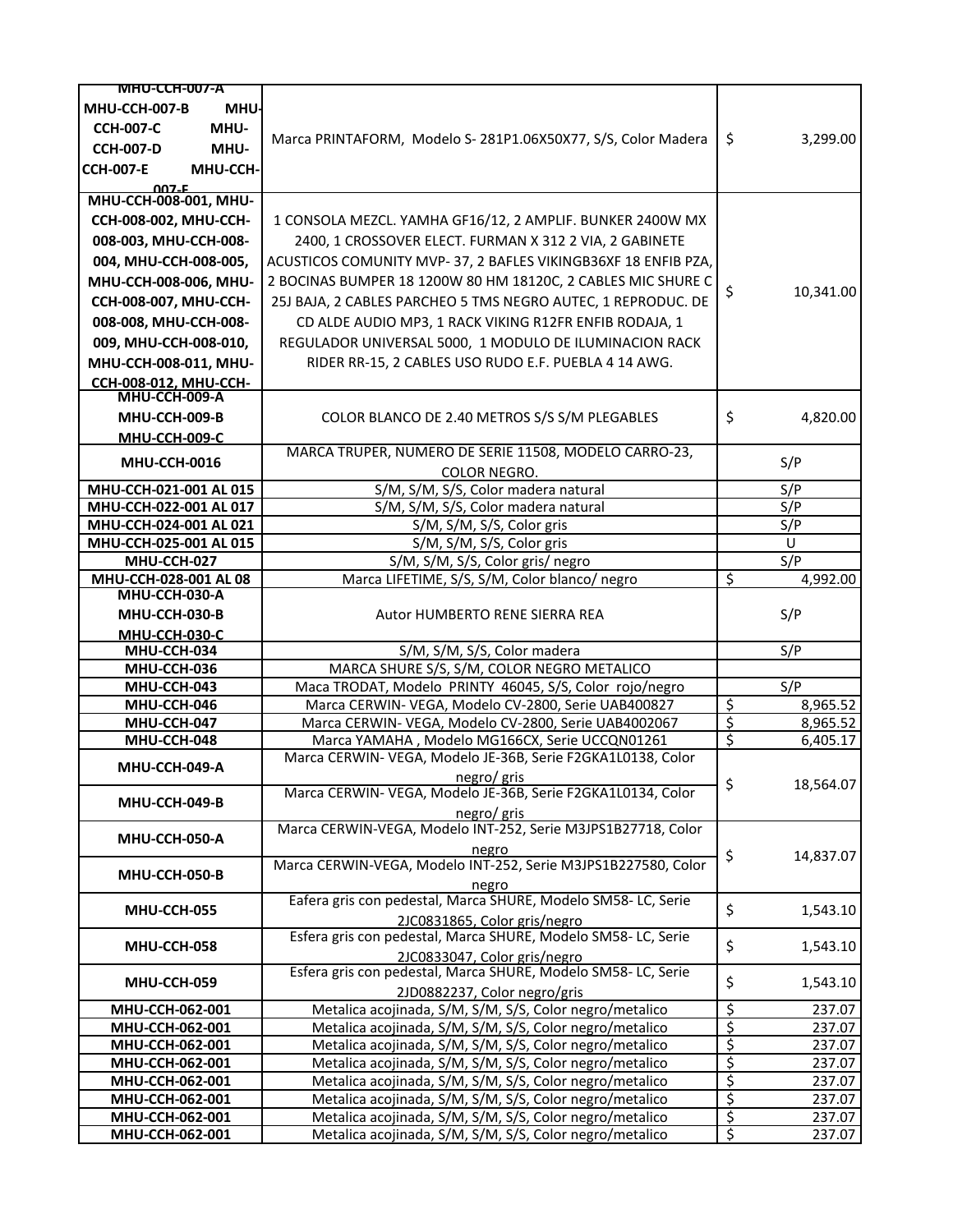| MHU-CCH-062-001                    | Metalica acojinada, S/M, S/M, S/S, Color negro/metalico                                                            | $\zeta$                              | 237.07           |
|------------------------------------|--------------------------------------------------------------------------------------------------------------------|--------------------------------------|------------------|
| MHU-CCH-062-001                    | Metalica acojinada, S/M, S/M, S/S, Color negro/metalico                                                            | $\overline{\xi}$                     | 237.07           |
| MHU-CCH-062-001                    | Metalica acojinada, S/M, S/M, S/S, Color negro/metalico                                                            | $\overline{\xi}$                     | 237.07           |
| MHU-CCH-062-001                    | Metalica acojinada, S/M, S/M, S/S, Color negro/metalico                                                            | \$                                   | 237.07           |
| MHU-CCH-062-001                    | Metalica acojinada, S/M, S/M, S/S, Color negro/metalico                                                            | \$                                   | 237.07           |
| MHU-CCH-062-001                    | Metalica acojinada, S/M, S/M, S/S, Color negro/metalico                                                            | \$                                   | 237.07           |
| MHU-CCH-062-001                    | Metalica acojinada, S/M, S/M, S/S, Color negro/metalico                                                            | \$                                   | 237.07           |
| MHU-CCH-062-001                    | Metalica acojinada, S/M, S/M, S/S, Color negro/metalico                                                            | $\overline{\xi}$                     | 237.07           |
| MHU-CCH-062-001                    | Metalica acojinada, S/M, S/M, S/S, Color negro/metalico                                                            | $\overline{\xi}$                     | 237.07           |
| MHU-CCH-062-001                    | Metalica acojinada, S/M, S/M, S/S, Color negro/metalico                                                            | $\overline{\xi}$                     | 237.07           |
| MHU-CCH-062-001                    | Metalica acojinada, S/M, S/M, S/S, Color negro/metalico                                                            | \$                                   | 237.07           |
| MHU-CCH-062-001                    | Metalica acojinada, S/M, S/M, S/S, Color negro/metalico                                                            | \$                                   | 237.07           |
| MHU-CCH-062-001                    | Metalica acojinada, S/M, S/M, S/S, Color negro/metalico                                                            | \$                                   | 237.07           |
| MHU-CCH-062-001                    | Metalica acojinada, S/M, S/M, S/S, Color negro/metalico                                                            | $\overline{\xi}$                     | 237.07           |
| MHU-CCH-062-001                    | Metalica acojinada, S/M, S/M, S/S, Color negro/metalico                                                            | $\overline{\xi}$                     | 237.07           |
| MHU-CCH-062-001                    | Metalica acojinada, S/M, S/M, S/S, Color negro/metalico                                                            | \$                                   | 237.07           |
| MHU-CCH-062-001                    | Metalica acojinada, S/M, S/M, S/S, Color negro/metalico                                                            | \$                                   | 237.07           |
| MHU-CCH-062-001                    | Metalica acojinada, S/M, S/M, S/S, Color negro/metalico                                                            | \$                                   | 237.07           |
| MHU-CCH-062-001                    | Metalica acojinada, S/M, S/M, S/S, Color negro/metalico                                                            | \$                                   | 237.07           |
| MHU-CCH-062-001                    | Metalica acojinada, S/M, S/M, S/S, Color negro/metalico                                                            | $\overline{\xi}$                     | 237.07           |
| MHU-CCH-062-001                    | Metalica acojinada, S/M, S/M, S/S, Color negro/metalico                                                            | \$                                   | 237.07           |
| MHU-CCH-062-001                    | Metalica acojinada, S/M, S/M, S/S, Color negro/metalico                                                            | \$                                   | 237.07           |
| MHU-CCH-062-001                    | Metalica acojinada, S/M, S/M, S/S, Color negro/metalico                                                            | \$                                   | 237.07           |
| MHU-CCH-062-001                    | Metalica acojinada, S/M, S/M, S/S, Color negro/metalico                                                            | \$                                   | 237.07           |
| MHU-CCH-062-001                    | Metalica acojinada, S/M, S/M, S/S, Color negro/metalico                                                            | \$                                   | 237.07           |
| MHU-CCH-062-001                    | Metalica acojinada, S/M, S/M, S/S, Color negro/metalico                                                            | $\overline{\xi}$                     | 237.07           |
| MHU-CCH-062-001                    | Metalica acojinada, S/M, S/M, S/S, Color negro/metalico                                                            | $rac{5}{5}$                          | 237.07           |
| MHU-CCH-062-001                    | Metalica acojinada, S/M, S/M, S/S, Color negro/metalico                                                            |                                      | 237.07           |
| MHU-CCH-062-001                    | Metalica acojinada, S/M, S/M, S/S, Color negro/metalico                                                            | $rac{5}{5}$                          | 237.07           |
| MHU-CCH-062-001                    | Metalica acojinada, S/M, S/M, S/S, Color negro/metalico                                                            |                                      | 237.07           |
| MHU-CCH-062-001                    | Metalica acojinada, S/M, S/M, S/S, Color negro/metalico                                                            | \$                                   | 237.07           |
| MHU-CCH-062-001                    | Metalica acojinada, S/M, S/M, S/S, Color negro/metalico                                                            | $\overline{\xi}$<br>$\overline{\xi}$ | 237.07           |
| MHU-CCH-062-001                    | Metalica acojinada, S/M, S/M, S/S, Color negro/metalico                                                            | $\overline{\varsigma}$               | 237.07           |
| MHU-CCH-062-001<br>MHU-CCH-062-001 | Metalica acojinada, S/M, S/M, S/S, Color negro/metalico                                                            | \$                                   | 237.07<br>237.07 |
| MHU-CCH-062-001                    | Metalica acojinada, S/M, S/M, S/S, Color negro/metalico<br>Metalica acojinada, S/M, S/M, S/S, Color negro/metalico | \$                                   | 237.07           |
| MHU-CCH-062-001                    | Metalica acojinada, S/M, S/M, S/S, Color negro/metalico                                                            | \$                                   | 237.07           |
| MHU-CCH-062-001                    | Metalica acojinada, S/M, S/M, S/S, Color negro/metalico                                                            | \$                                   | 237.07           |
| MHU-CCH-062-001                    | Metalica acojinada, S/M, S/M, S/S, Color negro/metalico                                                            | \$                                   | 237.07           |
| MHU-CCH-062-001                    | Metalica acojinada, S/M, S/M, S/S, Color negro/metalico                                                            | امہ                                  | 237.07           |
| MHU-CCH-062-001                    | Metalica acojinada, S/M, S/M, S/S, Color negro/metalico                                                            | \$                                   | 237.07           |
| MHU-CCH-062-001                    | Metalica acojinada, S/M, S/M, S/S, Color negro/metalico                                                            | \$                                   | 237.07           |
| MHU-CCH-062-001                    | Metalica acojinada, S/M, S/M, S/S, Color negro/metalico                                                            | \$                                   | 237.07           |
| MHU-CCH-062-001                    | Metalica acojinada, S/M, S/M, S/S, Color negro/metalico                                                            | \$                                   | 237.07           |
| MHU-CCH-062-001                    | Metalica acojinada, S/M, S/M, S/S, Color negro/metalico                                                            | $\overline{\xi}$                     | 237.07           |
| MHU-CCH-062-001                    | Metalica acojinada, S/M, S/M, S/S, Color negro/metalico                                                            | $\mathbf{\hat{S}}$                   | 237.07           |
| MHU-CCH-062-001                    | Metalica acojinada, S/M, S/M, S/S, Color negro/metalico                                                            | $\overline{\xi}$                     | 237.07           |
| MHU-CCH-062-001                    | Metalica acojinada, S/M, S/M, S/S, Color negro/metalico                                                            | $\overline{\xi}$                     | 237.07           |
| MHU-CCH-062-001                    | Metalica acojinada, S/M, S/M, S/S, Color negro/metalico                                                            | $rac{5}{5}$                          | 237.07           |
| MHU-CCH-062-001                    | Metalica acojinada, S/M, S/M, S/S, Color negro/metalico                                                            |                                      | 237.07           |
| MHU-CCH-062-001                    | Metalica acojinada, S/M, S/M, S/S, Color negro/metalico                                                            | $\overline{\xi}$                     | 237.07           |
| MHU-CCH-062-001                    | Metalica acojinada, S/M, S/M, S/S, Color negro/metalico                                                            | $rac{5}{5}$                          | 237.07           |
| MHU-CCH-062-001                    | Metalica acojinada, S/M, S/M, S/S, Color negro/metalico                                                            |                                      | 237.07           |
| MHU-CCH-062-001                    | Metalica acojinada, S/M, S/M, S/S, Color negro/metalico                                                            | $\overline{\xi}$                     | 237.07           |
| MHU-CCH-062-001                    | Metalica acojinada, S/M, S/M, S/S, Color negro/metalico                                                            | $\overline{\xi}$                     | 237.07           |
| MHU-CCH-062-001                    | Metalica acojinada, S/M, S/M, S/S, Color negro/metalico                                                            | $\overline{\xi}$                     | 237.07           |
| MHU-CCH-062-001                    | Metalica acojinada, S/M, S/M, S/S, Color negro/metalico                                                            | $\overline{\boldsymbol{\zeta}}$      | 237.07           |
| MHU-CCH-062-001                    | Metalica acojinada, S/M, S/M, S/S, Color negro/metalico                                                            | $\overline{\mathcal{S}}$             | 237.07           |
| MHU-CCH-062-001                    | Metalica acojinada, S/M, S/M, S/S, Color negro/metalico                                                            | $\overline{\xi}$                     | 237.07           |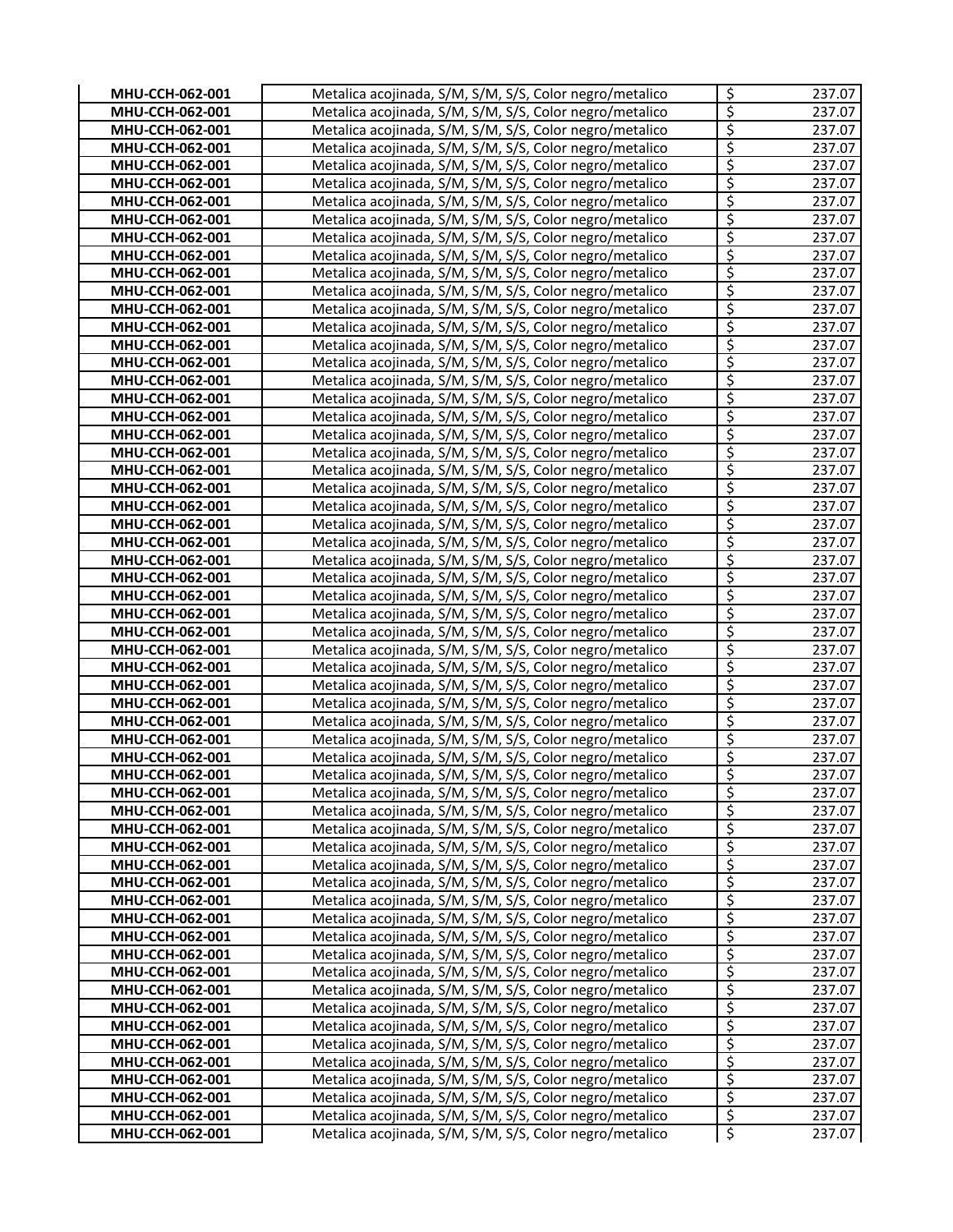| MHU-CCH-062-001                    | Metalica acojinada, S/M, S/M, S/S, Color negro/metalico                                                              | \$                       | 237.07           |
|------------------------------------|----------------------------------------------------------------------------------------------------------------------|--------------------------|------------------|
| MHU-CCH-062-001                    | Metalica acojinada, S/M, S/M, S/S, Color negro/metalico                                                              | $\overline{\xi}$         | 237.07           |
| MHU-CCH-062-001                    | Metalica acojinada, S/M, S/M, S/S, Color negro/metalico                                                              | $\overline{\xi}$         | 237.07           |
| MHU-CCH-062-001                    | Metalica acojinada, S/M, S/M, S/S, Color negro/metalico                                                              | \$                       | 237.07           |
| MHU-CCH-062-001                    | Metalica acojinada, S/M, S/M, S/S, Color negro/metalico                                                              | \$                       | 237.07           |
| MHU-CCH-062-001                    | Metalica acojinada, S/M, S/M, S/S, Color negro/metalico                                                              | \$                       | 237.07           |
| MHU-CCH-062-001                    | Metalica acojinada, S/M, S/M, S/S, Color negro/metalico                                                              | \$                       | 237.07           |
| MHU-CCH-062-001                    | Metalica acojinada, S/M, S/M, S/S, Color negro/metalico                                                              | ड़                       | 237.07           |
| MHU-CCH-062-001                    | Metalica acojinada, S/M, S/M, S/S, Color negro/ metalico                                                             | \$                       | 237.07           |
| MHU-CCH-062-001                    | Metalica acojinada, S/M, S/M, S/S, Color negro/ metalico                                                             | \$                       | 237.07           |
| MHU-CCH-062-001                    | Metalica acojinada, S/M, S/M, S/S, Color negro/ metalico                                                             | \$                       | 237.07           |
| MHU-CCH-062-001                    | Metalica acojinada, S/M, S/M, S/S, Color negro/ metalico                                                             | \$                       | 237.07           |
| MHU-CCH-062-001                    | Metalica acojinada, S/M, S/M, S/S, Color negro/ metalico                                                             | \$                       | 237.07           |
| MHU-CCH-062-001                    | Metalica acojinada, S/M, S/M, S/S, Color negro/ metalico                                                             | $\overline{\xi}$         | 237.07           |
| MHU-CCH-062-001                    | Metalica acojinada, S/M, S/M, S/S, Color negro/ metalico                                                             | $\overline{\xi}$         | 237.07           |
|                                    |                                                                                                                      | $\overline{\xi}$         |                  |
| MHU-CCH-062-001<br>MHU-CCH-062-084 | Metalica acojinada, S/M, S/M, S/S, Color negro/ metalico                                                             | \$                       | 237.07<br>237.07 |
| MHU-CCH-062-085                    | Metalica acojinada, S/M, S/M, S/S, Color negro/ metalico<br>Metalica acojinada, S/M, S/M, S/S, Color negro/ metalico | \$                       |                  |
|                                    |                                                                                                                      | $\overline{\xi}$         | 237.07           |
| MHU-CCH-062-086                    | Metalica acojinada, S/M, S/M, S/S, Color negro/ metalico                                                             | $\overline{\xi}$         | 237.07           |
| MHU-CCH-062-087<br>MHU-CCH-062-088 | Metalica acojinada, S/M, S/M, S/S, Color negro/ metalico                                                             | \$                       | 237.07           |
| MHU-CCH-062-089                    | Metalica acojinada, S/M, S/M, S/S, Color negro/ metalico<br>Metalica acojinada, S/M, S/M, S/S, Color negro/ metalico | ड़                       | 237.07<br>237.07 |
| MHU-CCH-062-090                    | Metalica acojinada, S/M, S/M, S/S, Color negro/metalico                                                              | \$                       | 237.07           |
| MHU-CCH-062-091                    | Metalica acojinada, S/M, S/M, S/S, Color negro/metalico                                                              | \$                       | 237.07           |
| MHU-CCH-064                        | ESCRITORIO DE MADERA COLOR CAFÉ                                                                                      |                          |                  |
| MHU-CCH-066-001 MHU-               |                                                                                                                      |                          |                  |
|                                    |                                                                                                                      |                          |                  |
| CCH-066-002 MHU-CCH-               |                                                                                                                      |                          |                  |
| 066-003 MHU-CCH-066-004            | Con marco de aluminio, Marca ESCO, S/S, S/M, Medidas 1.20 X 2.40                                                     |                          |                  |
| MHU-CCH-066-005 MHU-               | m, Color Blanco                                                                                                      |                          | \$15,999.99      |
| CCH-066-006 MHU-CCH-               |                                                                                                                      |                          |                  |
| 066-007 MHU-CCH-066-               |                                                                                                                      |                          |                  |
| 008 MHU-CCH-066-009                |                                                                                                                      |                          |                  |
| MHU-CCH-067                        | Tapanco de 10 X 7 M, (49 tarimas) S/M, S/M, S/S                                                                      |                          | \$70,000,00      |
|                                    | Piano de cola ROSENTHAL, Modelo C.P. 142, S/S, Color negro, Con                                                      |                          |                  |
| <b>MHU-CCH-068</b>                 | banca                                                                                                                |                          | \$96,700.00      |
| <b>MHU-CCH-069-I</b>               | CPU. Marca HP , No. de serie CNC120PV92, Modelo CQ1506LA, Color                                                      |                          |                  |
|                                    | negro.                                                                                                               |                          |                  |
| MHU-CCH-069-II                     | MONITOR.LCD, No. de serie CNC120PV92, Marca HP, Modelo                                                               |                          |                  |
|                                    | HPS1933, Color engro.                                                                                                |                          | \$7,963.4        |
| MHU-CCH-069-III                    | TECLADO. Marca COMPAQ, Modelo SK-2085, No. de serie                                                                  |                          |                  |
|                                    | LE11803429, Color negro.<br>MOUSE.Marca COMPAQ, Modelo MSU0923, No. de serie                                         |                          |                  |
| MHU-CCH-069-IV                     |                                                                                                                      |                          |                  |
|                                    | FBYNV0ALU0N608, Color negro.<br>32"LCD HD MARCA SONY. NO. SERIE 5013132, MODELO KDL-32BX321                          |                          |                  |
| MHU-CCH-071                        |                                                                                                                      | \$                       | 5,978.00         |
|                                    | <b>COLOR NEGRO</b>                                                                                                   |                          |                  |
| MHU-CCH-072                        | DVD PLAYER MARCA SONY SERIE: 2077777, MODELO DVP-S110,                                                               | \$                       | 602.55           |
|                                    | <b>COLOR NEGRO</b><br>ESCRITORIO MARCA SYGMA, MODELO 8023 S/S COLOR NEGRO                                            |                          |                  |
| MHU-CCH-073                        |                                                                                                                      | \$                       | 1,880.00         |
|                                    | <b>GUINDA</b>                                                                                                        |                          |                  |
| MHU-CCH-079                        | DE PISO ABIERTO MARCA SYGMA MODELO B400 S/S COLOR CAOBA<br>DE TRES GAVETAS MARCA SYGMA MODELO 7023 S/S COLOR GRAFITO | $\mathbf{\hat{S}}$       | 3,040.36         |
| MHU-CCH-080                        |                                                                                                                      | \$                       | 2,550.00         |
|                                    |                                                                                                                      |                          |                  |
|                                    | /NEGRO                                                                                                               |                          |                  |
| MHU-CCH-081                        | DE RECEPCION DE 2 PIEZAS MARCA OFFICHARS MODELO BM-402 S/S                                                           | \$                       | 9,427.61         |
|                                    | <b>COLOR NEGRO EN TELA</b>                                                                                           |                          |                  |
| MHU-CCH-082-A                      | MARCA SONY MODELO CFD RS60CP S/S COLOR GRIS                                                                          | $\overline{\mathcal{S}}$ | 2,241.38         |
| MHU-CCH-084                        | MARCA MABE MODELO EM01PB, SERIE 11042229N00009 COLOR                                                                 |                          |                  |
| MHU- CCH- 085- A                   | <b>BEIGE</b><br>CPU, Marca: Acteck, S/M, Serie: 940399032341, Color: negro                                           |                          |                  |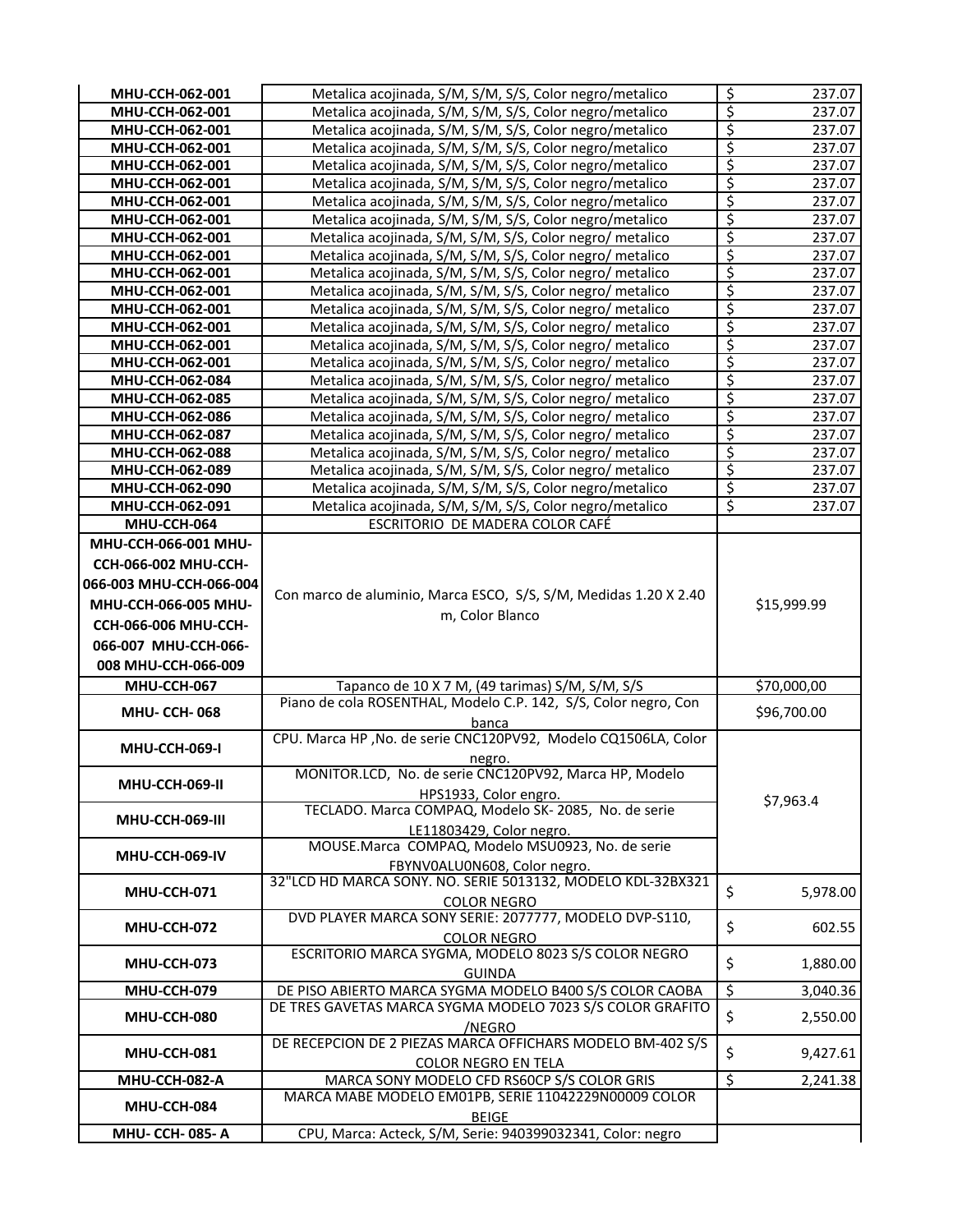| <b>MHU- CCH- 085-B</b>  | MONITOR, Marca: BenQ, Modelo: G615HDPL, Serie: ETACC10958SL0,                                                    |                 |
|-------------------------|------------------------------------------------------------------------------------------------------------------|-----------------|
|                         | Color: negro                                                                                                     |                 |
| <b>MHU- CCH- 085- C</b> | TECLADO, Marca: Acteck, Modelo: AK2-2300, Serie:970013321750,                                                    |                 |
|                         | Color: negro<br>MOUSE, Marca: Acteck, Modelo: AK2-2300, Serie:970013321750,                                      |                 |
| <b>MHU- CCH- 085-D</b>  |                                                                                                                  | \$5,950.00      |
|                         | Color: negro<br>2 Bocinas: Marca: Perfect Choise, Modelo: PC-111320, Serie:                                      |                 |
| <b>MHU- CCH- 085-E</b>  | L107111320, Color: negro                                                                                         |                 |
|                         | Web cam, Marca:Acteck, Modelo. ATW- 750, Serie: 1020029064058,                                                   |                 |
| <b>MHU- CCH- 085-F</b>  | Color: negro                                                                                                     |                 |
|                         | Marca: Optoma, Modelo: BR300, Serie: Q8PJ25AAAAAC0238, Color:                                                    |                 |
| <b>MHU- CCH-087</b>     | Negro                                                                                                            | \$7,192.00      |
|                         | Reproductor de audiodigital (con puerto USB y/o tarjeta SD), con                                                 |                 |
| <b>MHU-CCH-088</b>      | amplificador de audio y bocinas integradas, Marca: Audiobahn,                                                    | \$4,409.48      |
|                         | Modelo: PMS-15AER, S/S, Color: Negro                                                                             |                 |
| MHU-CCH-090             | MARCA AUDIOBAHN, COLOR NEGRO                                                                                     |                 |
| MHU- CCH- 092- A        | Monitor/CPU, Marca: Lenovo, Modelo: 10113, Serie: CS01181645,                                                    |                 |
|                         | Color: Blanco.<br>Teclado. Marca: Lenovo, Modelo LXH- EKB- 10YA, Serie:306019143,                                | \$5999.00       |
| MHU- CCH- 092- B        | Color: Blanco.                                                                                                   |                 |
|                         |                                                                                                                  |                 |
| MHU- CCH- 093-4         |                                                                                                                  |                 |
|                         | Plegables, 6 FT OMX, S/M, S/M, S/S, Color: Blanco.                                                               | \$4,995.00      |
|                         |                                                                                                                  |                 |
| MHU- CCH- 093-5         |                                                                                                                  |                 |
| MHU-CCH-094-A,B,C,D.    | Plegables, OMX, S/S, de tela, Color: Negro/ gris.                                                                | \$798.00        |
| <b>MHU-CCH-095</b>      | Amplificado, Marca: BEHRINGER, Modelo: B115D, Serie: 276035018,                                                  | \$6,200.00      |
|                         | Color: Negro.                                                                                                    |                 |
| <b>MHU-CCH-096</b>      | Portatil, Marca: Toshiba, S/m, Serie: 1E143556C, Color: Negro.                                                   | \$6,750,00      |
| <b>MHU-CCH-098</b>      | De madera, Marca: Ingento 1 142, S/M, S/S, Color: Café.<br>DE 40 WATS MEMORIA USB 2 ENTRADAS MICROFONOS AUXILIAR |                 |
| <b>MHU-CC-099</b>       | COMPUTADORA Y CELULAR MARCA STEREN COLOR GRIS                                                                    | \$<br>3,879.31  |
|                         | MESA DE TRABAJO DE 1.40 X 60 X75 CON LATERAL DE 1.20 X.50 X .75                                                  |                 |
|                         | CON ARCHIVERO INTEGRADO (2 LAPICERO Y 1 ARCHIVO PEDESTAL                                                         |                 |
| MHU-CCH-100             | METALICO FABRICADO EN MELANINA TERMINADO EN MOLDURA                                                              | \$<br>3,448.28  |
|                         | PLASTICA MARCA POCSA                                                                                             |                 |
| MHU-CCH-101             | <b>MARCA POCSA</b>                                                                                               | \$344.83 C/U    |
| MHU-CCH-103-A           | MULTIFUNCIONAL MARCA HP MODELO OFFICEJET PRO 8610 SERIE                                                          | \$<br>2,999.01  |
|                         | CN573FX200 COLOR NEGRO<br>MULTIFUNCIONAL MARCA HP MODELO OFFICEJET PRO 8610 SERIE                                |                 |
| MHU-CCH-103-B           | CN573FX1ZQ COLOR NEGRO                                                                                           | \$<br>2,999.01  |
| MHU-CCH-105-A           |                                                                                                                  |                 |
| MHU-CCH-105-B           | INALAMBRICOS MARCA VTECH TRIO MODELO VT600-3 SERIE                                                               | \$<br>1,033.62  |
| MHU-CCH-105-C           | WG800050670                                                                                                      |                 |
| MHU-CCH-106             | Almbrico de escritorio marca nakazaki modelo 8020w serie                                                         | \$<br>343.97    |
|                         | 08148028w14728 color negro /gris                                                                                 |                 |
| MHU-CCH-107             | SILLAS KID'S 36X50X31 CM COLORES 2 AZULES, 2 VERDES, 2 ROJAS, 2                                                  | \$<br>3,526.40  |
|                         | <b>AMARILLAS (TOTAL 8 PZAS)</b>                                                                                  |                 |
| MHU-CCH-108             | MESAS CUADRADAS ALTURA 50 CM ANCHO 60 CM, FONDO 60 CM                                                            | \$<br>4,377.84  |
|                         | COLOR: 1 ROJA, 1 VERDE TOTAL 2 PZAS)<br>LIBRERO VAGON SENCILLO CON FRASES DE LITERATURA ALTO 1.10                |                 |
| MHU-CCH-109             | MTS FRENTE 90 MTS FONDO 60 MTS 1 AMARILLO Y 1 ROJO 1 AZUL                                                        | \$<br>24,655.80 |
|                         | (TOTAL 3 PZAS)                                                                                                   |                 |
|                         | LOCOMOTORA CON 1 VAGON SENCILLO LARGO 9 MTS ALTURA 1.20                                                          |                 |
| MHU-CCH-110             | MTS ANCHO 6 MTS COLOR BLANCO/ ROJO Y AZUL (1 PZA)                                                                | \$<br>30,142.60 |
|                         |                                                                                                                  |                 |
| MHU-CCH-111             | JUEGO DE COLCHONETAS DE DOMINO LARGO 60 CM ANCHO 30 CM                                                           | \$<br>5,117.36  |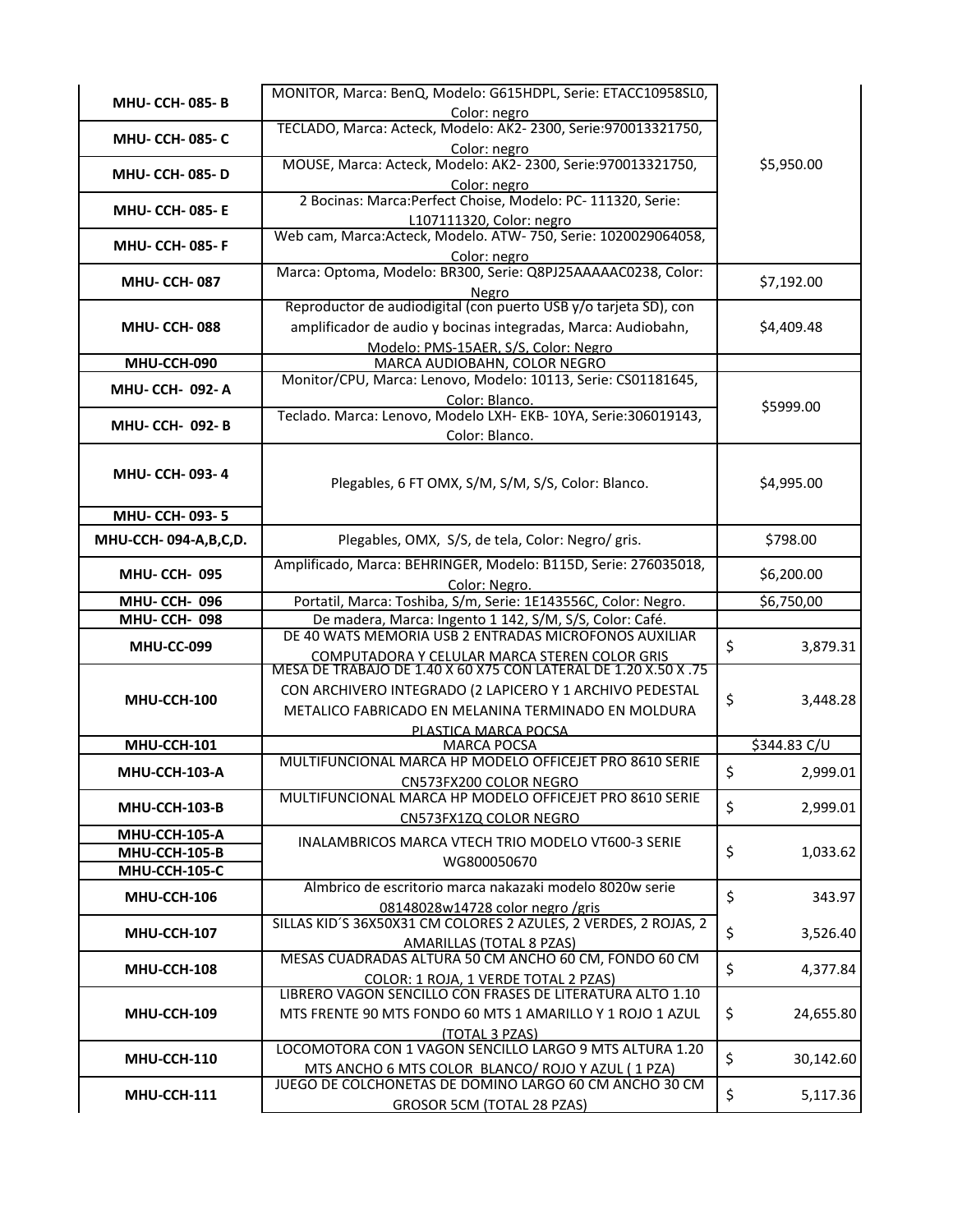|                              | SALA DE LECTURA DE 5 PIEZAS 1.60 X 1.61 COLOR ROJO/CAFÉ AZUL Y                                                 |                                                  |
|------------------------------|----------------------------------------------------------------------------------------------------------------|--------------------------------------------------|
| MHU-CCH-112                  | <b>BLANCO</b>                                                                                                  | \$<br>12,180.00                                  |
| MHU-CCH-113                  | DISCO DURO COLOR NEGRO MARCA ADATA 2.5 EXTERNAL HDD,                                                           | S/P                                              |
| MHU-CCH-114                  | ESPEJO DE CUERPO ENTERO 1.22X.38 SIN SERIE, SIN MODELO COLOR                                                   | \$<br>273.00                                     |
| MHU-CCH-115                  | COLOR: PLATA, PARA CARGA DE 91 KG, TAMAÑO 8.53 M S/S, S/M.                                                     | \$4,485.00                                       |
| MHU-CCH-116                  | YDP103R, PIANO DIGITAL, YAMAHA, ARIUS, ROSEWOOD,<br>C/ELIMINADOR                                               | \$17,490.00                                      |
| MHU-CCH-117                  | YDP103R, PIANO DIGITAL, YAMAHA, ARIUS, ROSEWOOD,<br>C/ELIMINADOR                                               | \$23,310.00                                      |
| MHU-CCH-118                  | 2 VIOLINES 3/4, MARCA KLI, CLAVE FT-V113/4                                                                     | \$2,800.008                                      |
| MHU-CCH-119                  | 1 VIOLIN 4/4 CON ESTUCHE, MARCA KLIN SERIE N/A, CLAVE: FT-V-01                                                 | \$1,400.004                                      |
| MHU.CCH-120                  | STAND PARA PARTITURA NEGRO CON BOLSAS, MARCA ON STAGE,                                                         | \$1,000.0128                                     |
|                              | SERIE: 107686, CLAVE SM7122BB-OSS                                                                              |                                                  |
|                              | GONDOLA DE PARED CON 6 ENTREPAÑOS, PARA LIBROS DE 90 CMS DE                                                    |                                                  |
| MHU-CCH-121                  | FRENTE X 36 CMS DE FONDO Y 2.10 MTS DE ALTURA, PINTURA                                                         | \$4,468.00                                       |
|                              | HORNEADA MARCA METALICOS LA PIEDAD MOD. GA-8832<br>GABINETE UNIVERSAL, MOD. GM-9143, CON 3 ENTREPAÑOS FIJOS DE |                                                  |
| MHU-CCH-122                  | 1.80 MTS DE ALTO X 85 CMS DE FRENTE Y 39 CMS DE FONDO, CAL.24                                                  | \$3,800.00                                       |
|                              | PINTURA HIRNEADA, MARCA METALICOS LA PIEDAD                                                                    |                                                  |
| MHU-CCH-123-                 | SILLAS INFANTILES EN POLIPROPILENO                                                                             | \$3,000.00                                       |
| A, B, C, D, E, F, G, H, I, J |                                                                                                                |                                                  |
| MHU-CCH-124-                 | SILLAS DE VISITA, DE POLIPROPILENO, COLOR NEGRO                                                                | \$8,460.00                                       |
| A,B,C,D,E,F,G,H,I,J,K,L,M,N, |                                                                                                                |                                                  |
| MHU-CCH-125                  | SILLA SECRETARIAL, MOD. VALTER COLOR NEGRO<br>1 MESA DE 1.20X1.50 MTS, FABRICADA EN MELAMINA DE 16 MM,         | \$1,200.00                                       |
| MHU-CCH-126                  | COLOR CEREZO PREMIUM                                                                                           | \$3,225.00                                       |
|                              | MESA PARA COMPUTADORA DE 60 X 40 MTS, CON PORTA TECLADO,                                                       |                                                  |
| MHU-CCH-127                  | FABRICADO EN MELAMINA DE 16 MM, CEREZO PREMIUM                                                                 | \$<br>850.00                                     |
|                              | ESCRITORIO DE 1.20 X 60 MTS, FABRICADO EN MELAMINA DE 16 MM,                                                   |                                                  |
| MHU-CCH-128                  | COLOR CEREZO, PREMIUM                                                                                          | \$2,668.00                                       |
| MHU-CCH-129                  | MESA PARA COMPUTADORA DE 60 X 40 MTS, CON PORTA TECLADO,                                                       | \$<br>850.00                                     |
|                              | FABRICADO EN MELAMINA DE 16 MM, CEREZO PREMIUM                                                                 |                                                  |
| MHU-CCH-130                  | PANTALLA P/ PROYECCION CON TRIPLE SCREENS<br>NO BREAK SMARTBITT DE 750 VA CON 6 CONTA                          | \$2,239.00<br>$\overline{\mathcal{S}}$<br>278.00 |
| MHU-CCH-131                  | IMPRESORA, MARCA: MULTIFUNCIONAL EPSON L395 INYECCION DE                                                       |                                                  |
| MHU-CCH-132                  | TINTA, TECNOLOGIA DE IMPRESORA CARTA Y LEGAL RESOLUCION DE                                                     | \$4,922.00                                       |
|                              | 5670X1440, NGRO 33 PPM Y COLOR 15 PPM                                                                          |                                                  |
|                              | VENTILADOR DE TECHO AMERICA 30, COLOR BLANCO, 3 VELOCIDADES                                                    |                                                  |
| MHU-CCH-133                  | CON REVERSA, UTILIZA FOCO DE 60W, 6 ASPAS REVERSIBLES COLOR                                                    | \$1,536.00                                       |
|                              | BLANCO/MAPLE, TIPO DE CORRIENTE 120V<br>VENTILADOR DE TECHO AMERICA 30, COLOR BLANCO, 3 VELOCIDADES            |                                                  |
|                              |                                                                                                                |                                                  |
| MHU-CCH-134                  | CON REVERSA, UTILIZA FOCO DE 60W, 6 ASPAS REVERSIBLES COLOR                                                    | \$1,536.00                                       |
| MHU-CCH-135-A-X              | BLANCO/MAPLE, TIPO DE CORRIENTE 120V<br>SILLAS PEGABLES, CLAVE: C62UNO, COLOR NEGRO                            | \$6,960.00                                       |
| MHU-CCH-136                  | SELLO TRODAT, MODELO PRINTY 4924, S/S, COLOR GRIS/NEGRO                                                        | S/P                                              |
| MHU-CCH-137                  | BAFLE MEDIO, AGUDO BOSE, COLOR NGRO, F1MODEL812                                                                | \$23,119.9948                                    |
| MHU-CCH-138                  | BAFLE MEDIO, AGUDO BOSE, COLOR NEGRO, F1SUBWOOFER                                                              | $\overline{$}$ 23, 119.9948                      |
| MHU-CCH-139                  | ESCALERA COLOR METAL                                                                                           | S/P                                              |
| MHU-CCH-140                  | ATECH 1 TB DISCO DURO 8 GB RAM AMD 6400 S/M                                                                    | S/P                                              |
| MHU-CCH-155                  | <b>PULIDOR</b>                                                                                                 | S/P                                              |
| MHU-CCH-156                  | COLOR NEGRO, GAMER DE 8 GB DE RAM 500 GB DE DISCO DURO                                                         | S/P                                              |
| MHU-CCH-157                  | IMPRESORA EPSON L120 SISTEMA DE TINTA CONTINUO, COLOR                                                          | S/P                                              |
| MHU-CCH-160                  | <b>NEGRO</b><br>PROYECTOR HOME CINEMA EPSON CON SOPORTE                                                        | $\zeta$<br>26,959.00                             |
|                              | IMPRESORA MULTIFUNCIONAL EPSON L5190, MARCA: EPSON, SERIE:                                                     |                                                  |
| MHU-CCH-159                  | X5NQ009087,COLOR: NEGRO                                                                                        | \$<br>6,728.00                                   |
| MHU-CCH-161                  | BAFLE AMPLIFICADO 2 VIAS, 15*500, SERIE: P1391370542, COLOR                                                    | $\zeta$<br>10,990.00                             |
|                              | NEGRO.                                                                                                         |                                                  |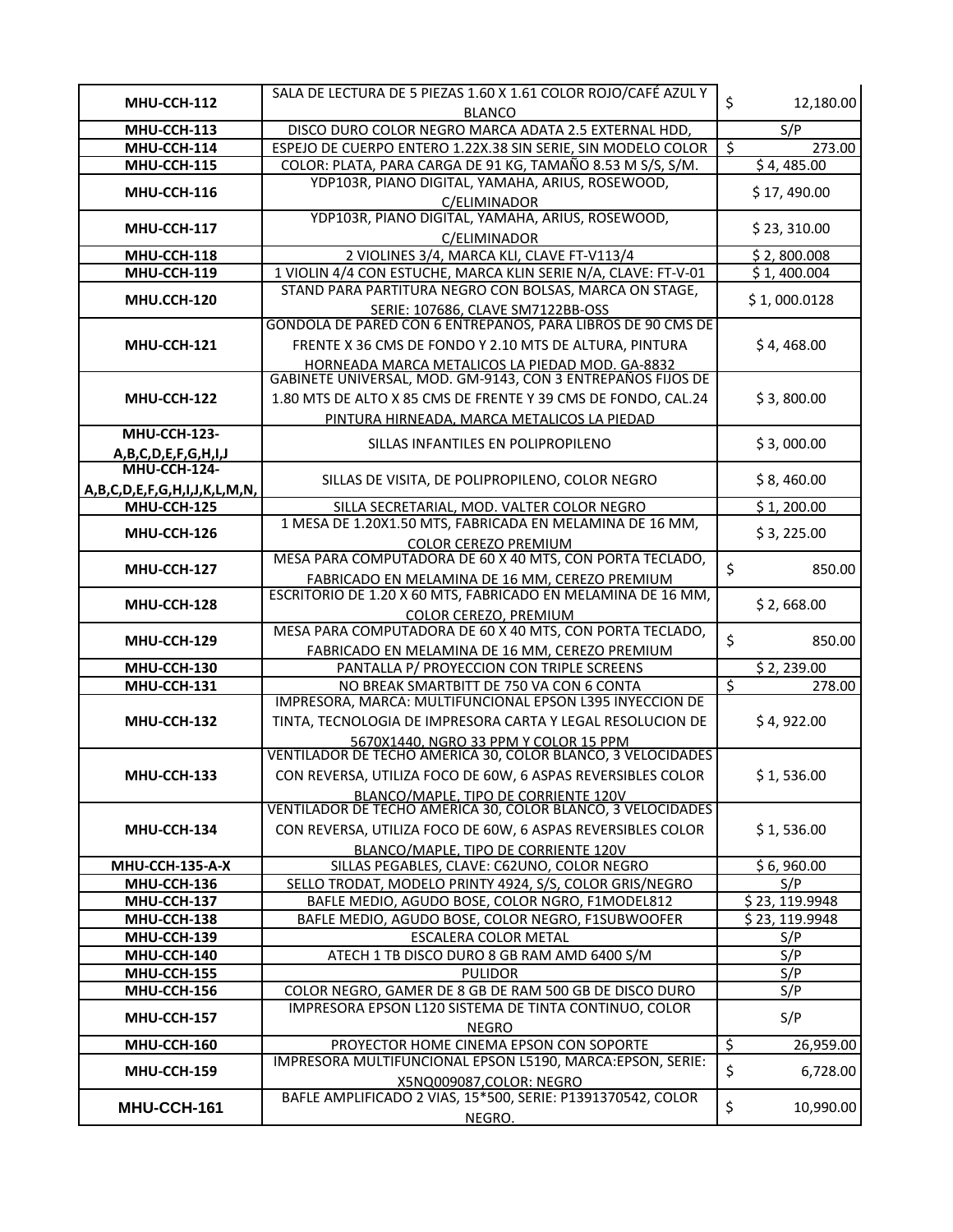| MHU-CCH-162                      | BAFLE AMPLIFICADO 2 VIAS, 15*500, SERIE: P1391370542, COLOR                                                  | \$               | 10,990.00    |
|----------------------------------|--------------------------------------------------------------------------------------------------------------|------------------|--------------|
|                                  | NEGRO.                                                                                                       |                  |              |
| MHU-CCH-163                      | CONTRABAJO, COLOR MADERA                                                                                     | $\overline{\xi}$ | 5,974.00     |
| MHU-CCH-V-002                    | CARRO CHEVROLET SONIC TIPO SEDAN MOD 2014 COLOR GRIS PLACAS                                                  |                  | \$158,728.00 |
|                                  | GUC3801 serie 3GIJ85AC9ES609843                                                                              |                  |              |
| MHU-CCH-V-001                    | VEHICULO, MARCA FORD FIESTA, PLACAS GWV-4246, MODELO 2007,                                                   |                  | S/P          |
|                                  | <b>COLOR GRIS</b><br>TECLADO: MARCA GENIUS, NO, DE PRODUCTO: KB-06X, MODELO:                                 |                  |              |
| MHU-DDR-003-C                    |                                                                                                              |                  |              |
|                                  | K627, SERIE: ZM4707800725<br>MARCA ACER, NO DE SERIE 72808365116, MODELO: ASPIRE 5710-                       |                  |              |
| MHU-DDR-004                      | 4481, COLOR: NEGRA.                                                                                          | $\zeta$          | 12,500.00    |
|                                  | MARCA: SAMSUNG, MODELO ML-1710series, COLOR BLANCA/GRIS,                                                     |                  |              |
| MHU-DDR-005                      | NO DE SERIE:JC61-00587A                                                                                      |                  | S/P          |
| MHU-DDR-007                      | 4 GAVETAS, DE MADERA COLOR CAFÉ.                                                                             |                  | S/P          |
| MHU-DDR-009-01                   |                                                                                                              |                  |              |
| MHU-DDR-009-02                   | COLOR GRIS DE METAL CON 5 PELDAÑOS                                                                           |                  | S/P          |
| MHU-DDR-011                      | MADERA COLOR CAFÉ, RECTANGULAR, PATAS DE MADERA                                                              | \$               | 575.00       |
|                                  | RECTANGULARES                                                                                                |                  |              |
| MHU-DDR-012-11                   |                                                                                                              |                  |              |
| MHU-DDR-012-12                   | SILLAS DE VISITA COLOR NEGRO                                                                                 |                  | S/P          |
| MHU-DDR-012-14                   |                                                                                                              |                  |              |
| MHU-DDR-013                      | MARCA WINDMACHINESS, MODELO 3300, COLOR GRIS/AZUL.<br>MESAS PARA COMPUTASDORAS, COLOR BEIGE, PATAS DE FIERRO |                  | S/P          |
| MHU-DDR-020-01<br>MHU-DDR-020-02 | <b>NEGRAS</b>                                                                                                |                  | S/P          |
| MHU-DDR-021                      | PIZARRON COLOR BLANCO                                                                                        |                  | S/P          |
| MHU-DDR-023-01                   |                                                                                                              |                  |              |
| MHU-DDR-023-02                   | <b>COLOR CAFÉ SENCILLOS</b>                                                                                  |                  | S/P          |
| MHU-DDR-024-02                   | CERRADORA: MARCA PERFEX, MODELO 510298, COLOR BLANCO/AZUL                                                    |                  | S/P          |
| MHU-DDR-026                      | SIMPLE, COLOR: AZUL                                                                                          |                  | S/P          |
|                                  | MARCA: HP, COLOR BLANCO/GRIS, SERIE: CN73XA53DH,                                                             |                  |              |
| MHU-DDRU-027                     | MODELO:G3010                                                                                                 | \$               | 1,610.00     |
| MHU-DDR-028-01                   | MARCA: KENWOOD SERIE: 90500137, MODELO: TK-22112L-1, COLOR:                                                  |                  |              |
|                                  | NEGRO CON CARGADOR.                                                                                          | \$               | 7,084.00     |
| MHU-DDR-028-02                   | MARCA: KENWOOD, COLOR: NEGRO, MODELO: TK22112L-1,                                                            |                  |              |
|                                  | SERIE: 90500138 CON CARGADOR.                                                                                |                  |              |
| MHU-DDR-029                      | EJECUTIVO COLOR: CAFÉ/GRIS DE 1.60X70X75 MADERA Y METAL CON                                                  | \$               | 1,748.00     |
| MHU-DDR-030                      | 2 CAJONES DE METAL<br>MARCA: ACER, MODELO: 1CW50, SERIE: 80807990116, COLOR NEGRA.                           | ऽ                | 8,750.00     |
|                                  | MARCA: WORKCENTRE MODELO: 5020, SERIE: 00140010801                                                           |                  |              |
| MHU-DDR-031                      | <b>COLOR:BEIGE</b>                                                                                           | \$               | 20,290.00    |
|                                  | PORTATIL MARCA: HP COMPAQ C2DT5870 15.6 1GB/160GB/CAM,                                                       |                  |              |
| MHU-DDR-033                      | COLOR: NEGRO, SERIE: CNU92542H1, MODELO:610                                                                  | \$               | 12,000.00    |
|                                  | GIRATORIA, RESPALDO MEDIO ALMA DE ACERO, MARCA: OFFICE                                                       |                  |              |
| MHU-DDR-034                      | FACTOR, MODELO: OF-7164, COLOR: NEGRO, NO. DE SERIE: S/N.                                                    | \$               | 1,700.00     |
| MHU-DDR-035                      | GIRATORIA, GERENTE DE MALLA, MODELO: 9778 MARCA: OFFICE                                                      | \$               | 3,200.00     |
|                                  | MAX, COLOR: NEGRA, NO. DE SERIE: S/N.                                                                        |                  |              |
| MHU-DDR-036                      | GIRATORIA, RESPALDO ALTO, MARCA: OFFICE MAX MODELO: 63127,                                                   | \$               | 1,700.00     |
|                                  | COLOR: NEGRA NO DE SERIE: S/N                                                                                |                  |              |
| MHU-DDR-037                      | RETRACT, COLOR:NEGRO/GRIS, MODELO:62027, NO DE SERIE:S/N,                                                    | \$               | 149.00       |
|                                  | <b>MARCA: OFFICE MAX</b>                                                                                     |                  |              |
| MHU-DDR-038                      | MARCA: OFICCE MAX COLOR: CAFÉ, DE MADERA.<br>CPU: MARCA: ACER MODELO: ASPIRE M3203 COLOR:NEGRO SERIE:        | \$               | 1,500.00     |
| MHU-DDR-040-A                    |                                                                                                              |                  |              |
|                                  | PTSCT0200994700B902700<br>MONITOR: MARCA:ACER, COLOR: NEGRO, MODELO:X203HC, NO. DE                           |                  |              |
| MHU-DDR-040-B                    | SERIE: ETLFK0804494904A3D4203.                                                                               |                  |              |
|                                  | MOUSE: COLOR: NEGRO/GRIS, MODELO: 5V-100MA, PID:                                                             | \$               | 10,400.00    |
|                                  |                                                                                                              |                  |              |
| MHU-DDR-040-C                    | LZ9410R1579.                                                                                                 |                  |              |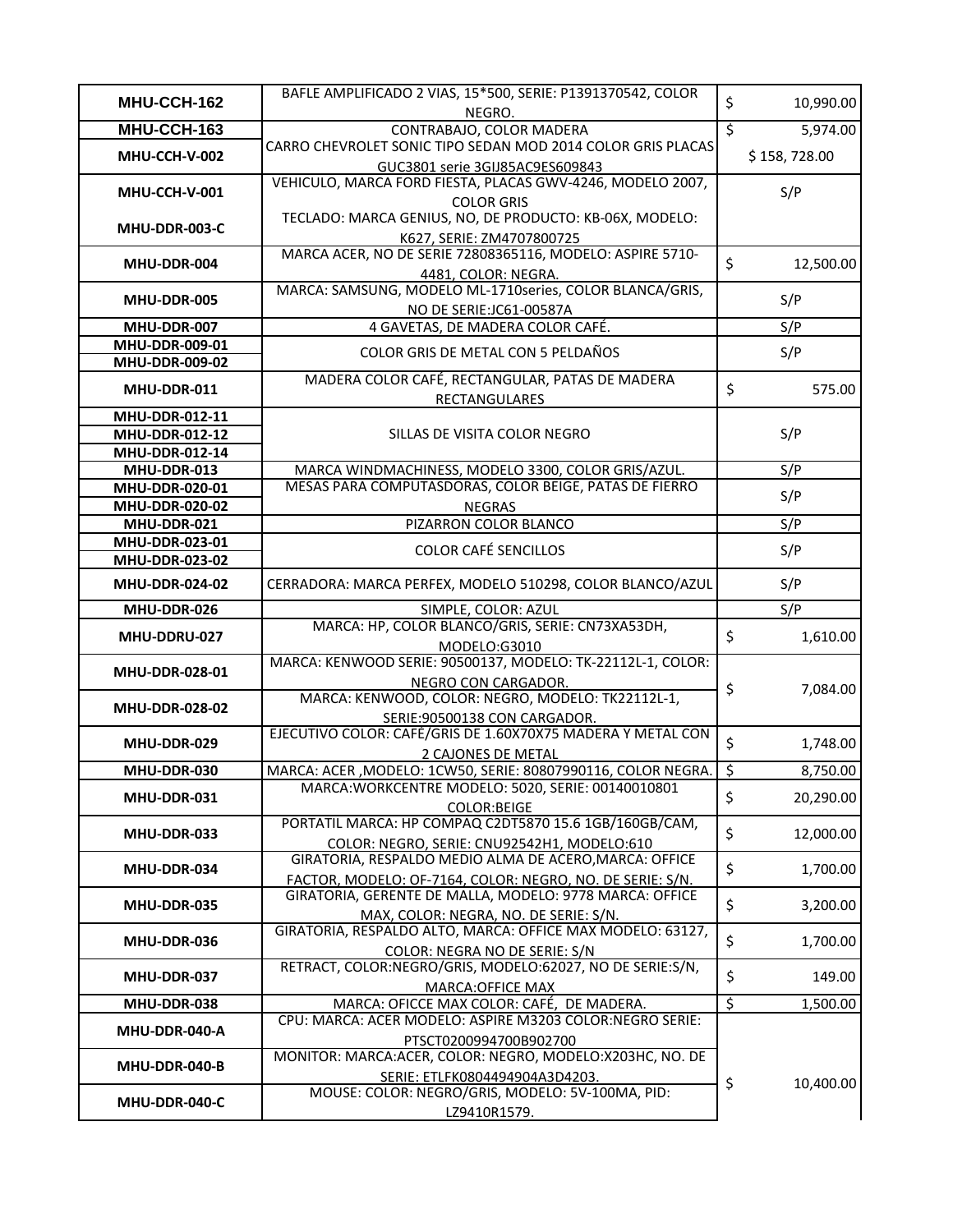| MHU-DDR-040-D         | TECLADO: MARCA: ACER, COLOR: NEGRO, MODELO: SK-9625, NO DE                                    |                          |            |
|-----------------------|-----------------------------------------------------------------------------------------------|--------------------------|------------|
|                       | SERIE: E145614                                                                                |                          |            |
| MHU-DDR-042           | COLOR: NEGRO, CAPACIDAD: 1100 LTS. MODELO: 2010, MARCA:                                       | \$                       | 1,200.00   |
|                       | PLASTINAK<br>PANTALLA LCD, MARCA: SONY BRAVIA, MODELO: KDL32BX321, SERIE                      |                          |            |
| MHU-DDR-044           |                                                                                               | \$                       | 5,978.31   |
| MHU-DDR-045-01        | No. 5013052, COLOR: NEGRA.                                                                    |                          |            |
| MHU-DDR-045-02        |                                                                                               |                          |            |
| MHU-DDR-045-03        |                                                                                               |                          |            |
| MHU-DDR-045-04        | SILLAS APILABLES, COLOR:NEGRO, MODELO: 104Z                                                   | \$                       | 4,799.89   |
| MHU-DDR-045-05        |                                                                                               |                          |            |
| <b>MHU-DDR-045-06</b> |                                                                                               |                          |            |
|                       | SAMSUNG MODELO: ECSH100ZBPBMX, COLOR NEGRA N/S                                                |                          |            |
| MHU-DDR-046           | 6693C9071227085                                                                               | \$                       | 2,556.62   |
| MHU-DDR-047           | 4 POSTES Y 6 CHAROLAS COLOR GRIS                                                              |                          | S/P        |
|                       | MARCA: HANDYCAM SONY, MODELO:DCR-SX21/S, SERIE: 1866436,                                      |                          |            |
| MHU-DDR-049           | <b>OOLOR: NEGRO/PLATA</b>                                                                     |                          | S/P        |
| MHU-DDR-050           | DESKTOP LENOVO AIO C240                                                                       | $rac{5}{5}$              | 6,464.66   |
| MHU-DDR-051           | MARCA BREOTHER LASER 2135W                                                                    |                          | 861.21     |
| MHU-DDR-052-A         |                                                                                               |                          |            |
| MHU-DDR-052-B         |                                                                                               |                          |            |
| MHU-DDR-052-C         | SILLAS PLEGABLES TELA GRIS OMX                                                                | \$                       | 1,719.83   |
| MHU-DDR-052-D         |                                                                                               |                          |            |
| MHU-DDR-052-E         |                                                                                               |                          |            |
| MHU-DDR-053-B         | VENTILADOR DE TORRE OMX                                                                       | $\overline{\mathcal{S}}$ | 1,146.55   |
| MHU-DDR-054           | TELEFONO INASLAMBRICO MARCA PANASONIC DUO                                                     | \$                       | 1,099.00   |
| MHU-DDR-056           | ARCHIVERO DE 4 GAVETAS COLOR GRIS METAL                                                       | \$                       | 3,999.00   |
| MHU-DDR-057           | MODELO HG 532E SERIE 13139QPLPTL764B COLOR BLANCO                                             |                          | S/P        |
| MHU-DDR-059           | MARCA PANASONIC SERIE 3DCQE267320 COLOR NEGRO                                                 |                          | S/P        |
| MHU-DDR-060           | MARCA PANASONIC MOD KX-TG1711 SERIE 3DCQE272277 COLOR                                         |                          | S/P        |
|                       | <b>NEGRO</b>                                                                                  |                          |            |
| MHU-DDR-061           | CAUCHO CAFÉ CUATRO ESQUINAS COLOR PLATA<br>MARCA HACER MODELO ASPIRE V5-473P-2835 TOUCH SERIE |                          | S/P        |
| MHU-DDR-063           | NXMBGAL0044170E1897600 COL GRIS/NEGRO                                                         |                          | S/P        |
| MHU-DDR-064           | IMPRESORA DESKJET 3050 HP CON SERIE CNOC23JHM                                                 |                          | S/P        |
| MHU-DDR-065-A-B       | SILLAS PLEGABLES BLANCAS                                                                      | \$                       | 2,393.94   |
| MHU-DDR-066           | DISPENSADOR WATER FRESH                                                                       | \$                       | 1,899.00   |
|                       | COMPUTADORA HACER AIO DESKTOP MONITOR 19.5" CON CPU                                           |                          |            |
| MHU-DDR-068-A         | INTEGRADO HACER MODELO ASPIRE ZC-700 SERIE 53500175563                                        |                          |            |
| MHU-DDR-068-B         | TECLADO HACER COLOR NEGRO USB KEYBOARD SERIE DKUSB1B07Y                                       | \$                       | 9,990.00   |
| MHU-DDR-068-C         | MOUSE HACER COLOR NEGRO USB OPTICAL SERIE DC1121101C                                          |                          |            |
| MHU-DDR-069           | MULTIFUNCIONAL L220 (IMPRIME, COPIA, ESCANEA),                                                |                          | \$3,831.04 |
|                       | SERIE: VGNK348549, COLOR NEGRA<br>COMPUTADORA DESK HACER, MONITOR, TECLADO, MOUSE, COLOR      |                          |            |
| MHU-DDR-070           | NEGRO.                                                                                        | \$                       | 9,999.99   |
| MHU-DDR-071           | MULTIFUNCIONAL L5190, SERIE. 88936, COLOR NEGRO.                                              | $\overline{\mathcal{L}}$ | 7,199.00   |
|                       | VEHICULO: NISSAN TSURU, con No. DE PLACAS: GMZ9984, MODELO:                                   |                          |            |
| MHU-DDR-V02           | 1998, SERIE: 3N1EB31SWL078694, COLOR: BLANCO.                                                 |                          | S/P        |
|                       | VEHICULO: FORD FIESTA, MODELO 2007, PLACAS NO. GMV3988, SERIE:                                |                          |            |
| MHU-DDR-V03           | 9BFBT10N378061426, COLOR BLANCO.                                                              |                          | S/P        |
| MHU-DDR-V04           | VEHICULO CHEVROLET SONIC, MODELO: 2014, PLACAS NO. GCU-38-02,                                 |                          | S/P        |
|                       | COLOR BLANCO, SERIE: 3G1J85AC3ES579691                                                        |                          |            |
| MHU-AMM-001A          | TV COLOR NEGRO MACA SONY 32 BX33 E INCLUYE CONTROL SOSY                                       |                          | S/P        |
|                       | <b>COLOR NEGRO</b>                                                                            |                          |            |
| MHU-AMM-002B          | TV COLOR NEGRO MACA SONY 32 BX33 E INCLUYE CONTROL SOSY                                       |                          | S/P        |
|                       | <b>COLOR NEGRO</b>                                                                            |                          |            |
| MHU-AMM-003           | AMPLIFICADOR MEZCLADOR DE AUDIO COLOR NEGRO MODELO 2071                                       |                          | S/P        |
|                       | POTENCIA:400W RMS DE AUDIO N/S 012333804                                                      |                          |            |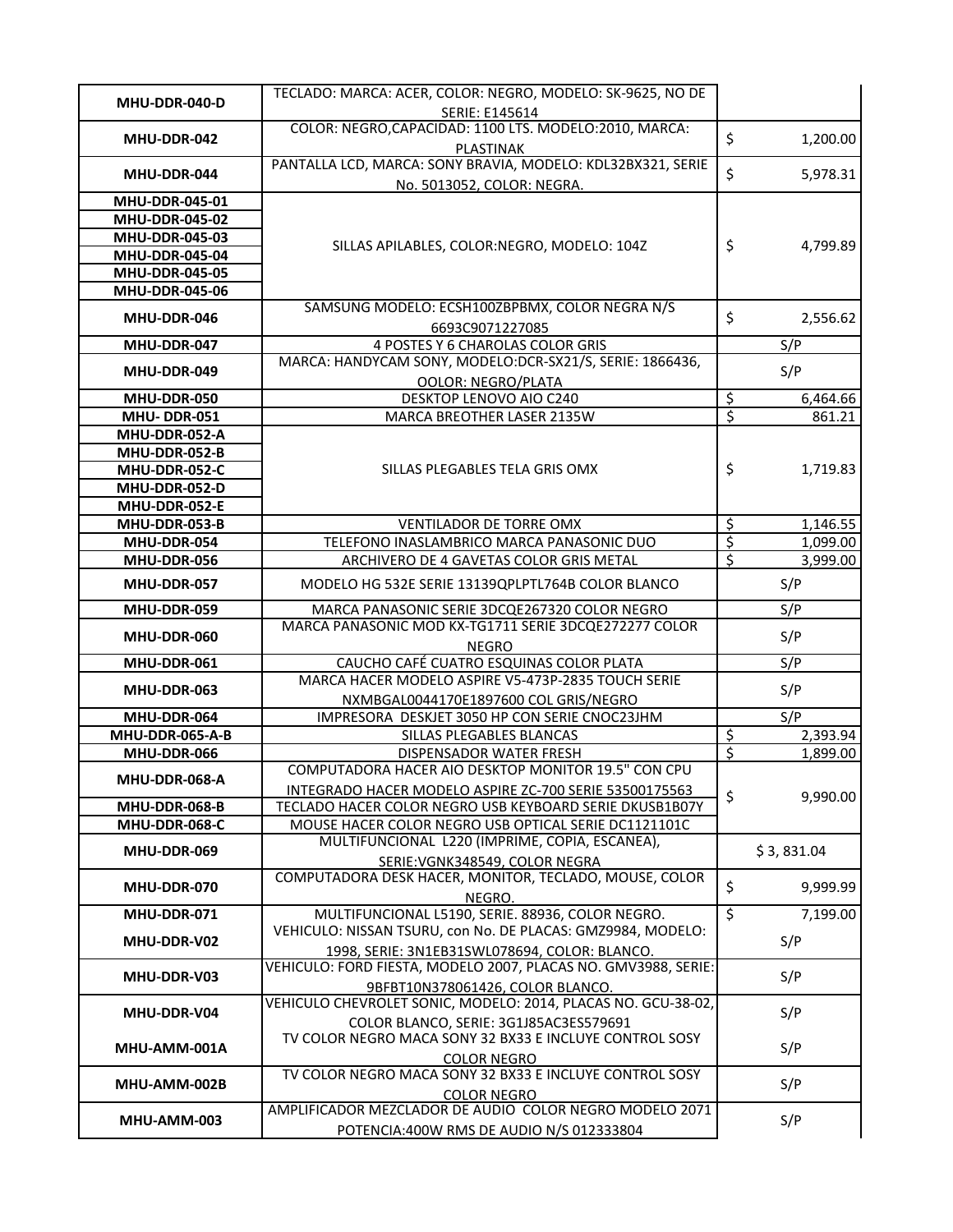| MHU-AMM-004 | PROCESADOR DE VOZ DE 8 ZONAS COLOR NEGRO MODELO: 1130 N/S:                                              | S/P |
|-------------|---------------------------------------------------------------------------------------------------------|-----|
|             | 01231182                                                                                                |     |
| MHU-AMM-005 | DVD COLOR NEGRO MODELO No. DVP-SR700HP MARCA SONY NO. DE                                                | S/P |
|             | SERIE 1039245<br>TV COLOR NEGRO MARCA SONY MODELO: KDL-22BX321 SER. NO.                                 |     |
| MHU-AMM-006 |                                                                                                         | S/P |
|             | 7206717 E INCLUYE CONTROL SONY COLOR NEGRO<br>ESTUFA INDUSTRIAL COLOR PLATA CON SEIS QUEMADORES MODELO: |     |
| MHU-AMM-007 | PC-6 A.1 SERIE NO. 607306                                                                               | S/P |
|             | ESTUFA INDUSTRIAL COLOR PLATA CON SEIS QUEMADORES MODELO:                                               |     |
| MHU-AMM-008 | PC-6 A.1 SERIE NO. 607307                                                                               | S/P |
| MHU-AMM-009 | ESTUFA INDUSTRIAL COLOR PLATA CON SEIS QUEMADORES MODELO:                                               | S/P |
|             | PC-6 A.1 SERIE NO. 607321                                                                               |     |
| MHU-AMM-010 | ESTUFA INDUSTRIAL COLOR PLATA CON SEIS QUEMADORES MODELO:                                               | S/P |
|             | PC-6 A.1 SERIE NO. 607319<br>ESTUFA INDUSTRIAL COLOR PLATA CON SEIS QUEMADORES MODELO:                  |     |
| MHU-AMM-011 |                                                                                                         | S/P |
|             | PC-6 A.1 SERIE NO. 607320<br>ESTUFA INDUSTRIAL COLOR PLATA CON SEIS QUEMADORES MODELO:                  |     |
| MHU-AMM-012 | PC-6 A.1 SERIE NO. 607321                                                                               | S/P |
|             | ESTUFA INDUSTRIAL COLOR PLATA CON SEIS QUEMADORES MODELO:                                               |     |
| MHU-AMM-013 | PC-6 A.1 SERIE NO. 607308                                                                               | S/P |
| MHU-AMM-014 | ESTUFA INDUSTRIAL COLOR PLATA CON SEIS QUEMADORES MODELO:                                               | S/P |
|             | PC-6 A.1 SERIE NO. 607308                                                                               |     |
| MHU-AMM-015 | ESTUFA INDUSTRIAL COLOR PLATA CON SEIS QUEMADORES MODELO:                                               | S/P |
|             | PC-6 A.1 SERIE NO. 607309<br>ESTUFA INDUSTRIAL COLOR PLATA CON SEIS QUEMADORES MODELO:                  |     |
| MHU-AMM-016 |                                                                                                         | S/P |
|             | PC-6 A.1 SERIE NO. 607308<br>ESTUFA INDUSTRIAL COLOR PLATA CON SEIS QUEMADORES MODELO:                  |     |
| MHU-AMM-017 | PC-6 A.1 SERIE NO. 607309                                                                               | S/P |
|             | ESTUFA INDUSTRIAL COLOR PLATA CON SEIS QUEMADORES MODELO:                                               |     |
| MHU-AMM-018 | PC-6 A.1 SERIE NO. 607316                                                                               | S/P |
| MHU-AMM-019 | ESTUFA INDUSTRIAL COLOR PLATA CON SEIS QUEMADORES MODELO:                                               | S/P |
|             | PC-6 A.1 SERIE NO. 607317                                                                               |     |
| MHU-AMM-020 | ESTUFA INDUSTRIAL COLOR PLATA CON SEIS QUEMADORES MODELO:                                               | S/P |
|             | PC-6 A.1 SERIE NO. 607318<br>ESTUFA INDUSTRIAL COLOR PLATA CON SEIS QUEMADORES MODELO:                  |     |
| MHU-AMM-021 | PC-6 A.1 SERIE NO. 607319                                                                               | S/P |
|             | ESTUFA INDUSTRIAL COLOR PLATA CON SEIS QUEMADORES MODELO:                                               |     |
| MHU-AMM-022 | PC-6 A.1 SERIE NO. 607309                                                                               | S/P |
| MHU-AMM-023 | ESTUFA INDUSTRIAL COLOR PLATA CON SEIS QUEMADORES MODELO:                                               | S/P |
|             | PC-6 A.1 SERIE NO. 607314                                                                               |     |
| MHU-AMM-024 | ESTUFA INDUSTRIAL COLOR PLATA CON SEIS QUEMADORES MODELO:                                               | S/P |
|             | PC-6 A.1 SERIE NO. 607315<br>ESTUFA INDUSTRIAL COLOR PLATA CON SEIS QUEMADORES MODELO:                  |     |
| MHU-AMM-025 | PC-6 A.1 SERIE NO. 607316                                                                               | S/P |
|             | ESTUFA INDUSTRIAL COLOR PLATA CON SEIS QUEMADORES MODELO:                                               |     |
| MHU-AMM-026 | PC-6 A.1 SERIE NO. 607314                                                                               | S/P |
|             | ESTUFA INDUSTRIAL COLOR PLATA CON SEIS QUEMADORES MODELO:                                               | S/P |
| MHU-AMM-027 | PC-6 A.1 SERIE NO. 607315                                                                               |     |
| MHU-AMM-028 | ESTUFA INDUSTRIAL COLOR PLATA CON SEIS QUEMADORES MODELO:                                               | S/P |
|             | PC-6 A.1 SERIE NO. 607316                                                                               |     |
| MHU-AMM-029 | ESTUFA INDUSTRIAL COLOR PLATA CON SEIS QUEMADORES MODELO:                                               | S/P |
|             | PC-6 A.1 SERIE NO. 607317<br>ESTUFA INDUSTRIAL COLOR PLATA CON SEIS QUEMADORES MODELO:                  |     |
| MHU-AMM-030 | PC-6 A.1 SERIE NO. 607310                                                                               | S/P |
|             | ESTUFA INDUSTRIAL COLOR PLATA CON SEIS QUEMADORES MODELO:                                               |     |
| MHU-AMM-031 | PC-6 A.1 SERIE NO. 607312                                                                               | S/P |
| MHU-AMM-032 | ESTUFA INDUSTRIAL COLOR PLATA CON SEIS QUEMADORES MODELO:                                               | S/P |
|             | PC-6 A.1 SERIE NO. 607313                                                                               |     |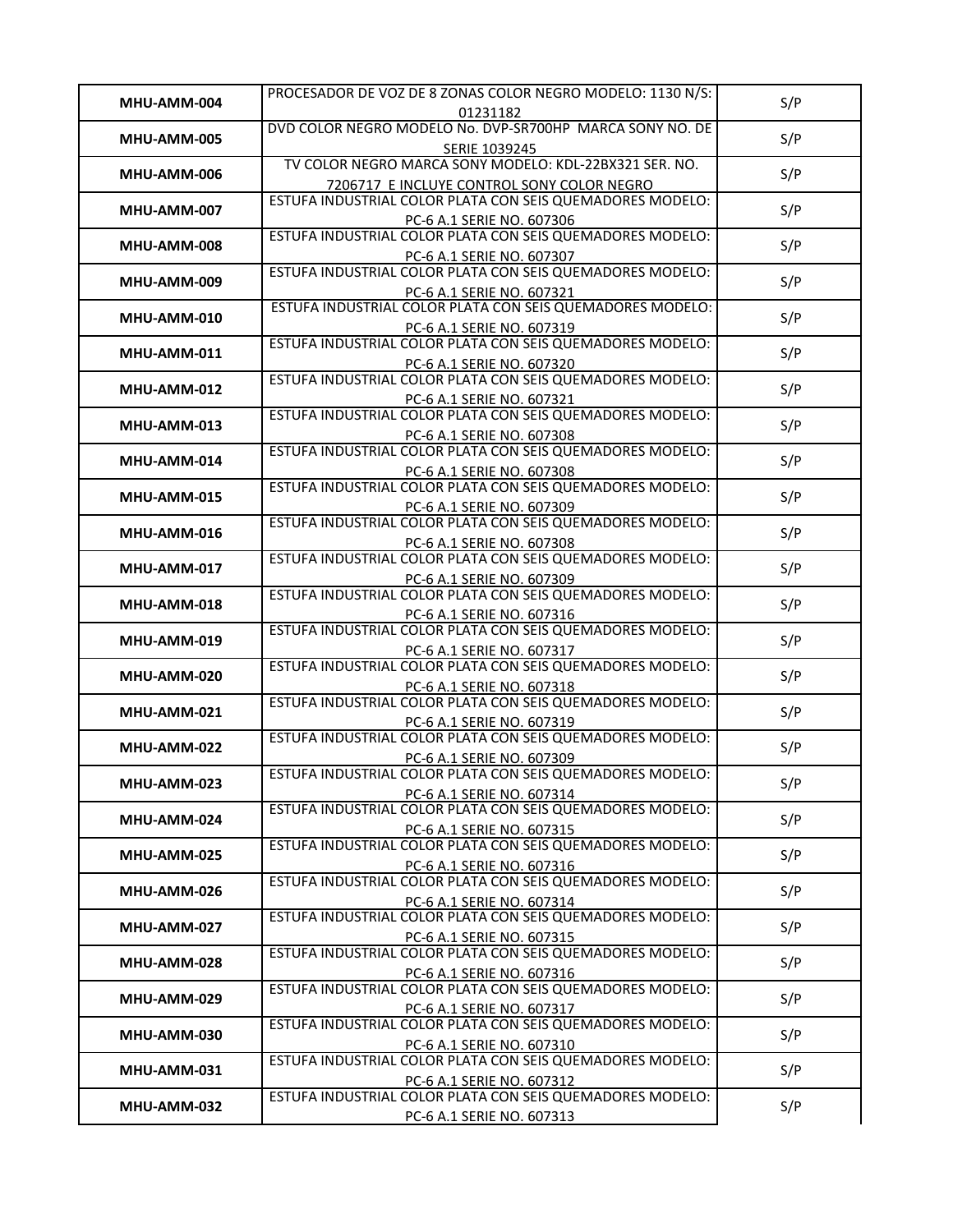|                                   | ESTUFA INDUSTRIAL COLOR PLATA CON SEIS QUEMADORES MODELO:                           |     |
|-----------------------------------|-------------------------------------------------------------------------------------|-----|
| MHU-AMM-033                       | PC-6 A.1 SERIE NO. 607314                                                           | S/P |
|                                   | ESTUFA INDUSTRIAL COLOR PLATA CON SEIS QUEMADORES MODELO:                           |     |
| MHU-AMM-034                       | PC-6 A.1 SERIE NO. 607315                                                           | S/P |
|                                   | ESTUFA INDUSTRIAL COLOR PLATA CON SEIS QUEMADORES MODELO:                           |     |
| MHU-AMM-035                       | PC-6 A.1 SERIE NO. 607313                                                           | S/P |
| MHU-AMM-036                       | ESTUFA INDUSTRIAL COLOR PLATA CON SEIS QUEMADORES MODELO:                           | S/P |
|                                   | PC-6 A.1 SERIE NO. 607311                                                           |     |
| MHU-AMM-037                       | ESTUFA INDUSTRIAL COLOR PLATA CON SEIS QUEMADORES MODELO:                           | S/P |
|                                   | PC-6 A.1 SERIE NO. 607312                                                           |     |
| MHU-AMM-040                       | MICROFONO COLOR NEGRO ASAJI                                                         | S/P |
| MHU-AMM-041<br>MHU-               |                                                                                     |     |
| <b>AMM-042</b><br>MHU-AMM-        | EXTINTORES COLOR PLATA MODELO K01-2                                                 | S/P |
| 130<br>NHU-AMM-044<br><b>MHU-</b> |                                                                                     |     |
| <b>AMM-045</b><br>MHU-            |                                                                                     |     |
|                                   |                                                                                     |     |
| <b>AMM-046</b><br>MHU-AMM-        | EXTINTORES COLOR ROJO NO. DE SERIE 3RS0098                                          | S/P |
| 047<br>MHU-AMM-048                |                                                                                     |     |
| <b>MHII-AMM-049</b>               | EQUIPO DE COMPUTO C) CPU BTC, SERIE B3BTCK156XD3 MOD.                               |     |
| MHU-AMM-051-C                     | MXD8020075 COLOR NEGRO D) MONITOR LCD29" HACER MOD.X173W                            |     |
| MHU-AMM-051-D                     | S/N ETLAL0800482803C674203 COLOR NEGRO E) TECLADO BTC                               | S/P |
| <b>MHU-AMM-051-E</b>              |                                                                                     |     |
| MHU-AMM-051 F                     | MOD.KM-03402 S/N B3BTCK156X03 F) MOUSE OPTICO BTC, COLO                             |     |
| MHU-AMM-052                       | <b>NEGRO</b><br>SILLS APILABLE, COLOR NEGRO MODELO 104-Z                            | S/P |
|                                   | MULTIFUNCIONAL DE ETIQUETAS LASER JET PRO HP M 1212NF, 19PPM                        |     |
| MHU-AMM-053                       | N S/N CNG9C5515Z, COLOR NEGRO                                                       | S/P |
|                                   | ESCRITORIO SECRETARIAL MARCA UNIVERSAL, COLOR CAFÉ CON 2                            |     |
| MHU-AMM-054                       | <b>CAJONES</b>                                                                      | S/P |
|                                   | RACK METALICO COLOR NEGRO PARA EL ACOMODO Y RESGUARDO                               | S/P |
| MHU-AMM-055                       | <b>DEL EQUIPO</b>                                                                   |     |
| MHU-AMM-056                       | MONITOR LED 18.6 COLOR NEGRO                                                        | S/P |
| MHU-AMM-057                       | SWICH POE COLOR NEGRO 8 PTS                                                         | S/P |
| MHU-AMM-058                       | PUNTOS DE ACCESO COLOR BLANCO INALAMBRICO N A 300 MNBS DE                           | S/P |
|                                   | ALTO PODER CON PLENUMRATED                                                          |     |
| MHU-AMM-059                       | ROUTER WIFI INALAMBRICO SERVICIO INTERNET COLOR BLANCO                              | S/P |
| MHU-AMM-060                       | NO BREAK CYBERPOWER COLOR NEGRO PFLLCD 1000VA/600W 10                               | S/P |
|                                   | <b>CONT</b>                                                                         |     |
| MHU-AMM-061                       | REGULADOR COLOR NEGRO SOLA BASC ISB SLIM VOLT 1300VA/700W                           | S/P |
|                                   | 4 CONTACTOS<br>MONITOR TOUCH SCREEN ELO 15" WIDE LED COLOR NEGRO PC                 |     |
| <b>MHU-AMM-062-A, B</b>           |                                                                                     | S/P |
| MHU-AMM-064                       | KIOSKO COLOR NEGRO CON GUINDA<br>TELEFONO PANASONIC COLOR BLANCO MODELO KX-TSS00MEW | S/P |
|                                   | 32 POSTES PARA SUJETACION DE LONAS A BASE DE TUBO NEGRO CED                         |     |
| MHU-AMM-065                       | 30 DE 2 1/2" CON UNDESARROLLO DE 3.25M                                              | S/P |
| MHU-AMM-066                       | CASITA DE JUEGOS COLOR AZUL, CAFÉ Y ROJO MODELO 801500                              | S/P |
| MHU-AMM-067-A                     | MESA DE PIC NIC COLOR VERDE CON CAFÉ MODELO 880200                                  |     |
| MHU-AMM-067-B                     | MESA DE PIC NIC COLOR VERDE CON CAFÉ MODELO 880201                                  | S/P |
| MHU-AMM-068-A                     | LIENZOS CABALLETE PARA NIÑOS                                                        |     |
| MHU-AMM-068-B                     | LIENZOS CABALLETE PARA NIÑOS                                                        | S/P |
| MHU-AMM-068-C                     | LIENZOS CABALLETE PARA NIÑOS                                                        |     |
| MHU-AMM-069-A                     | PUFF (COGIN SILLON)                                                                 |     |
| MHU-AMM-069-B                     | PUFF (COGIN SILLON)                                                                 | S/P |
| MHU-AMM-069-C                     | PUFF (COGIN SILLON)                                                                 |     |
| MHU-SPM-001                       | <b>COLOR CAFÉ</b>                                                                   | S/P |
| MHU-SPM-002                       | <b>COLOR CAFÉ</b>                                                                   | S/P |
| MHU-SPM-003                       | <b>ECOLO</b>                                                                        | S/P |
| MHU-SPM-004                       | COLOR CAFÉ DE 3 GAVETAS                                                             | S/P |
| MHU-SPM-005                       | DE ALUMINIO                                                                         | S/P |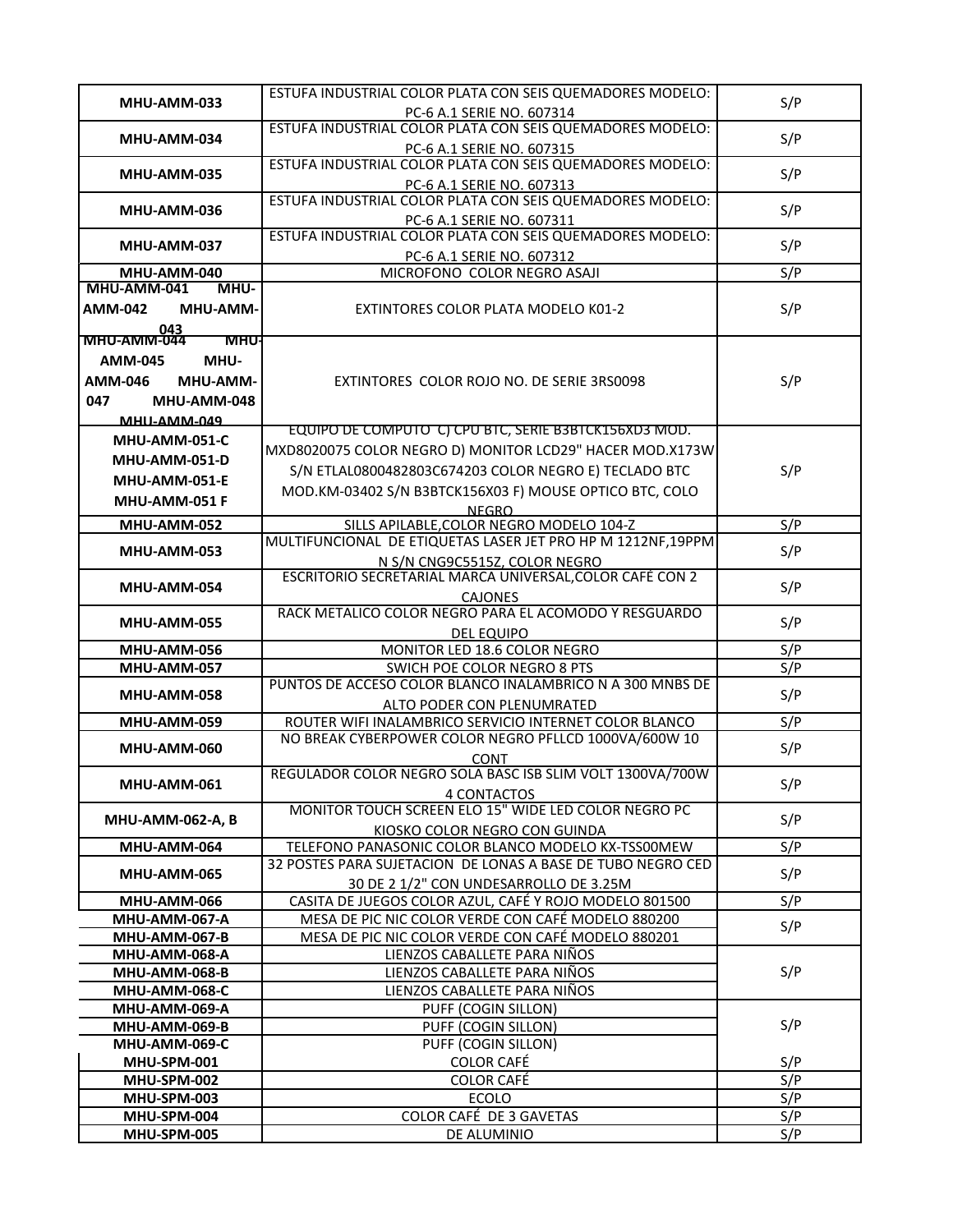| MHU-SPM-009                | MARCA PRINTAFORM COLOR NEGRO                                                   | $\overline{\mathcal{S}}$       | 495.00     |
|----------------------------|--------------------------------------------------------------------------------|--------------------------------|------------|
| <b>MHU-SPM -010-A-B</b>    | MARCA KENWOOD NO DE SERIE 81100011, MOD. TK-2212 CON 5                         |                                |            |
| MHU-SPM-010-C              | WATTS, 128 CANALES, BANDA VHF Y PANTALLA.                                      | \$                             | 3,850.02   |
| <b>MHU-SPM-013-A</b>       |                                                                                |                                |            |
| <b>MHU-SPM-013-B</b>       | MODELO KSC-31 COLOR NEGRO                                                      | \$                             | 3,850.02   |
|                            | MARCA GENERAL ELECTRIC AGUASYSTEM COLOR PERLA MODELO:                          |                                |            |
| <b>MHU-SPM-016</b>         | GE604LM S/N: 0007EE16145                                                       |                                | S/P        |
| <b>MHU-SPM-018-A</b>       | A) CPU, HP, SERIE: MXX1210YGX, MODELO: S5-1023LA, COLOR: NEGRO                 |                                |            |
| MHU-SPM-018-B              | B) MONITOR, MARCA: HP, SERIE: 3CQ130P7GW, COLOR: NEGRO                         |                                | S/P        |
| MHU-SPM-018-C              | C) TECLADO, MARCA: VERBATIM, MODELO: 98111, COLOR NEGRO.                       |                                |            |
| MHU-SPM-018-D              | D) MOUSE, MARCA: HP, COLOR NEGRO.                                              |                                |            |
| HHU-SPM-019                | MARCA COMPLET, NO. SERIE 08A370334 RPC 1300 COLOR NEGRO                        |                                | S/P        |
|                            | SELLO, MARCA: TRODAT PRINTY 4915, COLOR: NEGRO/ROJO.                           |                                |            |
| MHU-SPM-022                | (DIRECCION DE SERVICIOS BASICOS)                                               |                                | S/P        |
|                            | SELLO, MARCA, TRODAT, PRINTY 4724, COLOR: NEGRO/GRIS,                          |                                |            |
| MHU-SPM-023                | RESIVO).                                                                       |                                | S/P        |
|                            | 1 ESCRITORIO VINO NEGRO COMVINADO, MODELO: 8023, MARCA:                        |                                |            |
| MHU-SPM-24                 | SIGMA.                                                                         | \$                             | 1,879.98   |
|                            | 2 ESCRITORIO COLOR VINO CON NEGRO COMBINADO, MODELO: 8023,                     |                                |            |
| MHU-SPM-25                 | MARCA: SIGMA.                                                                  | \$                             | 1,879.98   |
| MHU-SPM-26-A               |                                                                                |                                |            |
| MHU-SPM-26-B               |                                                                                |                                |            |
| MHU-SPM-26-C               |                                                                                |                                |            |
| MHU-SPM-26-D               |                                                                                |                                |            |
| MHU-SPM-26-E               | SILLAS APILABLES, COLOR: NEGRO, MODELO: 104-Z                                  | \$                             | 3,199.92   |
| MHU-SPM-26-F               |                                                                                |                                |            |
| MHU-SPM-26-G               |                                                                                |                                |            |
|                            |                                                                                |                                |            |
|                            |                                                                                |                                |            |
| MHU-SPM-26-H               |                                                                                |                                |            |
|                            | MULTIFUNCIONAL, MARCA EPSON L210, MODELO: C462H, SERIE:                        |                                |            |
| MHU-SPM-27                 | S25K541848, COLOR NEGRO.                                                       |                                | S/P        |
| MHU-SPM-028                | 4 POSTES Y 6 CHAROLAS COLOR GRIS                                               |                                | S/P        |
| MHU-SPM-029                | COLOR BEIGE, CON TRES GABETAS                                                  |                                | S/P        |
| MHU-SPM-030                | MARCA LASKO SERIE: NO. 3075290 NODELO 2510M COLOR BLANCO                       | \$                             | 720.00     |
| MHU-SPM-031-A              | A) CPU Y MOTINOR INTEGRADO MARCA COMPAQ, MOD. CQ1-1505LA,                      |                                |            |
| MHU-SPM-031-B              | SERIE: 3CR2130J7G COLOR NEGRA. B)TECLADO: COMPAQ, COLOR                        | \$                             | 9,500.00   |
| MHU-SPM-031-C              | NEGRO, MODELO: SK-2085, SERIE: BAPA0CCP2H81R.<br>C) MOUSE:                     |                                |            |
|                            | MARCA PANASONIC COLOR NEGRA, DE 32", MOD. TC-L32C5X, SERIE:                    |                                |            |
| MHU-SPM-033                | TC21450021.                                                                    | \$                             | 6,850.00   |
| MHU-SPM-034                | LINEA COORPORATIVA COLOR NEGRO, MODELO LC-3500 REQUIEZ                         | $\overline{\mathcal{S}}$       | 999.34     |
| <b>MHU-SPM-035</b>         | ENFREADOR DE AGUA DE PISO COLOR: BLANCO MARCA: WHIRPOOL                        |                                |            |
|                            | <b>ENFRIADOR DE AGUA</b>                                                       |                                | 1,999,00   |
| MHU-SPM-041                | SILLA, MARCA: VALENTINA ALTO, COLOR; NEGRO, MODELO; Z 26                       |                                | \$1,749.99 |
| MHU-SPM-042                | SILLA, MARCA: VALENTINA ALTO, COLOR: NEGRO, MODELO: Z 26                       |                                | \$1,749.99 |
| MHU-SPM-043                | IMPRESORA MARCA: EPSON L575, COLOR NEGRO, MODELO:C463C,                        |                                | \$5,999.00 |
| MHU-SPM-044                | CON NUMERO DE SERIE: W98Y225221                                                |                                |            |
|                            | ARCHIVERO DE 4 GAVETAS METAL, COLOR AZUL                                       |                                | N/P<br>N/P |
| MHU-SPM-045<br>MHU-SPM-046 | SILLAS FIJAS APILABLES, COLOR NEGRO<br>MESA CIRCULAR DE TRABAJO MELAMINA NEGRA |                                | N/P        |
| MHU-SPM-048                | ESTANTE DE METAL COLOR GRIS DE 5 ENTREPAÑOS                                    |                                | N/P        |
| MHU-SPM-J-001              | MARCA HONDA MODELO 390 SERIE TS1511                                            | \$                             | 20,000.00  |
| MHU-SPM-J-002              | DE 6x2 MTS.                                                                    | \$                             | 1,840.00   |
| MHU-SPM-J-005              | MARCA STIHL MOD. FS-85                                                         | \$                             | 4,890.00   |
| MHU-SPM-J-006              | DE ALUMINIO                                                                    |                                | S/IMPORTE  |
| MHU-SPM-J-008              | MARCA SURTEK Be-20" 508MM                                                      | \$                             | 3,799.00   |
| MHU-SPM-J-010              | MARCA HONDA COLOR ROJO No. DE SERIE WB30XTDR                                   | \$                             | 6,100.00   |
| MHU-SPM-J-017              | MARCA SHINDAIWA MOD. AT230 SERIE 9082377                                       | \$<br>$\overline{\mathcal{S}}$ | 7,911.62   |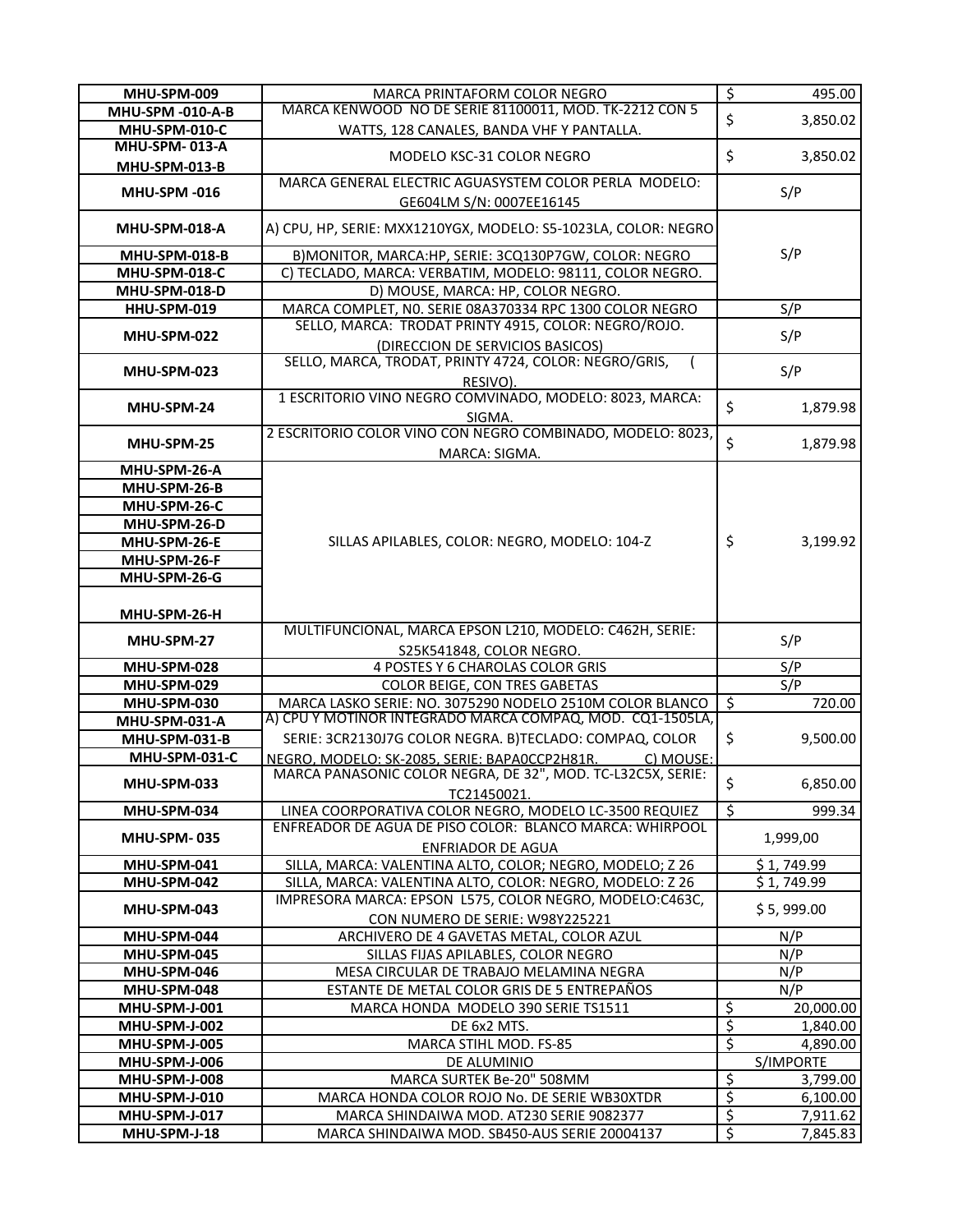| MHU-SPM-J-19         | SERIE 1E289K10382 MODELO 12A-44M7329 COLOR ROJO                                                          | \$                       | 6,299.00       |
|----------------------|----------------------------------------------------------------------------------------------------------|--------------------------|----------------|
| MHU-SPM J.-20        | MARCA STIHL MOD. K-85R FS SERIE 363054549                                                                | $rac{5}{5}$              | 10,589.99      |
| MHU-SPM-J-21         | LONAS DE 10 X 10 MATERIA                                                                                 |                          | 8,400.00       |
| MHU-SPM-J-22         | 1 PODADORA MARCA CRAFTSMAN 21" C/R LL/A TR MODELO:                                                       | \$                       | 4,997.30       |
|                      | 247370340: SERIE: 1D164KF2297                                                                            |                          |                |
| MHU-SPM-J-23         | MOTOSIERRA MS 170 CON BARRA DE 16" MARCA STIHL SERIE                                                     | \$                       | 3,454.01       |
|                      | 808906221                                                                                                |                          |                |
| MHU-SPM-J24 A Y B    | CORTASETOSS TELESCOPICO MAR4CA STIHL, MODELO HA-                                                         |                          | S/P            |
|                      | 85RCOMPLETO                                                                                              |                          |                |
| MHU-SPM-J25          | REMOLQUE DE CAMA BAJA                                                                                    |                          | S/P            |
| MHU-SPM-J-029        | DESBROZADORA FS-120R, MARCA STIHL, COLOR NARANJA/BLANCO,                                                 | \$                       | 7,000.00       |
|                      | SERIE: 809388034                                                                                         |                          |                |
| MHU-SPM-J-030        | HERRAMIENTA CONBI HL-KM 135° CON VASTAGO<br>PODADORA WHITE 21" 190CC B&S 6.25HP. BOLSA 3 EN 1 COLOR ROJO |                          | \$4,900.00     |
| MHU-SPM-J-031        |                                                                                                          | \$                       | 7,000.00       |
|                      | GRIS SERIE: 1508055816795<br>COLOR NARANJA CON NEGRO Y BLANCO, NUM. DE SERIE:506351940,                  |                          |                |
| MHU-SPM-J-032        | MODELO: BR-450                                                                                           | \$                       | 12,000.00      |
| MHU-SPM-J-033        | COLOR: GRIS CON NEGRO, MODELO: PL40                                                                      |                          | \$2,100.00     |
|                      | USO AGRICOLA, COLOR: NARANJACON NEGRO Y BLANCO, MODELO:                                                  |                          |                |
| MHU-SPM-J-034        | MS 361                                                                                                   |                          | \$8,900.00     |
| MHU-SPM-J-035        | COLOR: NARANJA CON NEGRO, BLANCO Y GRIS, MODELO:FS120R                                                   |                          | \$6,399.99     |
| MHU-SPM-J-036        | COLOR: NARANJA CON NEGRO Y GRIS, MODELO:HL-KM 135°.                                                      |                          | \$5,500.00     |
| MHU-SPM-J-037        | TIJERA, MARCA: BAHCO, COLOR: NARANJA Y NEGRO, MODELO P-51                                                |                          | \$1,860.00     |
|                      | MARCA: STIHL, COLOR: NARANJA CON NEGRO Y BLANCO, MODELO:                                                 |                          |                |
| MHU-SPM-J-038        | HS-81R 30", CON NUM. DE SERIE: 182379542.                                                                |                          | \$10, 344.01   |
|                      | HIDROLAVADORA, MARCA: STIHL, COLOR: NARANJA CON NEGRO Y                                                  |                          |                |
| <b>MHU-SPM-J-039</b> | BLANCO, MODELO: RE-129 PLUS                                                                              |                          | \$10,000.00    |
|                      | DESBROZADORA, MARCA: STIHL, COLOR: NARANJA CON NEGRO /                                                   |                          |                |
| MHU-SPM-J-041        | <b>BLANCO Y GRIS</b>                                                                                     | \$                       | 6,700.00       |
| MHU-SPM-J-042        | DESBROZADORA MARCA: STHL FS-120 R SERIE: 817495413 COLOR:                                                | \$                       | 6,999.99       |
|                      | <b>NEGRO CON NEGRO</b>                                                                                   |                          |                |
| MHU-SPM-J-043        | DESBROZADORA MARCA: MURRAY 21" SERIE: 550EX MOD                                                          | \$                       | 6,900.00       |
|                      | 96117001802 COLOR: NEGRO                                                                                 |                          |                |
| MHU-SPM-J-044        | DESBROZADORA MARCA STHIL FS-120 R SERIE 818469509, COLOR:                                                | \$                       | 8,200.01       |
|                      | NEGRO CON NARANJA                                                                                        |                          |                |
| MHU-SPM-J-045        | MOTOSIERRA MARCA: KOSHIRO 20", MODELO: CS5220, COLOR:                                                    | \$                       | 6,900.00       |
|                      | NEGRO/ROJO.                                                                                              |                          |                |
| MHU-SPM-J-046        | MOTOBOMBA, MARCA. SHIMAHA 2", MODELO: WP-20, SERIE: WP20-                                                | \$                       | 7,300.00       |
|                      | 2003-507, COLOR: BLANCO/NEGRO/ROJO.                                                                      |                          |                |
| MHU-SPM-J-047        | DESBROZADORA MARCA GUTSAY, 41.5 CC 1.5 KW, TIPO HUSQVARNA                                                | \$                       | 7,888.00       |
| MHU-SPM-J-048        | SERIE VAC-EHU 143 R, COLOR NARANJA<br>DESBROZADORA MARCA KOSHIRO, VAR620TN 62CC, COLOR ROJA              | \$                       | 6,728.00       |
|                      | MOD. 2008, COLOR BLANCO, TIPO ESTACAS LARGO D/H, MOTOR NO.                                               |                          |                |
| <b>MHU-SPM-V-001</b> | KA24364953A NO. DE SERIE 3N6DD14S48K009714                                                               | \$                       | 133,280.00     |
|                      | FORD F-350 MOD. 2006 BLANCA, No. DE SERIE 3FDKF36L66MA20118,                                             |                          |                |
| <b>MHU-SPM-V-003</b> | COMPACTADOR CARGA LATERAL DE 10 YDS.3 (7.5 MTS. 3)                                                       |                          | \$292,750.00   |
| <b>MHU-SPM-V-004</b> | FORD J7D SS CAB REG XL MOD. 1999 COLOR BLANCO OXFORD/GRIS                                                | $\overline{\mathcal{S}}$ | 139,900.00     |
|                      | MARCA INTERNACIONAL 4300-195, DE 195 HP, MOD. 2004, BLANCO                                               |                          |                |
| <b>MHU-SPM-V-005</b> | No. DE SERIE 3HAMMAAR44L674634                                                                           | \$                       | 464,999.99     |
| <b>MHU-SPM-V-006</b> | CHEVROLET C-3500 MOD. 1999 No.DE SERIE 3GCJC54K7XM101077                                                 | $\overline{\mathcal{S}}$ | 137,000.00     |
|                      | CAMIONETA MODELO 2005, MARCA CHEVROLET SILVERADO, CON                                                    |                          |                |
| MHU-SPM-V-007        | NUMERO DE PLACAS GP-98066, COLOR BLANCO Y NUMERO DE SERIE:                                               |                          | S/P            |
|                      | 2GCEC19T2511228557                                                                                       |                          |                |
|                      | MODELO 2016, MARCA FOZAN VOLTEO DE 7 MTS CON NUM. DE                                                     |                          | \$1,044,000.00 |
| MHU-SPM-V-008        | PLACA 73-90-YB, COLOR BLANCO.                                                                            |                          |                |
|                      | CHASIS CABINA DURASTAR 4400 310 54K 10V 6X4, CON CAJA DE                                                 |                          |                |
| <b>MHU-SPM-V-009</b> | VOLTEO DE 23 MTS, MODELO 2017, MARCA; INTERNATIONAL, CON                                                 | \$                       | 1,559,880.00   |
|                      | NUMERO DE PLACA: GA-2539-A, COLOR BLANCO.                                                                |                          |                |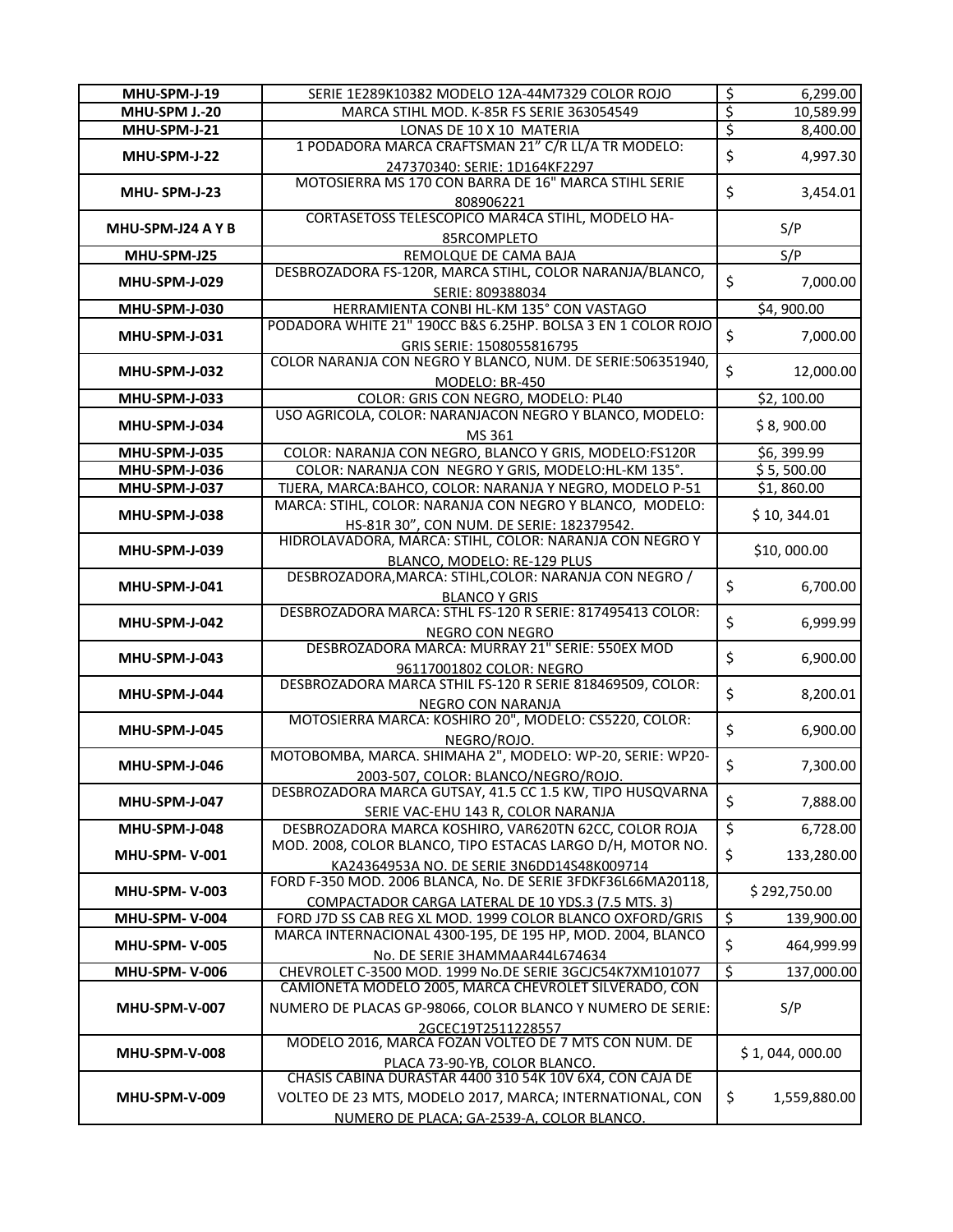| MHU-SPM-V-010               | PIPA FORD MODELO 1982, COLOR BLANCO, NUMERO DE SERIE:                                                               |                          | S/P       |
|-----------------------------|---------------------------------------------------------------------------------------------------------------------|--------------------------|-----------|
|                             | AC5JYE43073, SIN PLACAS                                                                                             |                          |           |
| <b>MHU-TM-001</b>           | CUATRO GAVETAS, COLOR NOGAL CON NEGRO                                                                               | $rac{\xi}{\xi}$          | 3,063.60  |
| <b>MHU-TM-003</b>           | 1.70 MT. MARCA HAKEN COLOR ENCINO CON NEGRO, CON 3 CAJONES                                                          |                          | 1,964.00  |
| <b>MHU-TM-007-A</b>         | COLOR NEGRO DE CODERA DE METAL                                                                                      | \$                       | 560.00    |
| <b>MHU-TM-007-B</b>         |                                                                                                                     |                          |           |
| <b>MHU-TM-011</b>           | PRINTAFORM COLOR NOGAL CON DOS ENTREPAÑOS, UNO MOVIBLE.                                                             | \$                       | 989.00    |
| <b>MHU-TM-012</b>           | MARCA REQUIEZ MOD. RS-500, COLOR BOSQUE<br>SILLON EJECUTIVO COLOR NEGRO DE PIEL, CON RESPALDO ALTO, CON             | $\overline{\xi}$         | 1,196.00  |
| <b>MHU-TM-014</b>           |                                                                                                                     |                          | S/P       |
| <b>NHU-TM-019</b>           | DESCANSABRAZOS.<br>TELEFONO PANASONIC, MODELO:KX-TS5LX-B, COLOR NEGRO                                               |                          | S/P       |
| <b>MHU-TM-020</b>           | GUILLOTINA, BASE DE MADERA DE 38X38                                                                                 | \$                       | 1,846.32  |
| <b>MHU-TM-027</b>           | ACOJINADA COLOR CAFÉ                                                                                                |                          | S/P       |
|                             | BOSINAS: MARCA, ACTECK, MODELO:RCG-K005, NO. DE SERIE:                                                              |                          |           |
| <b>MHU-TM-032-E</b>         | 259908001521, COLOR NEGRO.                                                                                          |                          | S/P       |
|                             | IMPRESORA HPLASER JET COLOR: GRIS MODELO: P2015 SERIE                                                               |                          |           |
| <b>MHU-TM-036</b>           | CNB1R89310                                                                                                          | \$                       | 5,200.00  |
| <b>MHU-TM-042</b>           | MARCA LASKO MOD. 2510M, COLOR BLANCO                                                                                | $\overline{\xi}$         | 720.00    |
| <b>MHU-TM-048</b>           | ESCRITORIO DE MADERA CAOBA, COLOR NEGRO/VINO CON 2 CAJONES                                                          |                          | S/P       |
|                             | ESCRITORIO DE MADERA CAOBA COLOR NEGRO7VINO, CON 2                                                                  |                          |           |
| <b>MHU-TM-049</b>           | CAJONES.                                                                                                            |                          | S/P       |
|                             | LAPTOP MARCA: HP, COLOR: NEGRA CON BORDES PLATEADOS,                                                                |                          |           |
|                             | MODELO: DV2-1020LA, SERIE: CNC93620N5, CON QUEMADOR DE                                                              |                          |           |
| <b>MHU-TM-052</b>           | DISCO, MARCA HP SPARE, SERIE: 506778-001, MODELO: LIGHSCRIBE                                                        | \$                       | 11,900.00 |
|                             | SUPERMULTI8X DVD IR/RW DOUBLE LAYER, COLOR NEGRO CON                                                                |                          |           |
|                             | RORDES PLATEADOS<br>IMPRESORA MARCA: PANASONIC, MODELO: XK-MB3010ME,                                                |                          |           |
|                             |                                                                                                                     |                          |           |
| <b>MHU-TM-053</b>           | S/OECFL001253 LASER MULTI-FUNCION, FUENTE DE PODER: 120                                                             | \$                       | 9,048.00  |
|                             | V60HZ. SERIE: OECFC001253. COLOR:BEIGE/GRIS OSCURO.                                                                 |                          |           |
| <b>MHU-TM-054</b>           | PANTALLA MARCA:LG, MODELO: 32LD350, SERIE: 066FXEZ2P212,                                                            | \$                       | 8,577.03  |
| <b>MHU-TM-055</b>           | COLOR: NEGRO, INCLUYE SOPORTE DE METAL, COLOR NEGRO.<br>BANCAS DE VISITA C/U CON CINCO ASIENTOS, COLOR : NEGRO, CON |                          |           |
|                             |                                                                                                                     | \$                       | 4,600.00  |
| <b>MHU-TM-056</b>           | <b>BASE DE METAL.</b><br>REGULADOR, MARCA: COMPLET, MODELO: RPC 1300, SERIE:                                        |                          |           |
| <b>MHU-TM-063</b>           | 08352677, COLOR NEGRO CON 8 ENTRADAS Y 2 PARA CABLE UTP                                                             |                          | S/P       |
| <b>MHU-TM-065</b>           | SILLA GERNCIAL S/M, S/S, COLOR: NEGRO.                                                                              | \$                       | 699.00    |
|                             | MODULO SECRETARIAL, COLOR CAOBA/NEGRO, PENINSULAR, MARCA:                                                           |                          |           |
| <b>MHU-TM-066</b>           | SYGMA, CON 2 CAJONES Y UN ENTREPAÑO.                                                                                | \$                       | 3,166.67  |
|                             | MODULO SECRETARIAL, COLOR CAOBA/NEGRO, PENINSULAR, MARCA:                                                           |                          |           |
| <b>MHU-TM-067</b>           | SYGMA, CON 2 CAJONES Y UN ENTREPAÑO.                                                                                | \$                       | 3,166.67  |
|                             | MODULO SECRETARIAL, COLOR CAOBA/NEGRO, PENINSULAR, MARCA:                                                           |                          |           |
| <b>MHU-TM-068</b>           | SYGMA, CON 2 CAJONES Y UN ENTREPAÑO.                                                                                | \$                       | 3,166.67  |
| <b>MHU-TM-072</b>           | <b>REGUKADOR DE ENERGIA</b>                                                                                         | $\overline{\mathcal{L}}$ | 460.00    |
| <b>MHU-TM-073</b>           | 43375, SILLA LANDBOND CON BRAZOS, COLOR NEGRA, GIRATORIA.                                                           | इ                        | 999.00    |
| <b>MHU-TM-074</b>           | UN ESCRITORIO MODELO: 8023, MARCA:SIGMA, COLOR:                                                                     | \$                       | 1,879.98  |
|                             | NEGRO/CAOBA, CON UN CAJON.                                                                                          |                          |           |
| <b>MHU-TM-075</b>           | UN LIBRERO MODELO: B400, MARCA: SIGMA, COLOR: NEGRO/CAOBA,                                                          | $\zeta$                  | 3,399.99  |
|                             | DE 5 PELDAÑOS.<br>CAMARA DIGITAL: MARCA SONY DE 16.1 MEGAPIXELES CON PELICULA                                       |                          |           |
|                             |                                                                                                                     |                          |           |
| <b>MHU-TM-077</b>           | HD MODELO DSC-W570 OPTICAL ZOOM/STEADY SHOT E33 SERIE No.                                                           | \$                       | 3,900.00  |
|                             | 8446394<br>MARCA EPSON FX-890, MODELO: P361A, MATRIZ DE PUNTO, S/N                                                  |                          |           |
| <b>MHU-TM-080</b>           |                                                                                                                     |                          | S/P       |
|                             | NZBY022048, COLOR GRIS OBSCURO<br>MARCA OFFICE FACTOR, MODELO OF1001, COLOR NEGRO, CON                              |                          |           |
| <b>MHU-TM-081</b>           | DESCANZA BRAZOS ACOJINADOS, TAPIZADO EN TELA Y BASE DE                                                              | \$                       | 999.00    |
|                             |                                                                                                                     |                          |           |
| MHU-<br><b>MHU-TM-082-A</b> | <b>ESTRELLA 5 RODAJAS DOBLE.</b>                                                                                    |                          |           |
| <b>TM-082-B</b><br>MHU-TM-  | MARCA MOTOROLA, COLOR NEGRO, MODELO L703M, SERIE:VT                                                                 |                          | 1, 299.00 |
| 082-C                       | 1106002187G, INCLUYE 3 TELEFONOS CON BASE Y CARGADOR                                                                |                          |           |
|                             |                                                                                                                     |                          |           |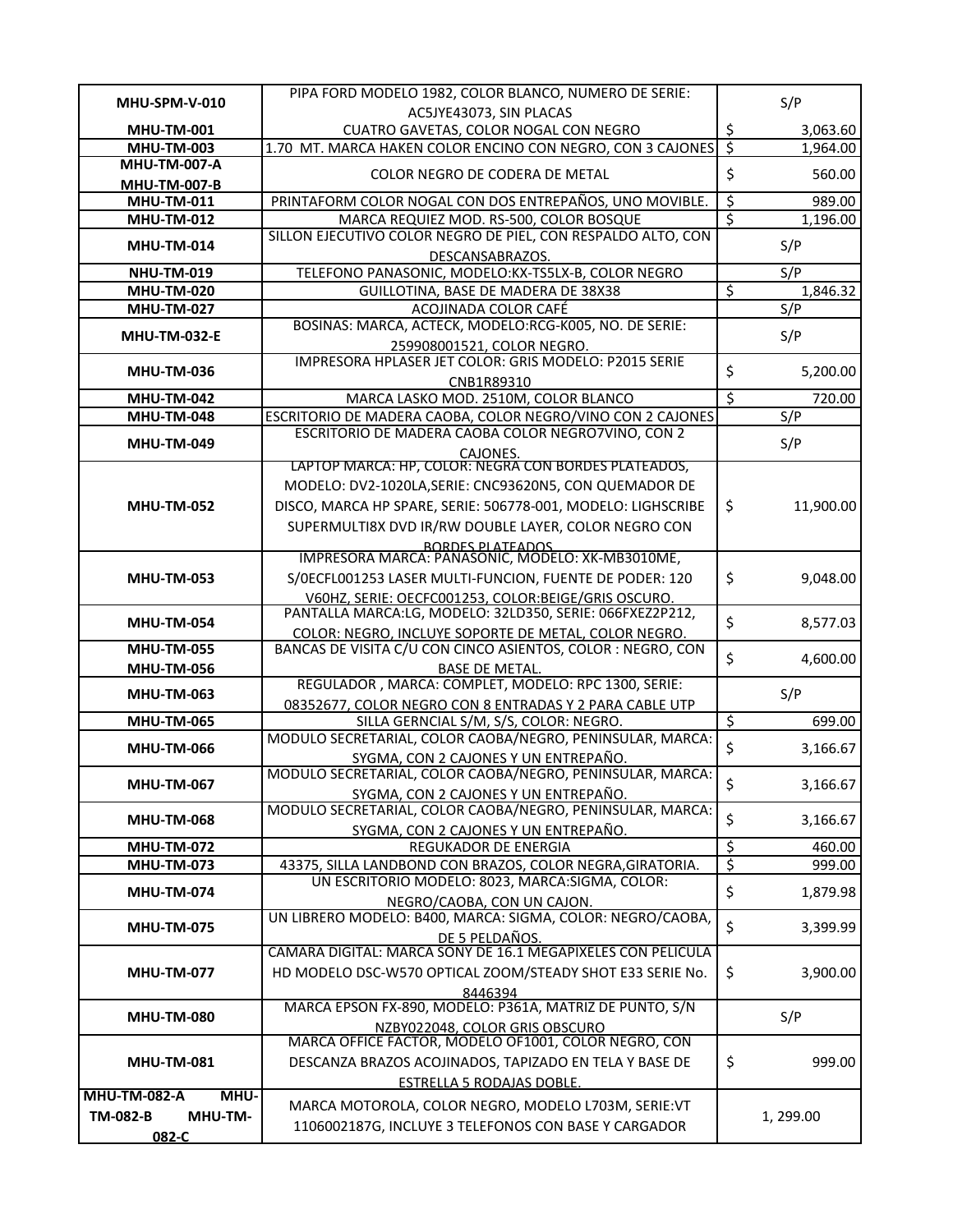|                                    | MARCA OFFICE FACTOR, MODELO OF1001, COLOR NEGRO, CON                                            |                  |               |
|------------------------------------|-------------------------------------------------------------------------------------------------|------------------|---------------|
| <b>MHU-TM-084</b>                  | DESCANZA BRAZOS ACOJINADOS, TAPIZADO EN TELA Y BASE DE                                          | \$               | 999.00        |
|                                    | <b>ESTRELLA 5 RODAJAS DOBLE.</b>                                                                |                  |               |
|                                    | MARCA MIRAGE, COLOR BLANCO, SERIE: SMAEC1221Y8011101891,                                        |                  |               |
| <b>MHU-TM-085</b>                  | MODELO. SMAEC1221Y, CON CONTROL REMOTO.                                                         | \$               | 8,000.00      |
| <b>MHU-TM-087</b>                  | LINEA COORPORATIVA COLOR NEGRO, MODELO LC-3500 REQUIEZ                                          | $\overline{\xi}$ | 999.34        |
|                                    | TIPO GRAPA MARCA SYGMA MEDIDA 160*70*75 COLOR CAOBA                                             |                  |               |
| <b>MHU-TM-088</b>                  | MODELO 8002 Y DOS CAJONES CON LLAVE.                                                            | \$               | 2,900.00      |
|                                    | MODELO: BE350G-LM COLOR NEGRO, MARCA APC BACK-UPS 350                                           |                  |               |
| <b>MHU-TM-089-E</b>                | SERIE: 4B1217P07836                                                                             |                  | S/P           |
|                                    | MODELO: BE350G-LM COLOR NEGRO, MARCA APC BACK-UPS 350                                           |                  |               |
| <b>MHU-TM-089-G</b>                | SERIE: 4B1223P44941                                                                             |                  | S/P           |
| <b>MHU-TM-091-A</b><br><b>MHU-</b> | MONITOR: MARCA: HP PAVILION TOUCH 20-F391LA MODELO:20-                                          |                  |               |
| MHU-                               | F345LA CON NUMERO DE SERIE:4C13370LVO COLOR NEGRO,                                              |                  |               |
| TM-091-B                           | MAUSE: MARCA: HP PAVILION COLOR NEGRO,<br>TECLADO:                                              |                  | \$9,999.00    |
| <b>TM-091-C</b>                    | MARCA: HP PAVILION COLOR NEGRO.                                                                 |                  |               |
| <b>MHU-TM-094</b>                  | SILLA: SECTRETARIAL MARCA: MARBELLA COLOR NEGRO                                                 |                  | \$999.00      |
| <b>MHU-TM-095</b>                  | DISCO: DURO EXTERNO COLOR: NEGRO                                                                |                  | \$1,699.00    |
|                                    | VENTILADOR: AIREPO DE PISO COLOR: PLATA CON NEGRO CON                                           |                  |               |
| <b>MHU-TM-097</b>                  | NUMERO: 4017332                                                                                 |                  | \$1,911.73    |
|                                    | CAJONERA: DE 3 GAVETAS EN MELAMINA DE 16 MM. DE ESPESOR                                         |                  |               |
| <b>MHU-TM-098</b>                  | <b>COLOR: MADERA</b>                                                                            |                  | \$1,400.00    |
| <b>MHU-TM-099</b>                  | TABLET: 8000 IPAD MINI COLOR: PLATA CON NEGRO                                                   |                  | S/P           |
| <b>MHU-TM-100</b>                  | HORNO: DE MICOONDAS COLOR PLATA MARCA: LG                                                       |                  | S/P           |
| MHU-MT-102-A,B,C                   | LIBRERO DE 1.20 X 2.00 X 40 CON ENTREPAÑOS, MARCA POCSA.                                        |                  | \$3275.86 C/U |
| <b>MHU-TM-103</b>                  | MULTIFUNCIONAL L2 10 27PPM NEGRO, 15PPM COLOR NEGRO NO                                          | \$               | 3,793.10      |
|                                    | SERIE: *S25K542168*<br>NO DE SERIE: 4CE4310LSD, MONITOR: MARCA: HP AIO                          |                  |               |
|                                    |                                                                                                 |                  |               |
| <b>MHU-TM-104-A</b>                | TCOMPUTADORA HP AIO, ONE 205G1M, LRD HD18.5" AMD E1-2500,                                       |                  |               |
| <b>MHU-TM-104-B</b>                | 4GBRAM/500GB DISCO DURO, DVDRW WINDOWS8                                                         |                  | 7,586.21      |
|                                    | WIFI/(WEBCAM/ALTAVOCE-INTEGRADOS,COLOR NEGRO,                                                   | \$               |               |
| <b>MHU-TM-104-C</b>                | MAUSE: MARCA: HP AIO, COLOR NEGRO, TECLADO: MARCA: HP AIO,                                      |                  |               |
|                                    | COLOR NEGRO                                                                                     |                  |               |
| <b>MHU-TM-105</b>                  | MESA PLEGABLE TIPO MALETA COLOR BLANCO                                                          | \$               | 1,049.00      |
| <b>MHU-TM-106</b>                  | TELEFONO DIGITAL COLOR NEGRO MARCA VAYA                                                         |                  | S/P           |
|                                    | MONITOR: MARCA: ACER AZ1-601-MB51 SERIE                                                         |                  |               |
| MHU-TM-108-A MHU-TM-               | DQCYDAL007517008666B01,COLOR NEGRO,<br>MAUSE:                                                   | \$               | 6,199.02      |
| 108-B MHU-TM-108-C                 | MARCA: HACER SERIE:515011DE, COLOR NEGRO,                                                       |                  |               |
|                                    | TECLADO: MARCA: HACER SERIE . COLOR NEGRO.                                                      |                  |               |
| <b>MHU-TM-109</b>                  | ESCRITORIO SECRETARIAL 120X60X75 COLOR CAOBA/NEGRO MODELO                                       | \$               | 2,700.00      |
|                                    | 8003 MARCA SYGMA                                                                                |                  |               |
| <b>MHU-TM-110</b>                  | MARCA CANON MG2410 COLOR GRIS CLARO                                                             |                  | S/P           |
|                                    | MARCA LENOVO COLOR BLANCO MONITOR S/N: CS02540794                                               |                  |               |
| <b>MHU-TM-111-A,B,C</b>            | TECLADO: S/N 50204845 MODELO LXH-EKB-10YA, MAUSE, S/N:                                          | \$               | 6,499.00      |
|                                    |                                                                                                 |                  |               |
|                                    | 150100242133                                                                                    |                  |               |
|                                    | MARCA: PM LA PIEDAD DE 3 GAVETAS CON CORREDERAS                                                 |                  |               |
| <b>MHU-TM-112-A,B</b>              |                                                                                                 |                  | \$5 315.00    |
|                                    | CONVECIONAL COLOR NEGRO, DE METAL.<br>MARCA AIO LENOVO MONITOR C40-30 AIO SERIE: P900B4X6 COLOR |                  |               |
|                                    | BLANCO Y PLATEADO, TECLADO MODELO NO. LXH-EKB-10YA SERIE                                        |                  |               |
| MHU-TM-113-A,B,C                   | 50306403, COLOR BLANCO, MAUSE MODELO: SM-8825 SERIE:                                            | \$               | 8,964.66      |
|                                    | 150300813545 COLOR BLANCO                                                                       |                  |               |
|                                    | LASER HP LASER JET PRO M402N, HASTA 40PPM,1200X1200 dpl,                                        |                  |               |
| <b>MHU-TM-114</b>                  | Ethernet, USB. MODELO: SHNGC-1400-00 NO. SERIE PHBHG08323                                       | \$               | 3,533.62      |
|                                    | <b>COLOR: BLANCO/GRIS.</b>                                                                      |                  |               |
| <b>MHU-TM-115</b>                  | IMPRESORA LASER HP LASERJET ENTERPRISE M 605DN, 1200X 1200                                      |                  |               |
|                                    | DPI, LASER 58 PPM 225000 PAGINAS POR ME                                                         | \$               | 24,499.20     |
| <b>MHU-TM-117</b>                  | SILLA SECRETARIAL EJECUTIVA ERGONOMIC COLOR CHOCOLATE,<br>MODELO 69098.                         | \$               | 1,999.00      |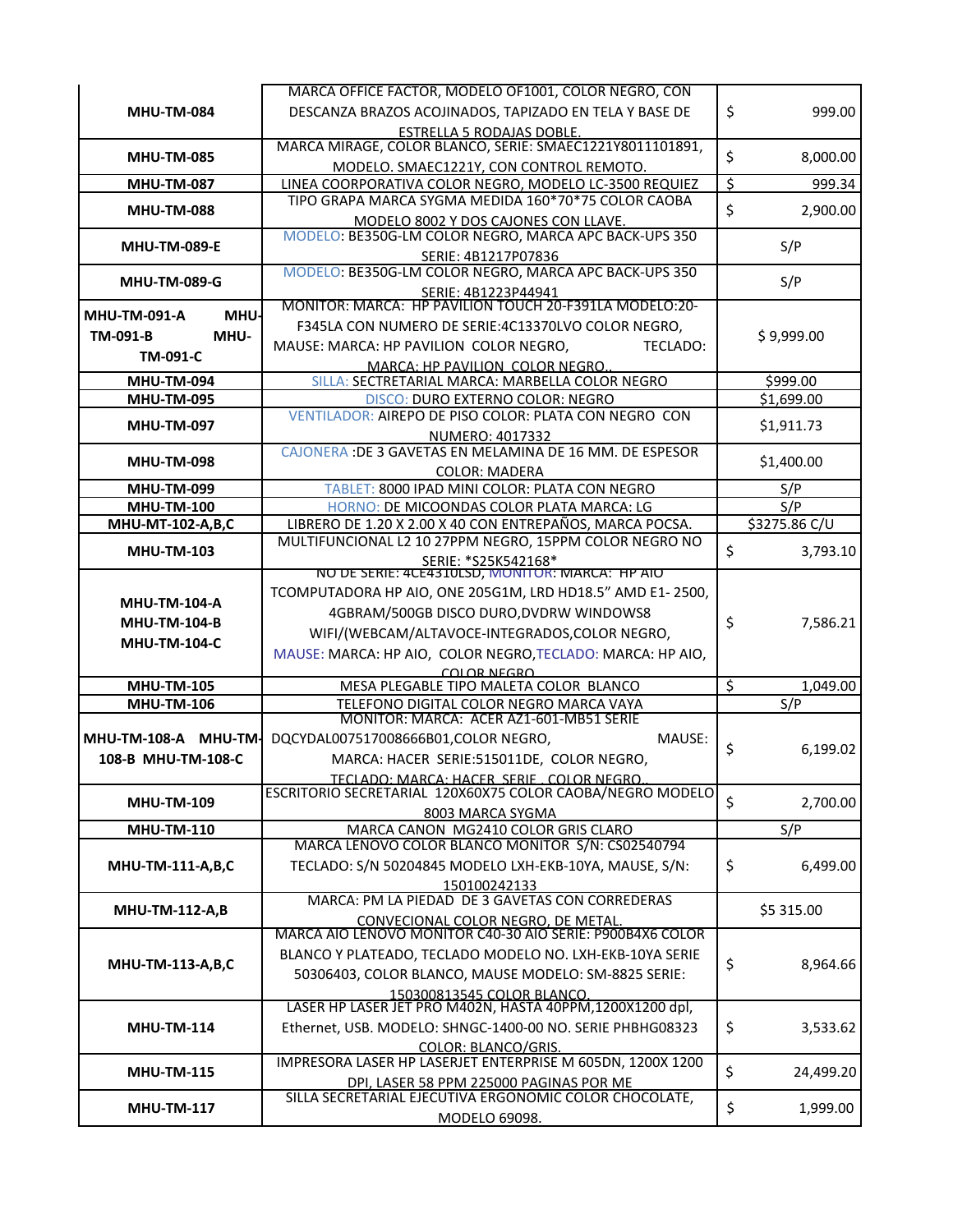|                                  | SILLA SECRETARIAL EJECUTIVA ERGONOMIC COLOR CHOCOLATE,                         |                        |             |
|----------------------------------|--------------------------------------------------------------------------------|------------------------|-------------|
| <b>MHU-TM-118</b>                | MODELO 69098.                                                                  | \$                     | 1,999.00    |
|                                  | VENTILADOR DE TORRE IONIZADOR, CON CONTROL REMOTO,                             |                        |             |
| <b>MHU-TM-116</b>                | PANTALLA DIGITAL LUMINOSA, MARCA BIRTMAN, MODELO:<br>BT-421-                   | \$                     | 1,779.11    |
|                                  | GO                                                                             |                        |             |
| <b>MHU-TM-119</b>                | IMPRESORA DE MATRIZ EPSON FX-890II                                             | \$                     | 10,051.85   |
| <b>MHU-TM-120</b>                | EQUIPO DE COMPUTO, COLOR BANCO CON GREIS, MARCA HP                             | ड                      | 5,499.00    |
| <b>MHU-TM-121</b>                | MULTIFUNCION ECOSYS M2135DN KYOCERA                                            | \$                     | 8,700.00    |
| <b>MHU-TM-122</b>                | ESQUINERO DE COMPUTO, COLOR CAOBA/NEGRO                                        |                        |             |
|                                  | EQUIPO DE COMPUTO COMPLETO, MONITOR-A (BEN Q                                   |                        |             |
|                                  | 21.5" FHD (1080P)5MS HDMI/VGA GW2270H, CPU-B(XZEAL                             |                        |             |
|                                  | XZ105/ATX/USB 3.0/VENTANA LATERAL/LED                                          |                        |             |
| MHU-TM-126-A-B-C-D               | MULTICOLOR/XZCGB01A, TECLADO-C( GENIUS SCORPION                                | \$                     | 10,798.24   |
|                                  | K6/ALÁMBRICO/LED BLUE, MOUSE-D(ALÁMBRICO EAGLE                                 |                        |             |
|                                  | WARRIOR COBRA USB 3200DPI LED MULTICOLOR/5                                     |                        |             |
|                                  | EQUIPO DE COMPUTO COMPLÉTO, MONTOR-A (BEN Q                                    |                        |             |
|                                  | 21.5" FHD (1080P)5MS HDMI/VGA GW2270H, CPU-B(XZEAL                             |                        |             |
|                                  | XZ105/ATX/USB 3.0/VENTANA LATERAL/LED                                          |                        |             |
| <b>MHU-TM-127-A-B-C-D</b>        | MULTICOLOR/XZCGB01A, TECLADO-C( GENIUS SCORPION                                | \$                     | 10,798.24   |
|                                  | K6/ALÁMBRICO/LED BLUE, MOUSE-D(ALÁMBRICO EAGLE                                 |                        |             |
|                                  | WARRIOR COBRA USB 3200DPI LED MULTICOLOR/5                                     |                        |             |
|                                  | EQUIPO DE COMPUTO COMPLÉTO, MONTOR-A (BEN Q                                    |                        |             |
|                                  |                                                                                |                        |             |
|                                  | 21.5" FHD (1080P)5MS HDMI/VGA GW2270H, CPU-B(XZEAL                             |                        |             |
|                                  | XZ105/ATX/USB 3.0/VENTANA LATERAL/LED                                          |                        |             |
| <b>MHU-TM-128-A-B-C-D</b>        | MULTICOLOR/XZCGB01A, TECLADO-C( GENIUS SCORPION                                | \$                     | 10,798.24   |
|                                  | K6/ALÁMBRICO/LED BLUE, MOUSE-D(ALÁMBRICO EAGLE                                 |                        |             |
|                                  | WARRIOR COBRA USB 3200DPI LED MULTICOLOR/5                                     |                        |             |
| <b>MHU-TM-129</b>                | <u>MODOS DE ILUMINACIÓN MGU339COBRAEGW.</u><br>LAPTOP MARCA: HACER, COLOR GRIS | \$                     | 12,998.99   |
|                                  | CHEVROLET AVEO TIPO SEDAN MODELO 2013 PLACAS N°- GNU-5415,                     |                        |             |
| <b>MHU-TM-V-002</b>              | SERIE N°-3G1TC5CF1DL125981 COLOR BLANCO.                                       | \$                     | 168,500.00  |
| MHU-VUGEM-001A                   | EQUIPO DE COMPUTO COMPLETO MONITOR NO. DE SERIE:                               |                        |             |
| MHU-VEGEM-001B                   | CMI6H9FS442261J, MARCA SAMSUM MODELO 633nw,,                                   |                        |             |
| MHU-VUGEM-001C                   | CPU. COLOR NEGRO SIN MARCA No. DE SERIE CX2A67RA0020KMX                        |                        |             |
| MHU-VUGEM-001D                   | TECLADO, CODIGO, L94499305 MODELO EL-993056 COLOR NEGRO                        | \$                     | 13,500.00   |
|                                  | <b>MARCA EASY LINE</b>                                                         |                        |             |
| MHU-VUGEM-001E                   | MOUSE MARCA btc MODELO BTC-3701-B CÓDIGO090430BTC3701-B                        |                        |             |
|                                  | <b>COLOR NEGRO</b>                                                             |                        |             |
| MHU-VUGEM-002                    | BANCA DE 4 SILLAS COLOR NEGRO                                                  |                        | S/P         |
| MHU-VUGEM-004                    | SILLA SECRETARIAL DE RESPALDO BAJO VISION NEUMATICA BASE DE                    |                        | S/P         |
| MHU-VUGEM-013                    | ESTRELLA<br><b>ESCRITORIO COLOR MADERA</b>                                     | $\boldsymbol{\dot{z}}$ | 1,808.70    |
| MHU-VUGEM-009                    | SILLON EJECUTIVO DE VISTA PIEL                                                 | $\overline{\xi}$       | 1,348.99    |
|                                  | TELEFONO VTECH VT10DECT2NEGRO                                                  |                        |             |
| MHU-VUGEM-010                    | N/S1V80608000721001VT10DECT2NEGRO N/S1V80608000721001                          | \$                     | 748.99      |
| MHU-VUGEM-011                    | ARCHIVERO COLOR MADERA                                                         | $\overline{\xi}$       | 3,312.00    |
| MHU-VUGEM-012                    | ESCRITORIO MADERA COMPRIMIDA                                                   | $\overline{\xi}$       | 1,809.00    |
| MHU-VUGEM-016                    | REGULADOR MARCA STEREN COLOR GRIS REG-1000PRO                                  |                        | S/P         |
| MHU-VUGEM-019                    | SILLON EJECUTIVO COLOR NEGRO                                                   |                        | S/P         |
| MHU-VUGEM-020                    | ARCHIVERO DE MADERA COLOR/VINO                                                 | \$                     | 3,285.63    |
| MHU-VUGEM -021A                  | EQUIPO DE COMPUTO COMPLETO MONITOR SAMSUM                                      |                        |             |
| MHU-VUGEM-021B<br>MHU VUGEM 021C | MODELO933SNSERIE CM19H9LS307020R COLOR NEGRO                                   |                        |             |
|                                  |                                                                                |                        |             |
|                                  | CPU. MARCA ACTIVE COOL CODIGO 939992018744 COLR NEGRO                          |                        |             |
| MHU VUGEM-021D                   | TECLADO COLOR NEGRO MODELO BTC-3701-B CODIGO 090430BTC370-<br>Α                |                        | \$13,500.00 |
| MHU-VUGEM -021E                  | MOUSE BTC COLOR NEGRO MODELO BTC-3701-B CODIGO                                 |                        |             |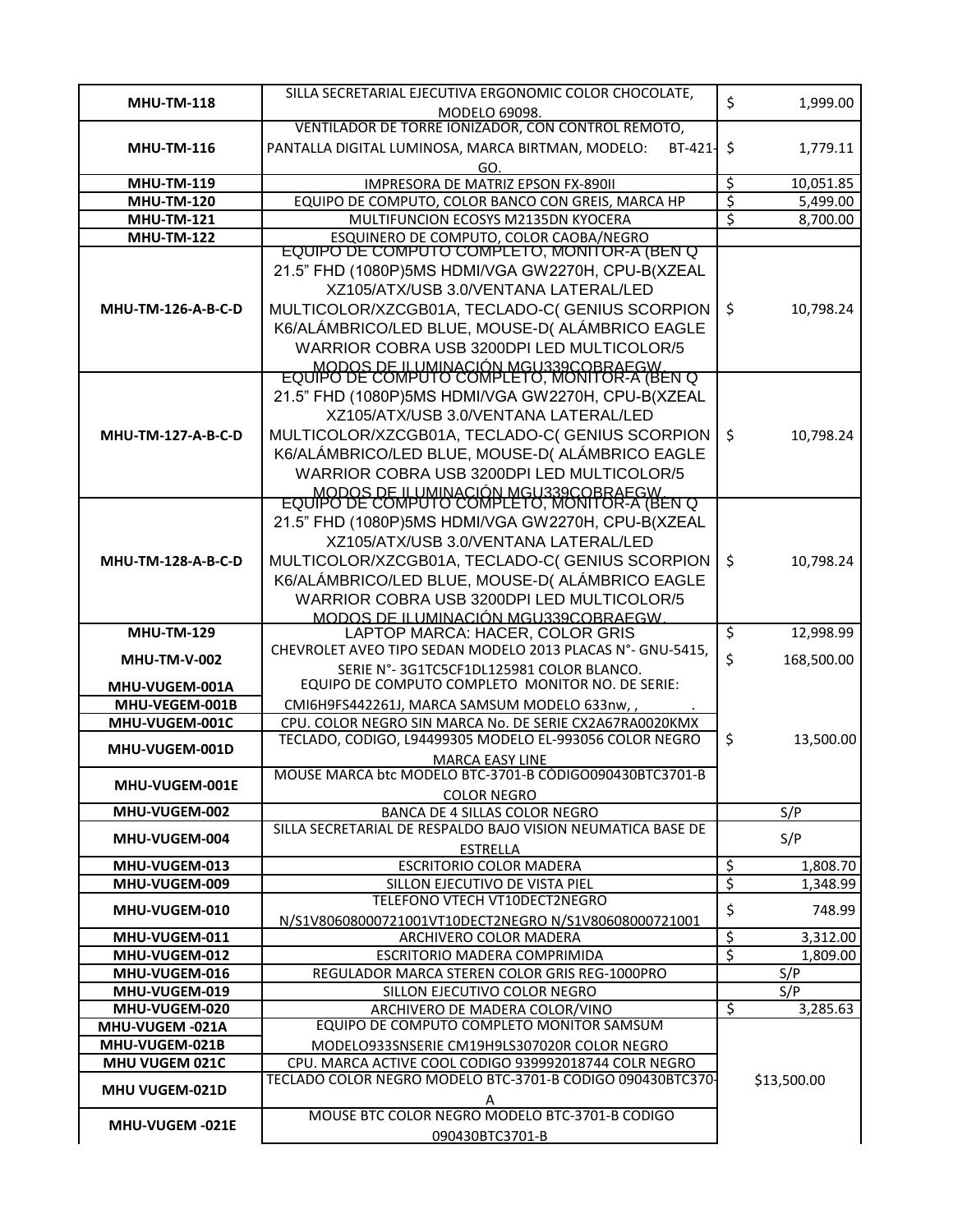| MHU-VUGEM-023         | IMPRESORA EPSON 575 SISTEMA DE CONTINUO/DEVICE METADATA                                                | \$                       | 7,939.04  |  |
|-----------------------|--------------------------------------------------------------------------------------------------------|--------------------------|-----------|--|
|                       | PACKAGE VERSION 15.02                                                                                  |                          |           |  |
| MHU-VUGEM-024-A-B-C-D | EQUIPO DE COMPUTO COMPLETO                                                                             | \$                       | 10,440.00 |  |
| <b>MHU-CS-002</b>     | ARCHIVERO 4 CAJONES CUENTA CON 4 APARTADOS, COLOR CRIS                                                 | \$                       | 2,070.00  |  |
| <b>MHU-CS-004</b>     | VHS MARCA PANASSONIC DE COLOR GRIS NUMEROD DE SERIE                                                    |                          | S/P       |  |
|                       | I3IA20869 Y MODELO NV-FJ6140PN                                                                         |                          |           |  |
| <b>MHU-CS-006</b>     | CAMARA DE VIDEO DIGITAL 8 MARCA SONY DE COLOR GRIS CON                                                 | \$                       | 6,849.00  |  |
|                       | NEGRO NUMERO DE SERIE 828321 MODELO DCR-TRV280                                                         |                          |           |  |
| MHU-CS-007            | MUEBLE PARA COMPUTADORA PRINTAFORM COLOR CAFÉ                                                          | $\overline{\mathcal{S}}$ | 978.00    |  |
| <b>MHU-CS-010</b>     | CAMARA DIGITAL SONY SIN SERIE MODELO DSC-5650 Y COLOR GRIS                                             | $\overline{\mathcal{S}}$ | 2,472.50  |  |
|                       | ESTANTE METALICO SIN MARCA COLOR GRIS METALICO DE 6                                                    |                          |           |  |
| <b>MHU-CS-016</b>     | <b>APARTADOS</b>                                                                                       |                          | S/P       |  |
|                       | SELLO AUTOTINTABLE MARCA TRODAT PRINTY 46045 DE LA OFICINA                                             |                          |           |  |
| <b>MHU-CS-018</b>     | <b>COLOR ROJO</b>                                                                                      |                          | S/P       |  |
|                       | CPU: MARCA: HP MODELO: PovilionSlimline S5500la N/S: 4CE01822JF                                        |                          |           |  |
| <b>MHU-CS-019-A</b>   | COLOR: NEGRO,                                                                                          |                          |           |  |
|                       | MONITOR MARCA: HP, MODELO: HP2009m N/S 3CQ9530Q16, COLOR                                               |                          |           |  |
| <b>MHU-CS-019-B</b>   | Negro                                                                                                  | \$                       | 9,300.00  |  |
| <b>MHU-CS-019-C</b>   | TECLADO, N/S; CW01406806 COLOR: Negro MOD. KU-0841                                                     |                          |           |  |
| <b>MHU-CS-019-D</b>   | MOUSE: MARCA: HP, MODELO: M-U0009-HPI S/N: 505062-001                                                  |                          |           |  |
|                       | CPU: MARCA COMPAQ MODELO: SR5015LA S/N: CNX7210TQ1 COLOR                                               |                          |           |  |
| <b>MHU-CS-020-A</b>   | NEGRO.                                                                                                 |                          |           |  |
|                       | MONITOR: ACER N/S ETL86080247440EA774221 MODEL0: AL1916WA                                              |                          |           |  |
| <b>MHU-CS-020-B</b>   |                                                                                                        |                          | S/P       |  |
| <b>MHU-CS-020-C</b>   | <b>COLOR NEGRO</b><br>TECLADO COMPAQ MOD. SK-1688 S/N: C0110134847 COLOR NEGRO.                        |                          |           |  |
|                       | MOUSE: MARCA COMPAQ, MOD. 5188-6232 S/N: 31011377201 COLOR                                             |                          |           |  |
| <b>MHU-CS-020-D</b>   |                                                                                                        |                          |           |  |
|                       | NEGRO.                                                                                                 |                          |           |  |
| <b>MHU-CS-022</b>     | ESCRITORIO COLOR CAFÉ CON CAOBA CON DOS CAJONES                                                        |                          | S/P       |  |
| <b>MHU-CS-025</b>     | CAMARA DIGITAL, MARCA: CANON, POWER SHOT SX30 ISU, 14.1                                                | \$                       | 58,997.88 |  |
|                       | MEGAPIXELES, , COLOR: NEGRO. MOD. PC1560                                                               |                          |           |  |
| <b>MHU-CS-027</b>     | SOPLADORA ASPIRADORA MAKITA UB 1101 serie:00154442                                                     | \$                       | 1,221.00  |  |
| <b>MHU-CS-030</b>     | VIDEO CAMARA DIGITAL CANON MARCA CANON VIXIA, HF R50,8GB                                               | \$                       | 7,311.07  |  |
|                       | MEM.INTERNA, SDHC EXP.LENTE 32XZ.OPFULLHD3.28GB COLOR                                                  |                          |           |  |
| <b>MHU-CS-031</b>     | GRABADORA DE VOZ MARCA SONY 2GB/MEMORY STICK/MICRO SD/                                                 | \$                       | 1,395.00  |  |
|                       | <b>COLOR NEGRO</b>                                                                                     |                          |           |  |
| <b>MHU-CS-032</b>     | IMPRESORA MULTIFUNCIONAL MARCA EPSON L555,33PPM N 15PPM                                                | \$                       | 4,930.22  |  |
|                       | C, USB, WFI, ADF, FAX, TINTA CONTINUA COLOR NEGRO                                                      |                          |           |  |
|                       | COMPUTADORA LAPTOP MARCA HP245 G2 AMD E1 500GB 4GB                                                     |                          |           |  |
| <b>MHU-CS-033</b>     | 14", MOUSE OPTICO USB KMEX K333 ALAMBRICO USB, AUDIFONO/MIC \$                                         |                          | 4,805.00  |  |
|                       | DIADEMA AUDITION BASIC ACTECK COLOR NEGRO                                                              |                          |           |  |
|                       | MICROFONO PARA COMPUTADORA MARCA BLUE, NUM.DE SERIE:,                                                  | \$                       |           |  |
| <b>MHU-CS-035</b>     | <b>COLOR PLATEADO</b>                                                                                  |                          | 1,439.00  |  |
|                       | DISCO DURO EXTERNO DISCO DURO EXTERNO MODELO HV610 USB                                                 |                          |           |  |
| <b>MHU-CS-036</b>     | 3.0 DE 1TB COLOR BLANCO<br>EQUIPO DE COMPUTO AJ CPU: MARCA: INTEL PENTIUM 4 S/N :                      | \$                       | 1,028.00  |  |
|                       |                                                                                                        |                          |           |  |
|                       | 200609079788 COLOR: NEGRO,<br>B)                                                                       |                          |           |  |
|                       | MONITOR MARCA: GHIA, MODELO: ET-0025-B N/S ETD4A03555SSL0T                                             |                          |           |  |
| MHU-CS-037            | ,COLOR Negro,<br>C) TECLADO GHIA,                                                                      |                          | S/P       |  |
|                       |                                                                                                        |                          |           |  |
|                       | SERIE; 01A040213556 COLOR: Negro                                                                       |                          |           |  |
|                       | DI MOUSE: MARCA: GS. MODELO: 028LIOL S/N: 44B9884                                                      |                          |           |  |
| <b>MHU-CS-038</b>     |                                                                                                        |                          | S/P       |  |
|                       | 2.0 Sata/ide Mma disco duro SATA color negro<br>CASCO PARA DISCO DURO EXTERNO Enclosure Disco Duro 3.5 |                          |           |  |
|                       |                                                                                                        |                          | S/P       |  |
| <b>MHU-CS-039</b>     | Usb 2.0 Sata/ide Mma disco duro SATA color negro                                                       |                          |           |  |
|                       |                                                                                                        |                          |           |  |
| <b>MHU-CS-046</b>     | TELEFONO DIGITAL AVAYA MODELO: 1403 NO. SERIE: 1403D01A-003                                            |                          | S/P       |  |
|                       | <b>COLOR NEGRO</b>                                                                                     |                          |           |  |
| <b>MHU-CS-047</b>     | CAMARA CANON DIGITAL MODELO: POWER SHOT SX410 IS COLOR<br><b>NEGRO</b>                                 |                          | S/P       |  |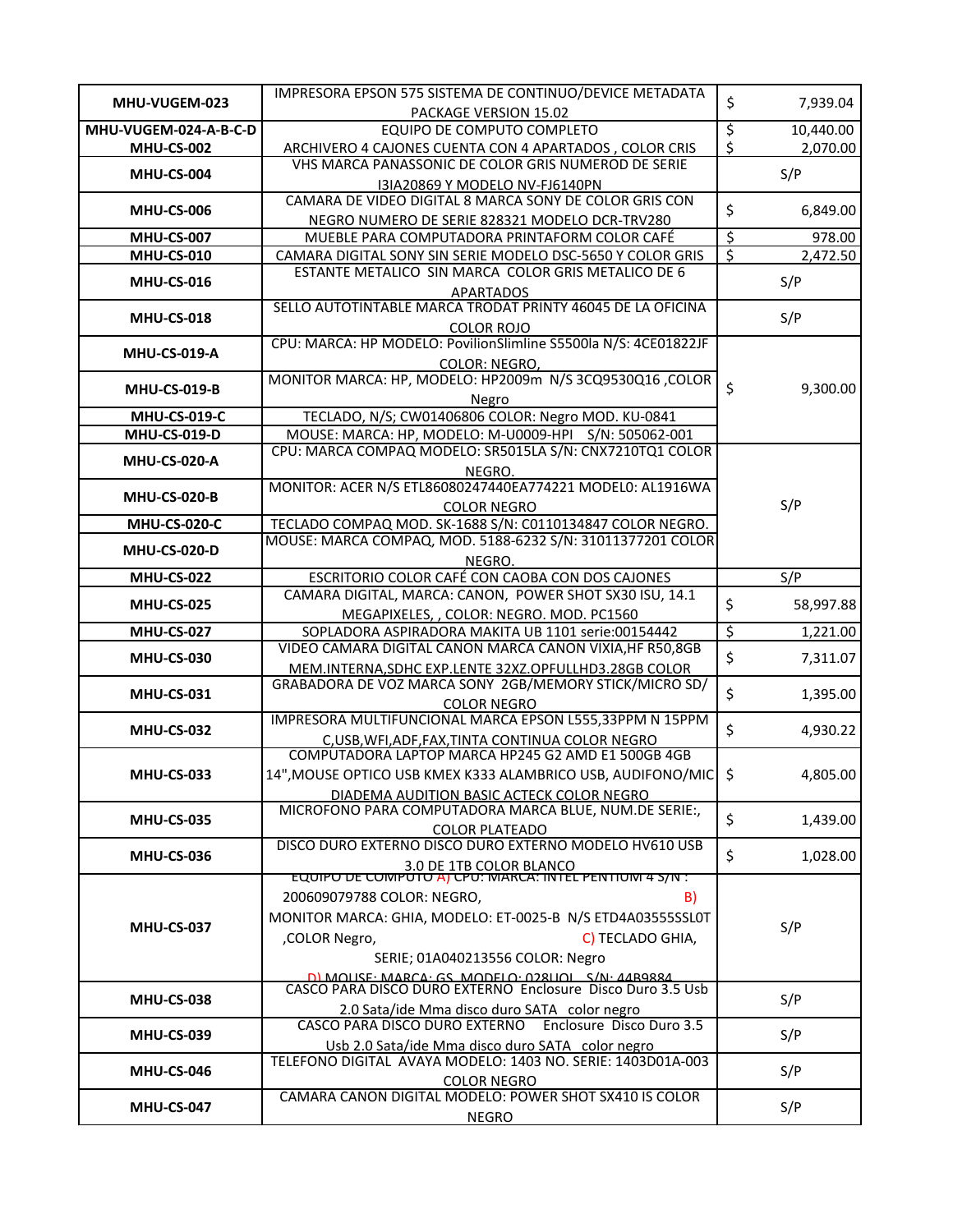|                                            | BAFLE AMPLIFICADO USB COLOR NEGRO, MARCA MEGA POWER,                                                        |                                     |                          |
|--------------------------------------------|-------------------------------------------------------------------------------------------------------------|-------------------------------------|--------------------------|
| <b>MHU-CS-048</b>                          | MODELO 047-34B, COLOR NEGRO, CON TRI PIE COLOR GRIS,                                                        | \$                                  | 5,224.00                 |
|                                            | MICROFONO COLOR NEGRO. CABLE EXTENCION. CABLE RCA<br>BAFLE AMPLIFICADO USB COLOR NEGRO, MARCA MEGA POWER,   |                                     |                          |
|                                            |                                                                                                             |                                     |                          |
| <b>MHU-CS-049</b>                          | MODELO 047-34B, COLOR NEGRO, CON TRI PIE COLOR GRIS,                                                        | \$                                  | 5,224.00                 |
|                                            | MICROFONO COLOR NEGRO, CABLE EXTENCION, CABLE RCA<br>CAMARA CANON 60D CORREA ANCHA E- EOS60D, CARGADOR DE   |                                     |                          |
| <b>MHU-CS-050</b>                          | BATERIA LC-E6, BATERIA LP-E6, CABLE ESTEREO MARCA CANON                                                     | \$                                  | 11,600.00                |
|                                            |                                                                                                             |                                     |                          |
|                                            | MODELO: 047-34B NO. SEREIE 4460B003AA COLOR:NEGRO<br>DISCO DURO WD ELEMENTS, CABLE USB, MARCA: WD ELEMENTS, |                                     |                          |
| <b>MHU-CS-051-A</b>                        | MODELO: WDBUZG0010BBK-WESN, NUMERO DE SERIE:                                                                |                                     | \$1,328.88               |
|                                            | WXJ1A475HE2F, COLOR NEGRO                                                                                   |                                     |                          |
| <b>MHU-CS-054</b>                          | SILLAS DE VISITA SIN BRAZOS COLOR NEGRO<br>ARCHIVERO DE CUATRO GAVETAS, MARCA REKIEZ, S/S, S/M, COLOR       |                                     | S/P                      |
| <b>MHU-CS-053</b>                          | MADERA.                                                                                                     | \$                                  | 4,048.00                 |
|                                            | Color café, de Madera comprimida, con 2 entrepaños uno movible y                                            |                                     |                          |
| <b>MHU-CS-052-A</b>                        | un cajon. S/S S/M MADERA                                                                                    | \$                                  | 330.00                   |
| <b>MHU-CS-051</b>                          | CAMARA DIGITAL MARCA SONY                                                                                   | \$                                  | 28,829.00                |
| <b>MHU-CS-052</b>                          | CAMARA SONY ALPHA A7 II                                                                                     | \$                                  | 36,449.00                |
| <b>MHU-CS-053</b>                          | <b>GOPRO COLOR NEGRO</b>                                                                                    | $\overline{\boldsymbol{\varsigma}}$ | 8,999.00                 |
| <b>MHU-CS-054-A</b><br><b>MHU-CS-054-B</b> | BOCINA JBL EON 615, SERIE: P1391-300149                                                                     | \$<br>\$                            | 10,365.005               |
| MHU-CS-054-C                               | BOCINA JBL EON 615, SERIE: P1391-302281<br>BOCINA JBL EON 615, SERIE: P1391-335431                          | \$                                  | 10,365.005<br>10,365.005 |
| MHU-CS-054-D                               | BOCINA JBL EON 615, SERIE: P1391-314839                                                                     | \$                                  | 10,365.005               |
|                                            | UNA MEZCLADORA DE SONIDO ALLEN Y HEATH ZED SIXTY 4FX                                                        |                                     |                          |
| <b>MHU-CS-054-E</b>                        | NUMERO DE SERIE: Z614FX-804131                                                                              | \$                                  | 10,656.00                |
| <b>MHU-CS-055</b>                          | SISTEMA INALAMBRICO DE MANO BLX24/SM58-K12 SHURE NUMERO                                                     | \$                                  | 8,422.00                 |
|                                            | DE SERIE: 3RF1893234                                                                                        |                                     |                          |
|                                            | FUENTE DE PODER, PROCESADOR, TARJETA, MADRE MEMORIA                                                         |                                     |                          |
| <b>MHU-CS-056</b>                          | RAM, UNIDAD DE ESTADO DE SONIDO, TARJETA DE VIDEO, GABINETE                                                 | \$                                  | 40,594.49                |
|                                            | PARA PC, DISCOP DURO INTERNO, TECLADO, MOUSE, MONITOR,                                                      |                                     |                          |
| <b>MHU-CS-059</b>                          | VENTILADOR MAUSE<br>LENTE SONY SEL24240//C SX                                                               | \$                                  | 20,694.00                |
| <b>MHU-CS-060-A</b>                        | KIT FLY MORE MAVIC 2                                                                                        | \$                                  | 8,499.75                 |
| <b>MHU-CS-060-B</b>                        | EQUIPO DE FILMACION AEREA DJI MAVIC 2 ZOOM                                                                  | \$                                  | 32,900.00                |
| <b>MHU-CS-061</b>                          | EQUIPO DE COMPUTO COPLETO                                                                                   | $\overline{\mathsf{S}}$             | 12,012.75                |
|                                            | COMPUTADORA, TARJETA MADRE ASROCK X570 STEEL LEGEND WIFI                                                    |                                     |                          |
|                                            | AX AMD RYZEN 3RA GEN. AM4 ATX, DISCO DURO INTERNO 2TB 3.5"                                                  |                                     |                          |
|                                            | SATA RECERTIFICADO VARIAS MARCAS, TARJETA DE VIDEO NVDIA                                                    |                                     |                          |
|                                            | GEFORCE RTX 2017 SUPER 9GB GDDR6/GIGAVYTE GAMING OC 3X                                                      |                                     |                          |
|                                            | WHITE 8GB GV-N207SGAMINGOC WHITE-8GB, GABINETE NZXT H510                                                    |                                     |                          |
|                                            | NEGRO-BLANCO/ATX/CRISTAL TEMPLADO/ CA-H510I-W1, FUENTE DE                                                   |                                     |                          |
|                                            | POPDER SEASONIC FOCUS + 850W/80 PLUS FULL MODULAR/AAR-                                                      |                                     |                          |
|                                            | 850FX, MOUSE PAD CORSAIR MM300 EXTENDED/ GAMING PARA                                                        |                                     |                          |
| <b>MHU-CS-062</b>                          | TECLADO Y MOUSE CH-90000108-WW, MONITOR GAMER LG 27" 4K                                                     | \$                                  | 56,771.34                |
|                                            | (3840X2160P) 5MS- 60HZ HDMI X2 27UL500-W, MEMORIA RAM 6GB                                                   |                                     |                          |
|                                            | DDR4 TEAMGROUP T - FORCE/ GAMER/ SWITCH CHERRY MX RED/                                                      |                                     |                          |
|                                            | ESPAÑOL- CH-9109010-SP, MOUSE GAMER ALAMBRICO CORSAIR M65                                                   |                                     |                          |
|                                            | RGB ALITE/ WHITE/ USB 18000DPI/ ICUE SYNC / CH-9309111-NA, KIT                                              |                                     |                          |
|                                            | DE 4 VENTILADORES CONTROLADOR PARA GABINETE 120MM CON LUZ                                                   |                                     |                          |
|                                            | LED RGB GAMDIAS AEOLUS MI-120-4R, PROCESADOR AMD RYZEN 9                                                    |                                     |                          |
|                                            | 3900X/ 12 CORE/ 24 THREAD/ 3.8GHZ/ 4.6GHZ BOOST/ TDP 105W/                                                  |                                     |                          |
|                                            | WRAIT PRISM WHITH RGB (REQUIERETARJETA DE VOIDEO), UNIDAD                                                   |                                     |                          |
| <b>MHU-CS-063</b>                          | ESTABILIZADOR DJI RONIN-SC STAABILIZER-BLACK(+COMBO)                                                        | \$                                  | 9,889.00                 |
| MHU-CS-064                                 | <b>GABINETE ACUSTICO</b>                                                                                    | \$                                  | 14,399.73                |
| <b>MHU-CS-065</b>                          | AMPLIFICACDOR 120 WATTS                                                                                     | \$                                  | 9,418.07                 |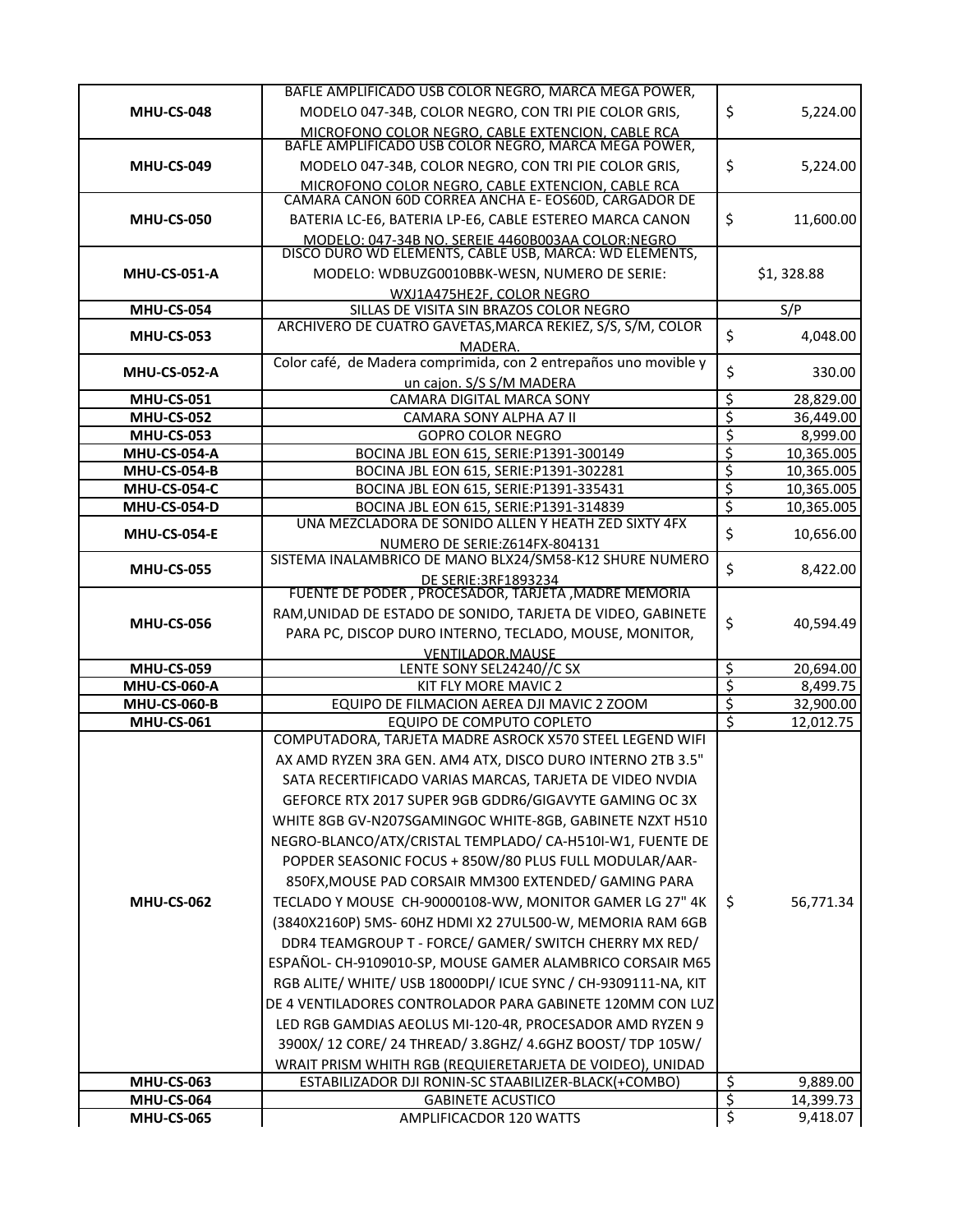| 16171 CON WAFI<br>CAMIONETA NISSAN, MODELO:2010, PLACA: GN-4017-<br>95,150.00<br><b>MHU-CS-V-001</b><br>A.COLOR:BLANCA | <b>MHU-CS-066</b> | IMPRESORA EPSON A COLOR MULTIFUNCIONAL EPSON ECO TANK | 6,975.15 |
|------------------------------------------------------------------------------------------------------------------------|-------------------|-------------------------------------------------------|----------|
|                                                                                                                        |                   |                                                       |          |
|                                                                                                                        |                   |                                                       |          |
|                                                                                                                        |                   |                                                       |          |